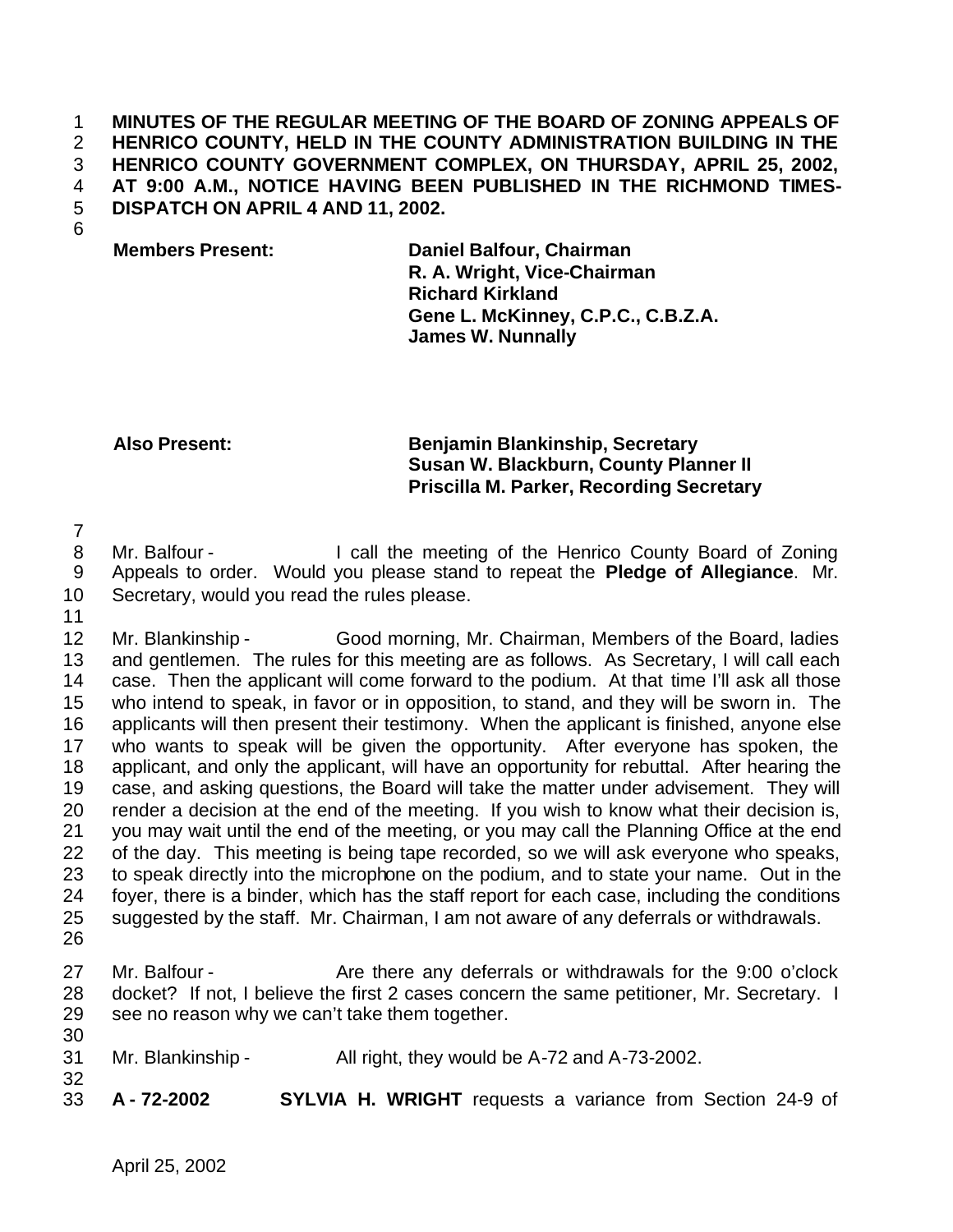Chapter 24 of the County Code to build a one-family dwelling at 9480 Hoehns Road (Parcel 764-758-7891 (part)), zoned R-2A, One-family Residence District (Brookland). The public street frontage requirement is not met. The applicant has 0 feet public street frontage, where the Code requires 50 feet public street frontage. The applicant requests a variance of 50 feet public street frontage.

- 41<br>42 **A - 73-2002 SYLVIA H. WRIGHT** requests a variance from Section 24-9 of Chapter 24 of the County Code to build a one-family dwelling at 9470 Hoehns Road (Parcel 764-758-7891 (part)), zoned R-2A, One-family Residence District (Brookland). The public street frontage requirement is not met. The applicant has 0 feet public street frontage, where the Code requires 50 feet public street frontage. The applicant requests a variance of 50 feet public street frontage.
- Mr. Balfour Is anyone here on the first 2 cases? Would you come forward. Are there any others who intend to testify for or against this? If you intend to say something, and I think you might, would you all stand at once and be sworn in please. Raise your right hand. Mr. Secretary.
- Mr. Blankinship Do you swear that the testimony you are about to give is the truth, the whole truth, and nothing but the truth, so help you God?
- Mr. Balfour You may be seated. I'm assuming you are either speaking for or against. I make the comment now, for all present, that we are glad to hear from everybody who wants to speak, but we encourage you not to speak and repeat what someone ahead of you has said, in that we've got a lot of people and a long docket, and we'll hear the first one who speaks and hear that point, and if you've got something you want to add, fine, but don't just repeat what someone ahead of you has said. Yes ma'am, you may go. Would you state your name and address please.
- 

 Ms. Wright - I do. I'm Sylvia Wright; I'm the owner of this property. I had planned on just giving you a history of the right-of-way itself, since that is the issue before you today, the variance for a right-of-way, is that okay, and then if you have any other questions, you may ask. In 1939, and I'm not sure how this works; if I touch this, will that put – in 1939, if you look at the line that separates the 2 pieces of land that my aunt owns, Madeline Hoehns, where it abuts my property, it says cornerstone. If you look where that cornerstone is, in 1939, my grandmother actually deeded this huge parcel of land to my dad, and she issued a right-of-way that started at that cornerstone, went through her property, and then followed the eastern line all the way out to Hungary Road. That's the original 15-foot right-of-way that exists that we've used all these years. In 1970 my day conveyed to me what's depicted on this parcel as Lot 7. What he did at that time, was he extended the right-of-way along the northern side and down the western side to go over to Lot 7. Because we did not actually have a bridge at the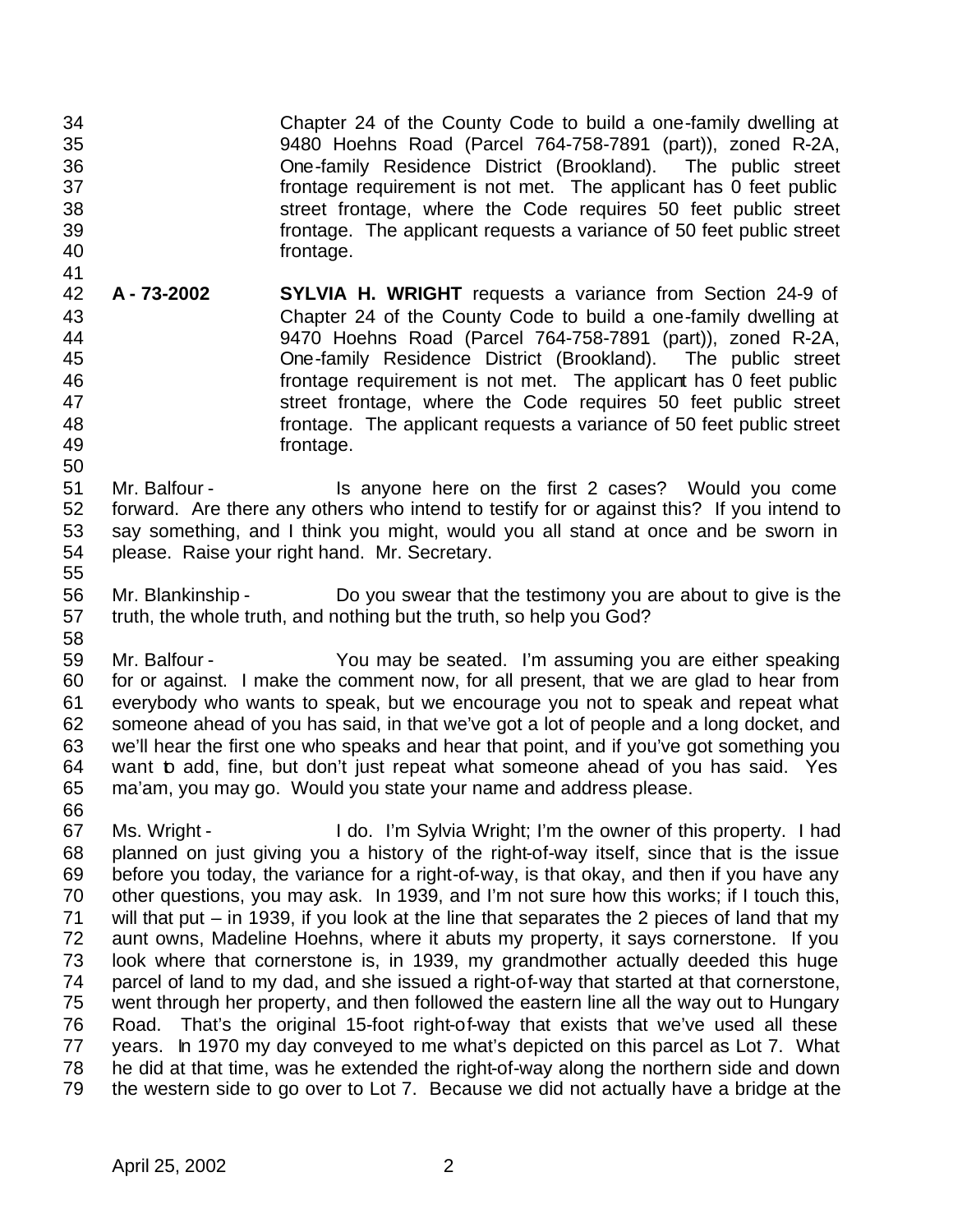time, to cross over Hungary Road, what we did, is there's been in place for years, ever since I can remember actually, a utility road that my dad used to farm the property. We actually came down the area that I conveyed to my son in the '93, went down across an existing bridge, and then followed the line of the lake, and went all the way around to Lot 7, for almost 2 years until we had the actual bridge built. That utility road has been in place for years. In 1983, my dad took the property that had been given to him in 1939 and conveyed it to me, and the right-of-way that goes out to Hungary Road itself. Then in 1993 I conveyed to my son, Donald Wright and his wife Cheryl the parcel of 88 land that's there on that northeast corner, and I took the utility road that had been that had been there in place all those years, and I designated it for the first time as a legal right-of-way. What I'm doing this time is, I'm taking a piece of land that I bought from Wilton, which is labeled R-5, and I'm taking a piece of land that's there in the southeast side, and I labeled it Lot 2, designating the utility road as the right-of-way that would provide access to that property, and I intend to convey that to my daughter and her son- in-law, and I'm then I'm taking this other piece of land that's between Lot 2 and what's labeled Lot 7, which is actually my property, taking the same utility road, and designating it as the legal access to go over to Lot 1, and I intend to deed that to my son and my daughter-in-law. Any questions about how the right-of-way itself works? 

 Mr. Blankinship - I have one question, Mr. Chairman. Susan, would you point at where the Lake comes nearest to the adjoining property line. Right there the plat shows less than 5 feet, but on the ground it actually looks more like 15.

102<br>103 Ms. Wright - It's closer to 20; I think that's a misnomer from previous surveys that have been done, because it's much closer to 20. Actually, when Shannon Green itself was developed, we had some problems with run-off, and the County itself 106 came in and put in some pipes and rock and built up that area.

108 Mr. Blankinship - So the shoreline has moved.

110 Ms. Wright - Right, and we have actually maintained it; we had a lot of 111 erosion run-off after Shannon Green was built, and like I said, the County itself was nice erosion run-off after Shannon Green was built, and like I said, the County itself was nice enough to come in and fix it for us.

- 114 Mr. Balfour Any other questions?
- You access these properties from Hoehns Road?
- Ms. Wright Yes, Hoehns Road is the original 1939 right-of-way that was conveyed to my dad, that my grandmother established, back in January of 1939.
- 120<br>121 How do you get to Lot 2 from that road.
- 122<br>123 Ms. Wright - You go down to where the A-1 begins to become R-2A, right there. Now follow that property line. That is actually the easement that I dedicated to my son in 1983, and I'm extending it on over and around, bordering the lake.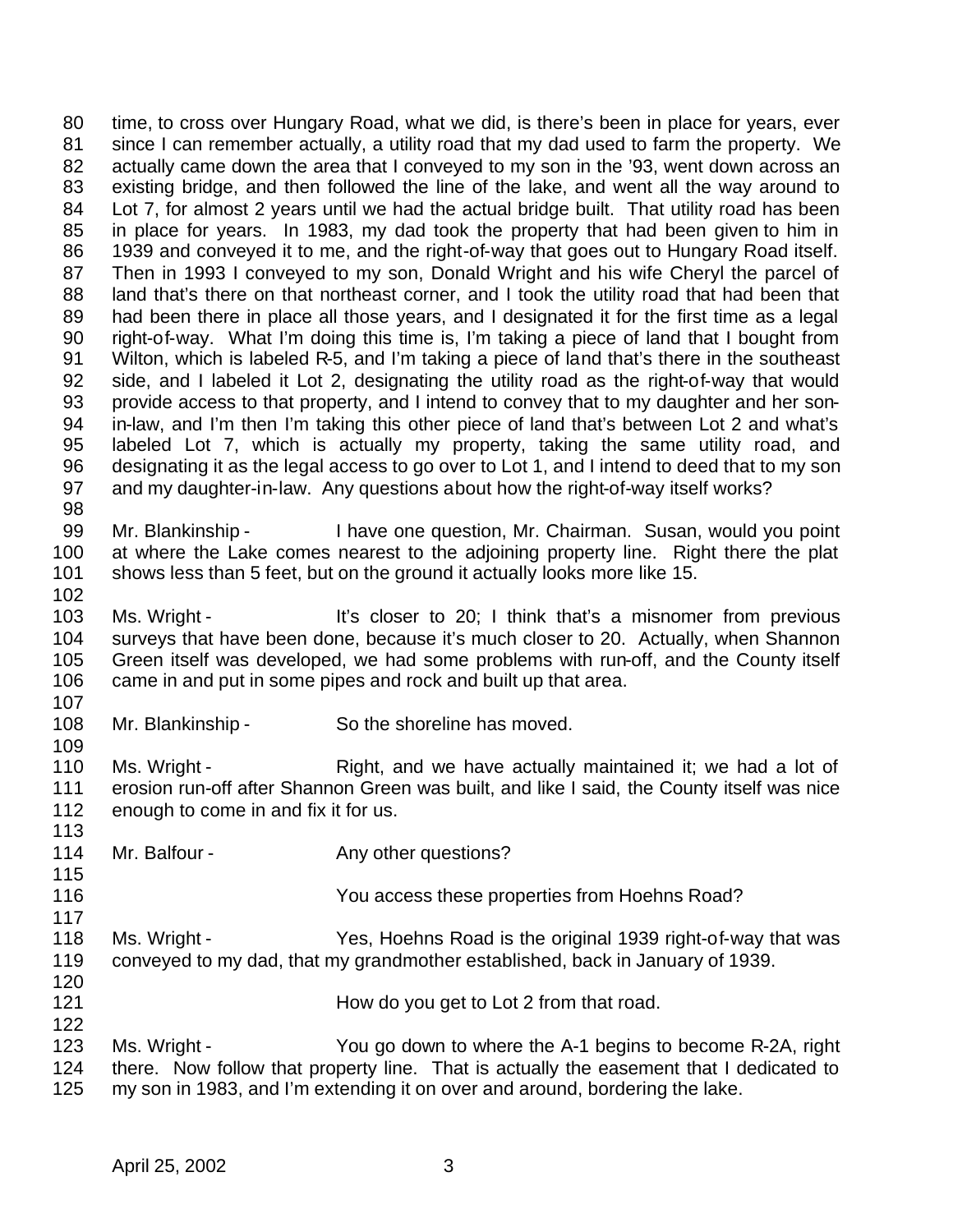| 126                             |                                                                        |                                                                                                                                                                                                                                                                                                                                                 |
|---------------------------------|------------------------------------------------------------------------|-------------------------------------------------------------------------------------------------------------------------------------------------------------------------------------------------------------------------------------------------------------------------------------------------------------------------------------------------|
| 127<br>128                      |                                                                        | How wide is that easement?                                                                                                                                                                                                                                                                                                                      |
| 129<br>130                      | Ms. Wright -                                                           | I'm dedicating it as 15, same as the original road.                                                                                                                                                                                                                                                                                             |
| 131<br>132                      | Mr. Balfour -                                                          | Any other questions?                                                                                                                                                                                                                                                                                                                            |
| 133<br>134<br>135<br>136<br>137 | Ms. Wright -                                                           | I guess I could just reiterate that it is all R-2A use. We have<br>R-2A except for the fact that I do have that little piece of R-5 that I bought from Wilton<br>too. It's kind of just an off piece of zoning left over from some of the building there, so<br>except for the 15-foot easement, everything else is in line with County policy. |
| 138<br>139<br>140               | Mr. Kirkland -<br>enough for a County fire truck to get back in there? | Mr. Blankinship, can I ask you a question?<br>Is 15 foot                                                                                                                                                                                                                                                                                        |
| 141<br>142<br>143<br>144        | have to be improved on the surface.                                    | Mr. Blankinship - They normally ask for, I think, 12 feet of surface, with 3 feet<br>of clearance on each side, so 18 feet is usually what they like to see, but that doesn't all                                                                                                                                                               |
| 145<br>146<br>147<br>148<br>149 | Ms. Wright -<br>type of thing. Any other questions?                    | Sir, we actually had a chimney fire; they've been to my<br>house. There was no problem. In fact, at one time the fire trucks used to come down<br>and practice shooting the water in the lake back in the lake to test their equipment, that                                                                                                    |
| 150<br>151<br>152               |                                                                        | Mr. Balfour - The Any other questions? If not, we'll hear from the other<br>people, and you'll have a chance to respond. Yes sir.                                                                                                                                                                                                               |
| 153<br>154                      | Mr. Brady -                                                            | Good morning. My name is Luke Brady. I'd first like to give<br>Mr. Blankinship something from one of my neighbors who couldn't make the meeting.                                                                                                                                                                                                |
| 155<br>156<br>157               | Mr. McKinney -                                                         | Mr. Brady, what are you giving the Secretary?                                                                                                                                                                                                                                                                                                   |
| 158<br>159<br>160<br>161<br>162 | Mr. Brady -                                                            | I gave him a letter from a neighbor who lives next door to me<br>who could not make the meeting but wanted his concerns to be part of the official<br>meeting. He was concerned that his voice wouldn't be heard, just because he couldn't<br>make the meeting, but it is a letter addressed to the Board.                                      |
| 163<br>164<br>165               | we've got to read it individually?                                     | Could we have a copy of that for Ms. Wright? She needs a<br>copy, and we need a copy each. You mean it's going to be passed down to us, and                                                                                                                                                                                                     |
| 166<br>167<br>168<br>169        | Mr. Brady -                                                            | I'm sorry; I'm merely the messenger; I didn't know. He just<br>asked me to bring that letter. I have a set of pictures that I'd like to hand to the Board<br>so that you'll just get a feel for what I'm saying as I say it.                                                                                                                    |
| 170<br>171                      | Mr. Balfour -                                                          | Now we have to keep the pictures if you hand them in.                                                                                                                                                                                                                                                                                           |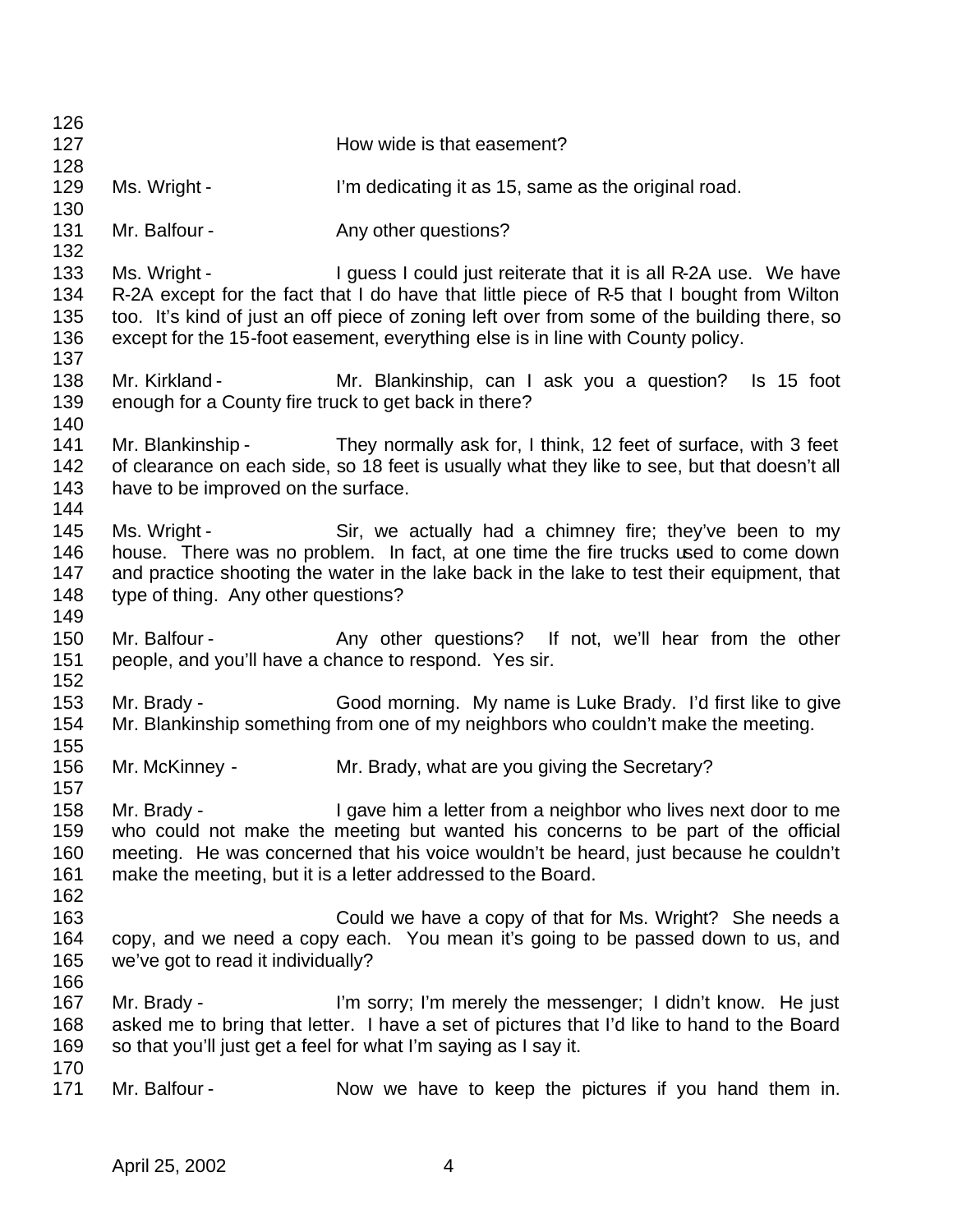- You've just got one set of those too.
- Mr. Blankinship You're going to go over these in series?
- 

 Mr. Brady - I'm just going to tell about each picture, and this is my official letter that I wish to be conveyed to the Board. I do have one for Ms. Wright. As I said, my name is Luke Brady. I live with my wife Beverly at 4906 Kavanagh Court. In the site plan, our home site would be designated Lot 14, and I'll explain the pictures briefly. The first 3 pictures, numbered 1, 2, 3, will reflect the view of the west end of our back yard, showing a chain link fence, and a road on the opposite side of the fence, which is the Wright family property at the west end of my back yard. Picture # 4 was taken from the position, with my back to the fence, as was shown in picture # 2. It shows the rear of our home and my bedroom windows. Picture # 5 was taken from inside my bedroom, looking back out at the fence. Picture # 6 is the opposite, or east end of my home, showing the screened porch and a patio area. Picture # 7 was taken from the porch, looking to the fence. # 8 I stood at the end of the patio to show the proximity of the road to my property. The rear boundary of my yard abuts and parallels the Wright family property for a distance of about 200 feet. We are separated by a chain link fence. The fence provides no privacy, but was never a concern, as nothing was on the right side of the property but a wooded area. The fire or service lane that originally was there was very rarely used. I would say a frequency of use would be somewhere in the neighborhood of 6-7 times a year, and that was it. That was the only time you would see Mr. Hoehn drive his tractor, or in later years, after he passed away, Mr. Wright would come buy and clean up the lane from fallen timbers that had come off the trees. The lane is about 5 feet from the fence and parallels the entire 200 feet of our adjoining properties. The back of our home faces the chain link fence, which is visible from each of our bedrooms. The fence is also visible from our screened porch, where we spend much of our time for a large part of the year. We've lived at 4906 Kavanagh Court for almost 15 years. During that time, the lane on the Wright side was used infrequently, as I've stated. However, during the past year, the lane has been expanded and the brush cleared away. Tons of crushed rock have been spread, obviously to accommodate vehicular traffic. Our bedrooms face the fence, and this vehicle traffic would be audible and visible, as all vehicles make a certain amount of noise. It is the use of this road that gives us cause for concern. Traffic has picked up recently, and it is obvious that our privacy is gone. This infringement on our privacy, which we have enjoyed since 1987, is unacceptable to us. We submit to the Board members, the privacy we have enjoyed is as important as the Wright family's desire to build a home. When my wife and I selected our home site, we paid the developer a premium because of the that location of the home site in the wooded setting. We object to the request by Sylvia Wright for a variance from Section 24-9 of Chapter 24 of the County Code, unless provisions are made to protect and maintain our privacy. The chair line fence could be removed and replaced with a privacy wall of some sort, high enough so vehicle occupants would not be able to peer into our bedroom windows. Perhaps the road to and from the proposed new residence could be located closer to the lake, and the existing lane be closed off to vehicular traffic. This would provide us with a buffer of woods for privacy. We might add that during Sylvia's presentation, it wasn't quite clear exactly where that road is.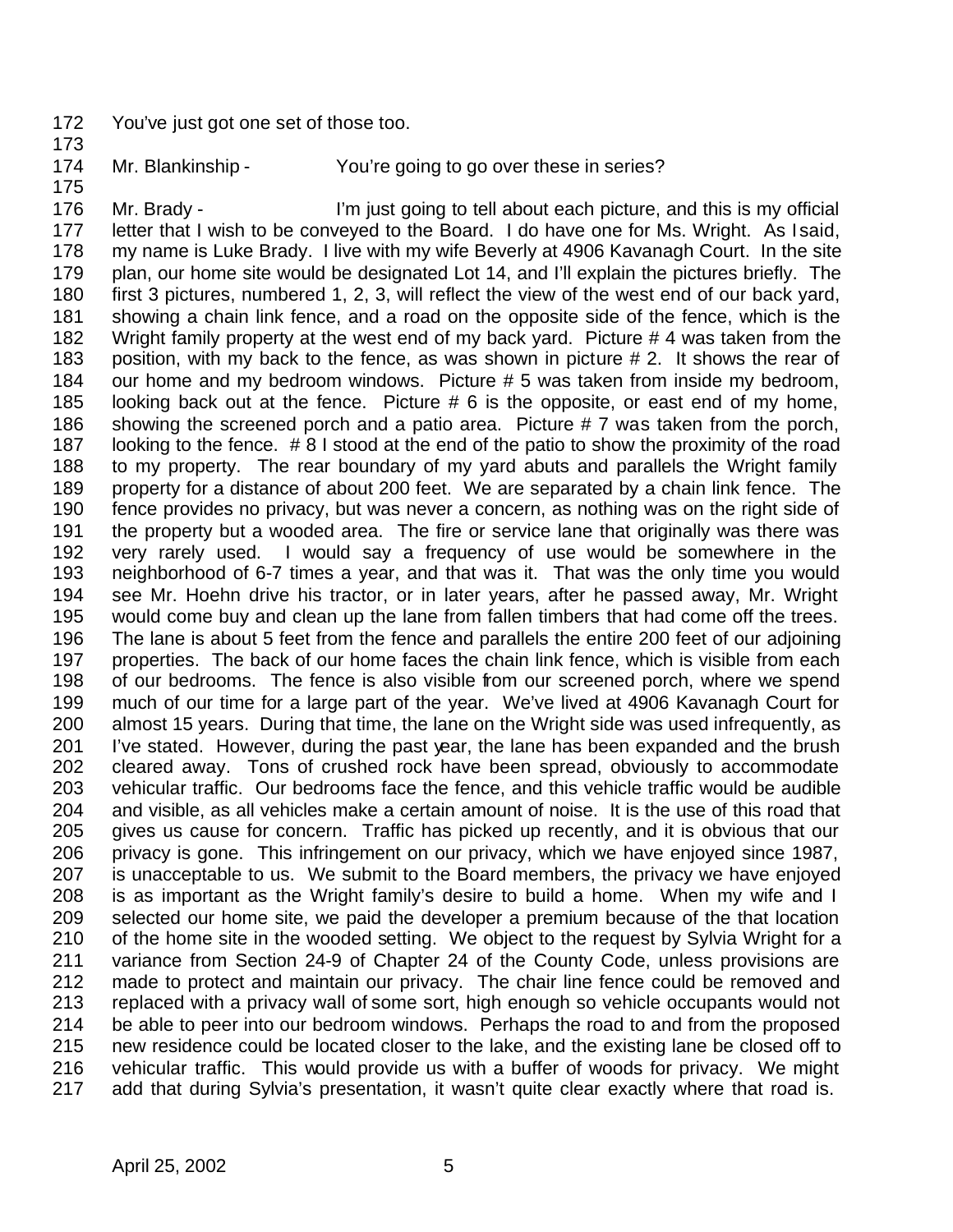That road does not, when it gets down to my property, it does not follow the contour of the lake. It in fact parallels the fence line and swings away from the lake. It just goes around the perimeter, what would be the southern perimeter of the Wright property. We ask the Board members to weigh heavily the impact the zoning variance would have on our privacy, peace and quiet. Thank you for your time.

 Mr. Balfour - Do you live, Mr. Brady, on Kavanagh Court, is that right? And so you back up close to Lot 1 and where the house would be on Lot 1, looking at the map? 

- 228 Mr. Balfour Any questions of Mr. Brady? Thank you sir. Anyone else to speak?
- 

 Ms. Brady - I'm Beverly Brady; I'm the wife of Luke Brady, who just addressed you. For the sake of brevity, I won't read this whole thing I brought. I don't want to repeat myself, but where you see the crushed rock right there, it looks like the white line in the picture, until this winter that was nothing more than a dirt path, a little service road as Ms. Wright just said. There were trees; there was shrubbery; over the winter they took down trees; the cleared out all the small shrubby growth; they opened up that area and they widened that road, and they put the crushed rock down. That did not exist until the past 4 or 5 months. I was upset by this for the simple reason that it seemed to me they were doing this in advance of this meeting even being held, before any of us could state our objections or voice our concern about the fact that we didn't want this, so I thought that was kind of putting the cart before the horse, and that didn't seem right to me. I think they should have waited until the variance was granted to them before they did all that work on the road. 

- Ms. Brady, we haven't got any control over their putting a road in there. They haven't built a house yet, have they? That's what they're here for. They can put a road in there if they want; they don't have to come to the County to get approval for that.
- Ms. Brady OK, I didn't understand that. That was my point. Thank you sir.
- 

- 253 Mr. Balfour Next.
- Ms. Pandey I'd like to state, my name is Shilpa Pandey, and I have some pictures also, if you could just ………It's "S-h-i-l-p-a," and my last name is "P-a-n-d-e-y," and those are in chronological order as I'm going to speak about them. First of all, I'd like to say "good morning" to all of you, and I live on 4907 Kavanagh Court, along with my father, mother, and sister. I have been chosen by my parents to speak on their behalf. Before starting, I would like to also state that because I feel so strongly about this issue, that I am missing 2 important lectures in college in order to be here.
- 
- First of all, I would like to present these pictures, and I have put a sticky label to say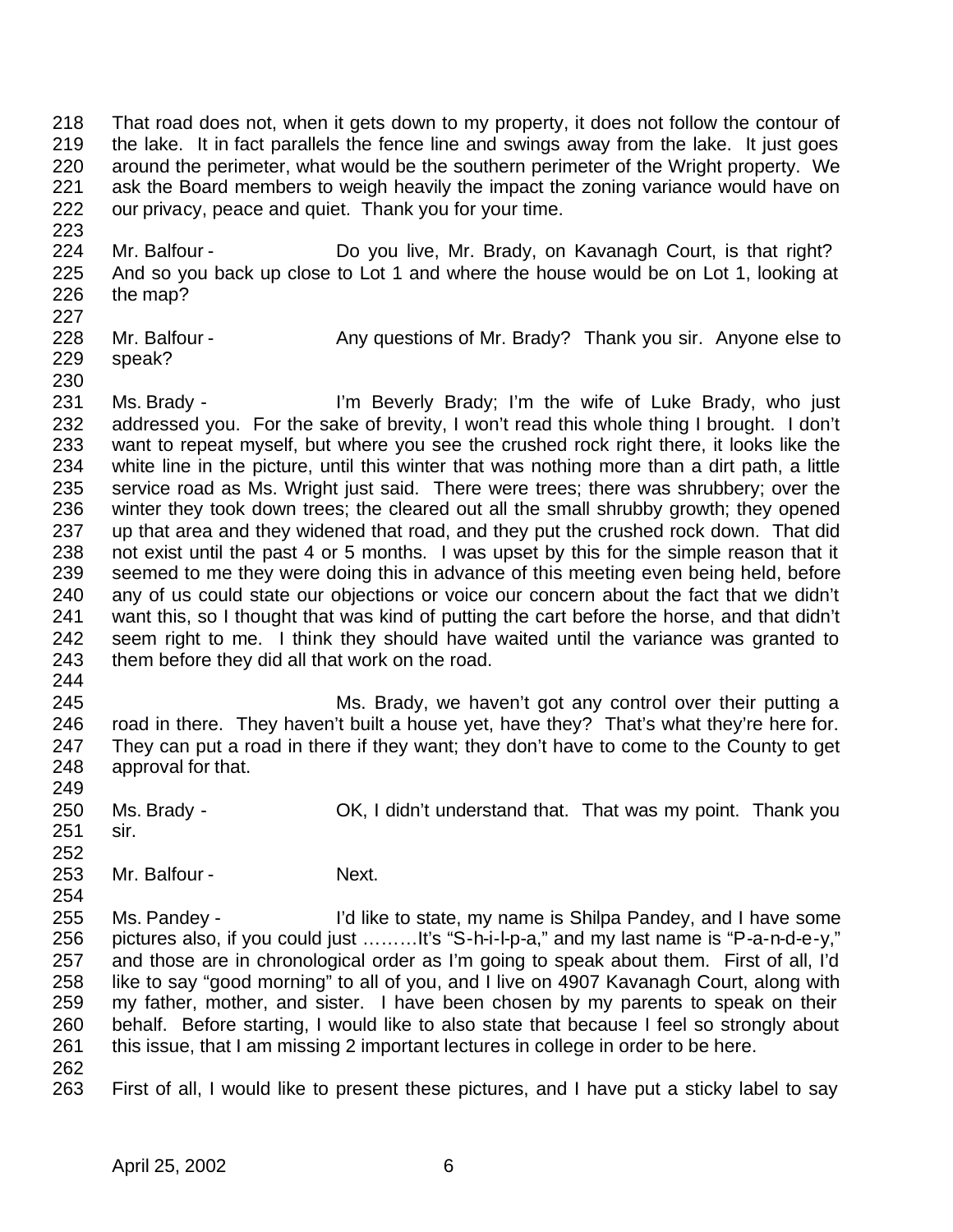where the proposed road is, with a little arrow. The first picture is meant to show the proximity of the road near our fence. Right behind the fence is our vegetable garden. Right where you see the sticky label, underneath that, is where the proposed road is going to be. The second picture, as well as the third picture, are of what you can see from the fence enclosing our yard. Looking back from the road through the fence, this is 269 what you would see. The fourth picture is of what you can see of the road from our 270 deck. Once again. I've placed another sticky label with an arrow showing where the deck. Once again, I've placed another sticky label with an arrow showing where the proposed road would be. Once again, we have a clean view of anyone who traverses through the road. The fifth picture is taken from the garden, once again highlighting where the road will be in respect to our property. I'd just like to remind the Board that since this is springtime, the leaves soften the view from our back yard, but in the other seasons, there are no leaves, and everything is wide open and stark. As you can see from these pictures, our privacy will be negatively affected by having traffic of any sort going right by the fence.

 Now I'd like to state for you our personal reasons for opposing this variance. For over 14 years, my family and I have been living on 4907 Kavanagh Court. When my father 281 bought this house, he bought it specifically because of the picturesque lake view. When<br>282 we sit on the porch to eat dinner, have friends over, and chat on the deck, or just relax we sit on the porch to eat dinner, have friends over, and chat on the deck, or just relax with a good book, we love viewing the lake. My parents love gardening and plant vegetables every springtime. Over the years, my parents have built this house into their dream home, somewhere where they can relax after a hard day at work, somewhere where they can live in peace and quiet when they retire. Had they known that there would be so much activity in the back yard, and that their privacy would be negatively impacted, they would never have purchased this house. 

 As the Wright family has begun to chop trees and clear land, it has been evidently clear, 291 that not only will the tranquility we have enjoyed for over 14 years be destroyed, but our privacy will also diminish greatly, by the house and road they are planning to build directly behind our house.

294<br>295 From 3 of the bedrooms on the second story of the house, we have a clear view of everything that happens behind us. Sadly, our family's wish for privacy and peace is 297 going to be obstructed by the house being built directly behind ours. 

 In addition to their building a house that would negatively affect our families, the proposed road will compromise our right to privacy and tranquility. Any stranger on the road, even inadvertently, would be able to see what we are doing in our house. Furthermore, any noise from traffic can be heard from each room of the house and would be of great disturbance to us.

 In conclusion, our family strongly opposes the request by Sylvia Wright to use this area as an access road. To rectify the situation, we suggest that Sylvia Wright build her house closer to the main road. Not only would this be a more convenient route for her, but it would also respect our family's desire for privacy and maintain our beautiful view of the lake. By building the house closer to the main road, it would also ensure that she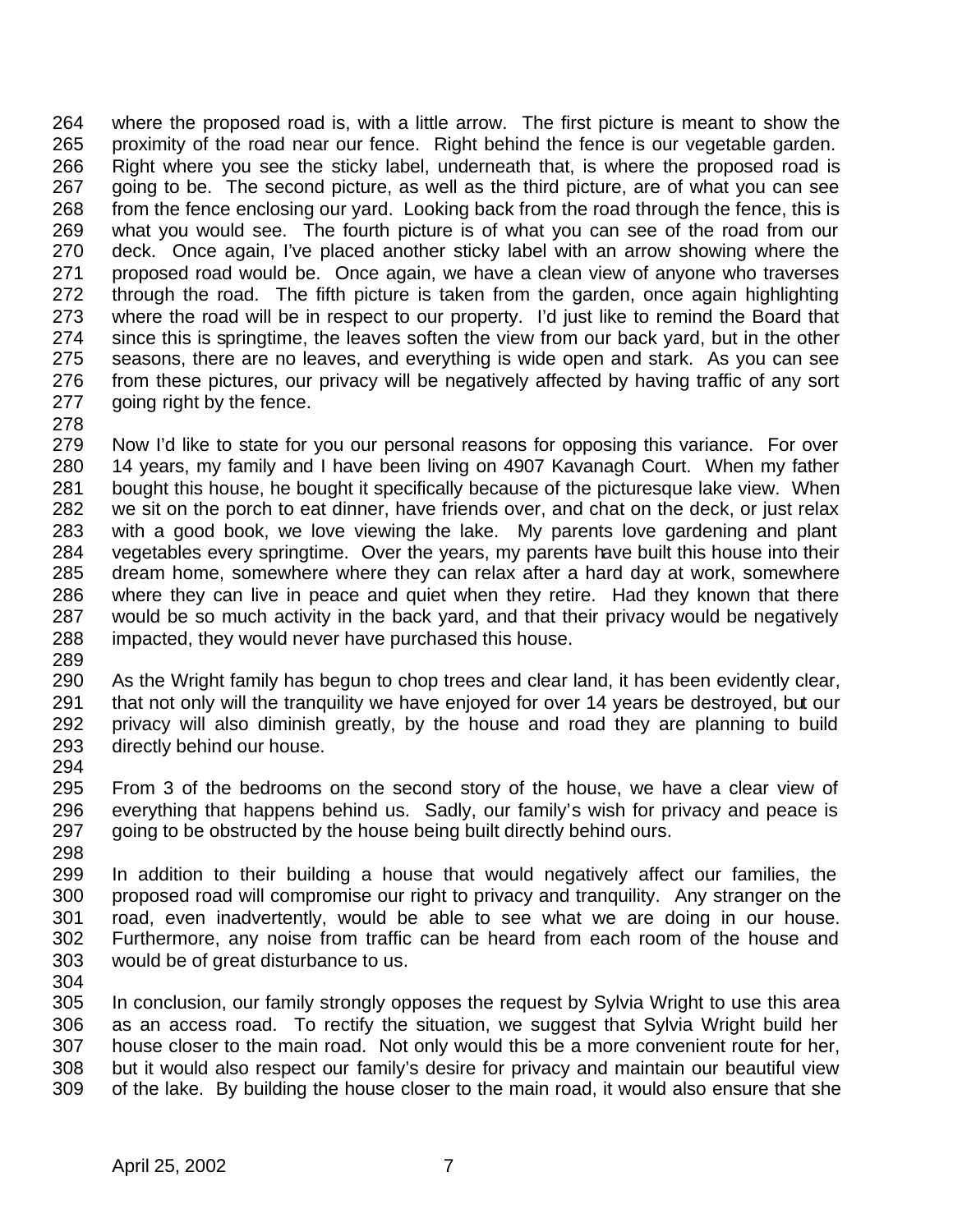have privacy, and neither of us would have to view each other's day-to-day activities. Thank you. Wouldn't that just create problems of the same concern for the people who live on MacIlroy Court, if you moved it to the east? Ms. Pandey - I don't have the map right up here with me. Mr. Blankinship - Susan, could we put the map up. Show me what you mean, Miss Pandey, by the main road. What do you consider the main road? Ms. Pandey - I know there's one road that they use to access more to the east of our property, and ……………… Mr. Blankinship - So for example, they could put 2 houses on Lot 2, rather than 1 on Lot 2 and 1 on Lot 1. Ms. Pandey - If you want, I have a copy of my letter to give to you. Mr. Wright - I have a question. Are you opposing both of these cases, or 332 just opposing the one that concerns Lot 1. Ms. Pandey - I'm speaking on behalf of the access area that's going to be right behind our back yard. Mr. Wright - So that's Lot 1. So you're not speaking in respect to the other request. 340 Mr. Balfour - Any other questions? Thank you. Yes sir. Mr. Mehrotra - Good morning. My name is Kamal Mehrotra. I haven't brought any pictures or anything of the sort that's been presented. I live at 4904 MacIlroy Court, which is in fact, the best description is, that 4906 Kavanagh Court, where the Bradys live, I live on the right side, just beside it, and the proposed road just goes beside the fence line, and I am right over there. So 4906 Kavanagh Court, 4907 Kavanagh Court and 4904 MacIlroy Court, we are in the same thing. The fence line is adjacent to our property. Recently what I observed is that there is a lot of traffic going on day or night, it doesn't matter, but it does produce a lot of inconvenience, and it seems our privacy has been invaded, in fact. What kind of traffic, you say a lot of traffic? Mr. Mehrotra - Well, trucks, and so forth, in recent time there has been an increase in this activity.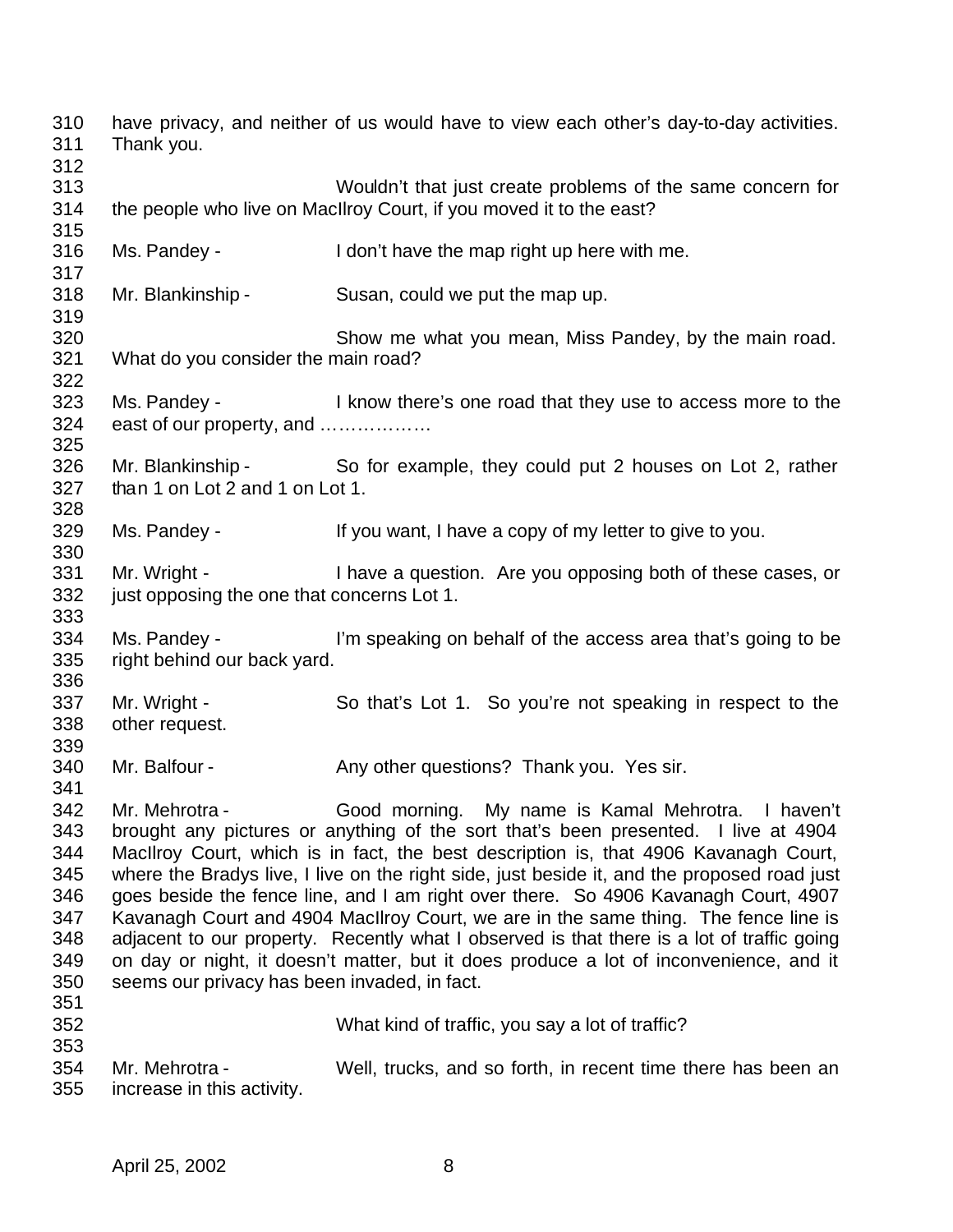| 356        |                                                                                 |                                                                                           |  |
|------------|---------------------------------------------------------------------------------|-------------------------------------------------------------------------------------------|--|
| 357        |                                                                                 | You mean using the lake, when you say they're going back                                  |  |
| 358        | there to fish or have a picnic or something, is that what you're talking about? |                                                                                           |  |
| 359        |                                                                                 |                                                                                           |  |
| 360        | Mr. Mehrotra -                                                                  | No sir, it's just heavy trucks.                                                           |  |
| 361        |                                                                                 |                                                                                           |  |
| 362        |                                                                                 | You mean the ones building the road?                                                      |  |
| 363        |                                                                                 |                                                                                           |  |
| 364        | Mr. Mehrotra -                                                                  | Yes, so once this thing, from Lot # 1, as Ms. Wright has                                  |  |
| 365        |                                                                                 | proposed, if that thing is built, well what happens if that road becomes general traffic? |  |
| 366        |                                                                                 |                                                                                           |  |
| 367        |                                                                                 | It's not general traffic; it's just one house going back there.                           |  |
| 368        |                                                                                 |                                                                                           |  |
| 369        | Mr. Mehrotra -                                                                  | Well once the road is built, people are going to use it, and                              |  |
| 370        |                                                                                 | they're going to find short ways, and they'll start using that thing, and it seems our    |  |
| 371        |                                                                                 | privacy is definitely going to be invaded, and whatever property we have, we bought this  |  |
| 372        |                                                                                 | property with the sense that we'll have privacy, there's nothing on the other side, and   |  |
| 373        | nobody's going to come up from the back side.                                   |                                                                                           |  |
| 374        |                                                                                 |                                                                                           |  |
| 375        | Mr. Balfour -                                                                   | I don't mean to be argumentative, I don't mean to cut you off,                            |  |
| 376        |                                                                                 | but I live in a neighborhood where there was one home behind me, and I saw a lot of       |  |
| 377        |                                                                                 | woods, and all of a sudden they came back in there, and they put 9 homes in a cul-de-     |  |
| 378        |                                                                                 | sac, and I'm now looking at 3 or 4 homes, directly into their decks, bedrooms, and        |  |
| 379        |                                                                                 | kitchens, so it's not unusual for these people to request it.                             |  |
| 380        |                                                                                 |                                                                                           |  |
| 381        | Mr. Mehrotra -                                                                  | It is true, people can request that, and that is why I'm here to                          |  |
| 382        |                                                                                 | express my disagreement over this thing. The Board should consider these things as        |  |
| 383        |                                                                                 | far as we are also citizens. We have the right to come and present our case.              |  |
| 384        | Mr. Balfour -                                                                   | I understand.                                                                             |  |
| 385<br>386 |                                                                                 |                                                                                           |  |
| 387        | Mr. Mehrotra -                                                                  | I'm not here to make a decision on your behalf. You make                                  |  |
| 388        |                                                                                 | the decision sir. That's all I have, nothing more. Thank you sir.                         |  |
| 389        |                                                                                 |                                                                                           |  |
| 390        | Ms. Parpia -                                                                    | Good morning. My name is Shainaz Parpia, and my                                           |  |
| 391        |                                                                                 | address is 4905 Kavanagh Court, and we have just moved like 7 months before, and          |  |
| 392        |                                                                                 | before buying the property, we saw that everything was okay, peace, and now we find       |  |
| 393        |                                                                                 | something is going wrong. We bought this house like 7 months before, I don't want to      |  |
| 394        |                                                                                 | say anything else because they already said everything.                                   |  |
| 395        |                                                                                 |                                                                                           |  |
| 396        | Mr. Balfour -                                                                   | I appreciate that, but what is your address?                                              |  |
| 397        |                                                                                 |                                                                                           |  |
| 398        | Ms. Parpia -                                                                    | 4905 Kavanagh Court.                                                                      |  |
| 399        |                                                                                 |                                                                                           |  |
| 400        | Mr. Balfour -                                                                   | Ms. Wright.                                                                               |  |
| 401        |                                                                                 |                                                                                           |  |
|            |                                                                                 |                                                                                           |  |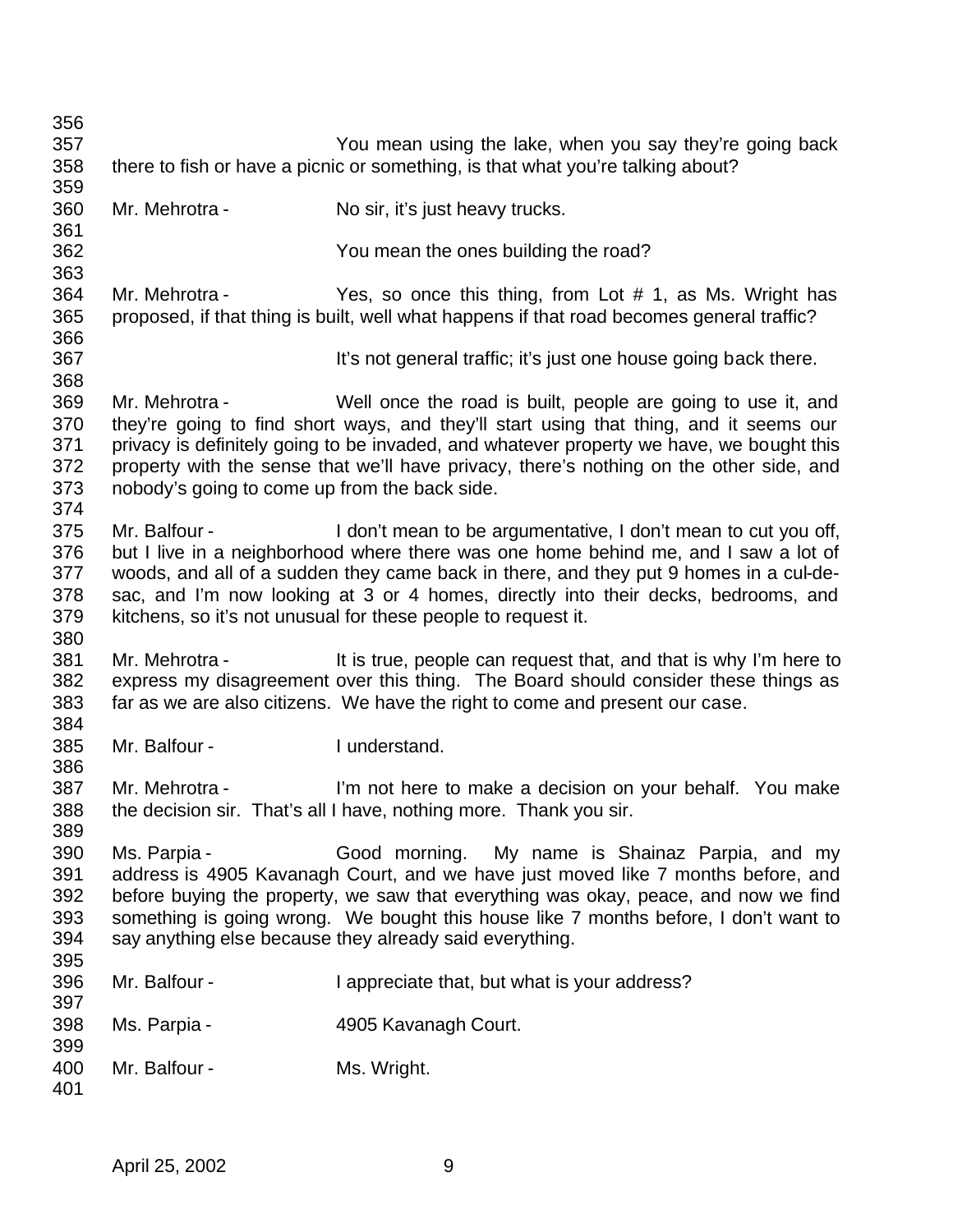402 Ms. Wright - First of all, I am only dedicating to the shortest point that we talked about, as far as the legal access. From there on, the utility road does run parallel to the fence, and my son intends to use that as his private driveway, but I'm not actually making it a legal access at that point, only to the point of touching his property. Yes, we have been in, and yes, we have graded the road, and we have put some gravel back on 407 it, and that type of thing. One issue that has come us, they have talked about the fence. The fence was actually installed during the Shannon Green project, and it's part of a buffer that was installed by Shannon Green itself to protect our privacy. So the fence and 40 feet of each one of these people's back yard is supposed to be a buffer to us. They're also not supposed to cut down any tree of more than 5 inches in diameter. It was set up to protect the R-2 from the R-3 higher density usage. I don't think I could use a lower use; I'm actually planning on putting one house on 1.32 acre and one house on 2.93 acre. It will only be general service traffic, such as an UPS, a mailman, a fire engine, hopefully not, that type of thing, and normal one-family use that would be going to that one house. Mr. Balfour - It doesn't connect over with Tanfield Drive? 420 Ms. Wright - Absolutely not, sir, it is a private driveway. It has no access. Unfortunately, people do look at the County map and come flying up my road and then almost hit my tool shed in the back, and then realize that they're not on a county road. 424 Mr. Balfour - Maybe you should put a sign at the entrance. 426 Ms. Wright - It says "private property" all the way in, and they still do that, 427 but there is no access. This access is only to us; it does not connect to anything behind it. As far as the traffic, I have had the surveyors in, and I've had the soil scientists over 429 there, so those are the trucks that have been in on the property, doing the work on the property. 432 Mr. Balfour - Thank you Ms. Wright. Are there any questions of Ms.<br>433 Wright? Wright? Mr. Kirkland - Ms. Wright, this home, it won't be connected to public water or sewer, will it? 438 Ms. Wright - No sir, we can't; the sewer actually runs parallel on the north 439 side of my property, right parallel with the lake, and we did connect my son, Donald, and his wife, Cheryl, but there's too much of a distance between the houses, so it will have private sewer and private well water on both lots. 442<br>443 Mr. Balfour - Thank you ma'am. After an advertised public hearing and on a motion by Mr. Kirkland, seconded by Mr. Nunnally, the Board **granted** application **A-72-2002** for a variance to build a one-family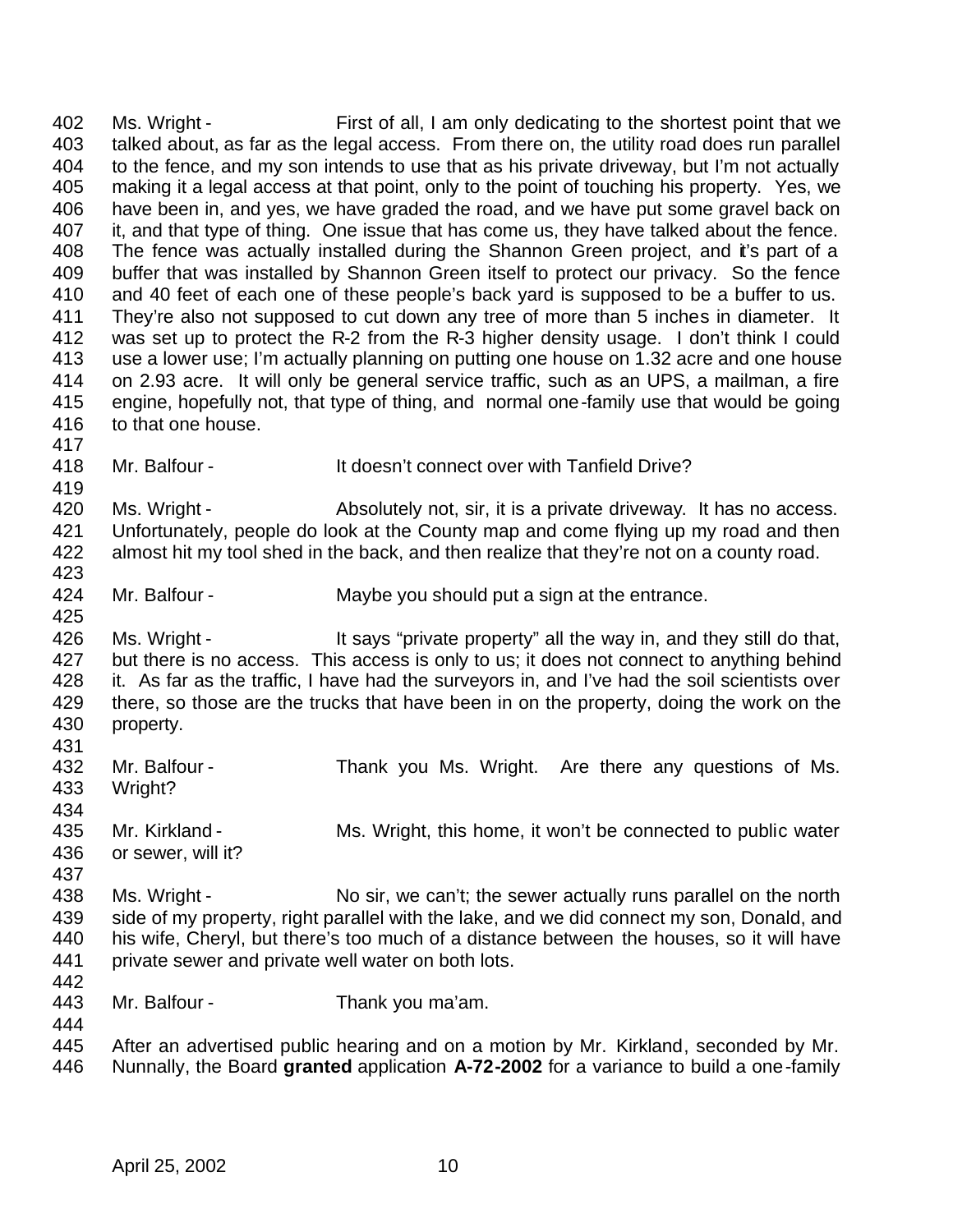dwelling at 9480 Hoehns Road (Parcel 764-758-7891 (part)). The Board granted the variance subject to the following conditions: 1. This variance applies only to the public street frontage requirement. All other applicable regulations of the County Code shall remain in force. 2. At the time of building permit application, the applicant shall submit the necessary information to the Department of Public Works to ensure compliance with the requirements of the Chesapeake Bay Preservation Act and the code requirements for water quality standards. 3. At the time of building permit application the owner shall demonstrate that the two parcels created by this division have been conveyed to members of the immediate family, and the subdivision ordinance has not been circumvented. 4. Approval of this request does not imply that a building permit will be issued. Building permit approval is contingent on Health Department requirements, including, but not limited to, soil evaluation for a septic drainfield and reserve area, and approval of a well location. 5. The applicant shall present proof with the building permit application that a legal access to the property has been obtained. 6. The owners of the property, and their heirs or assigns, shall accept responsibility for maintaining access to the property until such a time as the access is improved to County standards and accepted into the County road system for maintenance. 476 Affirmative: Balfour, Kirkland, McKinney, Nunnally, Wright 5 Negative: 0 Absent: 0 The Board granted this request, as it found from the evidence presented that, due to the unique circumstances of the subject property, strict application of the County Code would produce undue hardship not generally shared by other properties in the area, and authorizing this variance will neither cause a substantial detriment to adjacent property nor materially impair the purpose of the zoning regulations. After an advertised public hearing and on a motion by Mr. Kirkland, seconded by Mr. Nunnally, the Board **granted** application **A-73-2002** for a variance to build a one-family dwelling at 9470 Hoehns Road (Parcel 764-758-7891 (part)). The Board granted the variance subject to the following conditions: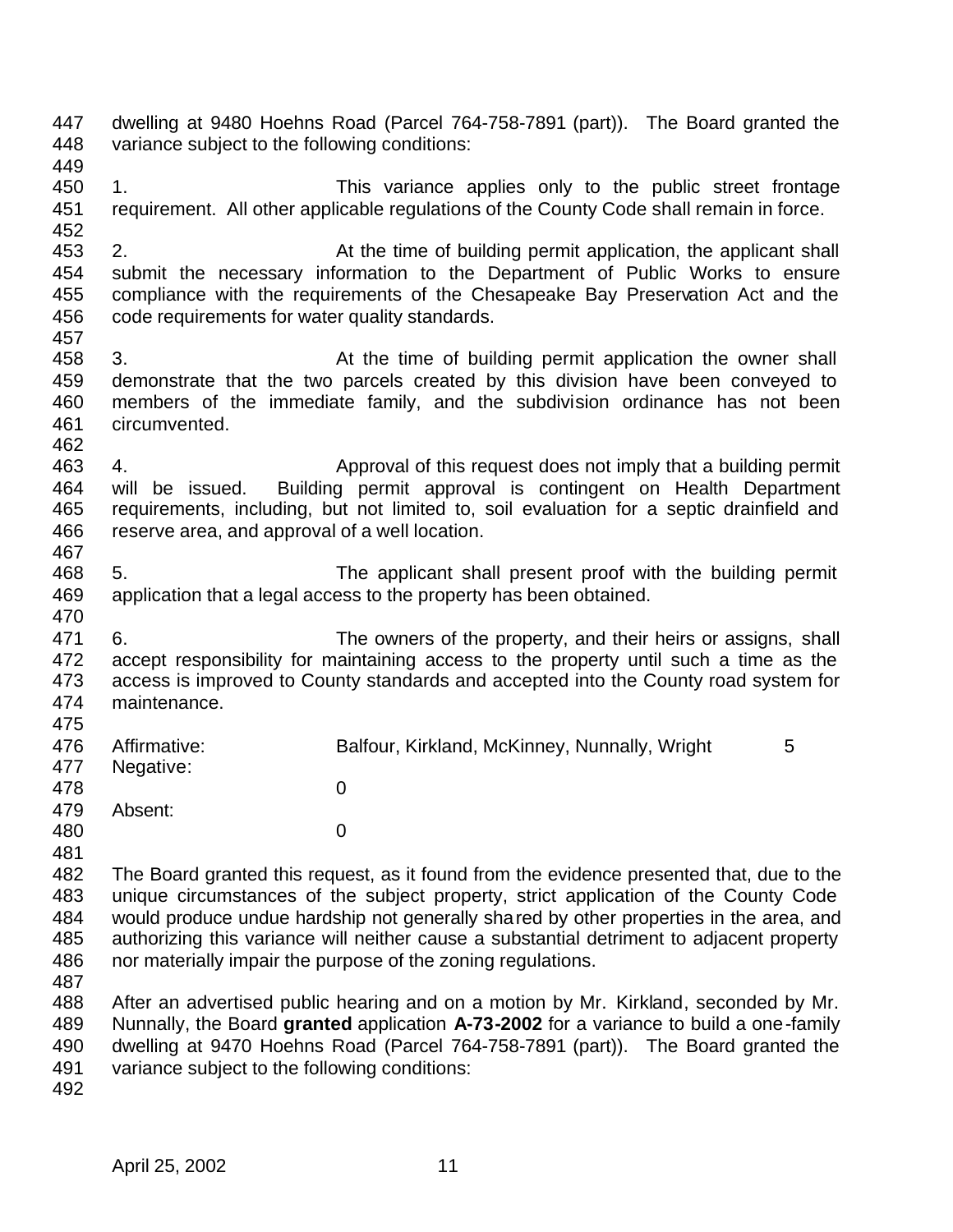1. This variance applies only to the public street frontage requirement. All other applicable regulations of the County Code shall remain in force. 496 2. At the time of building permit application, the applicant shall submit the necessary information to the Department of Public Works to ensure compliance with the requirements of the Chesapeake Bay Preservation Act and the code requirements for water quality standards. 3. At the time of building permit application, the owner shall demonstrate that the two parcels created by this division have been conveyed to members of the immediate family, and the subdivision ordinance has not been circumvented. 4. Approval of this request does not imply that a building permit will be issued. Building permit approval is contingent on Health Department requirements, including, but not limited to, soil evaluation for a septic drainfield and reserve area, and approval of a well location. 510<br>511 5. The applicant shall present proof with the building permit application that a legal access to the property has been obtained. 6. The owners of the property, and their heirs or assigns, shall accept responsibility for maintaining access to the property until such a time as the access is improved to County standards and accepted into the County road system for maintenance. Affirmative: Balfour, Kirkland, McKinney, Nunnally, Wright 5 Negative: 0 Absent: 0 The Board granted this request, as it found from the evidence presented that, due to the unique circumstances of the subject property, strict application of the County Code would produce undue hardship not generally shared by other properties in the area, and authorizing this variance will neither cause a substantial detriment to adjacent property nor materially impair the purpose of the zoning regulations. 531 Mr. Balfour - Next case. **A - 74-2002 G. DOUGLAS HAYDEN, JR.** requests a variance from Section 24- 94 of Chapter 24 of the County Code to build an attached garage at 9404 Sir Barry Drive (Pinedale West) (Parcel 750-747-4223), zoned R-2A, One-family Residence District (Tuckahoe). The minimum side yard setback and total side yard setback are not met. The applicant proposes 9.73 feet minimum side yard setback and 24.68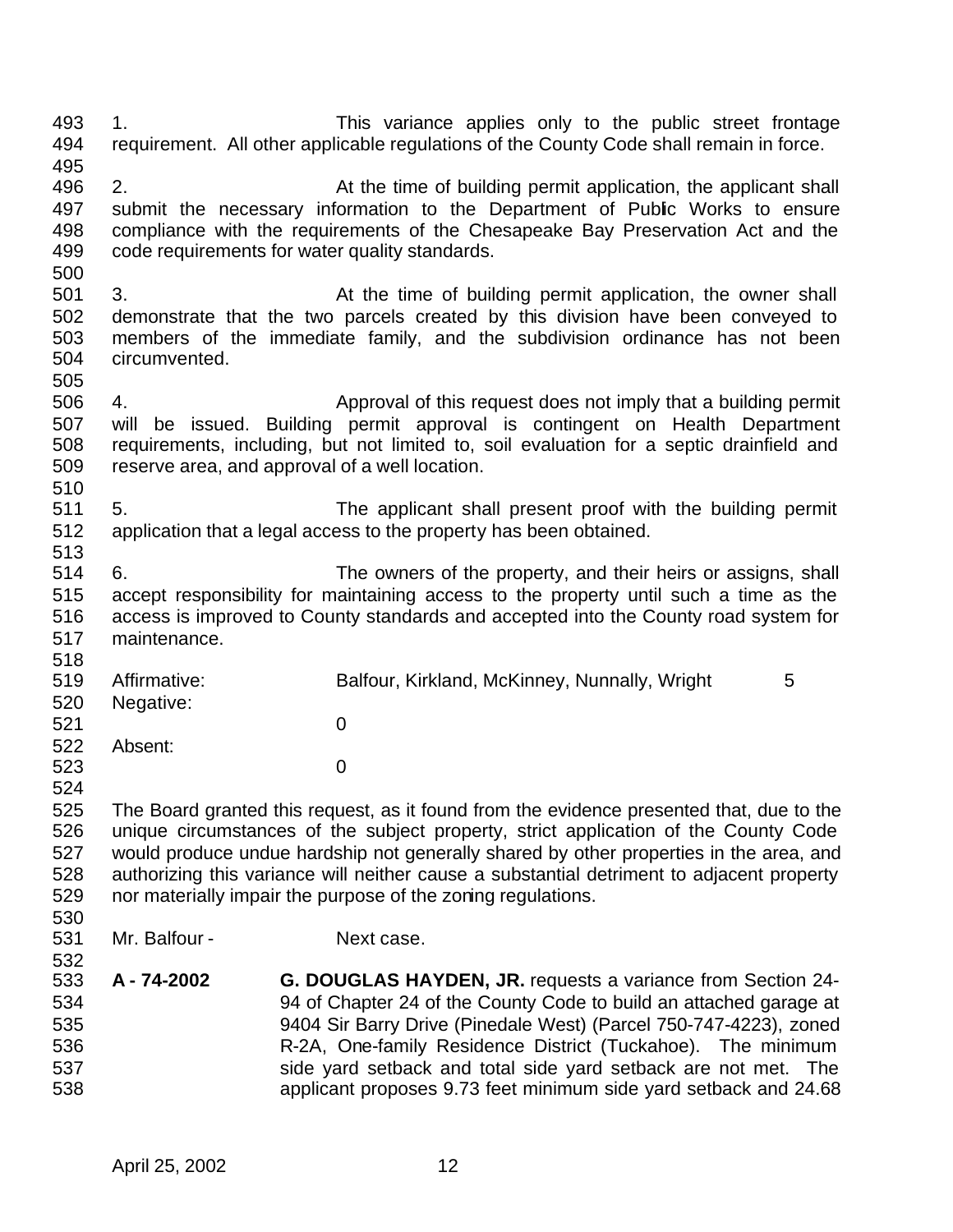- feet total side yard setback, where the Code requires 12 feet minimum side yard setback and 30 feet total side yard setback. The applicant requests a variance of 2.27 feet minimum side yard setback and 5.32 feet total side yard setback.
- Mr. Balfour Would you state your name please. Anyone else expect to speak on this matter, for or against it? You may speak for it? All right sir, will you both raise your right hands and be sworn in?
- Mr. Blankinship Do you swear that the testimony you are about to give is the 549 truth, the whole truth, and nothing but the truth, so help you God?
- 551 Mr. Balfour All right Mr. Hayden.

 Mr. Hayden - I do. My name is Douglas Hayden; I'm at 9404 Sir Barry Drive. Thank you, Mr. Chairman, Board. I have spoken to my neighbors about this prior to even going forward for a plan, and I can put the detached to the rear of the house and build a 2-car garage. Also, I could, instead of requesting a variance, go 18.6 feet from the house in width, and then extend the garage, which would be attached to side of the house, 24 feet in length, and use the drive-in from the side of the house. I don't have as much turning space doing that, and it is from an aesthetic standpoint, what I was concerned about, and that's why I approached my neighbors prior to doing this. The Peskins, who live directly to the right of my house, of the driveway, thought that this would be the better position for them, because we do look upon woods in the back of the area, and there's a creek that runs in the back, and the County owns part of the wooded area, and they did not want their view distorted by having a garage in the back of the house. That is why I've gone and decided to attach it to 12 feet of the rear of my house, and then extend 12 feet beyond that, for a 24 by 24 garage. 

- Mr. Balfour Your neighbors at 9402, is that what you're talking about?
- 569<br>570 Mr. Hayden - 9402, yes sir.
- 572 Mr. Balfour Any questions of Mr. Hayden? Yes sir, would you like to speak?
- Mr. Hamm - I'm Wilford P. Hamm. I live at 9401 Sir Barry Drive, and I've talked to some of the neighbors, and I just want to reiterate that it'll be a good thing in our neighborhood, nobody seems to object, especially the chap who lives next door. So I just came to support him.
- 

Mr. Balfour - Thank you sir. Any others to speak?

 After an advertised public hearing and on a motion by Mr. Wright, seconded by Mr. Kirkland, the Board **granted** application **A-74-2002** for an attached garage at 9404 Sir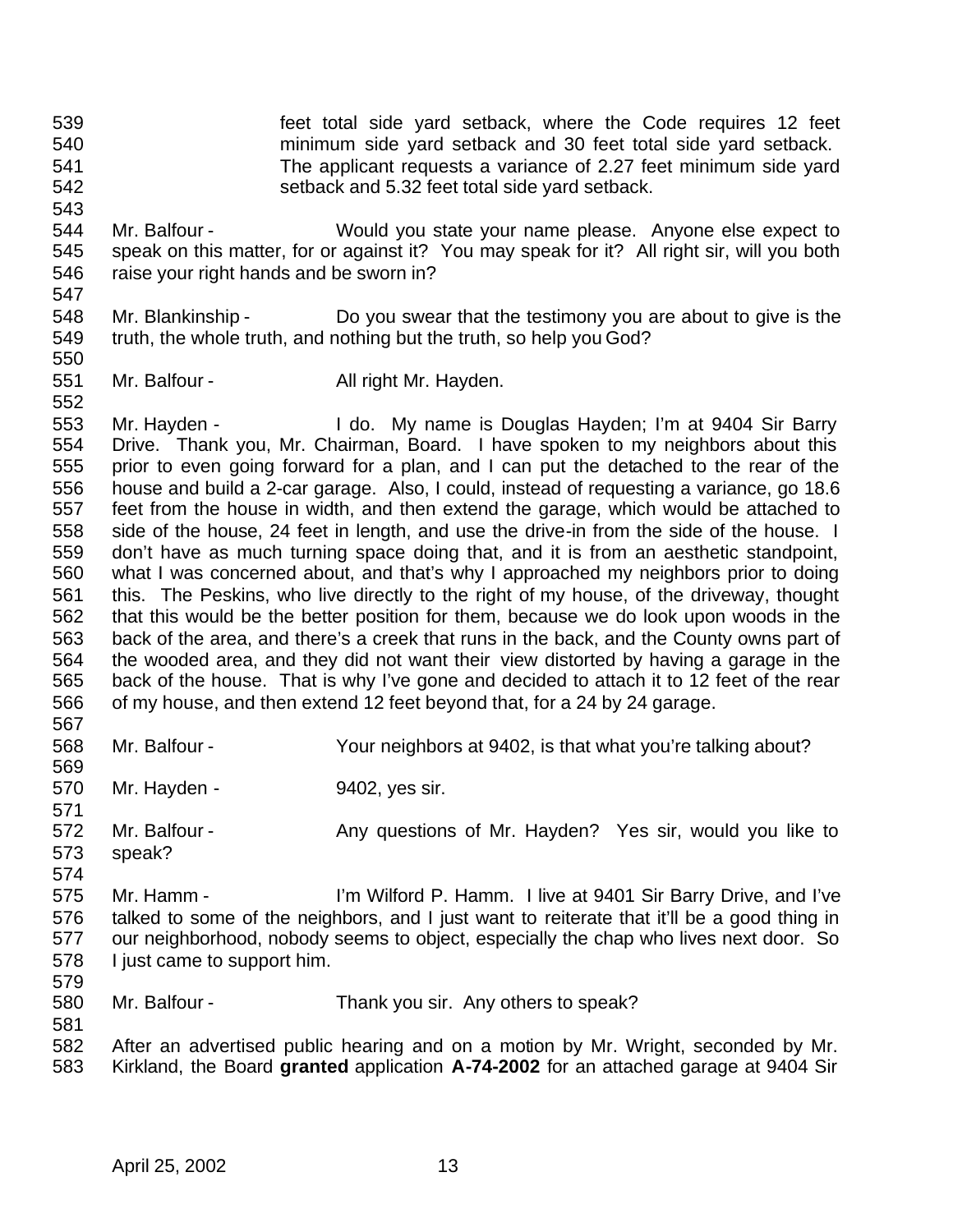Barry Drive (Pinedale West) (Parcel 750-747-4223). The Board granted the variance subject to the following condition: 

- 1. Only the improvements shown on the plan filed with the application may be constructed pursuant to this approval. No substantial changes or additions to the layout may be made without the approval of the Board of Zoning Appeals. Any additional improvements shall comply with the applicable regulations of the County Code.
- 2. At the time of building permit application, the applicant shall submit the necessary information to the Department of Public Works to ensure compliance with the requirements of the Chesapeake Bay Preservation Act and the code requirements for water quality standards.

| 597 | Affirmative:  | Balfour, Kirkland, McKinney, Nunnally, Wright | 5 |  |
|-----|---------------|-----------------------------------------------|---|--|
|     | 598 Negative: |                                               |   |  |
| 599 | Absent:       |                                               |   |  |
| 600 |               |                                               |   |  |

 The Board granted this request, as it found from the evidence presented that, due to the unique circumstances of the subject property, strict application of the County Code would produce undue hardship not generally shared by other properties in the area, and authorizing this variance will neither cause a substantial detriment to adjacent property nor materially impair the purpose of the zoning regulations.

Mr. Balfour - Next case.

- **A - 75-2002 CURTIS C. AND ALLIE W. BULLOCK** request a variance from Section 24-9 of Chapter 24 of the County Code to build a one- family dwelling at 1560 Burning Tree Road (Parcel 805-694-1510), zoned A-1, Agricultural District (Varina). The public street frontage requirement is not met. The applicants have 0 feet public street frontage, where the Code requires 50 feet public street frontage. The applicants request a variance of 50 feet public street frontage.
- 617 Mr. Balfour - Anyone else expect to speak for or against this case? Would you raise your right hand please.
- Mr. Blankinship Do you swear that the testimony you are about to give is the truth, the whole truth, and nothing but the truth, so help you God?
- Mr. Bullock I do. I'm Curtis Bullock. We're here to request a variance to build a single-family home at 1560 Burning Tree Road. We purchased this property in 1998, and the owner at that time provided us with a plat that was dated 1944, so it appears that this property has existed in its present stage for some time. We do not have, as you see from the map, any street frontage, but there is a deeded right-of-way, 15 feet, leading and from Burning Tree Road. We own both parcels, parcel 214-A-21 and also the one that we're proposing to build on, 214-A-28.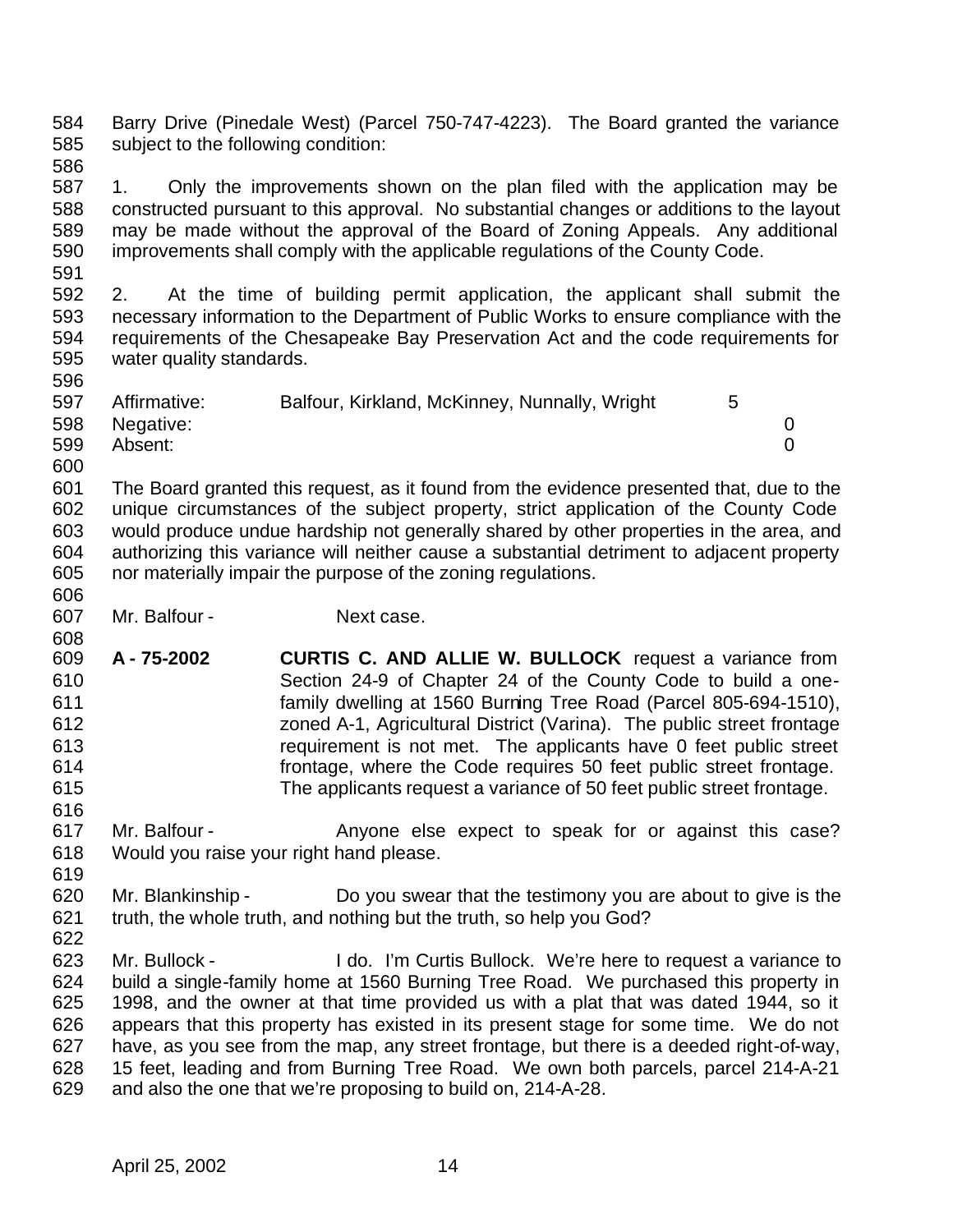You have 4-acre parcels back there? Mr. Bullock - Yes, both of them are 3.7 acres each, and we are going to build on the parcel nearest Burning Tree Road. Initially, we came down and asked for a variance because we were going to build on the back parcel. It was our hopes at that time that we would come in from where it says Woodside Street. The owner had agreed to deed us access to come in from Burning Tree, but it appears to have been some problems with her mortgage company. They did not want her to deed access that way, so that's when we decided to come back and go to the original right-of-way from Burning Tree Road and build on the first parcel, which is Burning Tree. Mr. Balfour - You've read the conditions on your case, sir. Are you in agreement with them? Mr. Bullock - Yes I have. Yes, I am. 647 Mr. Balfour - Are there any other questions? Thank you sir. Ms. Bullock, do you want to say anything? After an advertised public hearing and on a motion by Mr. Nunnally, seconded by Mr. Wright, the Board **granted** application **A-75-2002** for a variance to build a one-family dwelling at 1560 Burning Tree Road (Parcel 805-694-1510). The Board granted the variance subject to the following conditions: 1. This variance applies only to the public street frontage requirement. All other applicable regulations of the County Code shall remain in force. 2. Approval of this request does not imply that a building permit will be issued. Building permit approval is contingent on Health Department requirements, including, but not limited to, soil evaluation for a septic drainfield and reserve area, and approval of a well location. 3. The applicant shall present proof with the building permit application that a legal access to the property has been obtained. 4. The owners of the property, and their heirs or assigns, shall accept responsibility for maintaining access to the property until such a time as the access is improved to County standards and accepted into the County road system for maintenance. 670 Affirmative: Balfour, Kirkland, McKinney, Nunnally, Wright 5 Negative: 0 Absent: 0 The Board granted this request, as it found from the evidence presented that, due to the unique circumstances of the subject property, strict application of the County Code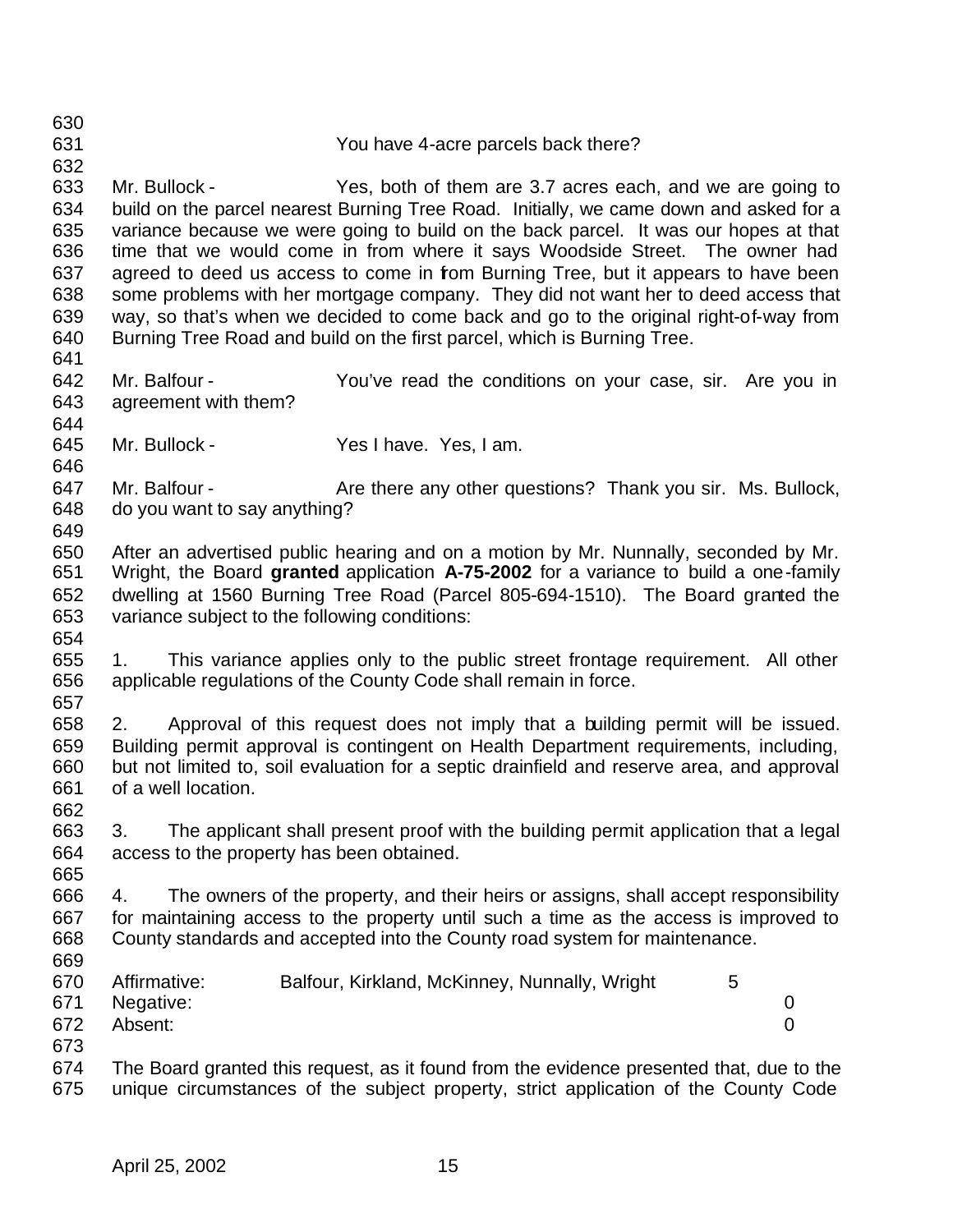- would produce undue hardship not generally shared by other properties in the area, and authorizing this variance will neither cause a substantial detriment to adjacent property nor materially impair the purpose of the zoning regulations.
- Mr. Balfour Next case.

- 681<br>682 **A - 76-2002 KEVIN W. OSBY** requests a variance from Section 24-9 of Chapter 24 of the County Code to build a one-family dwelling at 4800 Charles City Road (AASBE Estates) (Parcel 838-700-0718), zoned A-1, Agricultural District (Varina). The public street frontage **requirement is not met.** The applicant has 0 feet public street frontage, where the Code requires 50 feet public street frontage. The applicant requests a variance of 50 feet public street frontage.
- Mr. Balfour Anyone other than the 2 people standing expect to testify for or against this matter.
- Mr. Blankinship Do you swear that the testimony you are about to give is the truth, the whole truth, and nothing but the truth, so help you God?
- Mr. Osby - I do. My name is Kevin W. Osby. I'd just like to request a 50-foot public street frontage. There's already a driveway leading back. I'd like to be able to tie into that driveway to go to my property.
- Mr. Balfour This is off Charles City Road? This is past those 2 other homes?
- Mr. Osby My father, and the driveway will actually come over in front of my brother's house.
- 706 Mr. Balfour - Your brother is probably to the right of where you want to<br>707 build? build?
- How wide is the access?
- 711 Mr. Osby - 50 feet.
- The access road is 50 feet wide?
- Mr. Osby Yes sir. The driveway's been used for 13-14 years.
- Mr. Balfour - Any other questions of Mr. Osby?
- You have read the conditions for this? You in agreement with them?
-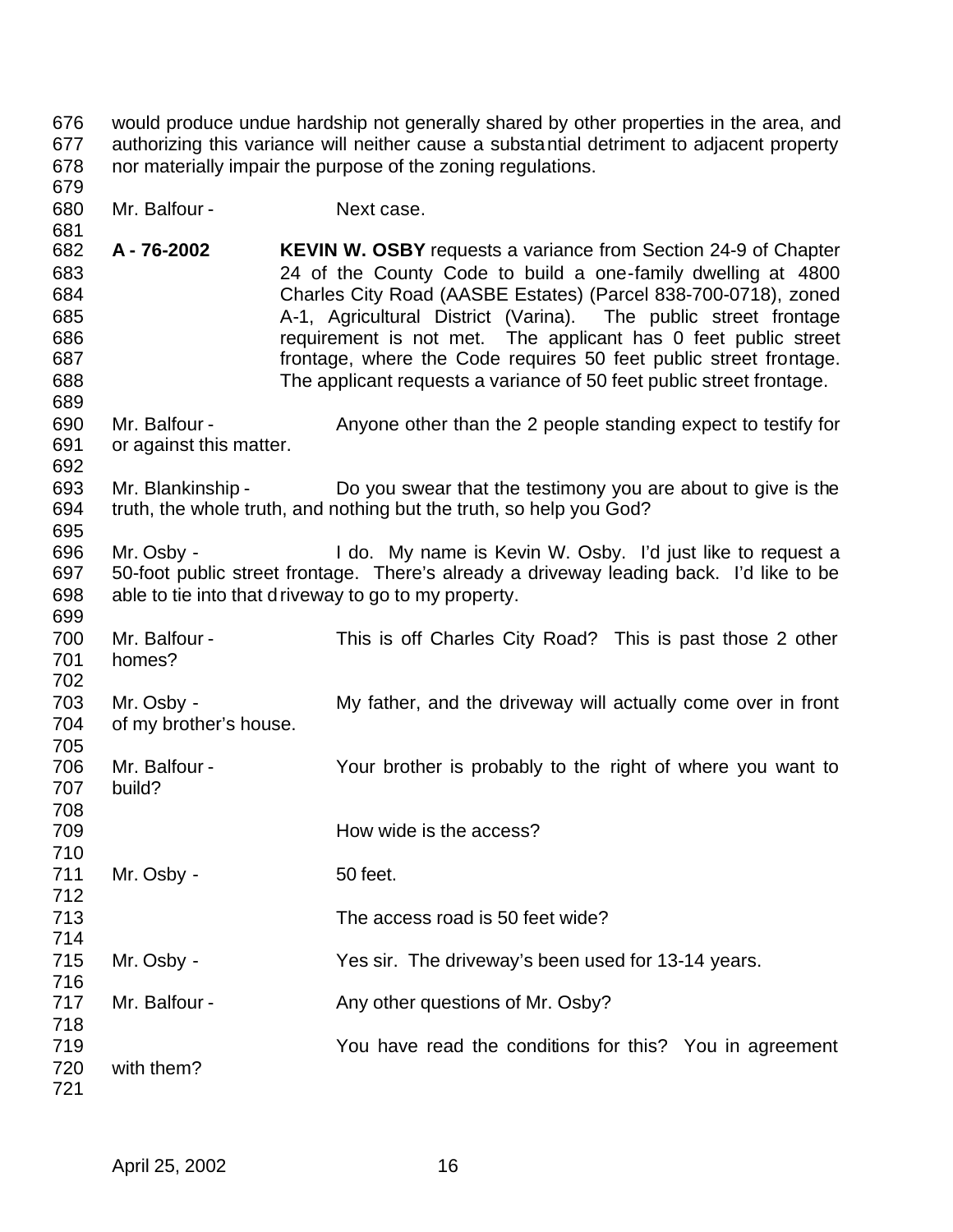Mr. Osby - Yes sir. Yes sir.

 Mr. J. Osby - My name is Jerry Osby. I'm his father. I own the land, and I'm just speaking for him. I'm in agreement with it; I gave him the land.

 727 After an advertised public hearing and on a motion by Mr. Nunnally, seconded by Mr.<br>728 Wright, the Board **granted** application A-76-2002 for a variance to build a one-family Wright, the Board **granted** application **A-76-2002** for a variance to build a one-family dwelling at 4800 Charles City Road (AASBE Estates) (Parcel 838-700-0718). The Board granted the variance subject to the following conditions:

 1. The property shall be developed in substantial conformance with the plan filed with the application. No substantial changes or additions to the layout may be made without the approval of the Board of Zoning Appeals. 

- 2. At the time of building permit application, the applicant shall submit the necessary information to the Department of Public Works to ensure compliance with the requirements of the Chesapeake Bay Preservation Act and the code requirements for water quality standards.
- 3. At the time of building permit application the owner shall demonstrate that the parcel created by this division has been conveyed to members of the immediate family, and the subdivision ordinance has not been circumvented. If this condition cannot be met, the owner shall submit a subdivision plat for review and approval by the Planning Office.

 4. The applicant must present proof with the building permit application that a legal access to the property has been obtained.

 5. Approval of this request does not imply that a building permit will be issued. Building permit approval is contingent on Health Department requirements, including, but not limited to, soil evaluation for a septic drainfield and reserve area, and approval of a well location.

| 755 | Affirmative:  | Balfour, Kirkland, McKinney, Nunnally, Wright |  |
|-----|---------------|-----------------------------------------------|--|
|     | 756 Negative: |                                               |  |
| 757 | Absent:       |                                               |  |

 The Board granted this request, as it found from the evidence presented that, due to the unique circumstances of the subject property, strict application of the County Code would produce undue hardship not generally shared by other properties in the area, and 762 authorizing this variance will neither cause a substantial detriment to adjacent property<br>763 nor materially impair the purpose of the zoning regulations. nor materially impair the purpose of the zoning regulations. 

765 Mr. Balfour - Next case.

 **UP- 9-2002 GLEN ALLEN FREE WILL BAPTIST CHURCH** requests a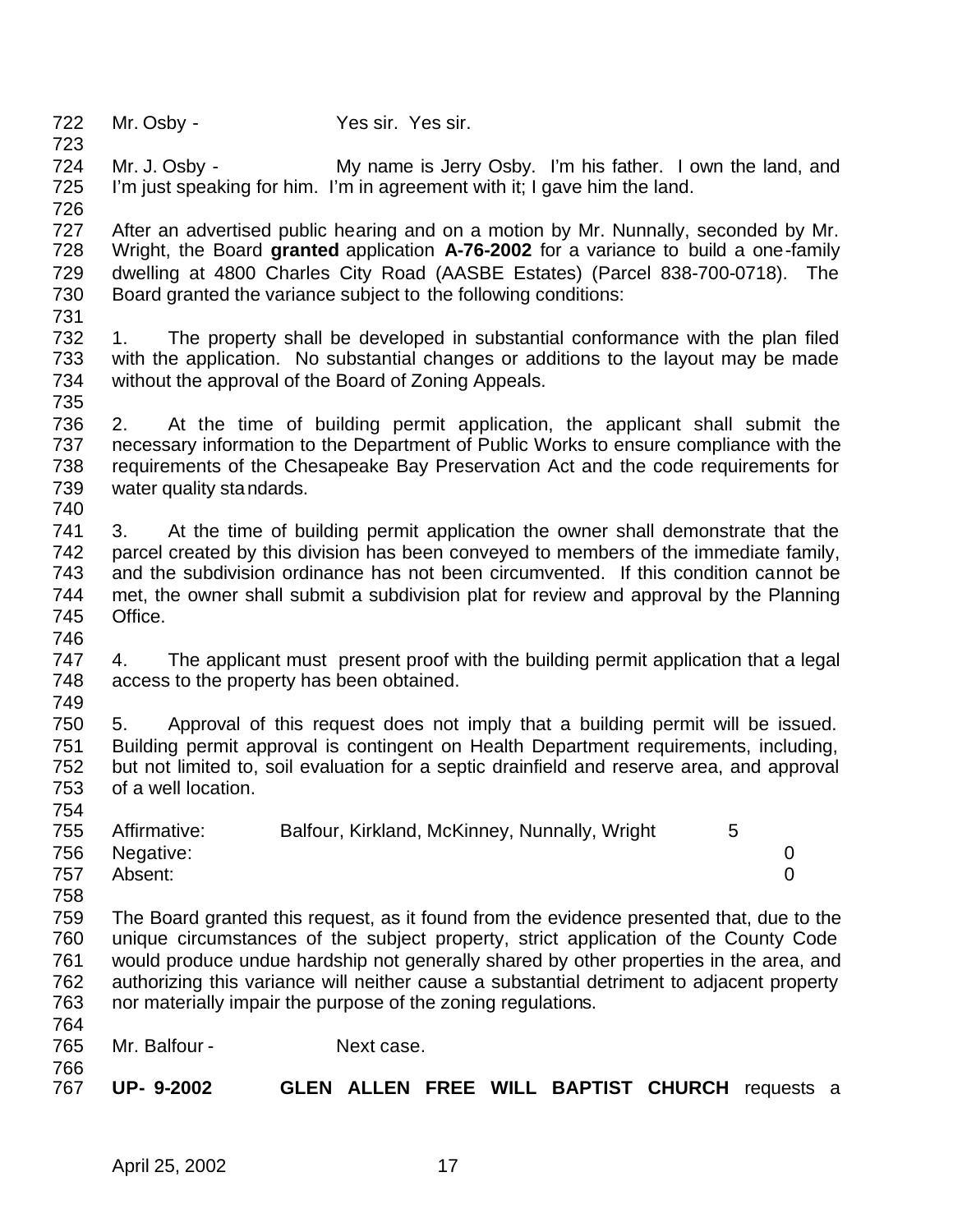11101 Old Washington Highway (Parcel 771-770-6598), zoned A-1, Agricultural District (Brookland). 773 Mr. Balfour - Any others expect to speak for or against this case? Would you all raise your right hands please. 776 Mr. Blankinship - Do you swear that the testimony you are about to give is the 777 truth, the whole truth, and nothing but the truth, so help you God? Mr. Maness - I do. Good morning. I'm Pastor Maness, of the Glen Allen Free Will Baptist Church. We purchased this trailer with the idea and understanding when we bought it, to use it for the church until we got our building finished. Little did I know we had to have other things done, so we placed it on the property, and we have had the area re-surveyed, relocated, and permission to place it there and shorten up the fire line, the fire hydrant, so that it complies with everything in the County requirements. The use of the building would be while we construct our building. We presently have the loan application in that should be approved the first of May, and as soon as that comes in, we'll be involved in our further construction. Mr. Balfour - You understand in the conditions that it expires 2 years from now. Mr. Maness - So we've got to get going right quick. We do have everything ready to begin the parking lot, which we want to put parking in so we'll have access. We'll not put blacktop until such time as we finish the building. We understand that we need to put in curbing so that the fire hydrant and the water meter box, which is about 50 feet from the entrance, would be protected, and then we'd like to place our water, etc. hook-up, so that it'll be usable. We already have the sewer line at the 798 junction box and ready to hook up everything to it. 800 Mr. Balfour - Any questions? 802 Mr. Kirkland - You ready condition # 2 also? Mr. Maness - I read it, but I don't recall it. Mr. Kirkland - Concerning all the permits that you'll need with the facility, to make sure you'll get all those. Mr. Maness - Let me look at it, to make sure I understand what you're saying. A building permit, yes we'll have to go back through and get a permit and all 811 that. I think we've complied with that in terms of, and we'll just have to resubmit it. I understand.

 temporary conditional use permit pursuant to Section 24-116(c)(1) of Chapter 24 of the County Code to locate a temporary building at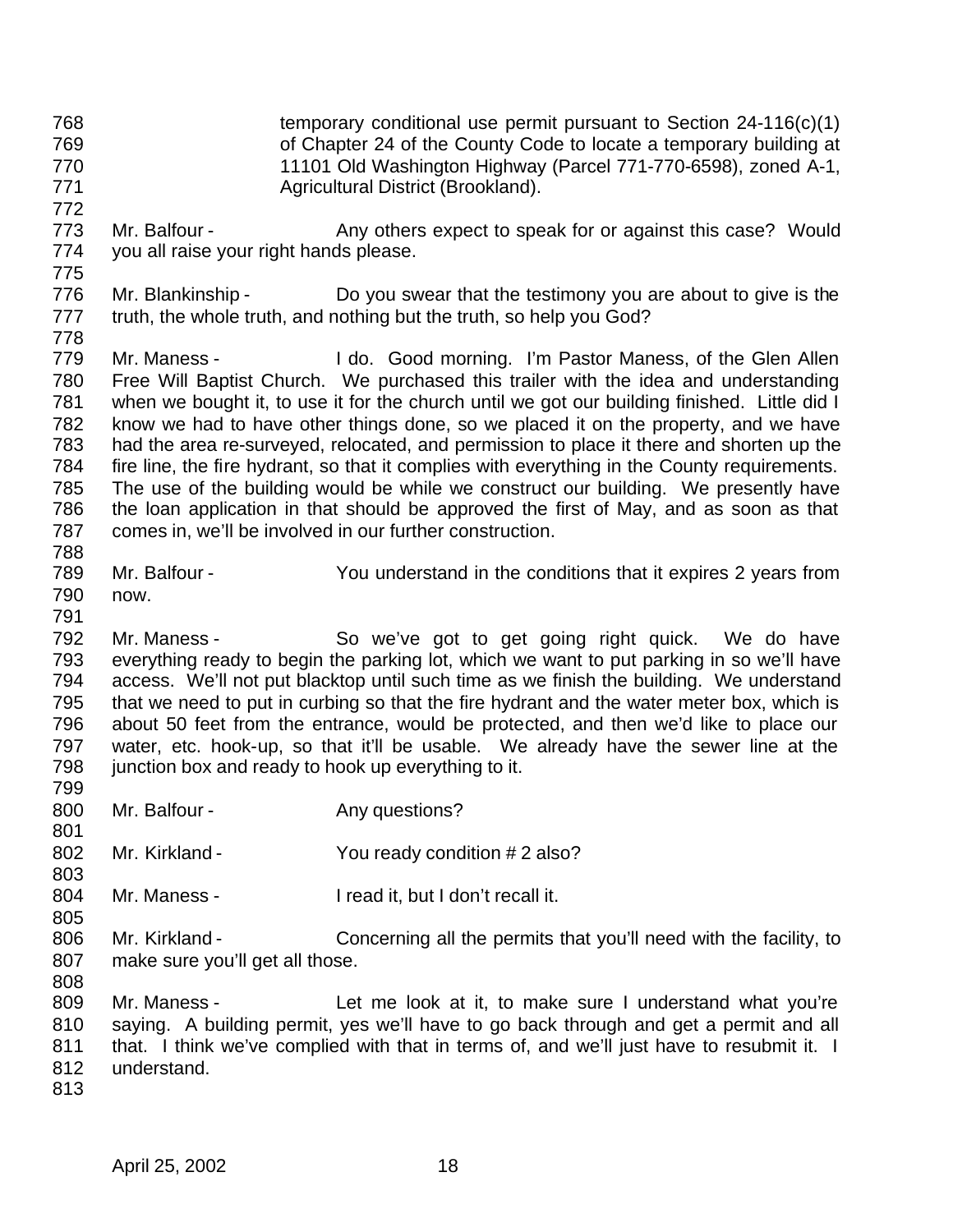| 814<br>815                                           | Mr. Kirkland -                                    | Thank you sir.                                                                                                                                                                                                                                                                                                                                                                                                                                                                                                        |
|------------------------------------------------------|---------------------------------------------------|-----------------------------------------------------------------------------------------------------------------------------------------------------------------------------------------------------------------------------------------------------------------------------------------------------------------------------------------------------------------------------------------------------------------------------------------------------------------------------------------------------------------------|
| 816                                                  |                                                   | Is that sand, or is that picture taken in the snow?                                                                                                                                                                                                                                                                                                                                                                                                                                                                   |
| 817<br>818<br>819                                    | Mr. Maness -                                      | I'm sorry, I didn't hear you.                                                                                                                                                                                                                                                                                                                                                                                                                                                                                         |
| 820<br>821                                           |                                                   | Looks like your picture was taken in the snow or sand.                                                                                                                                                                                                                                                                                                                                                                                                                                                                |
| 822<br>823<br>824<br>825                             | Mr. Maness -<br>at the time.                      | I think the picture probably faded because of construction.<br>That's probably gravel and dirt and some grass. We'd been doing a lot of construction                                                                                                                                                                                                                                                                                                                                                                  |
| 826<br>827                                           | Mr. Blankinship -                                 | I honestly don't remember what was on the ground when we<br>took it. It might have been snow; that was about a month ago.                                                                                                                                                                                                                                                                                                                                                                                             |
| 828<br>829<br>830                                    | Mr. Balfour -                                     | Would either of you like to speak?                                                                                                                                                                                                                                                                                                                                                                                                                                                                                    |
| 831<br>832<br>833<br>834<br>835<br>836<br>837<br>838 | Mr. Wade -<br>use permit.                         | I'm Donald Ray Wade; I'm also a Deacon at the church and<br>a Trustee, and I'm also the general contractor. Of course we know all the rules and<br>regulations of the building program. We've got it all in step to do so as soon as we can<br>get our finances straight, and we'd appreciate it so much if we could move into it as a<br>conditional use, because that would help us financially to be able to keep going on<br>doing the Lord's work. We'd appreciate your consideration in giving us a conditional |
| 839<br>840                                           | Mr. Balfour -                                     | Any questions of Mr. Wade?                                                                                                                                                                                                                                                                                                                                                                                                                                                                                            |
| 841<br>842<br>843<br>844<br>845                      |                                                   | After an advertised public hearing and on a motion by Mr. Kirkland, seconded by Mr.<br>Nunnally, the Board granted application UP-9-2002 for a temporary conditional use<br>permit to locate a temporary building at 11101 Old Washington Highway (Parcel 771-<br>770-6598). The Board granted the use permit subject to the following condition:                                                                                                                                                                     |
| 846<br>847<br>848                                    | temporary building shall be removed by that date. | This permit shall expire on April 25, 2004 and shall not be renewed. The                                                                                                                                                                                                                                                                                                                                                                                                                                              |
| 849<br>850<br>851<br>852                             | 2.                                                | A building permit will be required (if not previously acquired) for the placement of<br>this temporary building on the property. All necessary permits and approvals shall be<br>acquired by the applicant at the time of building permit approval.                                                                                                                                                                                                                                                                   |
| 853<br>854<br>855<br>856                             | Affirmative:<br>Negative:<br>Absent:              | Balfour, Kirkland, McKinney, Nunnally, Wright<br>5<br>0<br>$\overline{0}$                                                                                                                                                                                                                                                                                                                                                                                                                                             |
| 857<br>858<br>859                                    |                                                   | The Board granted this request as it found from the evidence presented that authorizing<br>this use permit will not be of substantial detriment to adjacent property and will not<br>materially impair the purpose of the zoning regulations.                                                                                                                                                                                                                                                                         |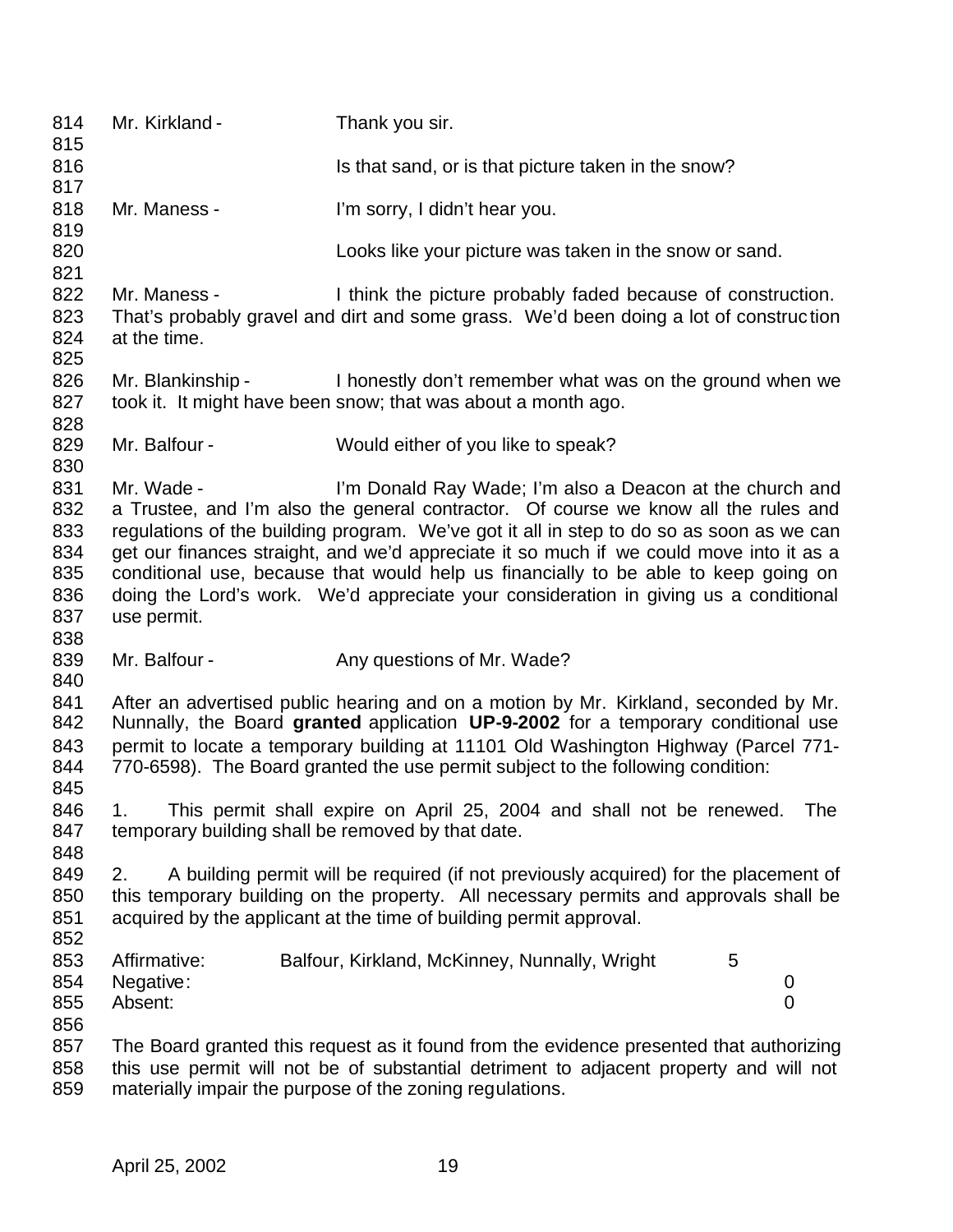861 Mr. Balfour - Next case. **UP- 10-2002 SPRINT PCS** requests a temporary conditional use permit pursuant to Section 24-116(c)(1) of Chapter 24 of the County Code to locate a temporary Cell-on-wheels at 625 E. Laburnum Avenue (Highland Gardens) (Parcel 795-738-4741), zoned B-1, Business District (Fairfield). 869 Mr. Balfour - Any others who wish to speak for or against this case? All right, sir, would you be sworn in. 872 Mr. Blankinship - Do you swear that the testimony you are about to give is the truth, the whole truth, and nothing but the truth, so help you God? 875 Mr. McLemore - I do. Good morning, Mr. Chairman, members of the Board. My name is Gil McLemore, and I'm zoning Coordinator for Sprint PCS, and I'm here this morning in representation of the applicant. In brief summation, Sprint PCS has filed a temporary conditional use permit application in order to locate a cell on wheels, or COW, from April 29 through May 7, on the subject parcel. On this COW is a self- contained base station and antenna. The antenna will extend to a maximum of 100 feet. It will occupy less than a 30-foot by 20-foot portion of land to be leased during the requested permit time frame. The permit requested will allow Sprint PCS to provide needed coverage to the influx of area visitors present for the upcoming race series to be held at the adjacent Richmond International Raceway. I would submit to the Board that this request is identical to one approved last year at the same location. With that, Sprint respectfully requests approval of the temporary use, and I'd be happy to answer any 887 questions that you may have. You understand, we say that this expires on May 7, 2002. Is 890 that satisfactory? 892 Mr. Balfour - Any other questions? Mr. McKinney - Let me ask you a question, Mr. McLemore. Will you also do the fall races? 897 Mr. McLemore - Unfortunately, at this point Sprint doesn't know whether or not they'll have the money to be able to allocate for that race, so right now we're just taking everything we've got right in front of us. I apologize that we're not able to plan that far in advance, but I may be back in due time to request a permit then as well. 902 Mr. Balfour - Any other questions? Thank you sir. 904 After an advertised public hearing and on a motion by Mr. McKinney, seconded by Mr.<br>905 Wright, the Board **granted** application UP-10-2001 for a temporary conditional use Wright, the Board **granted** application **UP-10-2001** for a temporary conditional use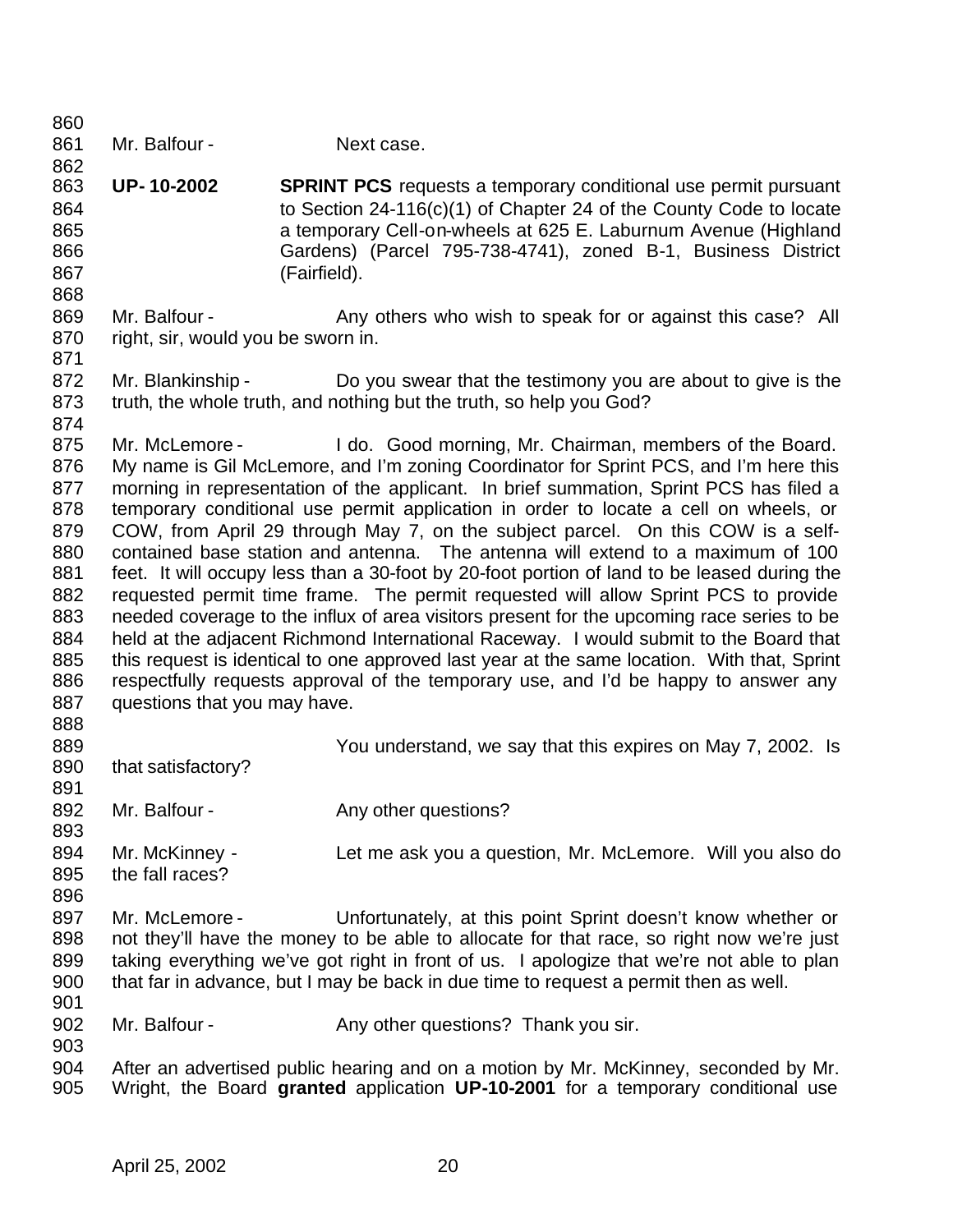permit to locate a temporary Cell-on-wheels at 625 E. Laburnum Avenue (Highland Gardens) (Parcel 795-738-4741). The Board granted the use permit subject to the following conditions: 1. The Cell on Wheels shall not remain on the site longer than fifteen days at any time. 2. This permit shall expire on May 7, 2002. 915 Affirmative: Balfour, Kirkland, McKinney, Nunnally, Wright 5 Negative: 0 Absent: 0 The Board granted this request as it found from the evidence presented that authorizing this use permit will not be of substantial detriment to adjacent property and will not materially impair the purpose of the zoning regulations. 923 Mr. Balfour - Next case **UP- 11-2002 E. R. PLASTER, JR., INC.** requests a conditional use permit pursuant to Sections 24-52(d) and 24-103 of Chapter 24 of the County Code to extract materials from the earth at 6650 Hines Road (Parcels 855-695-5768 and 8710), zoned A-1, Agricultural District (Varina). 931 Mr. Balfour - Any others to speak for or against this matter? Would you both be sworn in please. 934 Mr. Blankinship - Do you swear that the testimony you are about to give is the truth, the whole truth, and nothing but the truth, so help you God? 936<br>937 Mr. Deal - Good morning, gentlemen. My name is John Deal. I represent E. R. Plaster, Inc. concerning this renewal of a permit. We've been getting this renewed since 1981 to mine this property on Hines Road. We've been over the conditions; we have no problem with the conditions. As to the evaluation at the bottom of the first page, we right now have an engineering firm to determine the new common boundary line between this property that the mining pit is on, versus the property that was sold at the rear of it. There have been some problems with getting that line with some exactitude, because the creek in White Oak Swamp seems to vary quite a bit each year, and survey to survey to the creek, so we've got a moving common boundary line, and that's the reason for the delay on this. I'd be glad to answer any questions you might have. 949 Mr. Balfour - Any questions of Mr. Deal? 951 Mr. Wright - How many trucks do you anticipate will be accessing this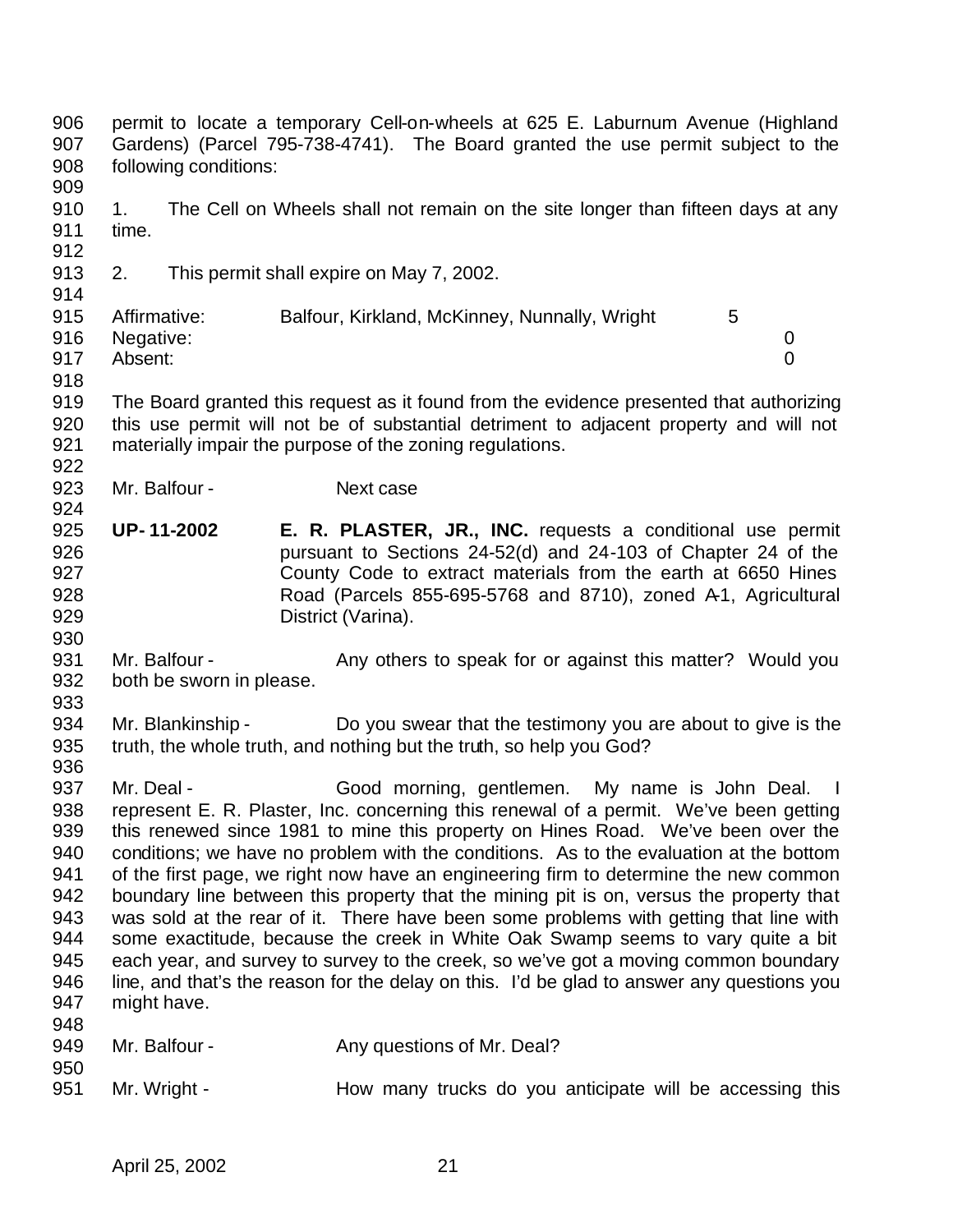| 952<br>953                                    | property per hour?                                                  |                                                                                                                                                                                                                                                                                                                                                                                                                                                                                                                                                                                                                                       |
|-----------------------------------------------|---------------------------------------------------------------------|---------------------------------------------------------------------------------------------------------------------------------------------------------------------------------------------------------------------------------------------------------------------------------------------------------------------------------------------------------------------------------------------------------------------------------------------------------------------------------------------------------------------------------------------------------------------------------------------------------------------------------------|
| 954<br>955                                    | Mr. Deal -                                                          | I'll let Mr. Plaster answer that.                                                                                                                                                                                                                                                                                                                                                                                                                                                                                                                                                                                                     |
| 956<br>957                                    | Mr. Plaster -                                                       | Yes sir, I'm Steve Plaster, from E. R. Plaster.                                                                                                                                                                                                                                                                                                                                                                                                                                                                                                                                                                                       |
| 958<br>959<br>960                             | Mr. Wright -<br>entering the property.                              | I want to get some idea of the frequency of the trucks                                                                                                                                                                                                                                                                                                                                                                                                                                                                                                                                                                                |
| 961<br>962                                    | Mr. Plaster -                                                       | In an hour, at the most, it would probably be 4.                                                                                                                                                                                                                                                                                                                                                                                                                                                                                                                                                                                      |
| 963<br>964<br>965                             | Mr. Wright -<br>use?                                                | And that would go on most all day, during the period of the                                                                                                                                                                                                                                                                                                                                                                                                                                                                                                                                                                           |
| 966<br>967                                    | Mr. Plaster -                                                       | Yes sir.                                                                                                                                                                                                                                                                                                                                                                                                                                                                                                                                                                                                                              |
| 968<br>969                                    | Mr. Blankinship -                                                   | We do have the standard conditions on that, Mr. Wright.                                                                                                                                                                                                                                                                                                                                                                                                                                                                                                                                                                               |
| 970<br>971<br>972                             | Mr. Wright -<br>but I was trying to get some idea of the frequency. | I saw that, that you've got to have no more than 3 together,                                                                                                                                                                                                                                                                                                                                                                                                                                                                                                                                                                          |
| 973<br>974                                    | Mr. Balfour -                                                       | Any other questions of Mr. Deal?                                                                                                                                                                                                                                                                                                                                                                                                                                                                                                                                                                                                      |
| 975<br>976<br>977                             | Blankinship?                                                        | We haven't had any problems with them, have we Mr.                                                                                                                                                                                                                                                                                                                                                                                                                                                                                                                                                                                    |
| 978<br>979<br>980                             | Mr. Blankinship -<br>he didn't have any concerns.                   | No sir, not that I'm aware of. Mike sent an e-mail stating that                                                                                                                                                                                                                                                                                                                                                                                                                                                                                                                                                                       |
| 981<br>982                                    | Mr. Balfour -                                                       | Any other questions? Thank you, gentlemen.                                                                                                                                                                                                                                                                                                                                                                                                                                                                                                                                                                                            |
| 983<br>984<br>985<br>986<br>987               |                                                                     | After an advertised public hearing and on a motion by Mr. Nunnally, seconded by Mr.<br>Wright, the Board granted application UP-11-2001 for a conditional use permit to<br>extract materials from the earth at 6650 Hines Road (Parcels 855-695-5768 and 8710).<br>The Board granted the use permit subject to the following condition:                                                                                                                                                                                                                                                                                               |
| 988<br>989<br>990                             | 1.<br>the County Code.                                              | This use permit is subject to all requirements of Section 24-103 of Chapter 24 of                                                                                                                                                                                                                                                                                                                                                                                                                                                                                                                                                     |
| 991<br>992<br>993<br>994<br>995<br>996<br>997 | 2.                                                                  | Before beginning any work, the applicant shall provide a financial guaranty in an<br>amount of \$2,000.00 per acre for each acre of land to be disturbed, for a total of<br>\$18,600.00, guaranteeing that the land will be restored to a reasonably level and<br>drainable condition. This permit does not become valid until the financial guaranty has<br>been approved by the County Attorney. The financial guaranty may provide for<br>termination after 90 days notice in writing to the County. In the event of termination, this<br>permit shall be void, and work incident thereto shall cease. Within the next 90 days the |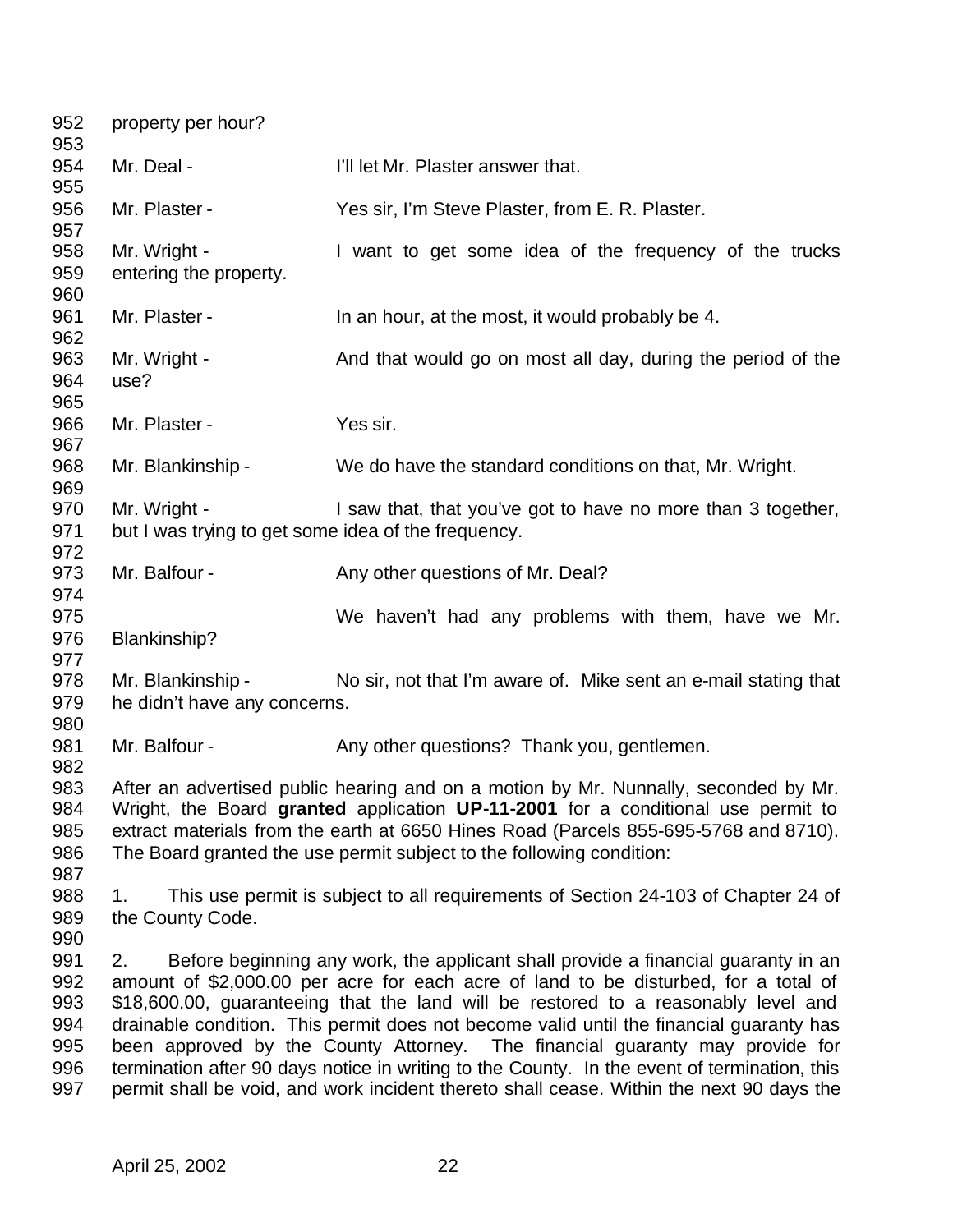applicant shall restore the land as provided for under the conditions of this use permit. Termination of such financial guaranty shall not relieve the applicant from its obligation to indemnify the County of Henrico for any breach of the conditions of this use permit. If 1001 this condition is not satisfied within 90 days of approval, the use permit shall be void.

 3. The applicant shall submit within 45 days of the approval of this permit, a revised Erosion and Sedimentation Control Plan reflecting the change in property boundaries and any applicable changes as required by Section 24-103 of the Zoning Ordinance. This plan will be reviewed by the Planning Office and Department of Public Works for approval. Throughout the life of the operation, the applicant shall continuously satisfy the Department of Public Works that erosion control procedures are properly maintained, and shall furnish plans and bonds that the department deems necessary. The applicant shall provide certification from a licensed professional engineer that dams, embankments and sediment control structures meet the approved design criteria as set forth by the State. If this condition is not satisfied within 90 days of approval, the use permit shall be void.

 4. Before beginning any work, the applicant shall obtain a mine license from the Virginia Department of Mines, Minerals and Energy. If this condition is not satisfied within 90 days of approval, the use permit shall be void. 

 5. Before beginning any work, the areas approved for mining under this permit shall 1020 be delineated on the ground by five-foot-high metal posts at least five inches in diameter<br>1021 and painted in alternate one foot stripes of red and white. These posts shall be so and painted in alternate one foot stripes of red and white. These posts shall be so 1022 located as to clearly define the area in which the mining is permitted. They shall be<br>1023 located, and their location certified, by a certified land surveyor. If this condition is not located, and their location certified, by a certified land surveyor. If this condition is not satisfied within 90 days of approval, the use permit shall be void. 

 6. In the event that the Board's approval of this use permit is appealed, all conditions requiring action within 90 days will be deemed satisfied if the required actions are taken within 90 days of final action on the appeal. 

 7. The applicant shall comply with the Chesapeake Bay Preservation Act and all state and local regulations administered under such act applicable to the property, and shall furnish to the Planning Office copies of all reports required by such act or regulations. 

- 8. Hours of operation shall be from 6:00 a.m. to 6:00 p.m. when Daylight Savings Time is in effect, and from 7:00 a.m. to 5:00 p.m. at all other times.
- 9. No operations of any kind are to be conducted at the site on Saturdays, Sundays, or national holidays.

 10. All means of access to the property shall be from the established entrance onto Hines Road.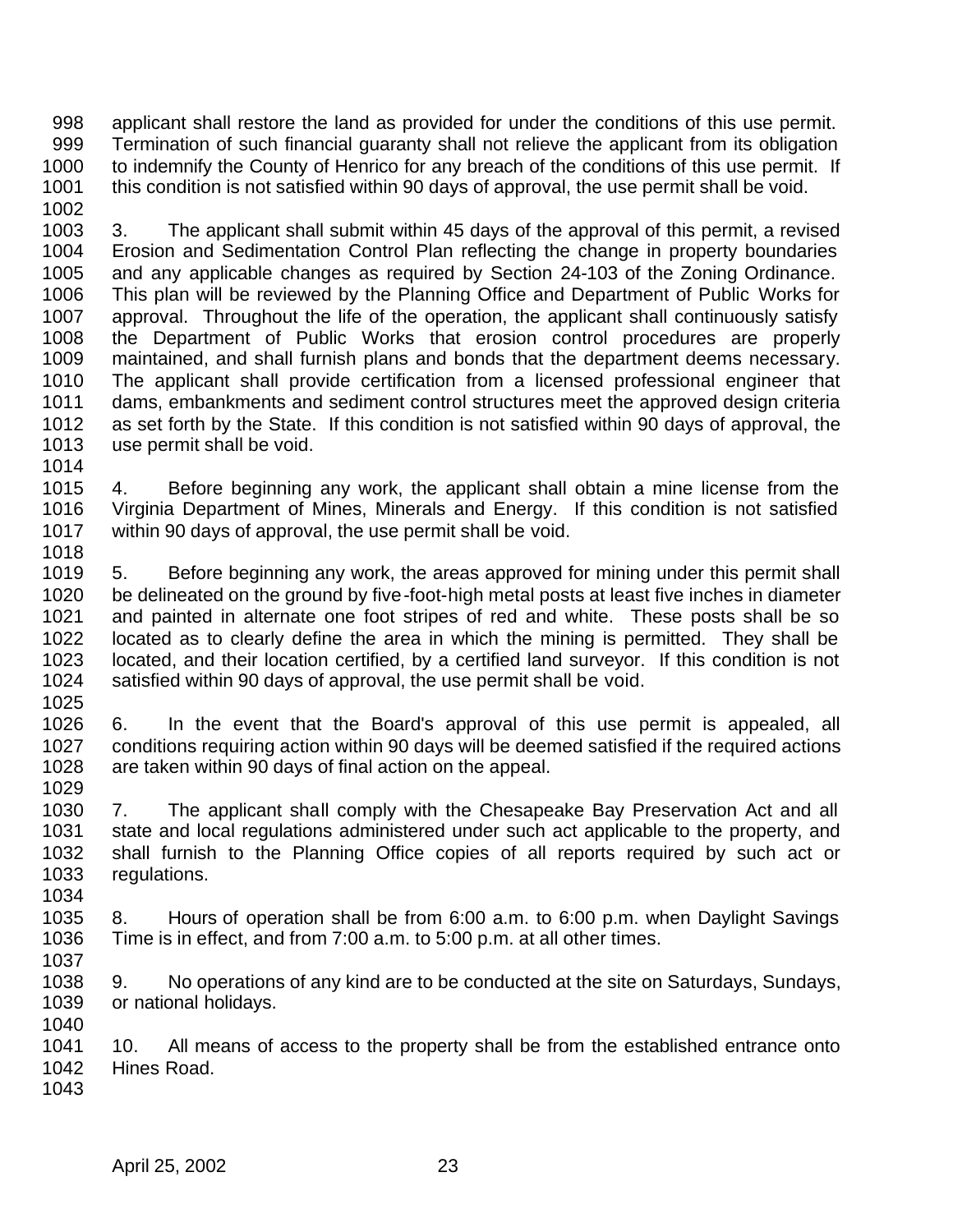- 11. The applicant shall erect and maintain gates at all entrances to the property. These gates shall be locked at all times, except when authorized representatives of the applicant are on the property.
- 1048 12. The applicant shall post and maintain a sign at the entrance to the mining site<br>1049 stating the name of the operator, the use permit number, the mine license number, and stating the name of the operator, the use permit number, the mine license number, and the telephone number of the operator. The sign shall be 12 square feet in area and the letters shall be three inches high.
- 13. The applicant shall post and maintain "No Trespassing" signs every 250 feet along the perimeter of the property. The letters shall be three inches high. The applicant shall furnish the Chief of Police a letter authorizing the Division of Police to enforce the "No Trespassing" regulations, and agreeing to send a representative to testify in court as required or requested by the Division of Police.
- 14. Standard "Truck Entering Highway" signs shall be erected on Hines Road on each side of the entrances to the property. These signs will be placed by the County, at 1061 the applicant's expense.
- 15. The applicant shall post and maintain a standard stop sign at the entrance to Hines Road.
- 1066 16. The applicant shall provide a flagman to control traffic from the site onto the 1067 public road, with the flagman vielding the right of way to the public road traffic at all public road, with the flagman yielding the right of way to the public road traffic at all times. This flagman will be required whenever the Division of Police deems necessary.
- 17. All roads used in connection with this use permit shall be effectively treated with calcium chloride or other wetting agents to eliminate any dust nuisance.
- 18. The operation shall be so scheduled that trucks will travel at regular intervals and not in groups of three or more.
- 19. Trucks shall be loaded in a way to prevent overloading or spilling of materials of any kind on any public road.
- 1078<br>1079 20. The applicant shall maintain the property, fences, and roads in a safe and secure condition indefinitely, or convert the property to some other safe use.
- 21. If, in the course of its preliminary investigation or operations, the applicant discovers evidence of cultural or historical resources, or an endangered species, or a significant habitat, it shall notify appropriate authorities and provide them with an opportunity to investigate the site. The applicant shall report the results of any such investigation to the Planning Office.
-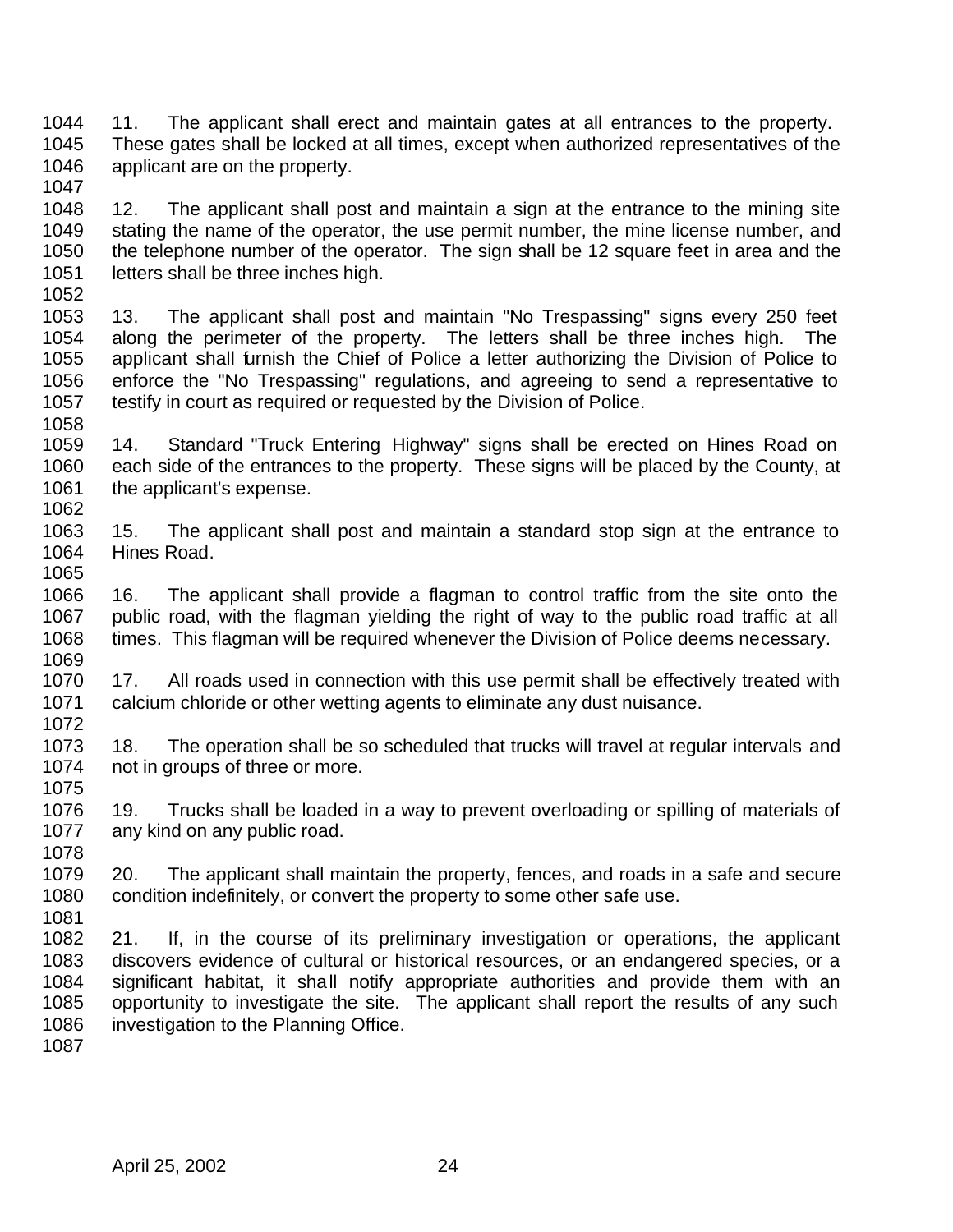22. Open and vertical excavations having a depth of 10 feet or more, for a period of more than 30 days, shall be effectively sloped to a 2:1 slope or flatter to protect the 1090 public safety. 

 23. Topsoil shall not be removed from any part of the property outside of the area in which mining is authorized. Sufficient topsoil shall be stockpiled on the property for respreading in a layer with five inches of minimum depth. All topsoil shall be stockpiled within the authorized mining area and provided with adequate erosion control protection. If the site does not yield sufficient topsoil, additional topsoil shall be brought to the site to provide the required five-inch layer of cover. All topsoil shall be treated with a mixture of seed, fertilizer, and lime as recommended by the County after soil tests have been provided to the County.

 24. No offsite-generated materials shall be deposited on the mining site without prior written approval of the Director of Planning. To obtain such approval, the operator shall submit a request stating the origin, nature and quantity of material to be deposited, and certifying that no contaminated or hazardous material will be included. The material to be deposited on the site shall be limited to imperishable materials such as stone, bricks, tile, sand, gravel, soil, asphalt, concrete and like materials, and shall not include any hazardous materials as defined by the Virginia Hazardous Waste Management Regulations.

1110 25. A superintendent, who shall be personally familiar with all the terms and<br>1111 conditions of Section 24-103 of Chapter 24 of the County Code, as well as the terms conditions of Section 24-103 of Chapter 24 of the County Code, as well as the terms 1112 and conditions of this use permit, shall be present at the beginning and conclusion of 1113 operations each work day to see that all the conditions of the Code and this use permit operations each work day to see that all the conditions of the Code and this use permit are observed.

 26. A progress report shall be submitted to the Board on April 31 of each year from the date of the Board's action. This progress report must contain information 1118 concerning how much property has been mined to date of the report, the amount of land<br>1119 left to be mined, how much rehabilitation has been performed, when and how the left to be mined, how much rehabilitation has been performed, when and how the remaining amount of land will be rehabilitated, and any other pertinent information about the operation that would be helpful to the Board.

1122<br>1123 27. Excavation shall be discontinued by April 31, 2004, and restoration accomplished by not later than April 31, 2005, unless a new permit is granted by the Board of Zoning Appeals.

 28. The rehabilitation of the property shall take place simultaneously with the mining process. Rehabilitation shall not be considered completed until the mined area is covered completely with permanent vegetation. 

 29. All drainage and erosion and sediment control measures shall conform to the standards and specifications of the Mineral Mining Manual Drainage Handbook. Any drainage structures in place prior to October 14, 1992 and which do not conform to the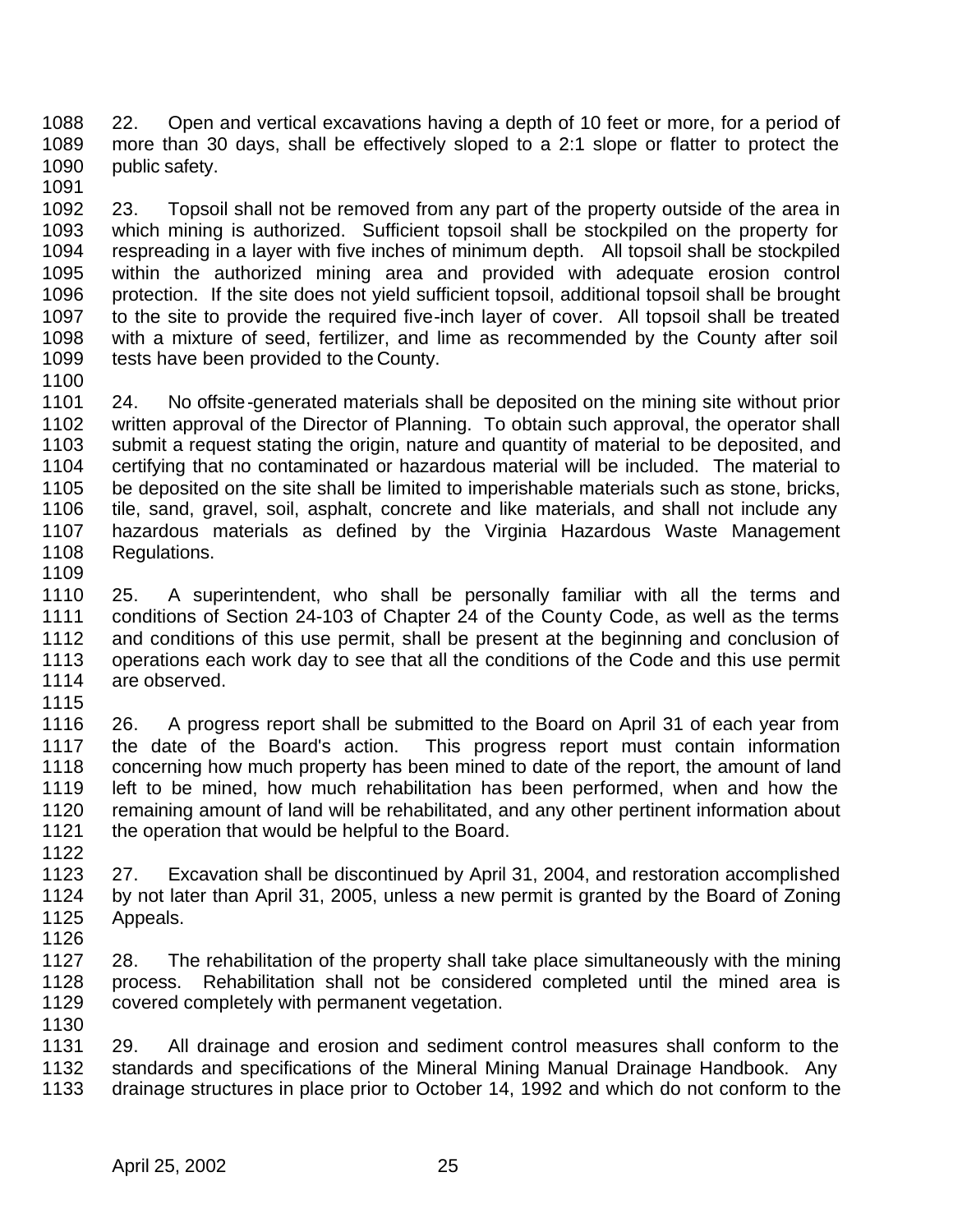| 1134<br>1135<br>1136<br>1137                                 |                                                     | Mineral Mining Manual Drainage Handbook may remain in place until such time as any<br>reconstruction is required at which time said structures shall be brought into<br>conformance with the Mineral Mining Manual Drainage Handbook.                                                                                                                                                                                                                                  |
|--------------------------------------------------------------|-----------------------------------------------------|------------------------------------------------------------------------------------------------------------------------------------------------------------------------------------------------------------------------------------------------------------------------------------------------------------------------------------------------------------------------------------------------------------------------------------------------------------------------|
| 1138<br>1139<br>1140                                         | 30.<br>permit.                                      | Failure to comply with any of the foregoing conditions shall automatically void this                                                                                                                                                                                                                                                                                                                                                                                   |
| 1141<br>1142<br>1143<br>1144                                 | Affirmative:<br>Negative:<br>Absent:                | Balfour, Kirkland, McKinney, Nunnally, Wright<br>5<br>0<br>$\overline{0}$                                                                                                                                                                                                                                                                                                                                                                                              |
| 1145<br>1146<br>1147<br>1148                                 |                                                     | The Board granted this request as it found from the evidence presented that authorizing<br>this use permit will not be of substantial detriment to adjacent property and will not<br>materially impair the purpose of the zoning regulations.                                                                                                                                                                                                                          |
| 1149<br>1150                                                 | Mr. Balfour -                                       | Next case.                                                                                                                                                                                                                                                                                                                                                                                                                                                             |
| 1151<br>1152<br>1153<br>1154<br>1155<br>1156<br>1157<br>1158 | A-77-2002                                           | <b>WANDA J. HARRIS</b> requests a variance from Section 24-9 of<br>Chapter 24 of the County Code to build a one-family dwelling at<br>2559 Yarnell Road (Parcel 814-695-9604), zoned A-1, Agricultural<br>District (Varina). The public street frontage requirement is not met.<br>The applicant has 0 feet public street frontage, where the Code<br>requires 50 feet public street frontage. The applicant requests a<br>variance of 50 feet public street frontage. |
| 1159<br>1160<br>1161                                         | Mr. Balfour -                                       | Does anyone else expect to speak either for or against this<br>matter. Stand up, raise your hand, and we'll swear you in.                                                                                                                                                                                                                                                                                                                                              |
| 1162<br>1163<br>1164                                         | Mr. Blankinship -                                   | Do you swear that the testimony you are about to give is the<br>truth, the whole truth, and nothing but the truth, so help you God?                                                                                                                                                                                                                                                                                                                                    |
| 1165<br>1166<br>1167                                         | Ms. Harris -                                        | I'm Wanda Harris, owner of the said property at 2559 Yarnell<br>Road, and I'm here to obtain road frontage to have access to that property.                                                                                                                                                                                                                                                                                                                            |
| 1168<br>1169                                                 |                                                     | How would you access this property?                                                                                                                                                                                                                                                                                                                                                                                                                                    |
| 1170<br>1171<br>1172                                         | Ms. Harris -<br>Yarnell Road back to that property. | There is a 600-foot easement, I believe, that extends from                                                                                                                                                                                                                                                                                                                                                                                                             |
| 1173                                                         |                                                     | How wide is the easement?                                                                                                                                                                                                                                                                                                                                                                                                                                              |
| 1174<br>1175<br>1176                                         | Ms. Harris -                                        | Thirty feet wide.                                                                                                                                                                                                                                                                                                                                                                                                                                                      |
| 1177<br>1178<br>1179                                         | easement?                                           | Thirty feet wide. And is that of record? Is that a deeded                                                                                                                                                                                                                                                                                                                                                                                                              |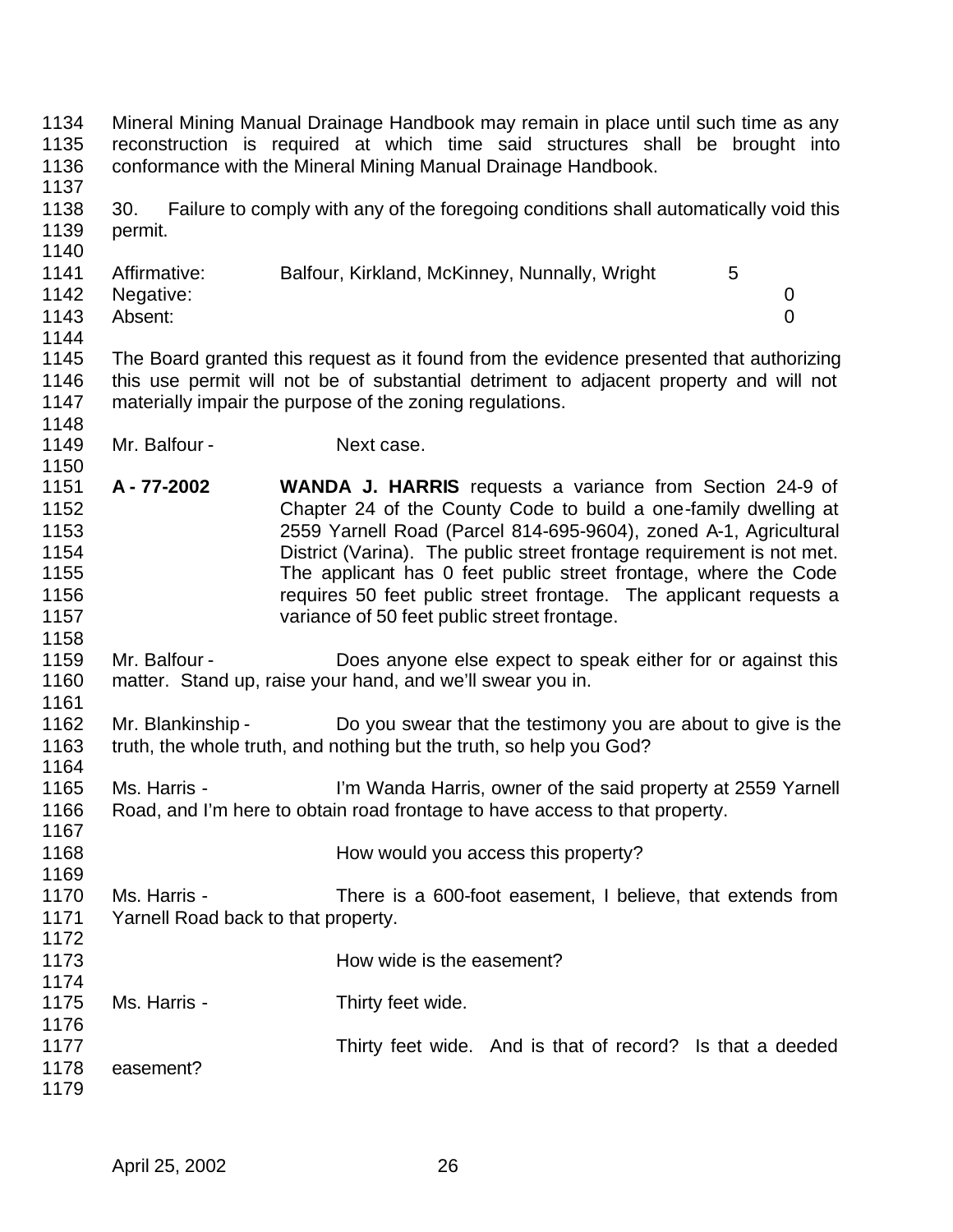Ms. Harris - I have a deed, I believe, but I'm not sure whether or not it's giving me a right-of-way to that property. When we purchased the property, the realtor said that it was a right-of-way that I would have to get to that property. You understand that one of the conditions with this application, is that if this is approved, you have to satisfy the zoning office that you do have a deeded right-of-way to the property, a legal right-of-way, is something that would 1187 have to be recorded. 1189 Mr. Balfour - Any other questions of Ms. Harris? Have you read all the conditions? Are they acceptable to you? Ms. Harris - Yes I have. This is for your own personal use, this house, right? Ms. Harris - Yes. 1200 Mr. Balfour - Yes sir. 1202 Mr. Baker - I'm Max H. Baker. I'd like to know first, has Ms. Harris got a permit to build on this property? Mr. Blankinship - She can't get the building permit, sir, until after this variance is approved. Mr. Baker - I have a thing to say about Ms. Harris. I'd be delighted to have her build on the property, but I have a couple of questions. In 1949 I bought this 1210 property, and I had 5 little children. When I bought it, I bought it with the hopes in mind<br>1211 of giving each one part of them acres I bought to build on when they got a chance. In of giving each one part of them acres I bought to build on when they got a chance. In 1954 I got a permit to build my house, and then later on, my son, he got a permit to build his. Then my daughter, she went to get a permit to build. They said the lot she 1214 had wouldn't pass the test. This property that Ms. Harris has is the same exact one that 1215 my daughter tried to get a permit for, and my daughter gave the lot away. She didn't my daughter tried to get a permit for, and my daughter gave the lot away. She didn't sell it to Ms. Harris, but a man by the name of Suggs. He gave her \$1,000 for it. What bothered me is the fact that now we can't let anybody build on the rest of it. 1219 Mr. Wright - The fact of the matter is, Mr. Baker, no house can be built on 1220 this lot unless it satisfies the requirements of the County at the time that they apply for 1221 the building permit. They will have to have proven that it would perk for septic tank, that the building permit. They will have to have proven that it would perk for septic tank, that there will be water there. Those things would all have to be satisfied, so if we grant this, and that doesn't come to pass, she couldn't build on it anyhow. 1224<br>1225 Mr. Baker - Well I have nothing against Ms. Harris at all. I'd be happy for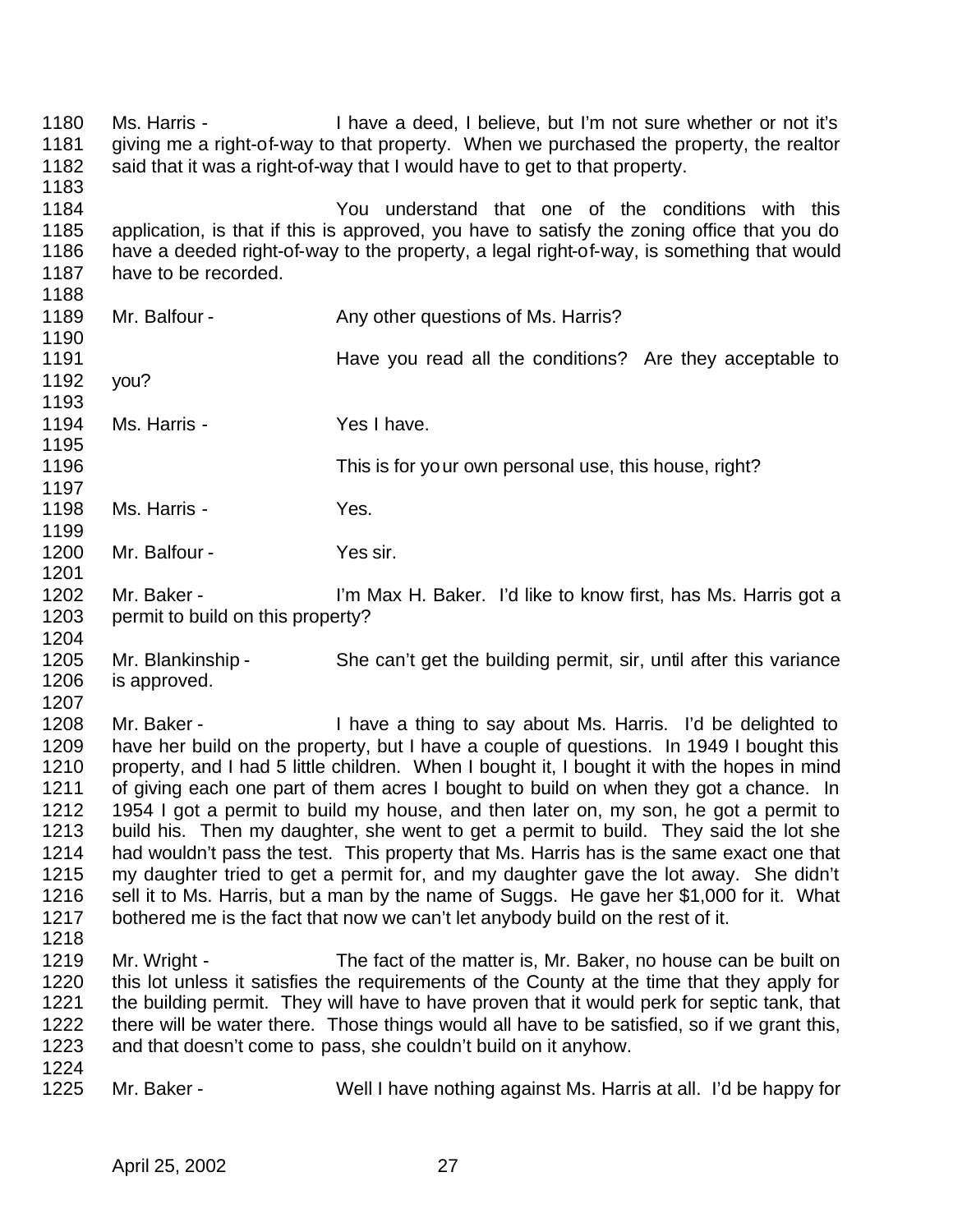- her to build on it if she can, but that's the situation, the way I feel about it.
- 1228 Mr. Balfour Any other questions? Do you have anything further Ms. Harris?
- 1230<br>1231 1231 After an advertised public hearing and on a motion by Mr. Nunnally, seconded by Mr.<br>1232 Kirkland, the Board **granted** application **A-77-2001** for a variance to build a one-family Kirkland, the Board **granted** application A-77-2001 for a variance to build a one-family dwelling at 2559 Yarnell Road (Parcel 814-695-9604). The Board granted the variance subject to the following conditions:
- 1235<br>1236
- 1. This variance applies only to the public street frontage requirement. All other applicable regulations of the County Code shall remain in force.
- 2. Approval of this request does not imply that a building permit will be issued. Building permit approval is contingent on Health Department requirements, including, but not limited to, soil evaluation for a septic drainfield and reserve area, and approval of a well location.
- 3. The applicant shall present proof with the building permit application that a legal access to the property has been obtained.
- 4. The owners of the property, and their heirs or assigns, shall accept responsibility 1248 for maintaining access to the property until such a time as the access is improved to 1249 County standards and accepted into the County road system for maintenance. County standards and accepted into the County road system for maintenance.
- 5. At the time of building permit application, the applicant shall submit the necessary information to the Department of Public Works to ensure compliance with the requirements of the Chesapeake Bay Preservation Act and the code requirements for water quality standards.
- 1256 Affirmative: Balfour, Kirkland, McKinney, Nunnally, Wright 5<br>1257 Negative: Negative: 0 Absent: 0
- The Board granted this request, as it found from the evidence presented that, due to the unique circumstances of the subject property, strict application of the County Code would produce undue hardship not generally shared by other properties in the area, and authorizing this variance will neither cause a substantial detriment to adjacent property nor materially impair the purpose of the zoning regulations.
- Mr. Balfour - Next case.

- 
- **A 78-2002 CHARLES C. AND ELIZABETH G. FOWLER** request a variance from Section 24-94 of Chapter 24 of the County Code to build an addition at 8202 Larcom Lane (University Heights) (Parcel 756-740- 0641), zoned R-2, One-family Residence District (Tuckahoe). The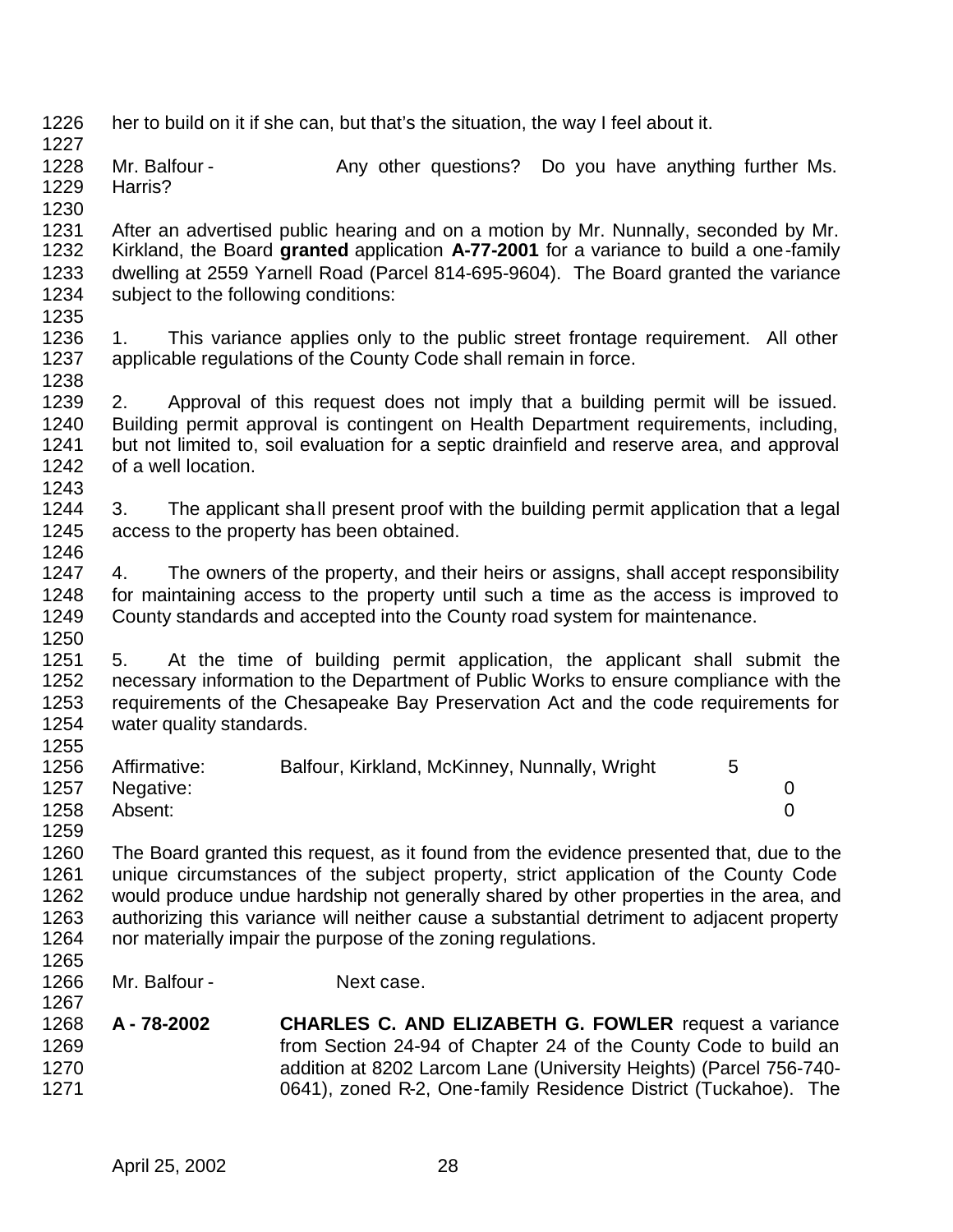- minimum side yard setback and rear yard setback are not met. The applicants propose 10 feet minimum side yard setback and 40 feet rear yard setback, where the Code requires 12.8 feet minimum side yard setback and 45 feet rear yard setback. The applicants request a variance of 2.8 feet minimum side yard setback and 5 feet rear 1277 yard setback.
- 1279 Mr. Balfour Any others expect to speak for or against this case? Raise your right hand and be sworn in please.
- 1282 Mr. Blankinship Do you swear that the testimony you are about to give is the truth, the whole truth, and nothing but the truth, so help you God?
- Mr. Fowler My name is Charles Fowler. My address is 8202 Larcom Lane. Currently I live in a 1600 square foot ranch house on a corner lot, facing Larcom Lane and the side street of Sharon. The lot I'm on has a very large setback from Larcom Lane, I believe it states here, about 77 feet, whereas the rear has about a little 1289 over 45 feet. What we'd like to do is put a 20-foot family room addition on the back of 1290 the house, as well as a quest bedroom and master bath. What that would require is a the house, as well as a guest bedroom and master bath. What that would require is a 5-foot setback off the rear property line and off the neighbor's side of the house, of course the street's on one side, but on the house neighboring mine, I'll need about a 2.8-foot setback from the property line on their side. I did previously speak with all the 1294 neighbors, that I was going to be putting in a variance request, and I did not have any 1295 objections. objections.
- Your house seems to be sitting a little far back, in any case, from your front yard?
- 1300 Mr. Fowler - It's a very large front yard; I'm not really sure exactly why 1301 they built it that far back from the road.
- Do you face Larcom? Mr. Fowler - Yes sir, I do. 1306<br>1307 Mr. Balfour - Any other questions of Mr. Fowler? Mr. Fowler, have you read the conditions, only one condition, but I did want to point out, it says "Only the improvements shown on the plan filed with the application may be constructed………." You can't make any changes to that which you've already……….
	- Mr. Fowler I understand, and I'm fine with that.
	- 1316 After an advertised public hearing and on a motion by Mr. Wright, seconded by Mr.<br>1317 McKinney, the Board **granted** application A-78-2002 for a variance to build an addition McKinney, the Board **granted** application **A-78-2002** for a variance to build an addition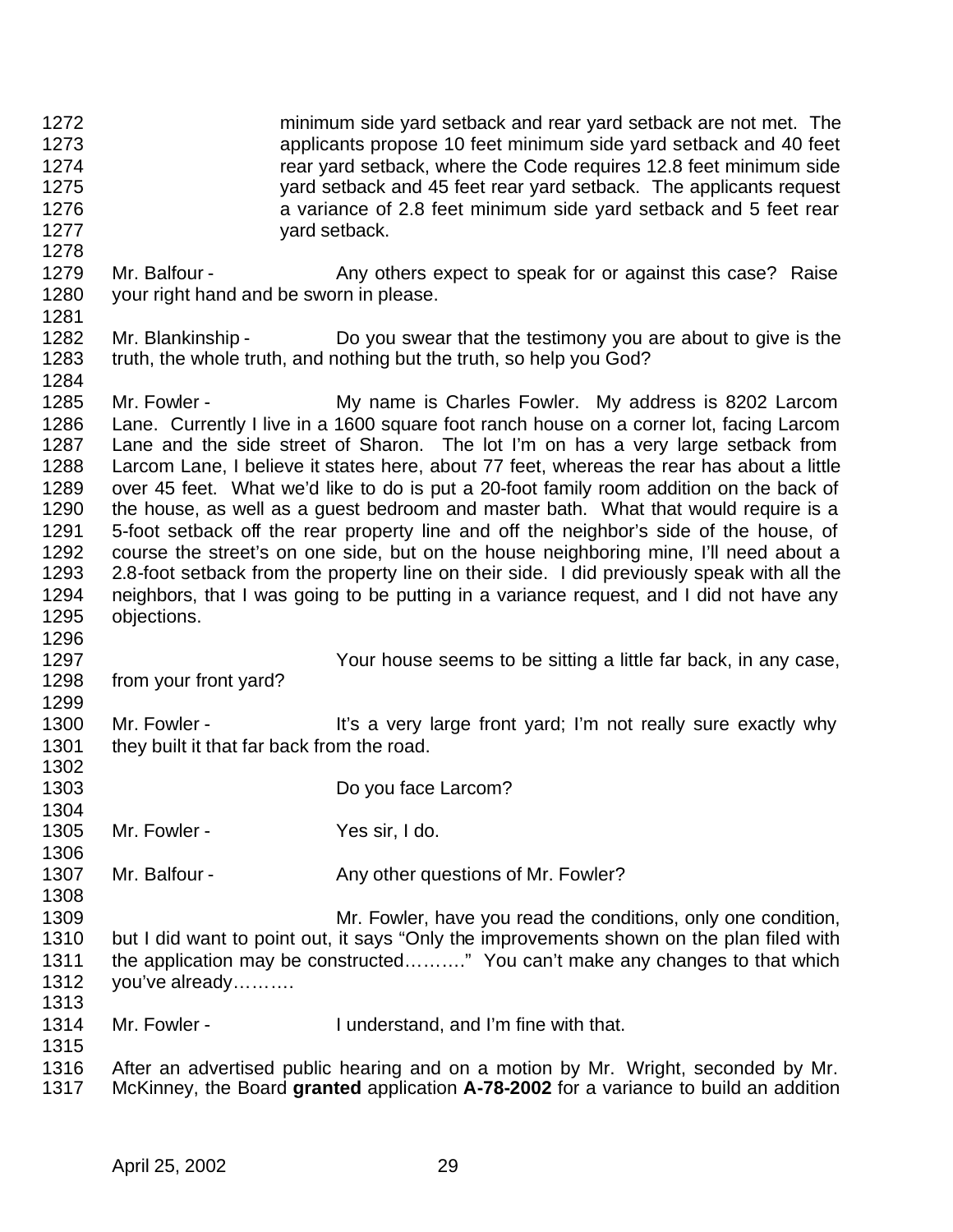at 8202 Larcom Lane (University Heights) (Parcel 756-740-0641). The Board granted the variance subject to the following condition: 

1321 1. Only the improvements shown on the plan filed with the application may be constructed pursuant to this approval. No substantial changes or additions to the layout may be made without the approval of the Board of Zoning Appeals. Any additional improvements shall comply with the applicable regulations of the County Code. 

| 1327 | Affirmative:   | Balfour, Kirkland, McKinney, Nunnally, Wright |  |
|------|----------------|-----------------------------------------------|--|
|      | 1328 Negative: |                                               |  |
| 1329 | Absent:        |                                               |  |

 The Board granted this request, as it found from the evidence presented that, due to the unique circumstances of the subject property, strict application of the County Code would produce undue hardship not generally shared by other properties in the area, and authorizing this variance will neither cause a substantial detriment to adjacent property nor materially impair the purpose of the zoning regulations. 

- 1337 Mr. Balfour Next case.
- **A 79-2002 STEVEN W. MORGAN** requests a variance from Section 24- 95(c)(4) of Chapter 24 of the County Code to build an addition at 10626 Jordan Drive (Glen Allen Heights) (Parcel 771-767-9205), zoned R-3, One-family Residence District (Fairfield). The front yard setback is not met. The applicant has 29.63 feet front yard setback, where the Code requires 35 feet front yard setback. The applicant requests a variance of 5.37 feet front yard setback.
- 1347 Mr. Balfour Any others expect to testify for or against this matter? Raise your right hand and be sworn in, please.
- Mr. Blankinship Do you swear that the testimony you are about to give is the truth, the whole truth, and nothing but the truth, so help you God?
- 1352<br>1353 Mrs. Morgan - I do. My name is Tara Morgan; I'm the wife of Steven Morgan. We reside at 10626 Jordan Drive, and we are requesting, as you can see on this end, to build an addition of 12 feet out, I think, but it's going to be flush with the front of the house. It's exactly the same as the house next door to us if they built an addition onto theirs. And that's basically all we're asking for, is that permit, to make the house bigger for our kids.
- Looks like you're taking a stoop or something that's already 1361 there and extending that out, in the picture.
- Mrs. Morgan Well it was kind of a porch over there on the side, and we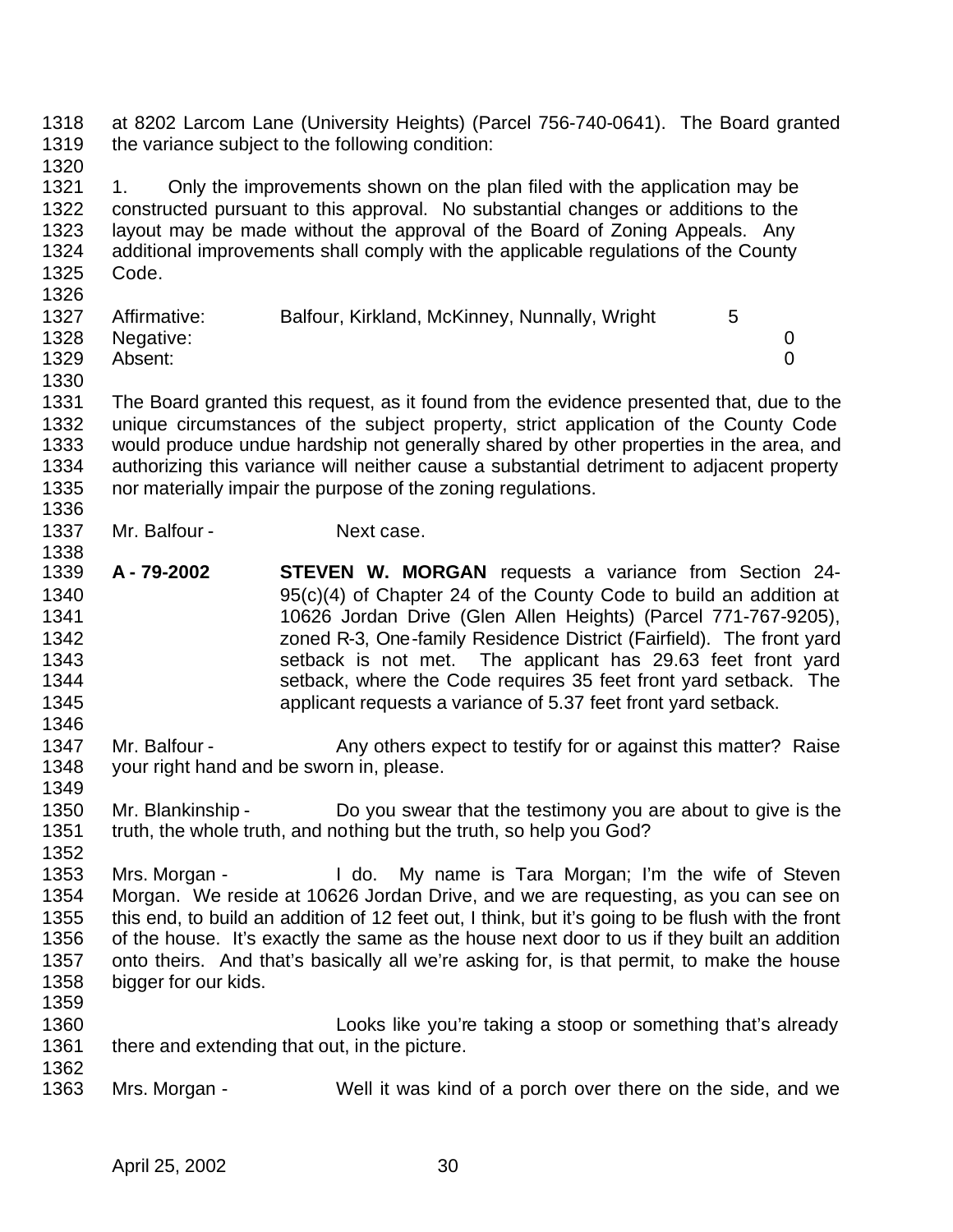way to the back, all down the side, and that's it. It won't come out any further in the front yard. 1368 Mr. Balfour - Are there any questions of Mrs. Morgan? Apparently not. Thank you, Mrs. Morgan. 1371 After an advertised public hearing and on a motion by Mr. McKinney, seconded by Mr.<br>1372 Wright, the Board **granted** application A-79-2002 for a variance to build an addition at Wright, the Board **granted** application **A-79-2002** for a variance to build an addition at 10626 Jordan Drive (Glen Allen Heights) (Parcel 771-767-9205). The Board granted the variance subject to the following condition: 1. This variance applies only to the front yard setback. All other applicable regulations of the County Code shall remain in force. 2. The new construction shall match the existing dwelling as nearly as practical. 1381 Affirmative: Balfour, Kirkland, McKinney, Nunnally, Wright 5 Negative: 0 Absent: 0 The Board granted this request, as it found from the evidence presented that, due to the 1386 unique circumstances of the subject property, strict application of the County Code<br>1387 would produce undue hardship not generally shared by other properties in the area, and would produce undue hardship not generally shared by other properties in the area, and authorizing this variance will neither cause a substantial detriment to adjacent property nor materially impair the purpose of the zoning regulations. Mr. Balfour - We'll take a short recess and then start the 10:00 o'clock agenda. 1394 I call the meeting back to order. Do we have any deferrals or withdrawals on the 10:00<br>1395 o'clock docket. Mr. Secretary? I understand the Secretary has a case he'd like to bring o'clock docket, Mr. Secretary? I understand the Secretary has a case he'd like to bring 1396 to our attention from a previous hearing – Mr. Blankinship? 1398 Mr. Blankinship - Thank you, Mr. Chairman. This is a case that you heard a<br>1399 couple of months ago. This is the plan (on screen) that was approved with the variance 1399 couple of months ago. This is the plan (on screen) that was approved with the variance<br>1400 application. A-167-2001. This is the plan that was submitted for approval, and as usual. application, A-167-2001. This is the plan that was submitted for approval, and as usual, 1401 there was a condition on the approval of the variance, stating that they could only build the improvements shown on the plan. I'm only showing you the second floor. There were changes on the ground floor as well, but it was the changes on the second floor

took that down. The house was built in 1942, and so we would like to add it on all the

April 25, 2002 31

1404 that got the building permit staff concerned, and they brought the question to me, and I thought I should bring it to you. This is the plan that was submitted with the building 1406 permit, and as you can see, it is a very different plan. It's 4 feet longer, so there is a change in the footprint, but I don't think the change in footprint was as much a concern to the building permit review staff as the other improvements that are shown on the second floor of this building now. You see a full bath and a small kitchen that were not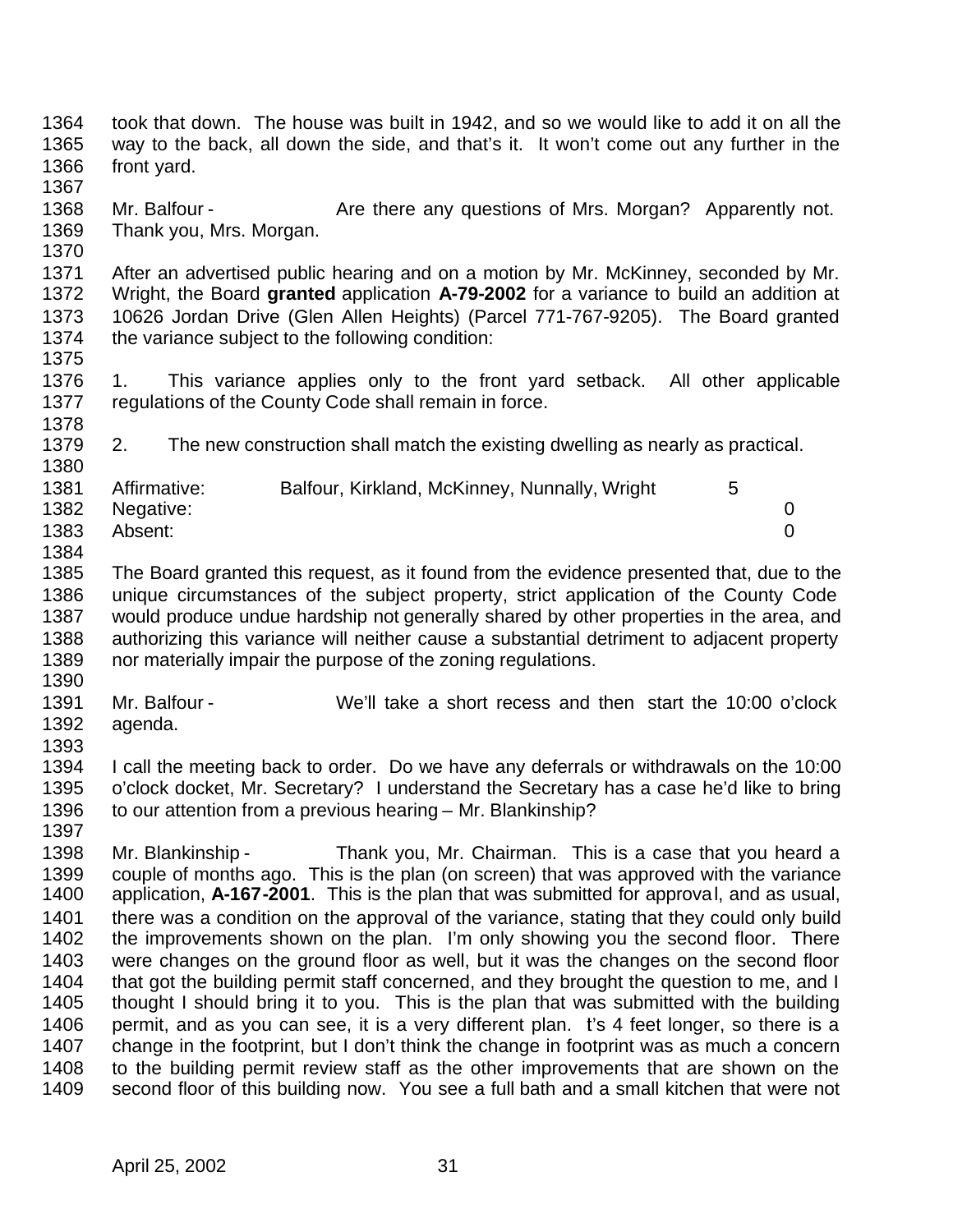shown, and actually couldn't be approved, and you also see 2 sets of stairs now, which just raised some questions in the building permit staff's minds about what this space was going to be used for, how it was going to be improved, and whether it was within the bounds of what the Board considered at the time the variance was approved. 1414 Rather than just go back and forth with the applicants over this, I thought it best just to<br>1415 bring it before vou and just let vou give us some guidance on whether vou believe these bring it before you and just let you give us some guidance on whether you believe these 1416 plans are substantially in accord with what you approved back in 2001, or whether you would like to see the staff hold the line on what was before you at that time.

- 1419 Mr. Balfour Are the applicants here?
- **Put the other one back up first, the one that was approved.**  This shows just attic storage.
- Mr. Balfour Would you raise your right hand, please, and be sworn in. Do you swear to tell the truth, and nothing but the truth, so help you God? Anyone else here expect to speak on this, one way or the other? State your name please.
- 1427<br>1428 Mr. Menner - The Letter Hotel i'm Roger Menner. When we put the original application in, we had called the Planning Office, and asked them about things like guest rooms and situations like this. When we got the application and got everything together, we had like a week or so to draw up the plans. We really hadn't thought out 1432 how it all would work out, but the issue was the height of the roof. We put this in,<br>1433 knowing that the height of the roof was the issue. When we were here at the hearing. knowing that the height of the roof was the issue. When we were here at the hearing, and I guess you guys transcript these things; you can pull the transcript. We were asked if that area would every be finished off, by one of you, I don't remember who asked, and we said yes, it potentially could be a guest room or an art studio, or whatever else somebody else might use it for, but we also did state that we were aware that you couldn't make an apartment out of it, and we had no desire to do that. We were also told by the Planning Office that an apartment had to have a kitchen, and a 1440 kitchen consisted of not a sink and refrigerator, but a sink, refrigerator, and stove, that if 1441 vou didn't have a stove, vou essentially didn't have version and we had no desire to you didn't have a stove, you essentially didn't have a kitchen, and we had no desire to 1442 place anything like that up there.
- 1444 Mr. Balfour Is that something we said, somebody here said that?
- Mr. Menner It would have been in Mr. Blankinship's office, when we were making phone calls about it, initially. When we resubmitted it, we didn't think there would be an issue, because the height of the roof was the issue. We'd already been told, and the zoning regulations provide that you can have a guest house for non-paying guests or employees employed on the premises could live in a place, or that sort of thing, so we did not feel like that would be an issue. When we brought the plan down for the building permit, we expected to go to the Planning Office in person, but we're on a well and septic, so it had to go to Health Department first, so we weren't just able to go to just walk through the steps and talk to them about it.
-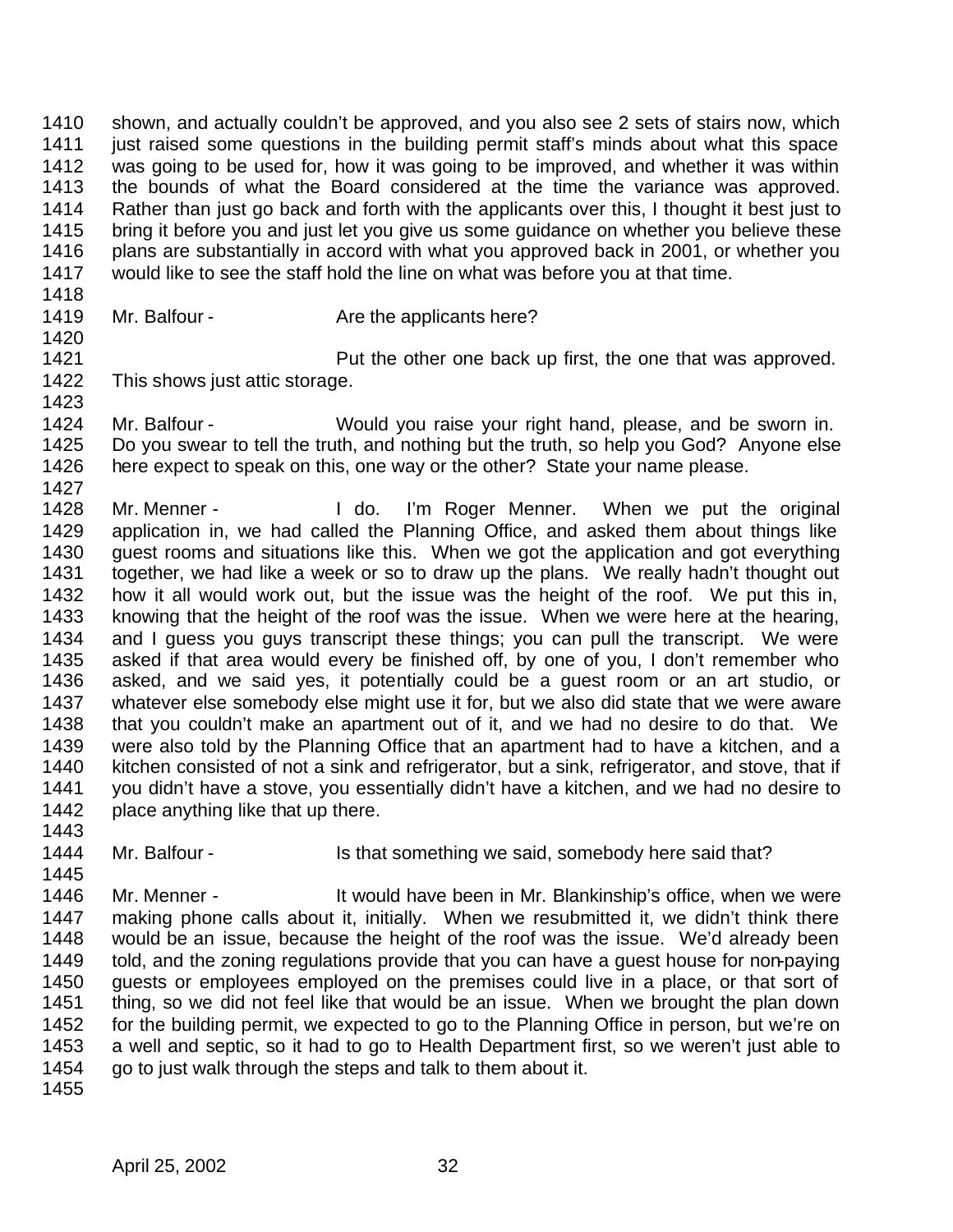Mr. Balfour - The kitchen, dining room, living room, and breakfast room and utility room were added to the main house; that would have already be done when it came before us, from the transcript. So now you've added something to this garage that we weren't aware of. 1461 Mr. Menner - There are plans also to improve the house some more by adding a second floor and everything, and this elevation is going to match the elevation on the house. That was the reason for having the roof line the way it is. We still want to keep the storage and everything; we didn't realize this would be that big of a problem. The roofline hasn't changed, the height of the roof hasn't changed or anything. He's right; we did make it a little wider, 4 feet. There are 2 sheds on the property we want to tear down, and we got to thinking, well more storage for that, and then we got to thinking of storing bicycles and stuff, that it might need to be just a little bit bigger. So you've added a bathroom as well though, it appears, is that right? 1473<br>1474 Mr. Menner - Up at the top? Yes. If it's going to be a guest room, you'd obviously have to have a bathroom there, and as I stated in the first hearing, we're aware that you can't have an apartment, you can't rent it permanently, but non-paying guests could stay there, family, and that sort of thing, for a short time, and that's what we were told by the Planning Office when we first investigated this. Like I said, we hadn't really given that much thought to this type of layout, because the issue when we came before you before, was the height of the roof, and drawing the elevation was we 1481 thought, the critical thing. 1483 Mr. Balfour - Any questions by the Board? **Is that a kitchen?** 1486<br>1487 Mr. Menner - No sir. That's just a counter and a sink; if it's going to be 1488 utilized for doing artwork or whatever, .................... 1490 So there's no cooking? Mr. Menner - There's no cooking, and we hadn't considered a refrigerator or anything either. If it's a problem, we can eliminate that aspect of it; we just didn't realize that it would be that big of a deal, and like I say, we expected to talk to the Planning Office when we brought it down. You added steps on the other end I see? Mr. Menner - Well, to separate the storage from the finished area, that was the thing to do. You still have to access the storage.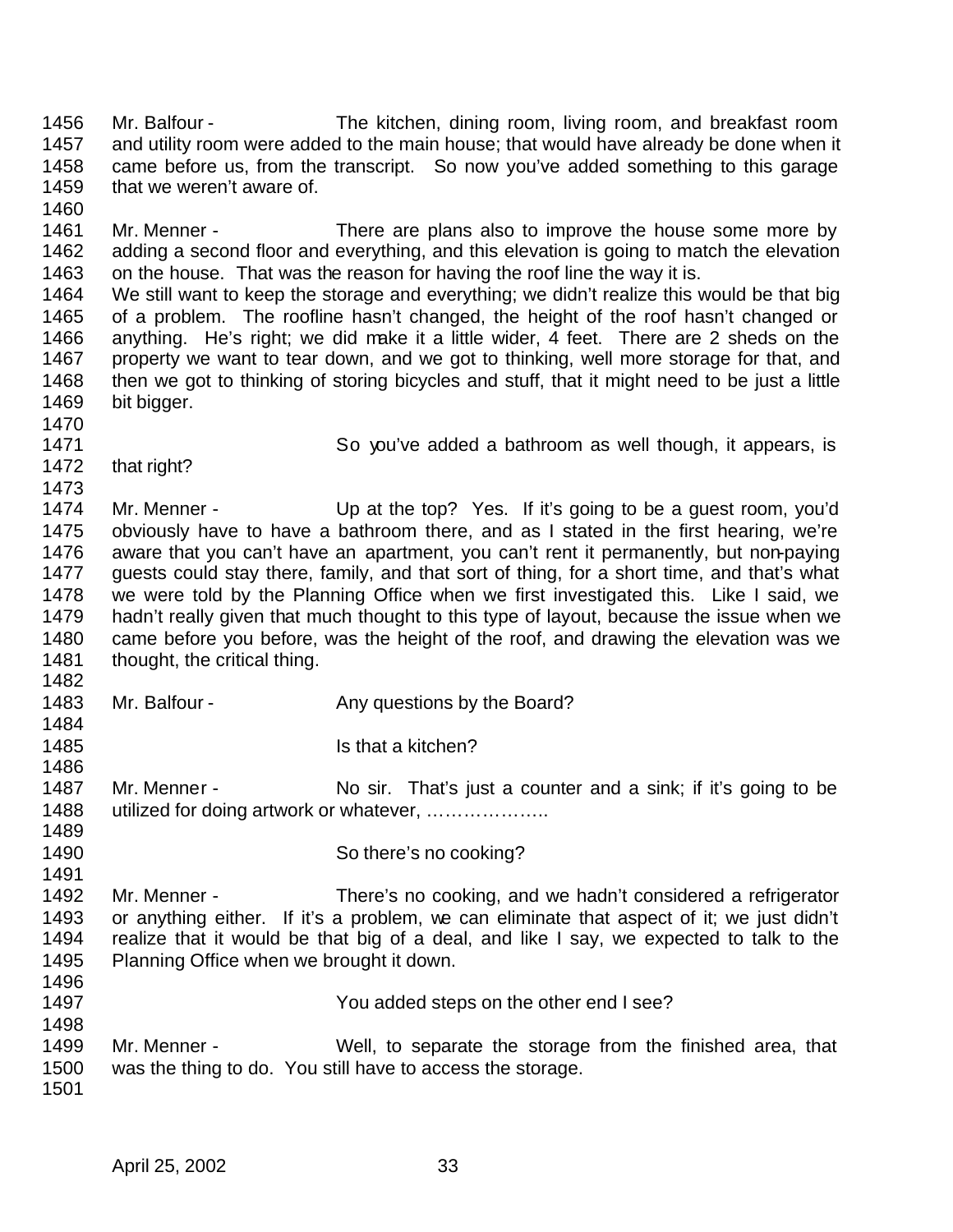What's that square thing in the middle that's not designated, somebody drew in with a pencil it looks like? Mr. Menner - We didn't draw that in. It appears that maybe someone drew that in as that would be where a bed would go. 1508 Mr. Balfour - Any other questions? Where's the 4 feet addition, on the sides? 1511 Mr. Menner - Yes, it added to the side; it didn't add anything to the front or<br>1512 back, so it didn't change the height of the roof or the front elevation or anything like back, so it didn't change the height of the roof or the front elevation or anything like that? Mr. Balfour - Have your neighbors seen your new plans? Mr. Menner - No, they haven't, but we don't have any neighbors actually. On either side, they're both empty lots. Behind us there's a hundred acres, all wooded, so there's no real neighbors, and nobody objected beforehand, and we spoken to neighbors about it, and nobody had any real objection about it. The 4 feet on the side is within the zoning requirements, isn't it, I mean that doesn't violate anything, does it? 1524<br>1525 Mr. Menner - No it doesn't go over the, I think it's a 5-foot setback. We've got about, I think it's going to come out to be 17 or 18, I believe I drew on there 20, but just the other day, like I say, it's all wooded, and we just recently cleared it all, and we were able to pull a string line on the property line and get precise measurements. No, it's not going to encroach on any of the setbacks. 1531 Mr. Balfour - Any other questions? Any other people to talk on this matter? Thank you. Mr. McKinney - Mr. Blankinship, now what was your concern on this exactly? Mr. Blankinship - The condition on the variance states that the approval is only for the improvements shown on the plan filed with the case, and the plans that were filed with the building permit were in my view substantially different from what was approved with the case. Mr. McKinney - Four feet wider, and what else? 1542<br>1543 Mr. Blankinship - The additional improvements upstairs, the plumbing and so forth upstairs, and the 2 stairs also. 1546 Mr. McKinney - In the minutes they stated that possibly a guest room at that 1547 time. Do you consider this a quest room? time. Do you consider this a quest room?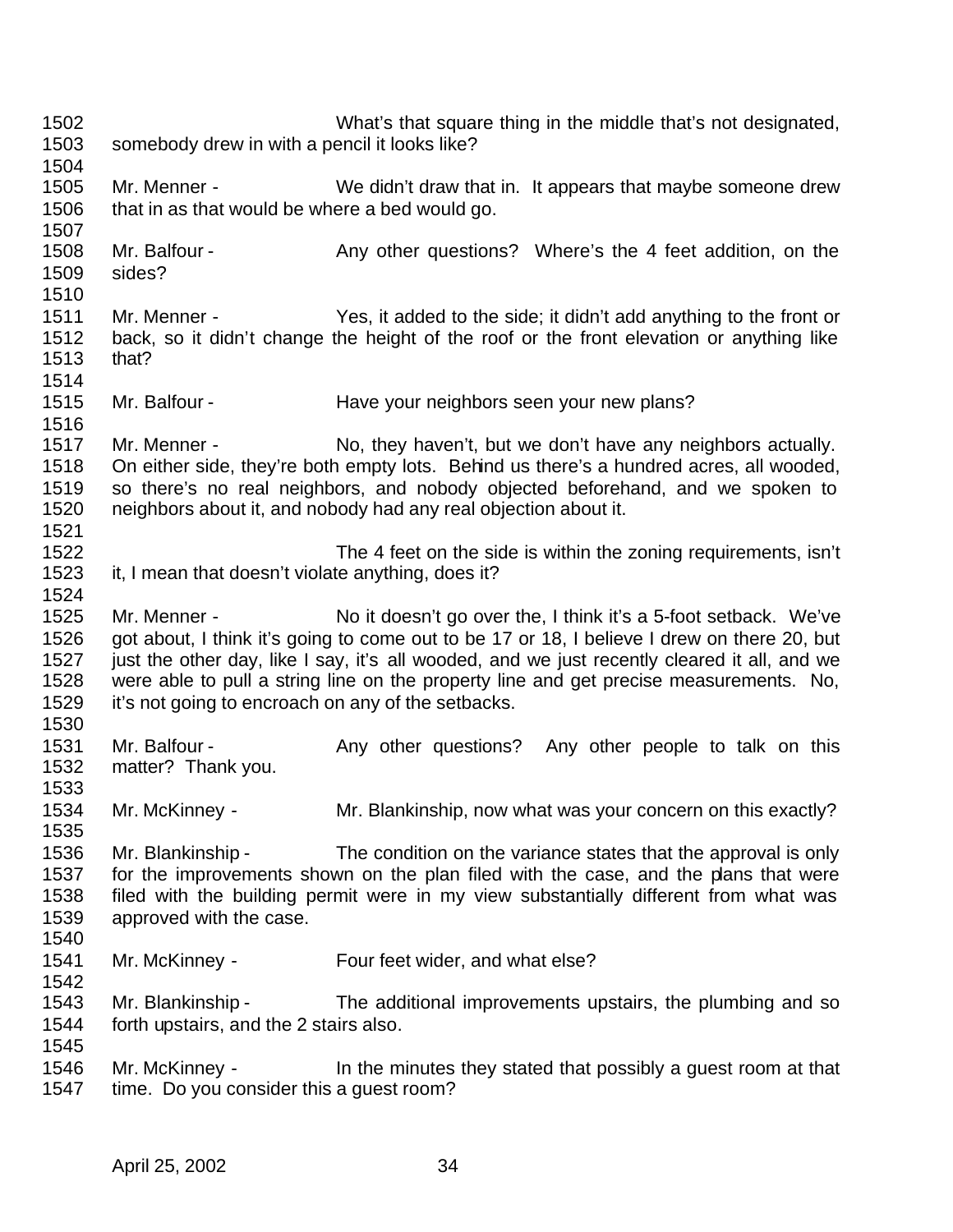1549 Mr. Blankinship - Yes sir. Mr. McKinney - Well what he said at the time when he was allowed to do this ………………. Mr. Blankinship - What he said in his oral testimony; it wasn't reflected on his plans that the Board approved. Mr. McKinney - But he made the statement that it would possibly be a guest room, which would be in the interior of the building, not outside where anybody else could see it. Are you considering any of this a kitchen? Mr. Blankinship - What's shown on the plan is not a kitchen, no sir. Mr. McKinney - Have you looked at it? Have you actually looked at what they've done? Mr. Blankinship - It's still under permit. We haven't issued the building permit. Mr. McKinney - Thank you. The height is going to remain what we approved? 1570<br>1571 Mr. Menner - Yes sir. 1573 Mr. McKinney - Any that was the issue that was before us? 1575 Mr. Menner - Yes sir, that was the issue that was before you, and that's 1576 why we didn't think that this differed substantially, because the elevation was the same, why we didn't think that this differed substantially, because the elevation was the same, the height was the same, everything else appears the same. I think we may have added a door or two in the bottom, to have access out the back, and that sort of thing. Mr. Balfour - The distinction, I guess, is this – when you said you might add a guest room, you added a bathroom with a guest room. Your guest room includes a bathroom and a bedroom I suppose you're saying. Mr. Menner - Well, I guess we figured, when we called, they didn't seem to think that was a problem at your office, that the issue was putting a stove in, and that sort of thing. It is a detached garage, so people couldn't very well use the bathroom in the garage or come to the house. The garage is about 80 or 100 feet from the house. We have an acre and a half; it's a pretty substantial lot. That's a sink and a counter? Mr. Menner - Yes, a sink and a counter.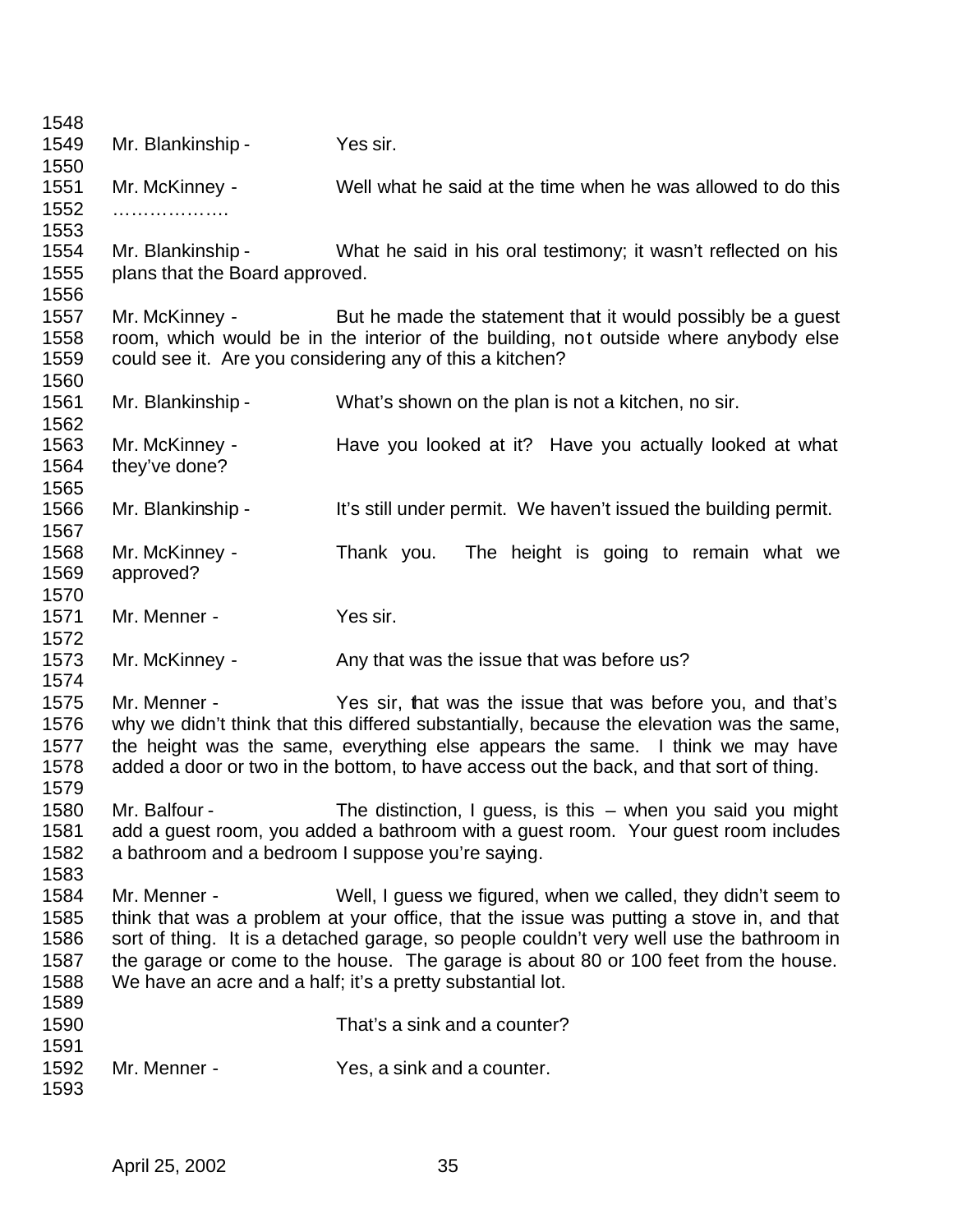| 1594<br>1595                                                 |                                                  | Are there electrical outlets in there too?                                                                                                                                                                                                                                                                                                                                                                                                                                                                                                                                              |
|--------------------------------------------------------------|--------------------------------------------------|-----------------------------------------------------------------------------------------------------------------------------------------------------------------------------------------------------------------------------------------------------------------------------------------------------------------------------------------------------------------------------------------------------------------------------------------------------------------------------------------------------------------------------------------------------------------------------------------|
| 1596<br>1597<br>1598<br>1599                                 | Mr. Menner -                                     | Yes, you would have to wire everything for electric and have<br>some sort of heating system. We figured we'd just do like baseboard heat or<br>something, because it's not going to be used.                                                                                                                                                                                                                                                                                                                                                                                            |
| 1600<br>1601<br>1602                                         | what they suggest here, couldn't they?           | Mr. Blankinship, but for the height concern, hey could do                                                                                                                                                                                                                                                                                                                                                                                                                                                                                                                               |
| 1603<br>1604<br>1605<br>1606<br>1607                         | an informal setting like this.                   | Mr. Blankinship - Yes, if it hadn't been for the condition on the variance, we<br>probably would have approved this. On the other hand, if they had gone higher, we<br>would have simply required them to apply for a new variance. They wouldn't be here in                                                                                                                                                                                                                                                                                                                            |
| 1608<br>1609                                                 | Mr. Balfour -                                    | In the reconsideration of $A-167-2001$ ,                                                                                                                                                                                                                                                                                                                                                                                                                                                                                                                                                |
| 1610<br>1611<br>1612                                         | Mr. Blankinship -                                | It was my sense from the conversation that no one is really<br>opposed to approving that building permit, is that accurate.                                                                                                                                                                                                                                                                                                                                                                                                                                                             |
| 1613<br>1614                                                 | Mr. Balfour -                                    | We'll take direction, and the approval will stand.                                                                                                                                                                                                                                                                                                                                                                                                                                                                                                                                      |
| 1615<br>1616<br>1617                                         | Mr. Balfour -<br>you call the first case please. | There were no deferrals or withdrawals as I recall. Would                                                                                                                                                                                                                                                                                                                                                                                                                                                                                                                               |
| 1618<br>1619<br>1620<br>1621<br>1622<br>1623<br>1624<br>1625 | A - 80-2002                                      | <b>BETHLEHEM BAPTIST CHURCH</b> requests a variance from<br>Section 24-95(a)(1)a. of Chapter 24 of the County Code to install a<br>steeple at 4210 Penick Road (Parcel 773-747-0576), zoned R-4,<br>One-family Residence District (Brookland). The height requirement<br>is not met. The applicant proposes a height of 82.9 feet, where the<br>Code allows a height of 50 feet. The applicant requests a variance<br>of 32.9 feet in height.                                                                                                                                           |
| 1626<br>1627<br>1628                                         | Mr. Balfour -                                    | Any others expect to testify for or against this matter? Raise<br>your right hand and be sworn in, please.                                                                                                                                                                                                                                                                                                                                                                                                                                                                              |
| 1629<br>1630<br>1631                                         | Mr. Blankinship -                                | Do you swear that the testimony you are about to give is the<br>truth, the whole truth, and nothing but the truth, so help you God?                                                                                                                                                                                                                                                                                                                                                                                                                                                     |
| 1632<br>1633<br>1634<br>1635<br>1636<br>1637<br>1638<br>1639 | Mr. Balfour -                                    | Let me make a short comment for those who were not here<br>for the 9:00 o'clock docket, that is, that we're glad to hear from everyone, but we do ask,<br>since it's a long docket, that if you're speaking, several of you as a group, that you not<br>repeat what the previous speaker said, because we try to listen pretty carefully. If you<br>have something new to add, or a new twist, that's fine, but we'd rather not hear things<br>repeated, because that just takes up time on a case that's further down on the docket.<br>Yes ma'am, would you identify yourself, please |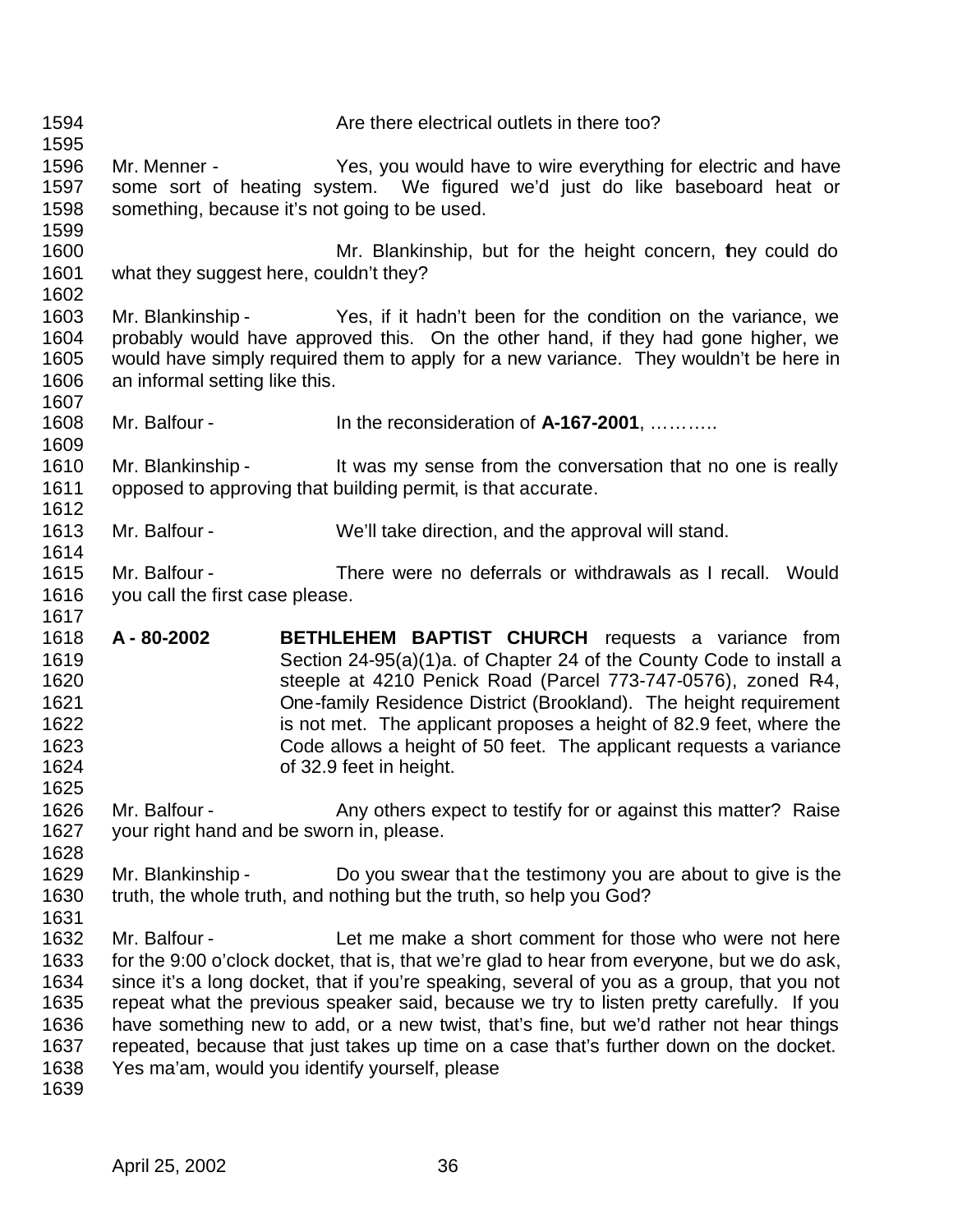Mrs. Brubaker - I do. Yes sir, Mr. Chairman, members of the Board. My name is Peggy Brubaker; I'm the chairman of the Memorial Committee for Bethlehem Baptist Church. Bethlehem Baptist Church requests approval of a height variance so that we may install a 40-foot fiberglass steeple on our church sanctuary. The steeple, under the current Code, would exceed the normal height requirement. We're asking that you approve a one-time variance of 32 feet 9 inches, which would allow us to install the steeple. This is something our congregation has wanted for a long time. The addition of a steeple is being made possible through a generous gift in memory of her husband, by one of our members. We are asking for your approval so we may carry our her wishes. 1651 Mr. Balfour - Are there any questions of Mrs. Brubaker? **I take it we do have a nice drawing showing the steeple as it**  would appear. I assume you are going to take care to insure that all safety requirements and so forth are met, so that the steeple wouldn't fall off on somebody or blow off in a storm. How old is that church? Mrs. Brubaker - One hundred and sixty-five years old, the church has been established, but I think the current building was built in 1920. 1662<br>1663 Mr. Balfour - That's a pretty building. Any other questions? Mr. Kirkland - Mr. Blankinship, let me ask you a question. This would require a building permit, correct? So all the safety concerns would be met then? Mr. Blankinship - Yes. 1670 1670 The building requirements would take care of my concern,<br>1671 I'm sure. I'm sure. Mr. Balfour - Either of you gentlemen like to speak? She said it all? Three heads nod. Thank you. After an advertised public hearing and on a motion by Mr. Kirkland, seconded by Mr. Nunnally, the Board **granted** application **A-80-2002** for a variance to install a steeple at 4210 Penick Road (Parcel 773-747-0576). The Board granted the variance subject to the following condition: 1681 1. This variance applies only to the maximum height for a steeple. All other applicable regulations of the County Code shall remain in force. 1684 Affirmative: Balfour, Kirkland, McKinney, Nunnally, Wright 5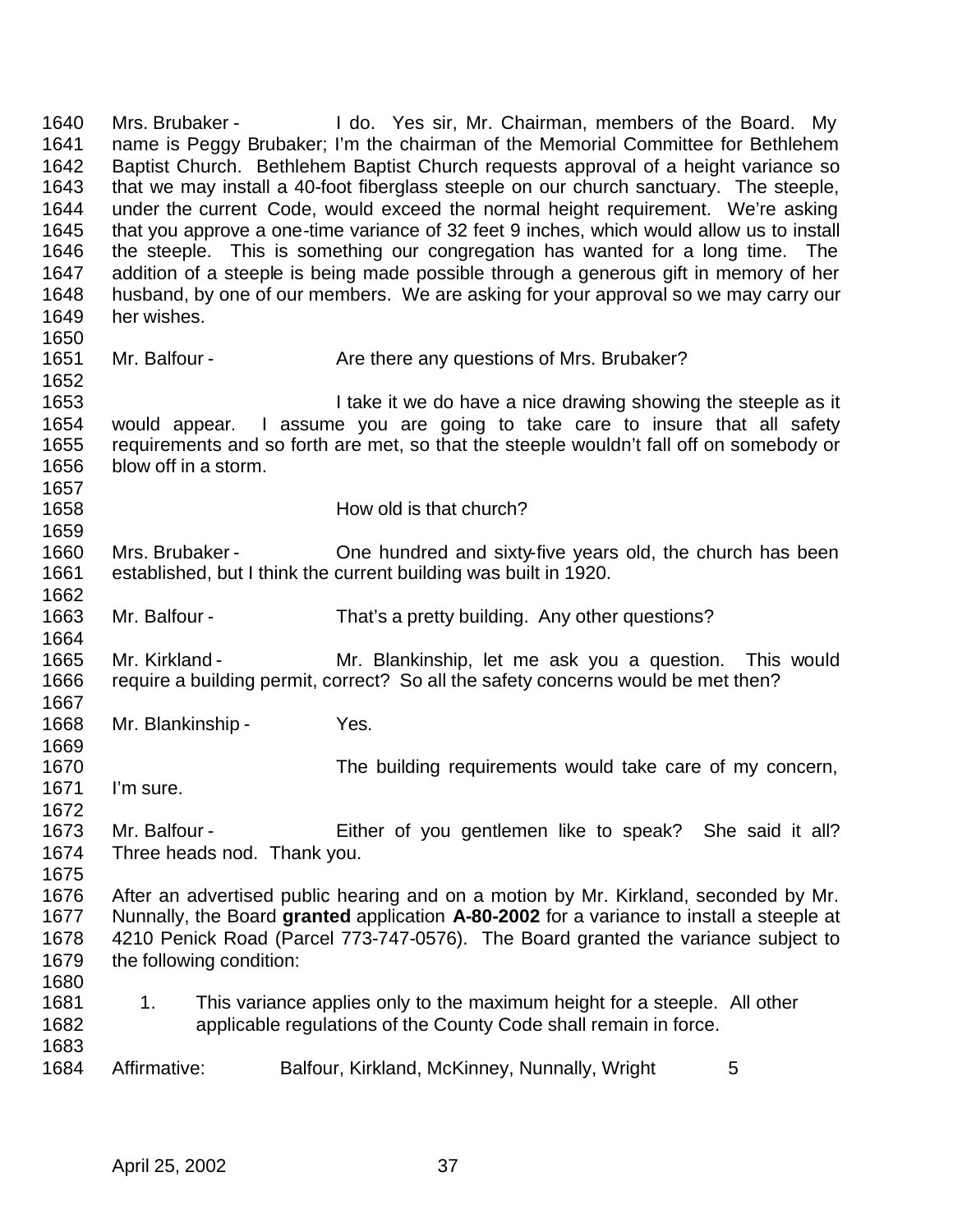| 1687         |                                                                                                                                                                                     |                                                                                                                                                                                          |  |  |
|--------------|-------------------------------------------------------------------------------------------------------------------------------------------------------------------------------------|------------------------------------------------------------------------------------------------------------------------------------------------------------------------------------------|--|--|
| 1688<br>1689 | The Board granted this request, as it found from the evidence presented that, due to the<br>unique circumstances of the subject property, strict application of the County Code     |                                                                                                                                                                                          |  |  |
| 1690<br>1691 | would produce undue hardship not generally shared by other properties in the area, and<br>authorizing this variance will neither cause a substantial detriment to adjacent property |                                                                                                                                                                                          |  |  |
| 1692         |                                                                                                                                                                                     | nor materially impair the purpose of the zoning regulations.                                                                                                                             |  |  |
| 1693         |                                                                                                                                                                                     |                                                                                                                                                                                          |  |  |
| 1694<br>1695 | Mr. Balfour -                                                                                                                                                                       | Next case.                                                                                                                                                                               |  |  |
| 1696         | <b>UP-12-2002</b>                                                                                                                                                                   | <b>RYAN HOMES</b> requests a temporary conditional use permit                                                                                                                            |  |  |
| 1697         |                                                                                                                                                                                     | pursuant to Section $24-116(c)(1)$ of Chapter 24 of the County Code                                                                                                                      |  |  |
| 1698         |                                                                                                                                                                                     | to locate a sales trailer for a subdivision at 10350 Woodman Road                                                                                                                        |  |  |
| 1699<br>1700 |                                                                                                                                                                                     | (Woodman Hills) (Parcel 774-764-5666), zoned R-3, One-family<br>Residence District (Fairfield).                                                                                          |  |  |
| 1701         |                                                                                                                                                                                     |                                                                                                                                                                                          |  |  |
| 1702         | Mr. Balfour -                                                                                                                                                                       | Anyone else plan to speak for or against this matter? Raise                                                                                                                              |  |  |
| 1703         |                                                                                                                                                                                     | your right hand and be sworn in, please.                                                                                                                                                 |  |  |
| 1704<br>1705 | Mr. Blankinship -                                                                                                                                                                   | Do you swear that the testimony you are about to give is the                                                                                                                             |  |  |
| 1706         |                                                                                                                                                                                     | truth, the whole truth, and nothing but the truth, so help you God?                                                                                                                      |  |  |
| 1707         |                                                                                                                                                                                     |                                                                                                                                                                                          |  |  |
| 1708         | Mr. Balfour -                                                                                                                                                                       | State your name.                                                                                                                                                                         |  |  |
| 1709         |                                                                                                                                                                                     |                                                                                                                                                                                          |  |  |
| 1710<br>1711 | Mr. Meinser -                                                                                                                                                                       | I do. Mr. Chairman, members of the Board, my name is<br>Kenneth Meinser; I'm here on behalf of Ryan Homes to request this use of a temporary                                             |  |  |
| 1712         |                                                                                                                                                                                     | sales trailer in our new subdivision, Woodman Hills, on Woodman Road, across from                                                                                                        |  |  |
| 1713         |                                                                                                                                                                                     | the depot. It is temporary; it is used for selling until we can get a spec or a model in                                                                                                 |  |  |
| 1714         |                                                                                                                                                                                     | there. It may remain, depending on how brisk sales are, until sales are complete. It will                                                                                                |  |  |
| 1715         |                                                                                                                                                                                     | be landscaped; it will be screened somewhat. The developer's committed to putting in                                                                                                     |  |  |
| 1716<br>1717 |                                                                                                                                                                                     | the entrance feature, which does involve a fence, so it will be fairly well screened. It will<br>be visible from the road somewhat, but we think that it will be landscaped very nicely, |  |  |
| 1718         |                                                                                                                                                                                     | and the parking area will be done very nicely, and it won't detract from the surroundings.                                                                                               |  |  |
| 1719         |                                                                                                                                                                                     |                                                                                                                                                                                          |  |  |
| 1720         |                                                                                                                                                                                     | Have you read the conditions?                                                                                                                                                            |  |  |
| 1721<br>1722 | Mr. Meinser -                                                                                                                                                                       | Yes sir, no problem.                                                                                                                                                                     |  |  |
| 1723         |                                                                                                                                                                                     |                                                                                                                                                                                          |  |  |
| 1724         |                                                                                                                                                                                     | What happened to Gene Smith?                                                                                                                                                             |  |  |
| 1725         |                                                                                                                                                                                     |                                                                                                                                                                                          |  |  |
| 1726         | Mr. Meinser -                                                                                                                                                                       | I think he had another meeting.                                                                                                                                                          |  |  |
| 1727<br>1728 | Mr. Balfour -                                                                                                                                                                       | Any other questions? Thank you sir.                                                                                                                                                      |  |  |
| 1729         |                                                                                                                                                                                     |                                                                                                                                                                                          |  |  |
|              |                                                                                                                                                                                     |                                                                                                                                                                                          |  |  |
|              |                                                                                                                                                                                     |                                                                                                                                                                                          |  |  |

 Negative: 0 Absent: 0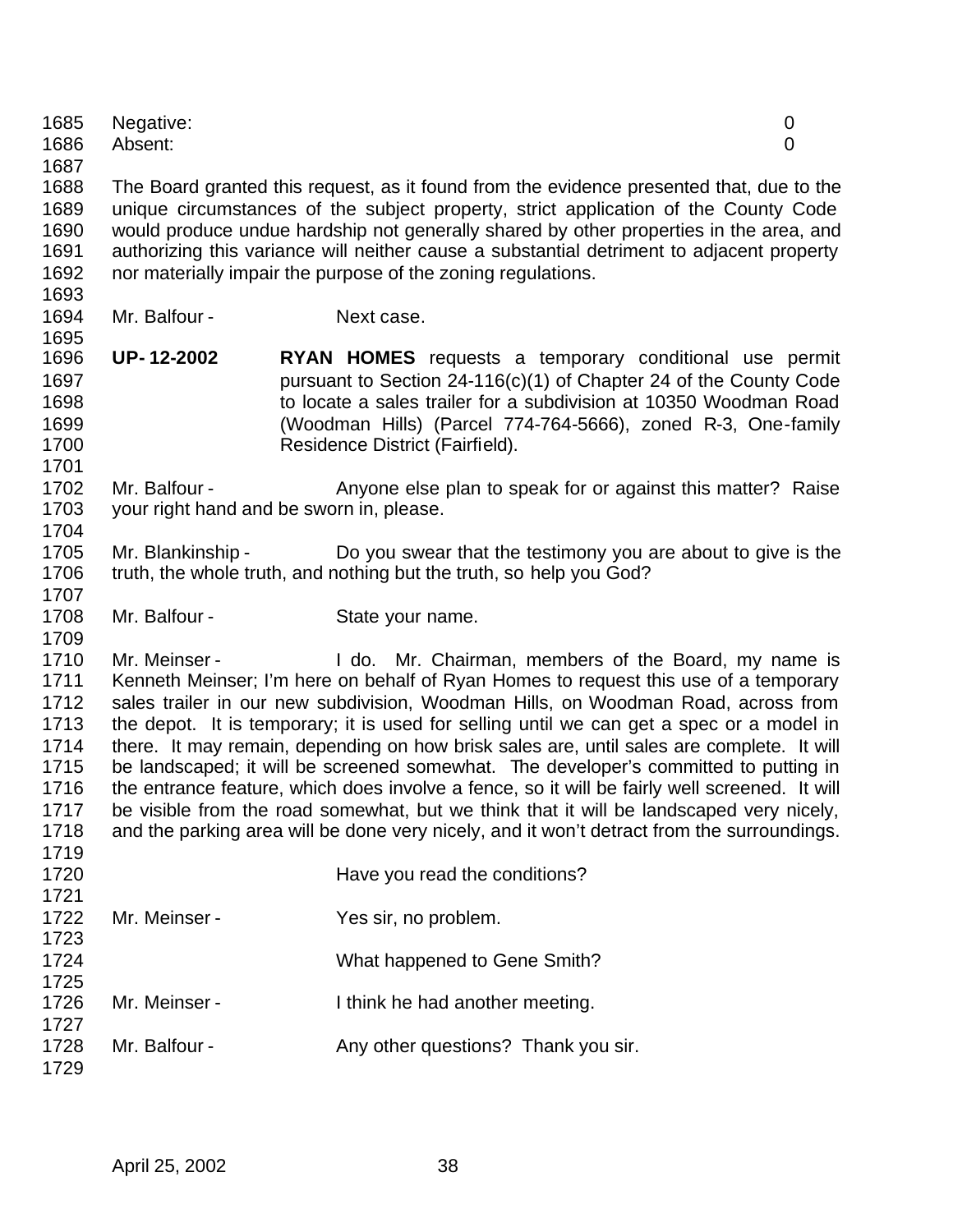After an advertised public hearing and on a motion by Mr. McKinney, seconded by Mr. Wright, the Board **granted** application **UP-12-2002** for a temporary conditional use permit to locate a sales trailer for a subdivision at 10350 Woodman Road (Woodman Hills) (Parcel 774-764-5666). The Board granted the use permit subject to the following condition: 

 1. This office trailer will be removed by December 31, 2003. No application will be submitted to renew this permit, extend the time on this permit or reapply for this permit 1738 so as to extend the time that this trailer is on this property.

 2. This office trailer will be serviced by a water and sanitary system approved by the Health Department.

 3. The applicant will provide a landscape plan and lighting plan for the site at the time of building permit submission. 

4. The off-street parking will be graveled and 5 spaces provided.

| 1748 | Affirmative:   | Balfour, Kirkland, McKinney, Nunnally, Wright |  |
|------|----------------|-----------------------------------------------|--|
|      | 1749 Negative: |                                               |  |
| 1750 | Absent:        |                                               |  |
| 1751 |                |                                               |  |

1752 The Board granted this request as it found from the evidence presented that authorizing<br>1753 this use permit will not be of substantial detriment to adiacent property and will not this use permit will not be of substantial detriment to adjacent property and will not materially impair the purpose of the zoning regulations. 

1756 Mr. Balfour - Next case.

- 1757<br>1758 **A - 81-2002 RANDALL AND MELINDA HARDEN** request a variance from Section 24-94 of Chapter 24 of the County Code to build an addition at 5504 Belstead Court (Belstead at Wyndham) (Parcel 739-776-3402), zoned R-2, One-family Residence District (Three Chopt). The rear yard setback is not met. The applicants propose 1763 1763 33 feet rear yard setback, where the Code requires 45 feet rear yard setback. The applicants request a variance of 12 feet rear yard setback.
- Mr. Balfour Any others to speak for or against this matter? Raise your right **hand and be sworn in, please.**
- Mr. Blankinship Do you swear that the testimony you are about to give is the truth, the whole truth, and nothing but the truth, so help you God?

 Mrs. Harden - Yes. My name's Melinda Harden; my family and I live at 5504 Belstead Court, and we're requesting a variance of the rear setback to build an addition, to us it's going to be a sunroom. It'll look exactly like the rest of our house,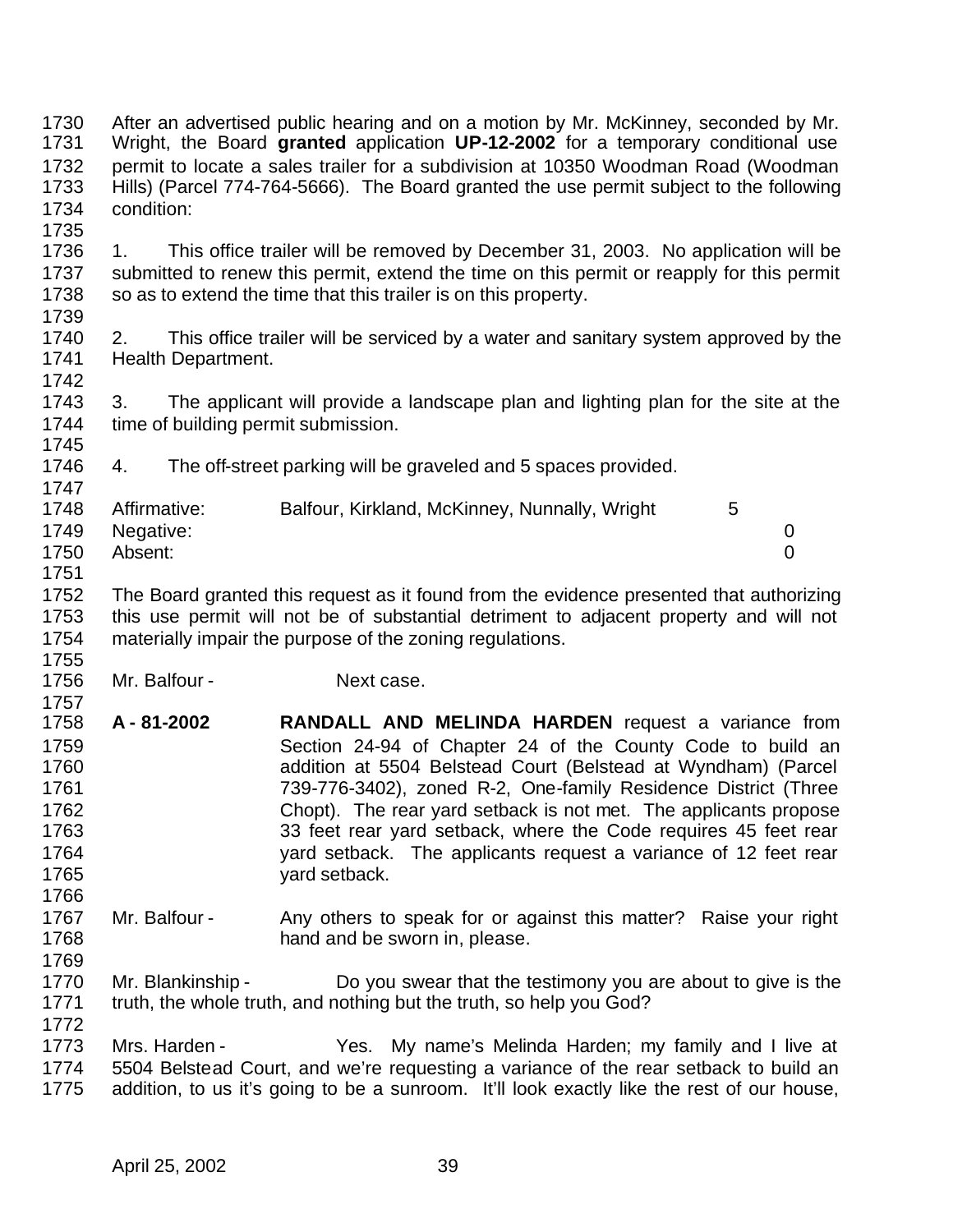| 1776<br>1777                         | assured us everything will look exactly the same. | same brick foundation, same siding, same everything. The builder/contractor has                                                                                                                                                                                                                                                           |  |
|--------------------------------------|---------------------------------------------------|-------------------------------------------------------------------------------------------------------------------------------------------------------------------------------------------------------------------------------------------------------------------------------------------------------------------------------------------|--|
| 1778<br>1779<br>1780                 |                                                   | Mrs. Harden, have you read the conditions proposed?                                                                                                                                                                                                                                                                                       |  |
| 1781<br>1782                         | Mrs. Harden -                                     | Yes sir.                                                                                                                                                                                                                                                                                                                                  |  |
| 1783<br>1784<br>1785                 | looks like, is that right?                        | This is going to extend out from where you've got the deck it                                                                                                                                                                                                                                                                             |  |
| 1786<br>1787                         | Mrs. Harden -                                     | Right next to the deck; the deck will stay. Right there.                                                                                                                                                                                                                                                                                  |  |
| 1788<br>1789                         |                                                   | Is there any other dwelling directly behind your house?                                                                                                                                                                                                                                                                                   |  |
| 1790<br>1791<br>1792<br>1793         | Mrs. Harden -<br>their yard.                      | The picture he showed just there, that's actually more at an<br>angle. If you stand and look directly at it, you're mainly looking at the corner, the pie of                                                                                                                                                                              |  |
| 1794<br>1795                         |                                                   | They seem to bethey're on Jamison Place I believe.                                                                                                                                                                                                                                                                                        |  |
| 1796<br>1797                         | Mrs. Harden -                                     | Yes, that's right, West Chase, right behind us.                                                                                                                                                                                                                                                                                           |  |
| 1798<br>1799<br>1800                 | house and yours.                                  | Seems to be a pretty good distance between the rear of that                                                                                                                                                                                                                                                                               |  |
| 1801<br>1802<br>1803<br>1804<br>1805 | Mrs. Harden -<br>support if I needed them.        | Yes, with trees and everything. And our neighbors on each<br>side of us, I've of course spoken to all of them; they won't even be able to see it<br>because of the circle, the angle of their cul-de-sac. They offered to come down here in                                                                                               |  |
| 1806<br>1807<br>1808                 | Mr. Balfour -<br>you, Mrs. Harden.                | Have you got any other questions for Mrs. Harden? Thank                                                                                                                                                                                                                                                                                   |  |
| 1809<br>1810<br>1811<br>1812<br>1813 |                                                   | After an advertised public hearing and on a motion by Mr. Wright, seconded by Mr.<br>McKinney, the Board granted application A-81-2002 for a variance to build an addition<br>at 5504 Belstead Court (Belstead at Wyndham) (Parcel 739-776-3402). The Board<br>granted the variance subject to the following condition:                   |  |
| 1814<br>1815<br>1816<br>1817<br>1818 | 1.                                                | Only the improvements shown on the plan filed with the application may be<br>constructed pursuant to this approval. No substantial changes or additions to the layout<br>may be made without the approval of the Board of Zoning Appeals. Any additional<br>improvements shall comply with the applicable regulations of the County Code. |  |
| 1819<br>1820<br>1821                 | Affirmative:<br>Negative:<br>Absent:              | 5<br>Balfour, Kirkland, McKinney, Nunnally, Wright<br>0<br>$\overline{0}$                                                                                                                                                                                                                                                                 |  |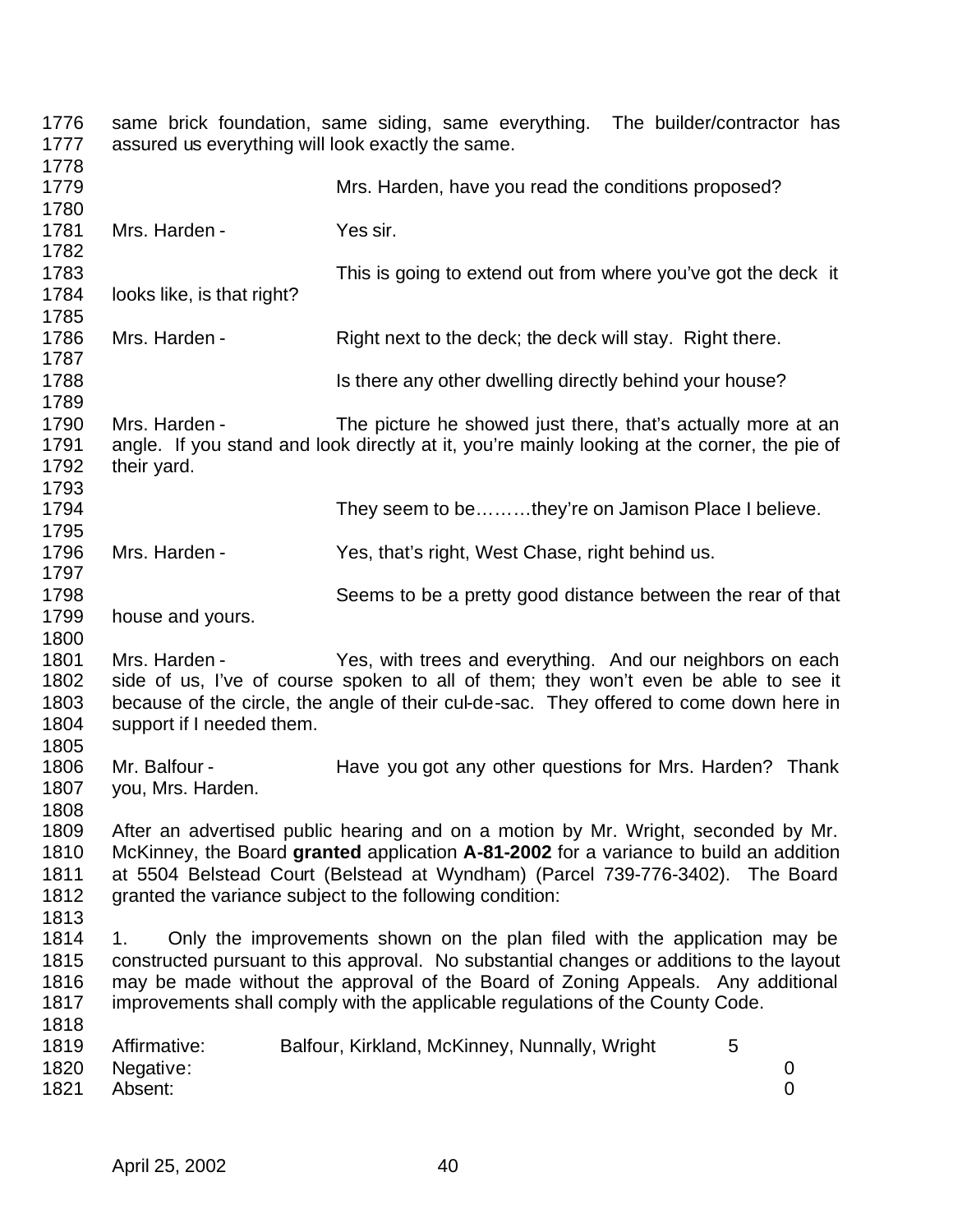The Board granted this request, as it found from the evidence presented that, due to the unique circumstances of the subject property, strict application of the County Code would produce undue hardship not generally shared by other properties in the area, and authorizing this variance will neither cause a substantial detriment to adjacent property nor materially impair the purpose of the zoning regulations. 

- 1829 Mr. Balfour Next case.
- **UP- 13-2002 SIMONS HAULING CO.** requests a conditional use permit pursuant to Sections 24-103 and 24-52(d) of Chapter 24 of the County Code to extract materials from the earth at 2655 Lacywood Lane (Parcel 840-722-1635), zoned A-1, Agricultural District (Varina).
- 1836 Mr. Balfour Are there others to speak for or against this matter? If you might, go ahead and raise your right hand and be sworn in, please.
- Mr. Blankinship Do you swear that the testimony you are about to give is the 1840 truth, the whole truth, and nothing but the truth, so help you God?
- 1842 Mr. Cochran Mr. Chairman, members of the Board, my name is John Cochran. I'm with Youngblood, Tyler, & Associates, representing Simons Hauling Co. 1844 This is requesting approval for a borrow pit, which has been in operation since<br>1845 approximately 1990 on this property. The pit is operated by Simons Hauling Co.. approximately 1990 on this property. The pit is operated by Simons Hauling Co., exclusively for them. Material is extracted by track hoe, loaded on the trucks for the use of Simons Hauling Co. The pit is used sporadically, when they need it, on an as- needed basis, approximately 2-3 weeks every 2 or 3 months. We have read the conditions and are in agreement, and I'd be happy to answer any questions you may have.
- 
- 1852 each day? Approximately how many trucks would be going in and out 1853 each day?
- 
- 

 Mr. Cochran - Well, it's not used on a daily basis. It's used when they need it, and I'm going to say, 10 or 11 trucks a day when it's being used.

 That's just Mr. Simons' trucks?

- 1860 Mr. Cochran That's correct. Very rarely are contract haulers used.
- Do we have any problems with it, Mr. Blankinship?
- 1864 Mr. Blankinship - No sir.
- You've read all the conditions?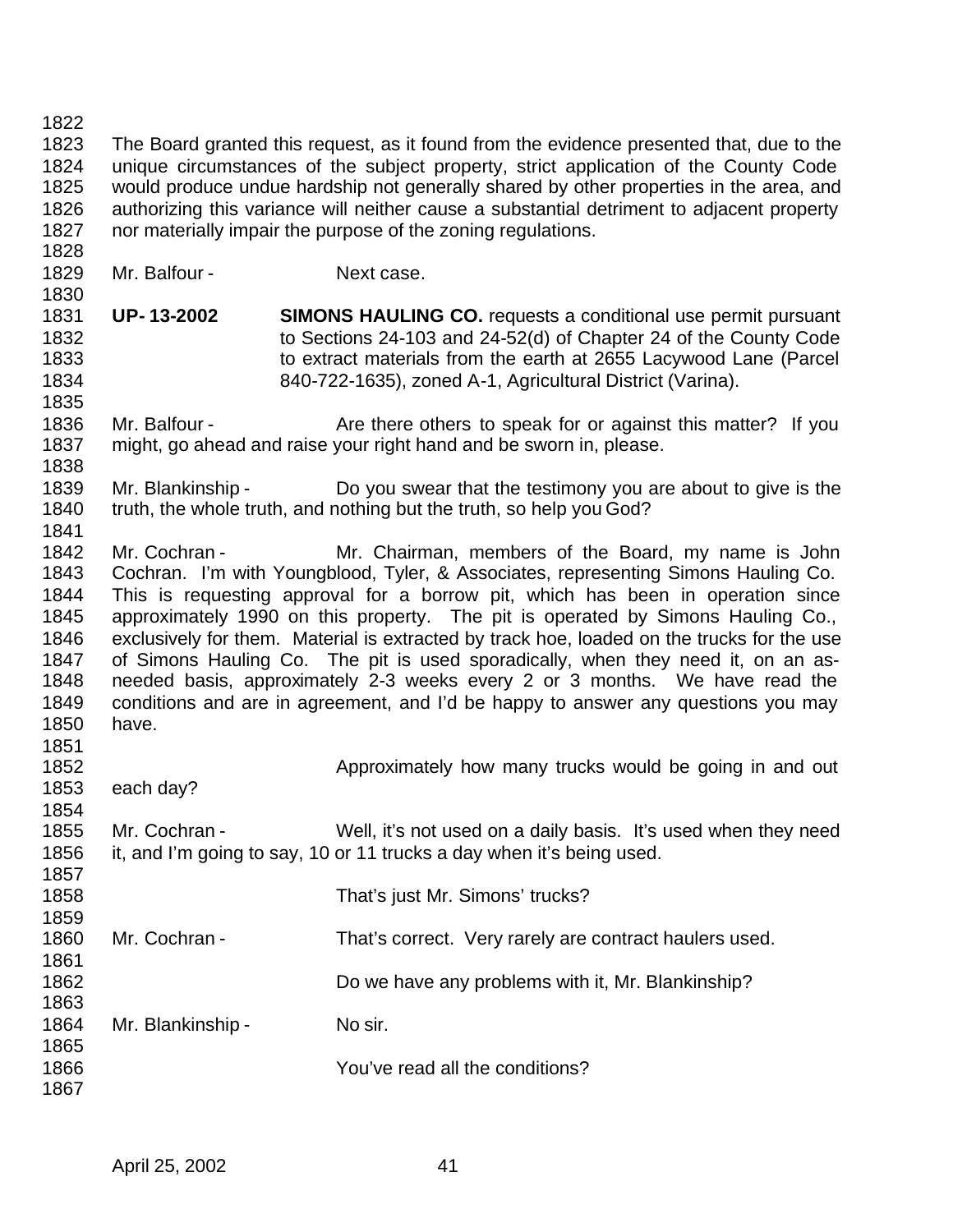Mr. Cochran - Yes, we're in agreement with the conditions.

1870 Mr. Balfour - Any other questions? Thank you sir.

1872 After an advertised public hearing and on a motion by Mr. Nunnally, seconded by Mr.<br>1873 Kirkland, the Board **granted** application UP-13-2002 for a conditional use permit to Kirkland, the Board granted application UP-13-2002 for a conditional use permit to extract materials from the earth at 2655 Lacywood Lane (Parcel 840-722-1635). The Board granted the use permit subject to the following conditions:

 1. This use permit is subject to all requirements of Section 24-103 of Chapter 24 of 1878 the County Code. 

 2. Before beginning any work, the applicant shall provide a financial guaranty in an amount of \$2,000.00 per each acre of land to be disturbed, for a total of \$74,000.00 guaranteeing that the land will be restored to a reasonably level and drainable condition. This permit does not become valid until the financial guaranty has been approved by the County Attorney. The financial guaranty may provide for termination after 90 days notice in writing to the County. In the event of termination, this permit shall be void, and work incident thereto shall cease. Within the next 90 days the applicant shall restore the land as provided for under the conditions of this use permit. Termination of such financial guaranty shall not relieve the applicant from its obligation to indemnify the County of Henrico for any breach of the conditions of this use permit. If this condition is not satisfied within 90 days of approval, the use permit shall be void.

 3. Before beginning any work, the applicant shall submit erosion control plans to the Department of Public Works for review and approval. Throughout the life of the operation, the applicant shall continuously satisfy the Department of Public Works that erosion control procedures are properly maintained, and shall furnish plans and bonds that the department deems necessary. The applicant shall provide certification from a licensed professional engineer that dams, embankments and sediment control 1898 structures meet the approved design criteria as set forth by the State. If this condition is 1899 not satisfied within 90 days of approval, the use permit shall be void. not satisfied within 90 days of approval, the use permit shall be void. 

 4. Before beginning any work, the applicant shall obtain a mine license from the Virginia Department of Mines, Minerals and Energy. If this condition is not satisfied within 90 days of approval, the use permit shall be void. 

 5. Before beginning any work, the areas approved for mining under this permit shall be delineated on the ground by five-foot-high metal posts at least five inches in diameter and painted in alternate one foot stripes of red and white. These posts shall be so located as to clearly define the area in which the mining is permitted. They shall be located, and their location certified, by a certified land surveyor. If this condition is not satisfied within 90 days of approval, the use permit shall be void.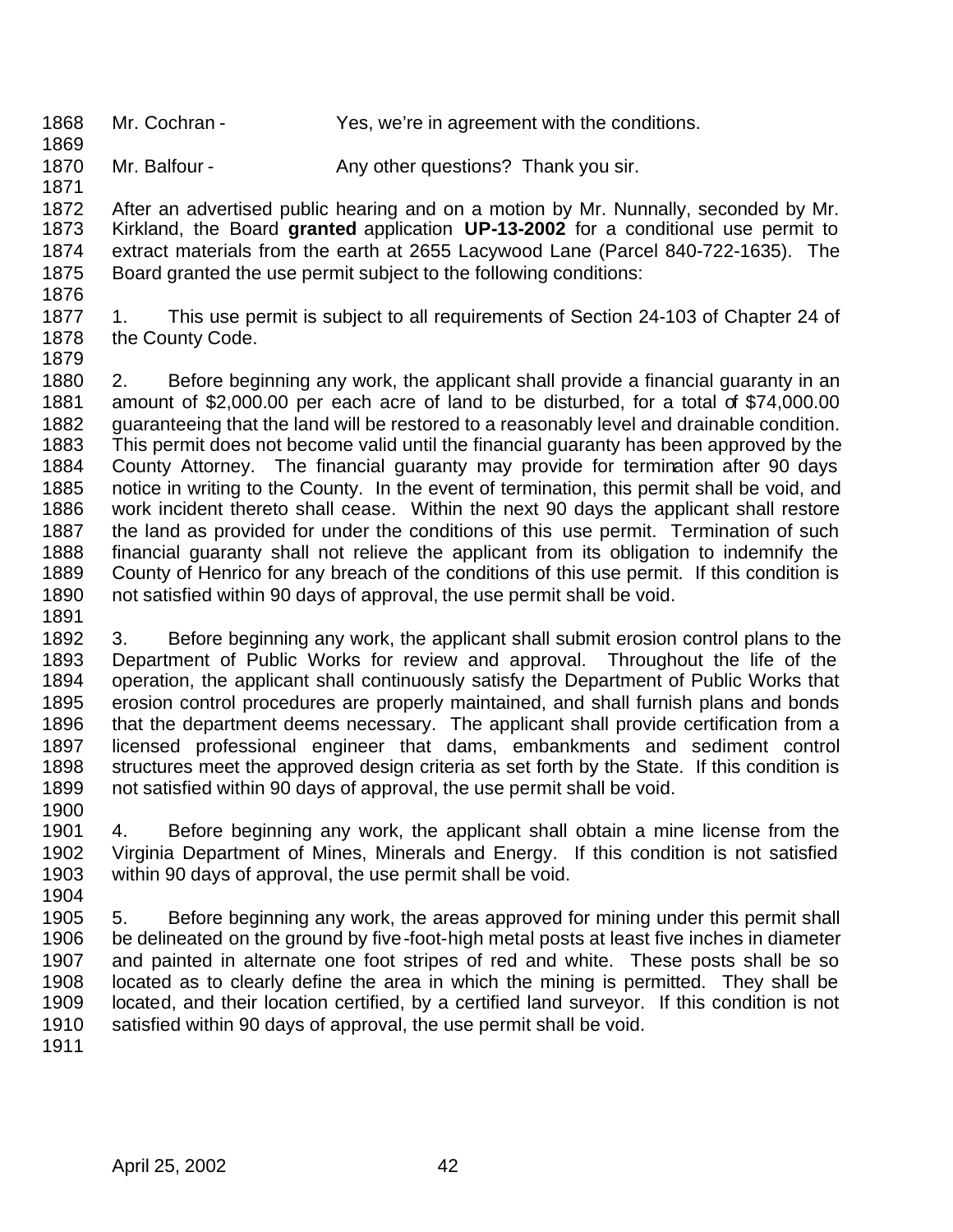6. In the event that the Board's approval of this use permit is appealed, all conditions requiring action within 90 days will be deemed satisfied if the required actions are taken within 90 days of final action on the appeal. 

 7.The applicant shall comply with the Chesapeake Bay Preservation Act and all state and local regulations administered under such act applicable to the property, and shall furnish to the Planning Office copies of all reports required by such act or regulations. 

 8. Hours of operation shall be from 6:00 a.m. to 6:00 p.m. when Daylight Savings Time is in effect, and from 7:00 a.m. to 5:00 p.m. at all other times. 

 9. No operations of any kind are to be conducted at the site on Saturdays, Sundays, or national holidays. 

 10. All means of access to the property shall be from the established entrance onto Grapevinie Road. 

 11. The applicant shall erect and maintain gates at all entrances to the property. These gates shall be locked at all times, except when authorized representatives of the applicant are on the property. 

 12. The applicant shall post and maintain a sign at the entrance to the mining site 1934 stating the name of the operator, the use permit number, the mine license number, and<br>1935 the telephone number of the operator. The sign shall be 12 square feet in area and the the telephone number of the operator. The sign shall be 12 square feet in area and the letters shall be three inches high.

 13. The applicant shall post and maintain "No Trespassing" signs every 250 feet along the perimeter of the property. The letters shall be three inches high. The applicant shall furnish the Chief of Police a letter authorizing the Division of Police to enforce the "No Trespassing" regulations, and agreeing to send a representative to testify in court as required or requested by the Division of Police. 

 14. Standard "Truck Entering Highway" signs shall be erected on Grapevine Road on each side of the entrances to the property. These signs will be placed by the County, at 1946 the applicant's expense.

 15. The applicant shall post and maintain a standard stop sign at the entrance to Grapevine Road.

 16. The applicant shall provide a flagman to control traffic from the site onto the public road, with the flagman yielding the right of way to the public road traffic at all times. This flagman will be required whenever the Division of Police deems necessary.

 17. All roads used in connection with this use permit shall be effectively treated with calcium chloride or other wetting agents to eliminate any dust nuisance. The haul road shall be paved to a minimum width of 24 feet back to the Binns property line.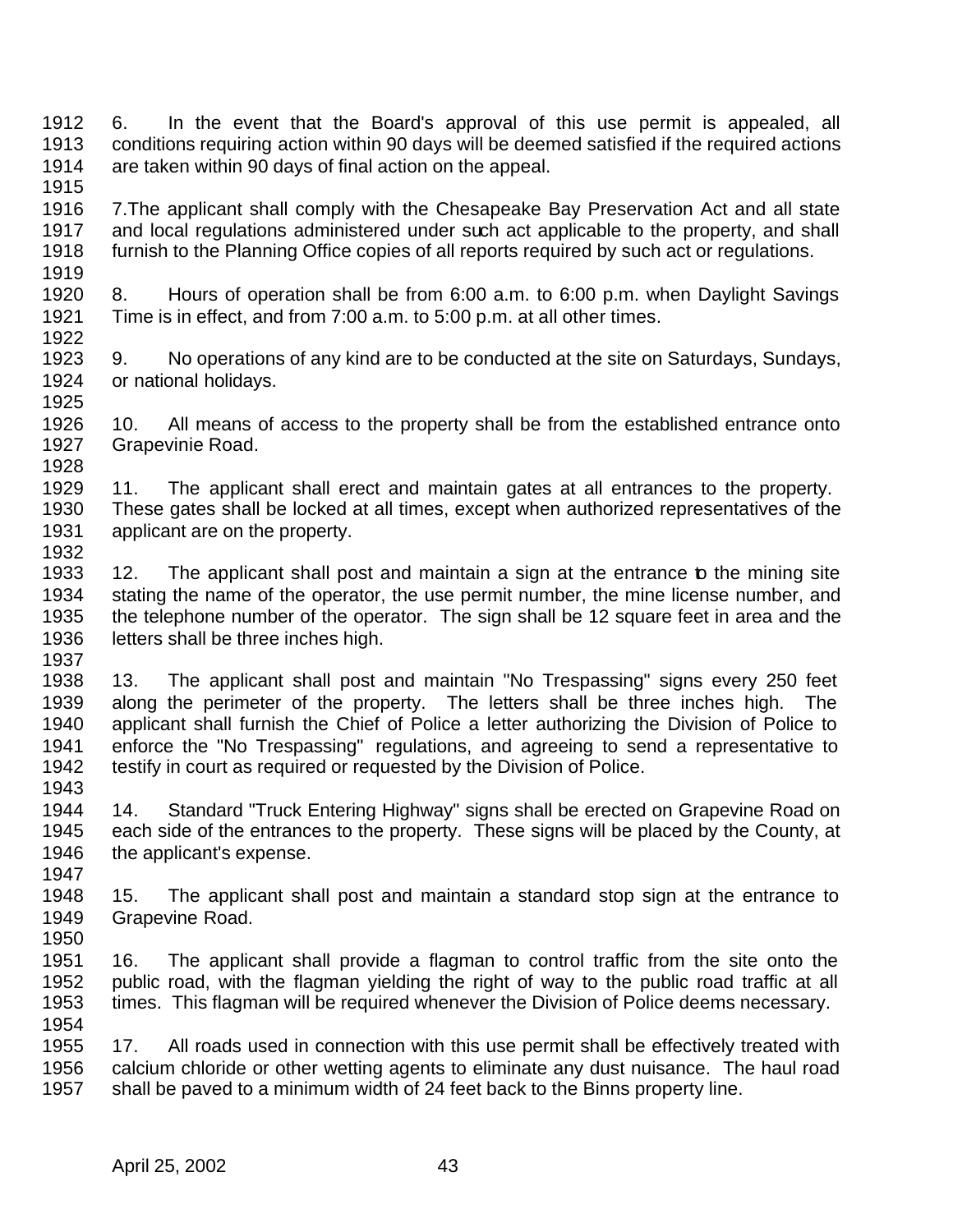- 1959 18. The operation shall be so scheduled that trucks will travel at regular intervals and 1960 not in groups of three or more.
- 19. Trucks shall be loaded in a way to prevent overloading or spilling of materials of any kind on any public road.
- 20. The applicant shall maintain the property, fences, and roads in a safe and secure condition indefinitely, or convert the property to some other safe use.
- 21. If, in the course of its preliminary investigation or operations, the applicant discovers evidence of cultural or historical resources, or an endangered species, or a significant habitat, it shall notify appropriate authorities and provide them with an opportunity to investigate the site. The applicant shall report the results of any such 1972 investigation to the Planning Office.
- 22. If water wells located on surrounding properties are adversely affected, and the 1975 extraction operations on this site are suspected as the cause, the effected property<br>1976 owners may present to the Board evidence that the extraction operation is a contributing owners may present to the Board evidence that the extraction operation is a contributing factor. After a hearing by the Board, this use permit may be revoked or suspended, and 1978 the operator may be required to correct the problem.
- 23. Open and vertical excavations having a depth of 10 feet or more, for a period of more than 30 days, shall be effectively sloped to a 2:1 slope or flatter to protect the public safety.
- 24. Topsoil shall not be removed from any part of the property outside of the area in which mining is authorized. Sufficient topsoil shall be stockpiled on the property for respreading in a layer with five inches of minimum depth. All topsoil shall be stockpiled within the authorized mining area and provided with adequate erosion control protection. If the site does not yield sufficient topsoil, additional topsoil shall be brought to the site to provide the required five-inch layer of cover. All topsoil shall be treated with a mixture of seed, fertilizer, and lime as recommended by the County after soil tests have been provided to the County.
- 1992<br>1993 25. No offsite-generated materials shall be deposited on the mining site without prior written approval of the Director of Planning. To obtain such approval, the operator shall submit a request stating the origin, nature and quantity of material to be deposited, and certifying that no contaminated or hazardous material will be included. The material to be deposited on the site shall be limited to imperishable materials such as stone, bricks, tile, sand, gravel, soil, asphalt, concrete and like materials, and shall not include any hazardous materials as defined by the Virginia Hazardous Waste Management Regulations.
- 
- 26. A superintendent, who shall be personally familiar with all the terms and conditions of Section 24-103 of Chapter 24 of the County Code, as well as the terms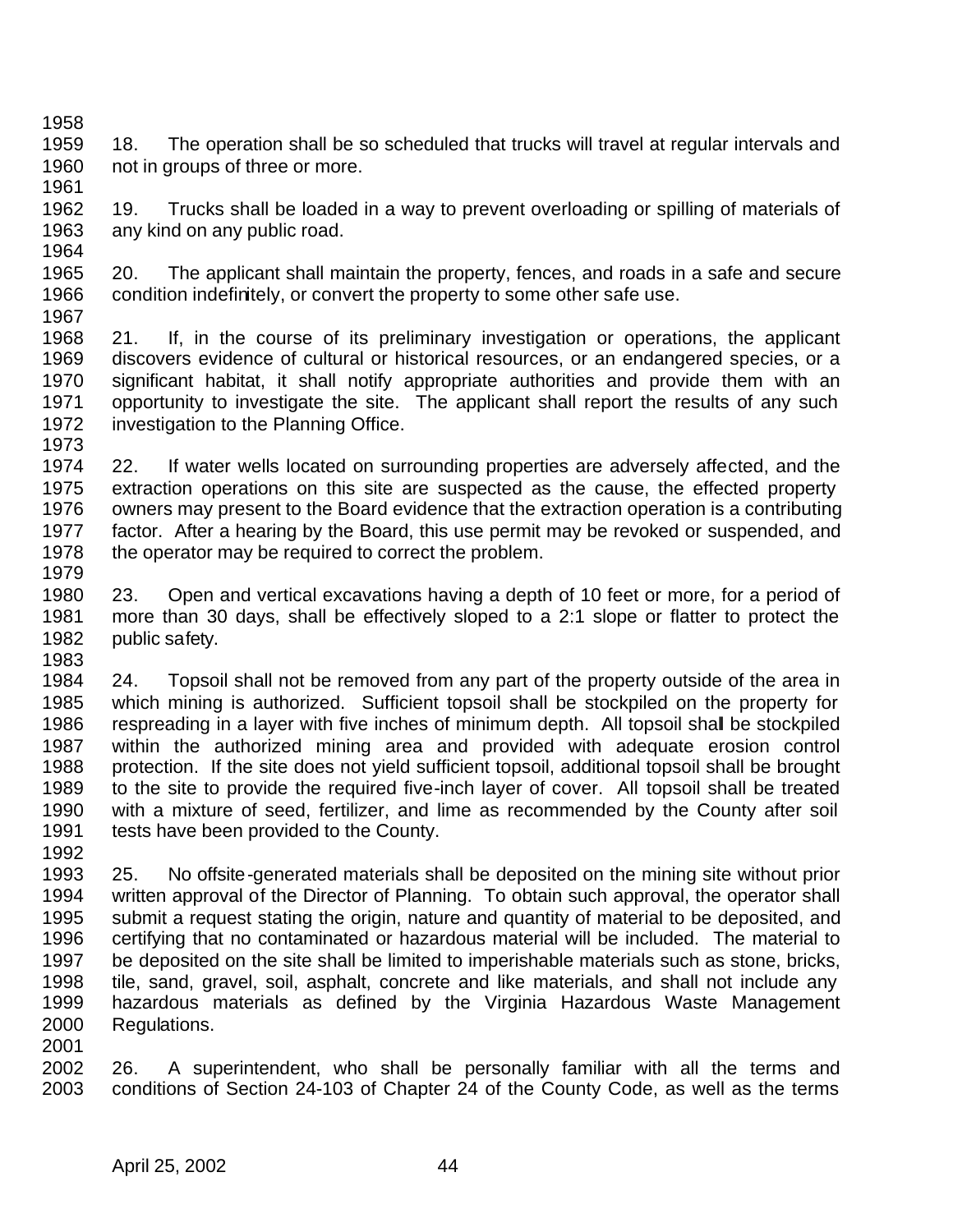and conditions of this use permit, shall be present at the beginning and conclusion of operations each work day to see that all the conditions of the Code and this use permit are observed. 

2008 27. A progress report shall be submitted to the Board on May 31 of each year from<br>2009 the date of the Board's action. This progress report must contain information the date of the Board's action. This progress report must contain information concerning how much property has been mined to date of the report, the amount of land left to be mined, how much rehabilitation has been performed, when and how the remaining amount of land will be rehabilitated, and any other pertinent information about the operation that would be helpful to the Board.

 28. Excavation shall be discontinued by May 31, 2004, and restoration accomplished by not later than May 31, 2005, unless a new permit is granted by the Board of Zoning Appeals.

2018<br>2019 29. The rehabilitation of the property shall take place simultaneously with the mining process. Rehabilitation shall not be considered completed until the mined area is covered completely with permanent vegetation. 

 30. All drainage and erosion and sediment control measures shall conform to the standards and specifications of the Mineral Mining Manual Drainage Handbook. Any drainage structures in place prior to October 14, 1992 and which do not conform to the 2026 Mineral Mining Manual Drainage Handbook may remain in place until such time as any<br>2027 Freconstruction is required at which time said structures shall be brought into reconstruction is required at which time said structures shall be brought into conformance with the Mineral Mining Manual Drainage Handbook. 

 31. Failure to comply with any of the foregoing conditions shall automatically void this permit. 

 32. All loaded trucks from this site shall travel south along Grapevine Road, west 2034 along Meadow Road and south along Drybridge Road to Route 60. Empty trucks shall 2035 return by the same route. return by the same route. 

| 2037 | Affirmative: | Balfour, Kirkland, McKinney, Nunnally, Wright |  |
|------|--------------|-----------------------------------------------|--|
| 2038 | Negative:    |                                               |  |
| 2039 | Absent:      |                                               |  |
| 2040 |              |                                               |  |

 The Board granted this request as it found from the evidence presented that authorizing this use permit will not be of substantial detriment to adjacent property and will not materially impair the purpose of the zoning regulations. 

2045 Mr. Balfour - Next case.

2046<br>2047 **UP- 14-2002 JEWISH COMMUNITY CENTER** requests a temporary conditional use permit pursuant to Section 24-116(c)(1) of Chapter 24 of the County Code to locate a temporary office trailer at 5403 Monument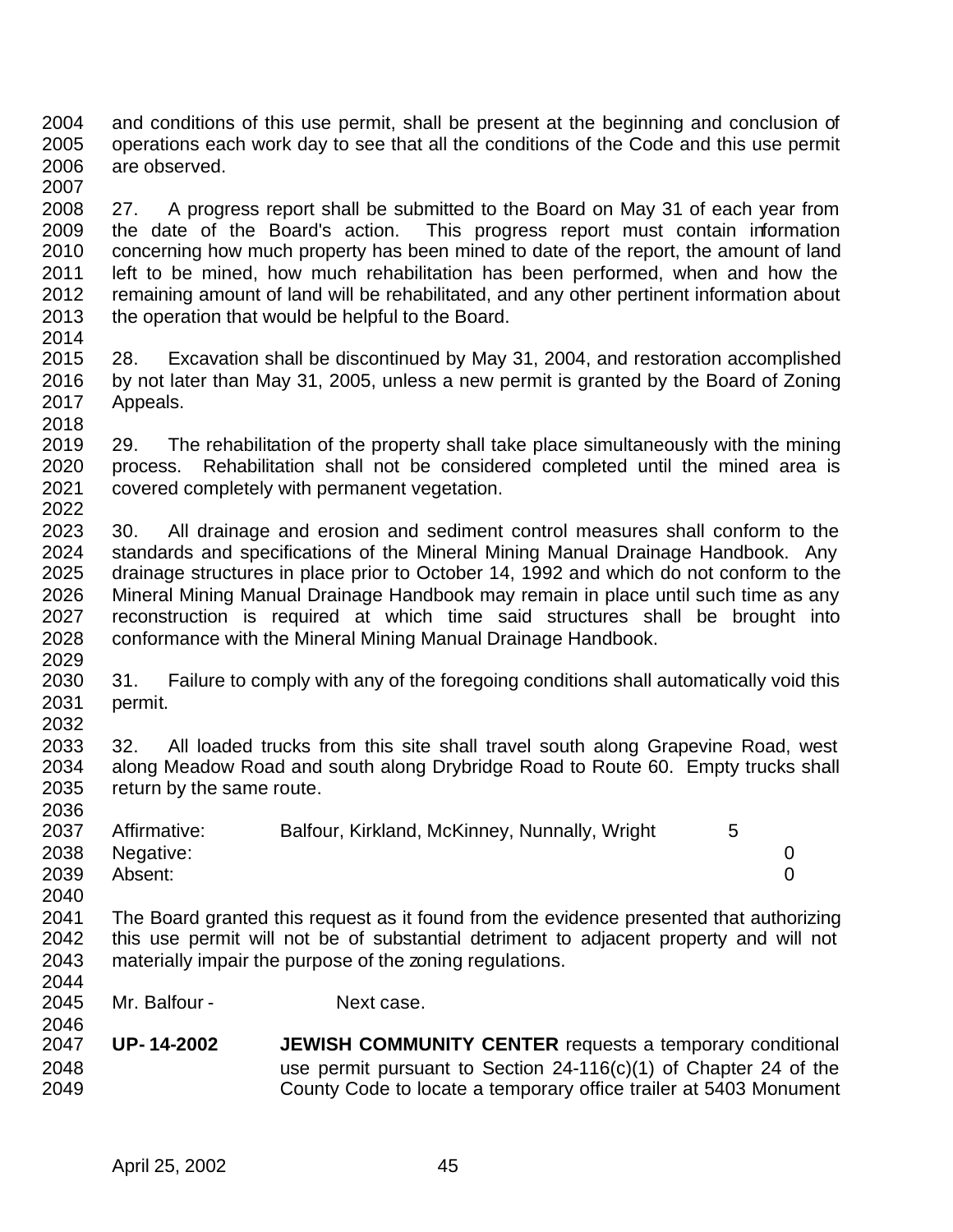Avenue (Parcel 770-736-3957), zoned A-1, Agricultural District (Tuckahoe). Mr. Balfour - All who intend to testify in this matter, for or against, please raise your right hand and be sworn in, please. Mr. Blankinship - Do you swear that the testimony you are about to give is the truth, the whole truth, and nothing but the truth, so help you God? Mr. Balfour - Would you state your name. 2061 Mr. Bowen - Yes I do. Steve Bowen, with Whiting-Turner Contracting; we're the general contractors. **IS this a pretty big trailer** – we noticed it covers 2 districts, Brookland and Tuckahoe. 2067 Mr. Bowen - No, it overlaps into the city, pretty close to the line. There is currently a temporary office trailer at the Jewish Center, on the corner of the building. It's been there for a number of years. The plan is to relocate that, to make improvements to the facility, building additions and also utility improvements, which will install a new road, all new storm drainage. It will be moved behind our existing 2072 construction trailer, which we already have a permit for, and then an additional office<br>2073 trailer will be set next to that to house people who will be coming out of the building trailer will be set next to that to house people who will be coming out of the building 2074 when we are renovating their space. They will have water, sewer, power, the whole 9<br>2075 vards. yards. Mr. Balfour - Looks like next to the tennis courts maybe, in the picture? Mr. Bowen - Yes, it's on the old tennis courts. It's actually on top of the old tennis courts, a little bit to the side. They're not there anymore. 2082 Mr. Balfour - Any questions by Board members? Apparently not. Thank you sir. 2085 After an advertised public hearing and on a motion by Mr. Kirkland, seconded by Mr.<br>2086 McKinney, the Board **granted** application **UP-14-2002** for a temporary conditional use McKinney, the Board **granted** application **UP-14-2002** for a temporary conditional use permit to locate a temporary office trailer at 5403 Monument Avenue (Parcel 770-736- 3957). The Board granted the use permit subject to the following conditions: 1. This approval is for two office trailers that will be removed by March 1, 2003. No application will be submitted to extend the time these trailers are allowed on this property. 2. These office trailers will be serviced by a water and sanitary system approved by the Health Department.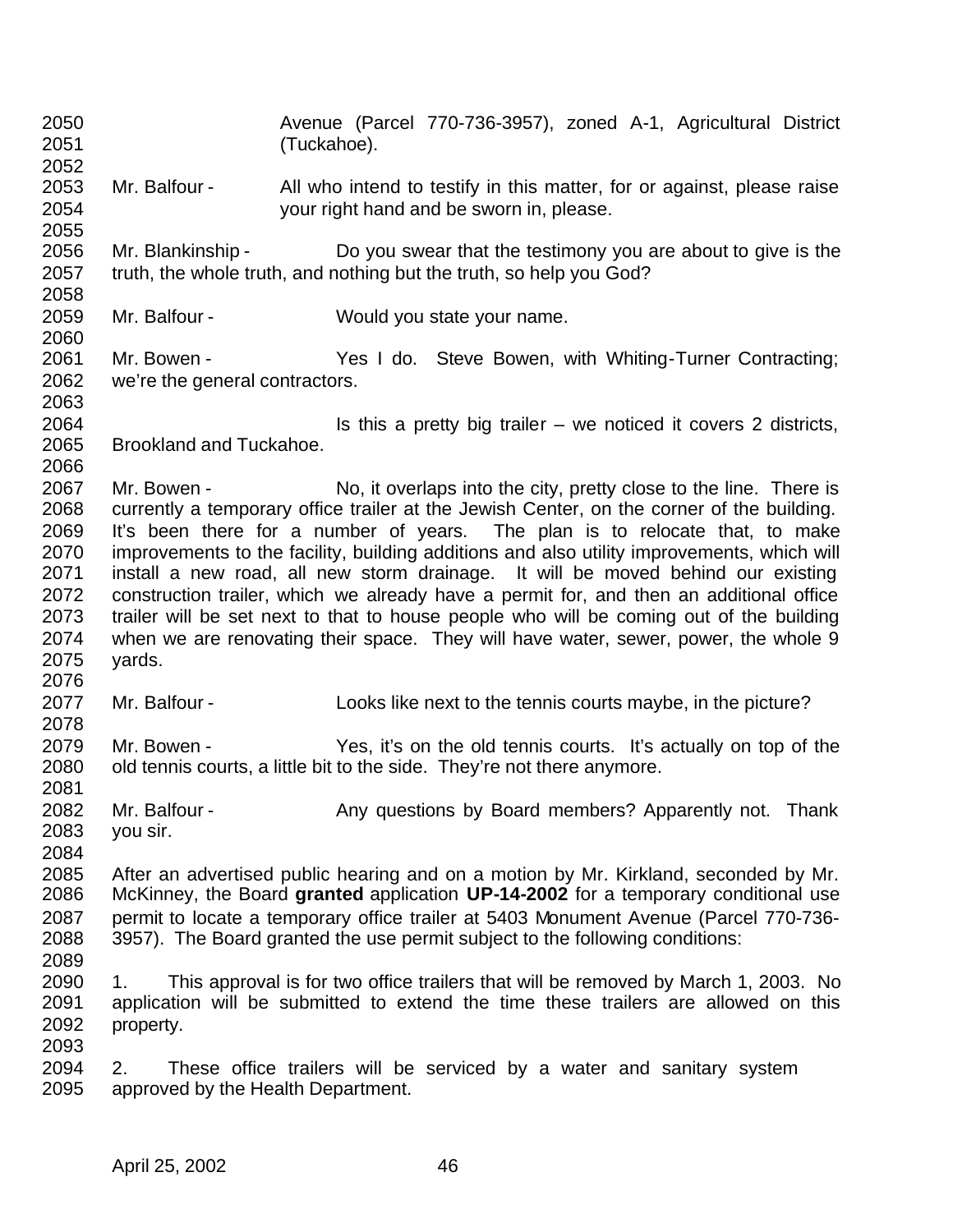2097 Affirmative: Balfour, Kirkland, McKinney, Nunnally, Wright 5 Negative: 0 Absent: 0 The Board granted this request as it found from the evidence presented that authorizing this use permit will not be of substantial detriment to adjacent property and will not materially impair the purpose of the zoning regulations. 2105 Mr. Balfour - Next case. **A - 82-2002 ROBERT CLARKE WALKER** requests a variance from Section 24- 94 of Chapter 24 of the County Code to cover an existing patio at 11900 Brentmoor Court (Brentmoor at Wyndham) (Parcel 740-777- 7561), zoned R-4, One-family Residence District (Three Chopt). The rear yard setback is not met. The applicant proposes 27 feet rear yard setback, where the Code requires 35 feet rear yard **Setback.** The applicant requests a variance of 8 feet rear yard 2114 setback. 2116 Mr. Balfour - Any others expect to talk, for or against, on this matter? Raise your right hand and be sworn in, please. 2118<br>2119 Mr. Blankinship - Do you swear that the testimony you are about to give is the truth, the whole truth, and nothing but the truth, so help you God? Mr. Balfour - State your name please. 2123<br>2124 Mr. Walker - The Multimum of the My name is Robert Clarke Walker. I'm requesting a variance to cover an existing patio. 2126<br>2127 Mr. Balfour - You're not going to change size, just going to build? Mr. Walker - I'm going to cover the existing, and use the matching as far as the shingles, the paint will be the same, it'll actually be 8 columns that run across it. It won't be screened in, but it will be columns that cover the existing patio. Mr. Balfour - So you back up to Dominion Club Drive? Mr. Walker - Yes sir. There's a road approximately 10-15 feet behind those pine trees. There's a common area between the evergreens and the road. 2138 Mr. Balfour - Any questions of Mr. Walker? Say again, how is this going to be constructed? What are

the materials?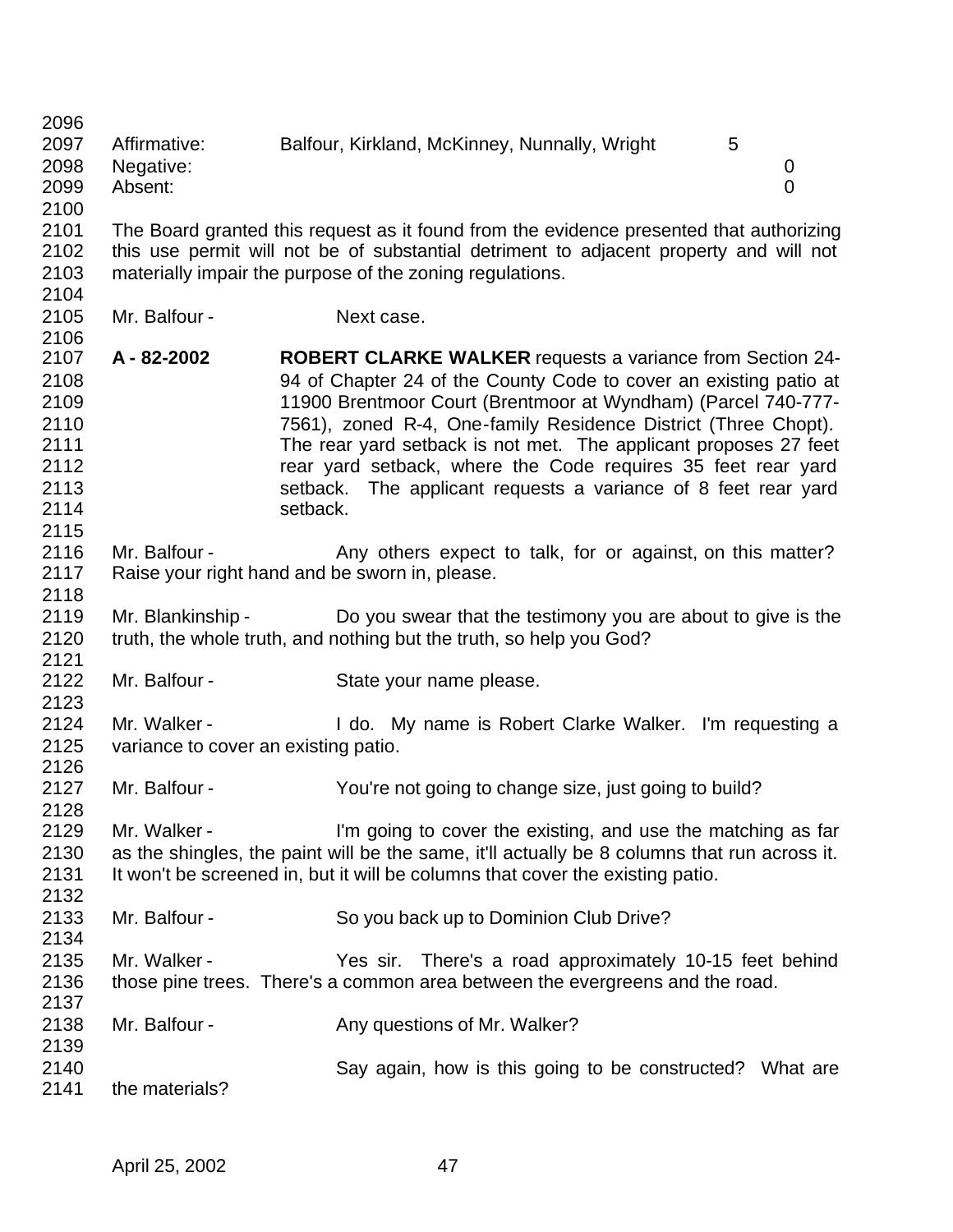| 2142 |                |                                                                                           |
|------|----------------|-------------------------------------------------------------------------------------------|
| 2143 | Mr. Walker -   | It'll be fiberglass columns, 8 columns that will surround the                             |
| 2144 |                | existing patio, and it'll be just a shed style roof, with matching siding as well as the  |
| 2145 | shingles.      |                                                                                           |
| 2146 |                |                                                                                           |
| 2147 |                | It'll match the house?                                                                    |
| 2148 |                |                                                                                           |
| 2149 | Mr. Walker -   | Yes sir.                                                                                  |
| 2150 |                |                                                                                           |
| 2151 |                |                                                                                           |
| 2152 |                | When you say siding, are you going to enclose it?                                         |
|      |                |                                                                                           |
| 2153 | Mr. Walker -   | No sir, it's a shed style. It'll come off, if you look, it's                              |
| 2154 | approximately  |                                                                                           |
| 2155 |                |                                                                                           |
| 2156 | Mr. McKinney - | Oh, you're talking about the siding on the side, the gable end                            |
| 2157 | of it.         |                                                                                           |
| 2158 |                |                                                                                           |
| 2159 | Mr. Walker -   | Yes sir.                                                                                  |
| 2160 |                |                                                                                           |
| 2161 | Mr. Balfour -  | Any other questions of Mr. Walker? Thank you sir.                                         |
| 2162 |                |                                                                                           |
| 2163 |                | After an advertised public hearing and on a motion by Mr. Wright, seconded by Mr.         |
| 2164 |                | McKinney, the Board granted application A-82-2002 for a variance to cover an existing     |
| 2165 |                | patio at 11900 Brentmoor Court (Brentmoor at Wyndham) (Parcel 740-777-7561). The          |
|      |                |                                                                                           |
| 2166 |                | Board granted the variance subject to the following conditions:                           |
| 2167 |                |                                                                                           |
| 2168 | 1.             | This variance applies only to the rear yard setback. All other applicable                 |
| 2169 |                | regulations of the County Code shall remain in force.                                     |
| 2170 |                |                                                                                           |
| 2171 | 2.             | The new construction shall match the existing dwelling as nearly as practical.            |
| 2172 |                |                                                                                           |
| 2173 | Affirmative:   | Balfour, Kirkland, McKinney, Nunnally, Wright<br>5                                        |
| 2174 | Negative:      | $\overline{0}$                                                                            |
| 2175 | Absent:        | $\overline{0}$                                                                            |
| 2176 |                |                                                                                           |
| 2177 |                | The Board granted this request, as it found from the evidence presented that, due to the  |
| 2178 |                | unique circumstances of the subject property, strict application of the County Code       |
|      |                | would produce undue hardship not generally shared by other properties in the area, and    |
| 2179 |                |                                                                                           |
| 2180 |                | authorizing this variance will neither cause a substantial detriment to adjacent property |
| 2181 |                | nor materially impair the purpose of the zoning regulations.                              |
| 2182 |                |                                                                                           |
| 2183 | Mr. Balfour -  | Next case.                                                                                |
| 2184 |                |                                                                                           |
| 2185 | A - 83-2002    | <b>CARYN FEINBERG</b> requests a variance from Section 24-41(e) of                        |
| 2186 |                | Chapter 24 of the County Code to build a sunroom at 2609 Stoney                           |
| 2187 |                | Court (Winchester Pointe) (Parcel 730-755-7310), zoned RTH,                               |
|      |                |                                                                                           |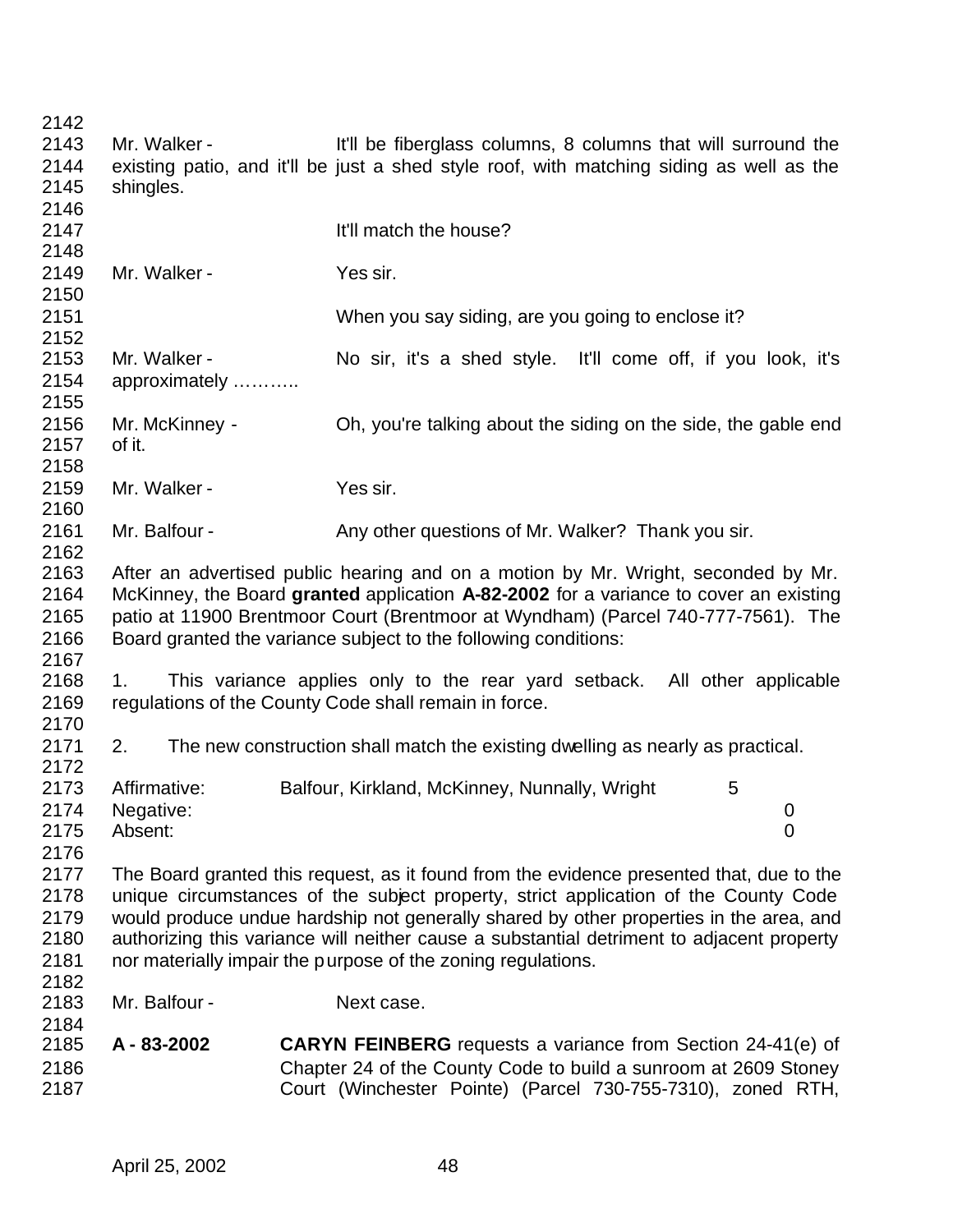Residential Townhouse District (Three Chopt). The rear yard setback is not met. The applicant proposes 11 feet rear yard setback, where the Code requires 30 feet rear yard setback. The applicant requests a variance of 19 feet rear yard setback. 2192<br>2193 Mr. Balfour - The Are there any others to speak for or against this matter? Raise your right hand. Mr. Blankinship - Do you swear that the testimony you are about to give is the truth, the whole truth, and nothing but the truth, so help you God? Ms. Feinberg - My name is Caryn Feinberg. I live at the address, 2609 Stoney Court, and I'm here just to request that you approve the variance for my home so that I could put up a sunroom in the back of my home. It actually is going to replace 2202 where the deck is now, and it'll be 12 by 12, and on the other side of this, you can't 2203 really see it, is going to be a narrow deck, a small deck, on the other side of the really see it, is going to be a narrow deck, a small deck, on the other side of the sunroom. What's to the rear of your property? 2207<br>2208 Ms. Feinberg - It's a maintenance road behind, that goes down b Wilde Lake. There is also a common area, and I believe Wilde Lake owns that in part, and Winchester Point owns a section of that as well. 2212 Mr. Balfour - Any other questions of Ms. Feinberg? After an advertised public hearing and on a motion by Mr. Wright, seconded by Mr. McKinney, the Board **granted** application **A-83-2002** for a variance to build a sunroom at 2609 Stoney Court (Winchester Pointe) (Parcel 730-755-7310). The Board granted the variance subject to the following conditions: 2218<br>2219 1. Only the improvements shown on the plan filed with the application may be constructed pursuant to this approval. No substantial changes or additions to the layout may be made without the approval of the Board of Zoning Appeals. Any additional improvements shall comply with the applicable regulations of the County Code. 2. The new construction shall match the existing dwelling as nearly as practical. 2227 Affirmative: Balfour, Kirkland, McKinney, Nunnally, Wright 5 Negative: 0 Absent: 0 The Board granted this request, as it found from the evidence presented that, due to the 2232 unique circumstances of the subject property, strict application of the County Code<br>2233 would produce undue hardship not generally shared by other properties in the area, and would produce undue hardship not generally shared by other properties in the area, and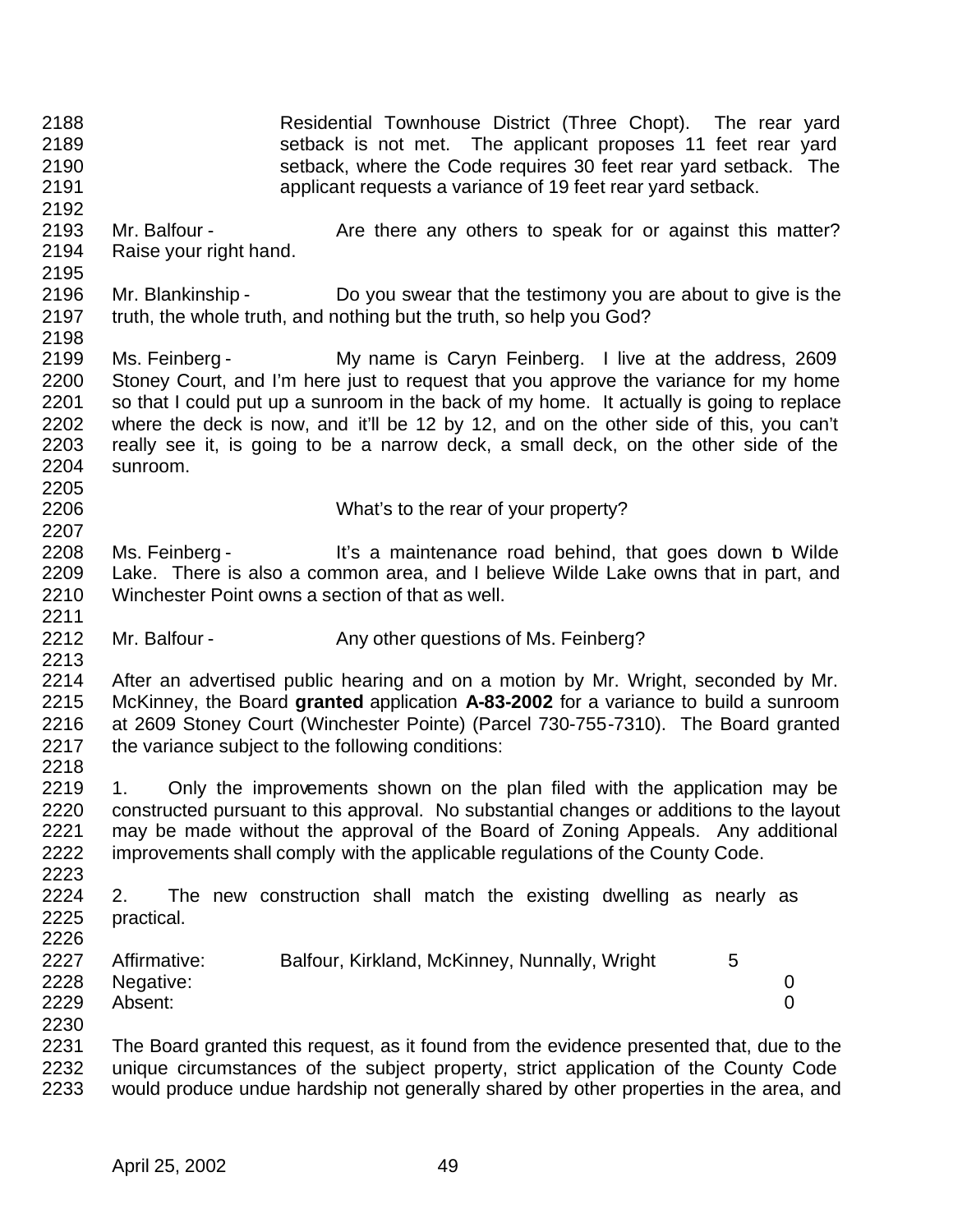- authorizing this variance will neither cause a substantial detriment to adjacent property nor materially impair the purpose of the zoning regulations.
- 2237 Mr. Balfour Next case.

- 2238<br>2239 **A - 84-2002 GLENN AND KERRI COOK** request a variance from Section 24-94 of Chapter 24 of the County Code to build a screened porch at 5022 Snowmass Terrace (The Meadows) (Parcel 752-765-0897), zoned R-3AC, One-family Residence District (Conditional) (Three 2243 Chopt). The rear yard setback is not met. The applicants propose<br>2244 25.98 feet rear vard setback, where the Code requires 35 feet rear 25.98 feet rear yard setback, where the Code requires 35 feet rear yard setback. The applicants request a variance of 9.02 feet rear yard setback.
- 2248 Mr. Balfour Any others expect to testify for or against this matter? Raise<br>2249 vour right hand and be sworn in. please. your right hand and be sworn in, please.
- Mr. Blankinship Do you swear that the testimony you are about to give is the truth, the whole truth, and nothing but the truth, so help you God?
- Mr. Bator Yes. My name is Henry Bator. They asked me to come down here in case you had any questions. I'm actually the contractor. They want to 2256 build a screened in porch over the existing deck, and build an attached deck onto it.<br>2257 The back of the house right now, the way it's set, the sun hits it all day long, so they The back of the house right now, the way it's set, the sun hits it all day long, so they can't use it, because there's no tree coverage or anything, so it's very hot out there. There's also a water reservoir out there, so there's a lot of bugs out there.
- 2261 Mr. Wright And the deck would be, not coming off the rear, but to the 2262 side it appears? side, it appears?
- 2264 Mr. Bator Right where the porch is now, where the deck is now, that's<br>2265 the area that's going to be screened in, and then, if you're looking at the back of the the area that's going to be screened in, and then, if you're looking at the back of the house to the left of that, that area is going to have a small deck, so they can put like a 2267 grill and stuff on there and cook on it.
- 2269 Mr. Wright And that's almost 26 feet from the property line, which<br>2270 seems to face a pond. is that right? There's a pond behind them? seems to face a pond, is that right? There's a pond behind them?
- 2272 Mr. Bator The pond is directly behind them.
- Mr. Wright What's the size of the proposed screened porch?
- Mr. Bator I don't have that with me, actually.
- 2278 Mr. Wright Does that show in the application? I don't have the application. Is that going to be the same size as the deck?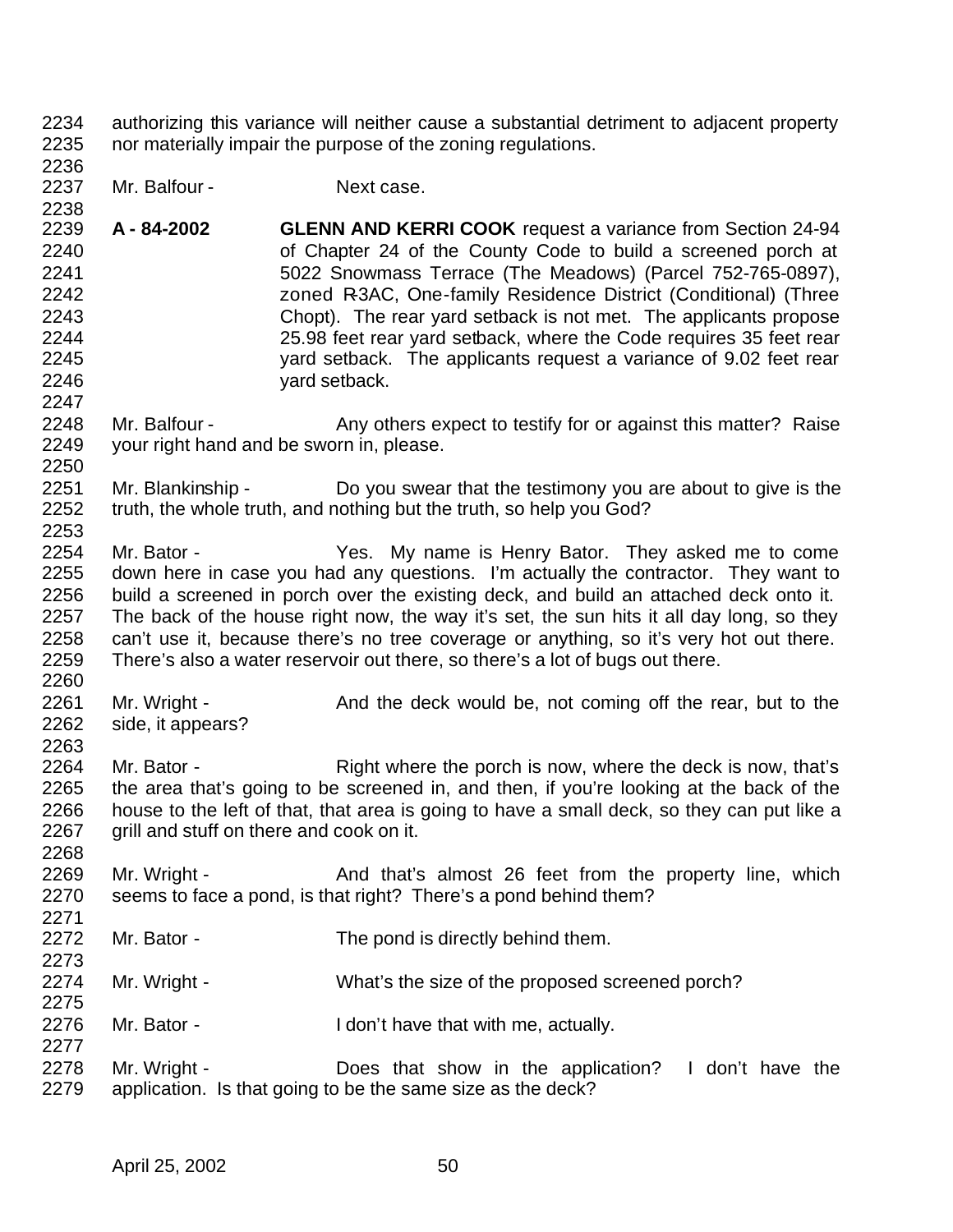2281 Mr. Bator - No, actually it's going to be 2 feet larger than the deck, so it would be 2 feet deeper to the back yard. 2284 Mr. Wright - We need to know what size it's going to be, so we can fix<br>2285 that if we were to approve it. Looks like 10 by 16 – is that the deck or the porch? If I that if we were to approve it. Looks like 10 by 16 – is that the deck or the porch? If I heard you right, that might be the deck, and the porch is next to it. Mr. Bator - The 10 by 16 is what's existing now, so that's going to be a little bit larger Mr. Wright - We need to know what you're going to build. We can't approve just something that's off in space, or that's in your imagination. Mr. Bator - There was a set of plans that were drawn up and submitted with the variance. 2297 Mr. Wright - I'm trying to get to it. This shows a screened porch, 19 by 12 – is that what you want? What you put in this? That works out to the variance that you wanted – 9 feet if I recall. Mr. Bator - Correct. Yes, and then there's a deck off to the side of it. Right, I know we need 2 feet more, because what's there goes back 10 feet from the house, and we're making it 12 feet. Mr. Wright - The deck is 10 feet by 11 feet. 2307 Mr. Bator - Right, but the deck has different setbacks from something<br>2308 that has a roof on it. that has a roof on it. 2310 Mr. Balfour - Any other questions? Thank you sir. 2312 After an advertised public hearing and on a motion by Mr. Wright, seconded by Mr.<br>2313 McKinney, the Board **granted** application A-84-2002 for a variance to build screened McKinney, the Board **granted** application **A-84-2002** for a variance to build screened porch at 5022 Snowmass Terrace (The Meadows) (Parcel 752-765-0897). The Board granted the variance subject to the following condition: 2317 1. Only the improvements shown on the plan filed with the application may be constructed pursuant to this approval. No substantial changes or additions to the layout may be made without the approval of the Board of Zoning Appeals. Any additional improvements shall comply with the applicable regulations of the County Code. 2323 Affirmative: Balfour, Kirkland, McKinney, Nunnally, Wright 5 Negative: 0 Absent: 0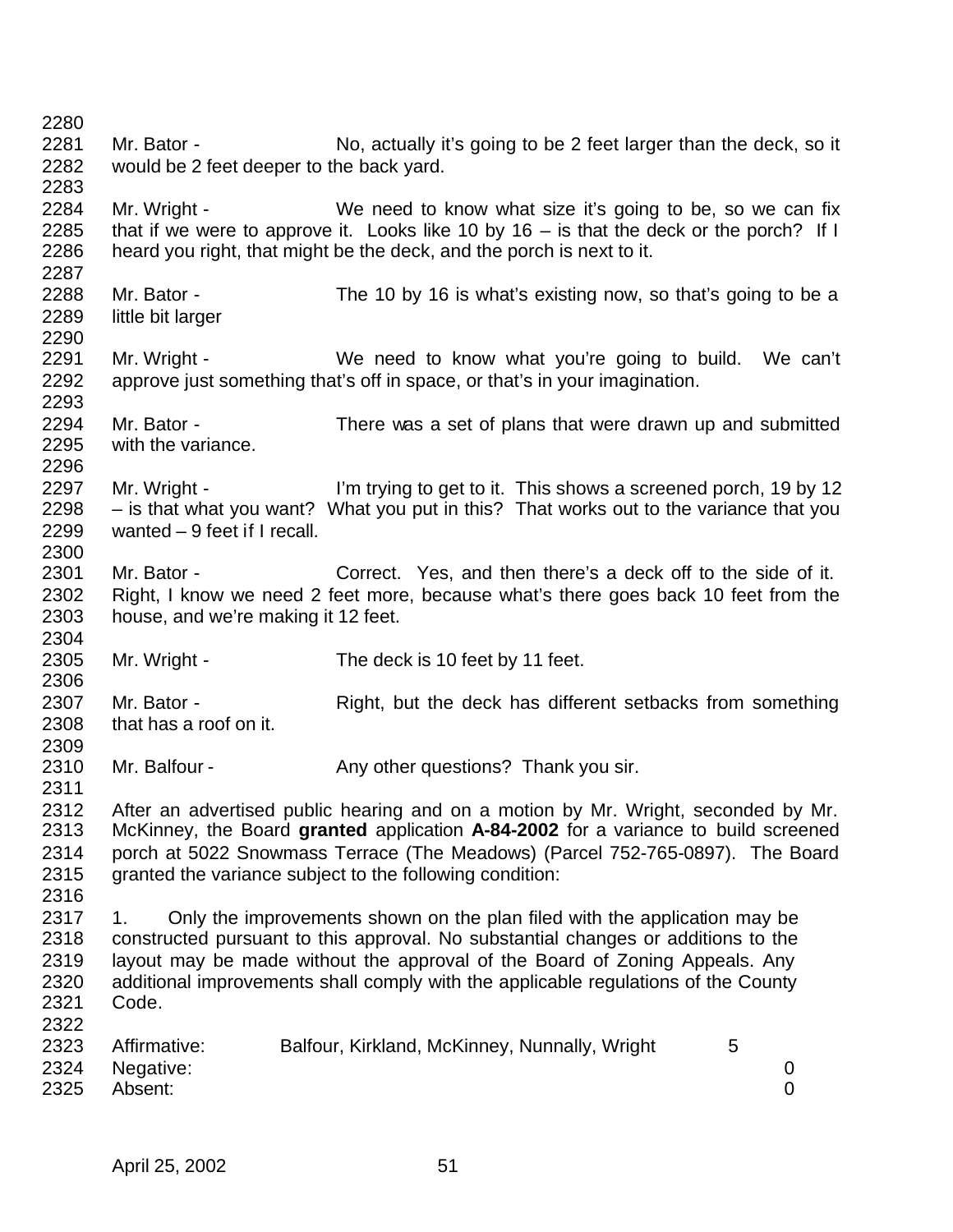The Board granted this request, as it found from the evidence presented that, due to the unique circumstances of the subject property, strict application of the County Code would produce undue hardship not generally shared by other properties in the area, and authorizing this variance will neither cause a substantial detriment to adjacent property nor materially impair the purpose of the zoning regulations.

2333 Mr. Balfour - Next case.

 Mr. Blankinship - The next 2 are companion cases, Mr. Chairman. 

- **A 85-2002 GARY THOMPSON** requests a variance from Section 24-94 of Chapter 24 of the County Code to build a one-family dwelling at 610 Daisy Avenue (Parcel 824-729-5540 (part)), zoned R-2A, One- family Residence District (Varina). The public street frontage requirement is not met. The applicant has 0 feet public street frontage, where the Code requires 50 feet public street frontage. The applicant requests a variance of 50 feet public street frontage.
- **A 86-2002 GARY THOMPSON** requests a variance from Section 24-94 of Chapter 24 of the County Code to build a one-family dwelling at 616 Daisy Avenue (Parcel 824-729-5540 (part)), zoned R-2A, One- family Residence District (Varina). The public street frontage requirement is not met. The applicant has 0 feet public street frontage, where the Code requires 50 feet public street frontage. The applicant requests a variance of 50 feet public street frontage.
- 2353 Mr. Balfour Anyone else here to speak on this matter, for or against? Will all of you who are standing up, raise your right hand and be sworn in, please.
- 2355<br>2356 2356 Mr. Blankinship - Do you swear that the testimony you are about to give is the 2357 truth, the whole truth, and nothing but the truth, so help you God? truth, the whole truth, and nothing but the truth, so help you God?
- 2358<br>2359 Mr. Balfour - All right sir, who's going to speak first?

 Mr. Thompson - I do. Gary Thompson. I currently own the property. Requesting the variance on the road frontage for 2 lots to be conveyed in relation with the rules and regulations of a family subdivision for Henrico. 

- And these are 2 adjacent lots, it looks like, backing up to a
- pond?
- Mr. Thompson Yes sir.
- You have access to these lots, coming in from the end of Daisy Avenue, and then you go left to the frontage of both lots.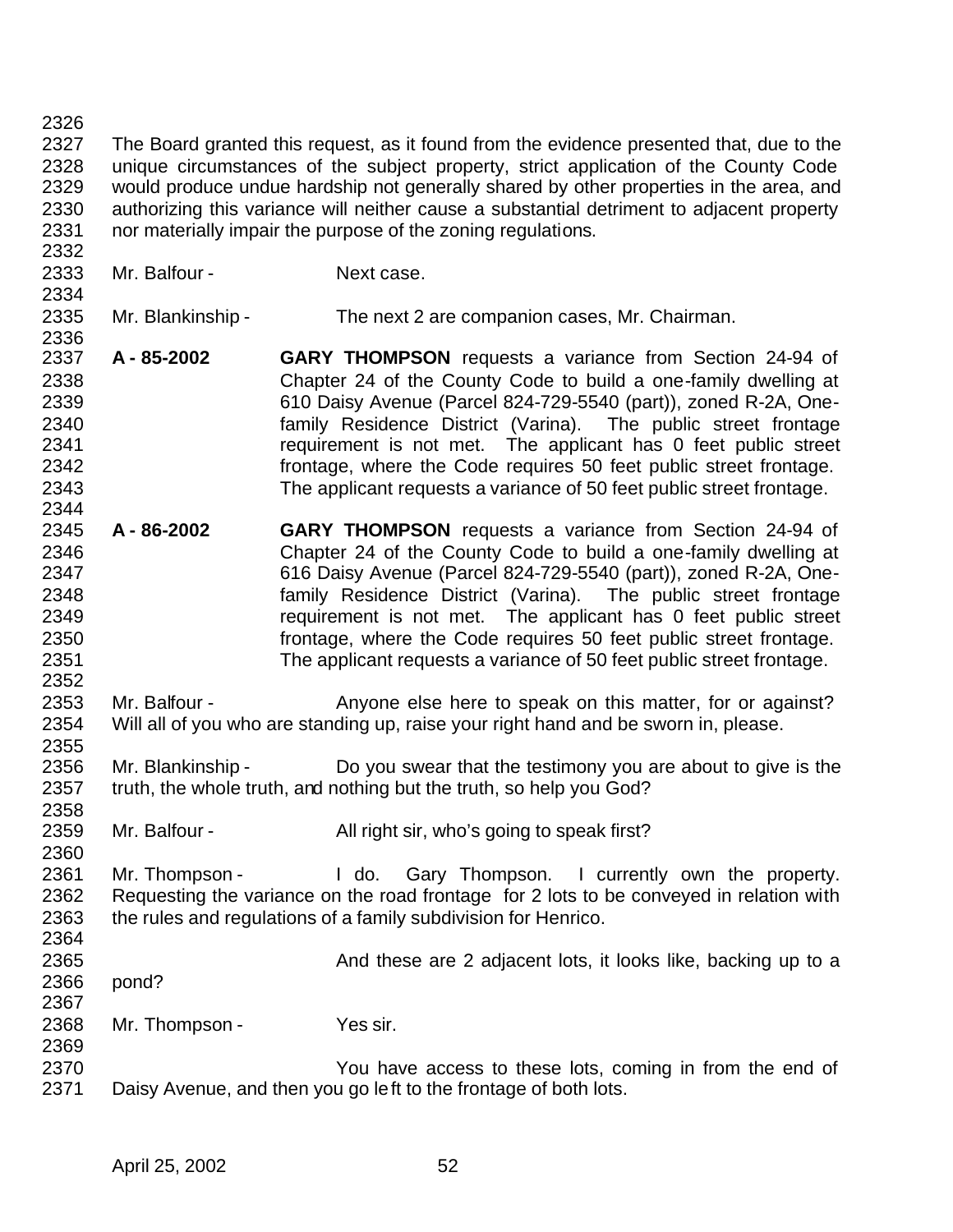| 2372                 |                                                       |                                                                                                                                                                                                                                             |
|----------------------|-------------------------------------------------------|---------------------------------------------------------------------------------------------------------------------------------------------------------------------------------------------------------------------------------------------|
| 2373                 |                                                       | How are you going to get from the end of Daisy Avenue to                                                                                                                                                                                    |
| 2374                 | the lots in question?                                 |                                                                                                                                                                                                                                             |
| 2375                 |                                                       |                                                                                                                                                                                                                                             |
| 2376<br>2377         | Mr. Thompson -                                        | Basically, you'll take a left immediately as you enter the<br>property, and the right-of-way will go right down the property line toward the left.                                                                                          |
| 2378                 |                                                       |                                                                                                                                                                                                                                             |
| 2379                 |                                                       | Do you have a legal authorized right-of-way now?                                                                                                                                                                                            |
| 2380                 |                                                       |                                                                                                                                                                                                                                             |
| 2381<br>2382<br>2383 | Mr. Thompson -                                        | That, and the conveyance of the lots, we decided to wait<br>until after we got the variances before we actually changed hands, so yes, that is in the<br>plans, but neither one has been done yet until after we went through this process. |
| 2384                 |                                                       |                                                                                                                                                                                                                                             |
| 2385                 |                                                       | You're saying your contract to purchase includes rights to                                                                                                                                                                                  |
| 2386                 | get to both lots.                                     |                                                                                                                                                                                                                                             |
| 2387                 |                                                       |                                                                                                                                                                                                                                             |
| 2388                 | Mr. Thompson -                                        | Yes sir, we're conveying the lots.                                                                                                                                                                                                          |
| 2389                 |                                                       |                                                                                                                                                                                                                                             |
| 2390                 |                                                       | You live back there now, Mr. Thompson? And these 2                                                                                                                                                                                          |
| 2391                 | houses will be built for immediate family?            |                                                                                                                                                                                                                                             |
| 2392                 |                                                       |                                                                                                                                                                                                                                             |
| 2393                 | Mr. Thompson -                                        | Yes sir. Yes sir.                                                                                                                                                                                                                           |
| 2394                 |                                                       |                                                                                                                                                                                                                                             |
| 2395                 |                                                       | How wide is that right-of-way going to be?                                                                                                                                                                                                  |
| 2396                 |                                                       |                                                                                                                                                                                                                                             |
| 2397<br>2398         | Mr. Thompson -                                        | I'm trying to see exactly what it is. It was to conform to the<br>County Code by the Draper Aden firm that I had do it. I'm thinking that they have 20                                                                                      |
| 2399<br>2400         | told him it needed to be, is what they drew it up as. | feet; I think that's what it is. He was in touch with the County, and whatever the County                                                                                                                                                   |
| 2401                 |                                                       |                                                                                                                                                                                                                                             |
| 2402                 |                                                       | How big are these lots?                                                                                                                                                                                                                     |
| 2403                 |                                                       |                                                                                                                                                                                                                                             |
| 2404                 | Mr. Thompson -                                        | One of them is between .5 and .6 of an acre, and the other's                                                                                                                                                                                |
| 2405                 | between .8 and .9 of an acre.                         |                                                                                                                                                                                                                                             |
| 2406                 |                                                       |                                                                                                                                                                                                                                             |
| 2407                 | Mr. Balfour -                                         | Other questions by Board members?                                                                                                                                                                                                           |
| 2408                 |                                                       |                                                                                                                                                                                                                                             |
| 2409                 |                                                       | What type home are you planning on building back there?                                                                                                                                                                                     |
| 2410                 |                                                       |                                                                                                                                                                                                                                             |
| 2411                 | Mr. Thompson -                                        | I'm not the one who'll be building them, but from my                                                                                                                                                                                        |
| 2412                 |                                                       | understanding, they'll be conforming to the, I believe they'll both be rancher style, and                                                                                                                                                   |
| 2413                 |                                                       | they'll be at least as big as the other houses that they're adjacent to. I believe one of                                                                                                                                                   |
| 2414                 |                                                       | them will be brick, and she is speaking for the other one.                                                                                                                                                                                  |
| 2415                 |                                                       |                                                                                                                                                                                                                                             |
|                      |                                                       |                                                                                                                                                                                                                                             |
| 2416                 | Mrs. Thompson -                                       | It will probably be brick a lso.                                                                                                                                                                                                            |
| 2417                 |                                                       |                                                                                                                                                                                                                                             |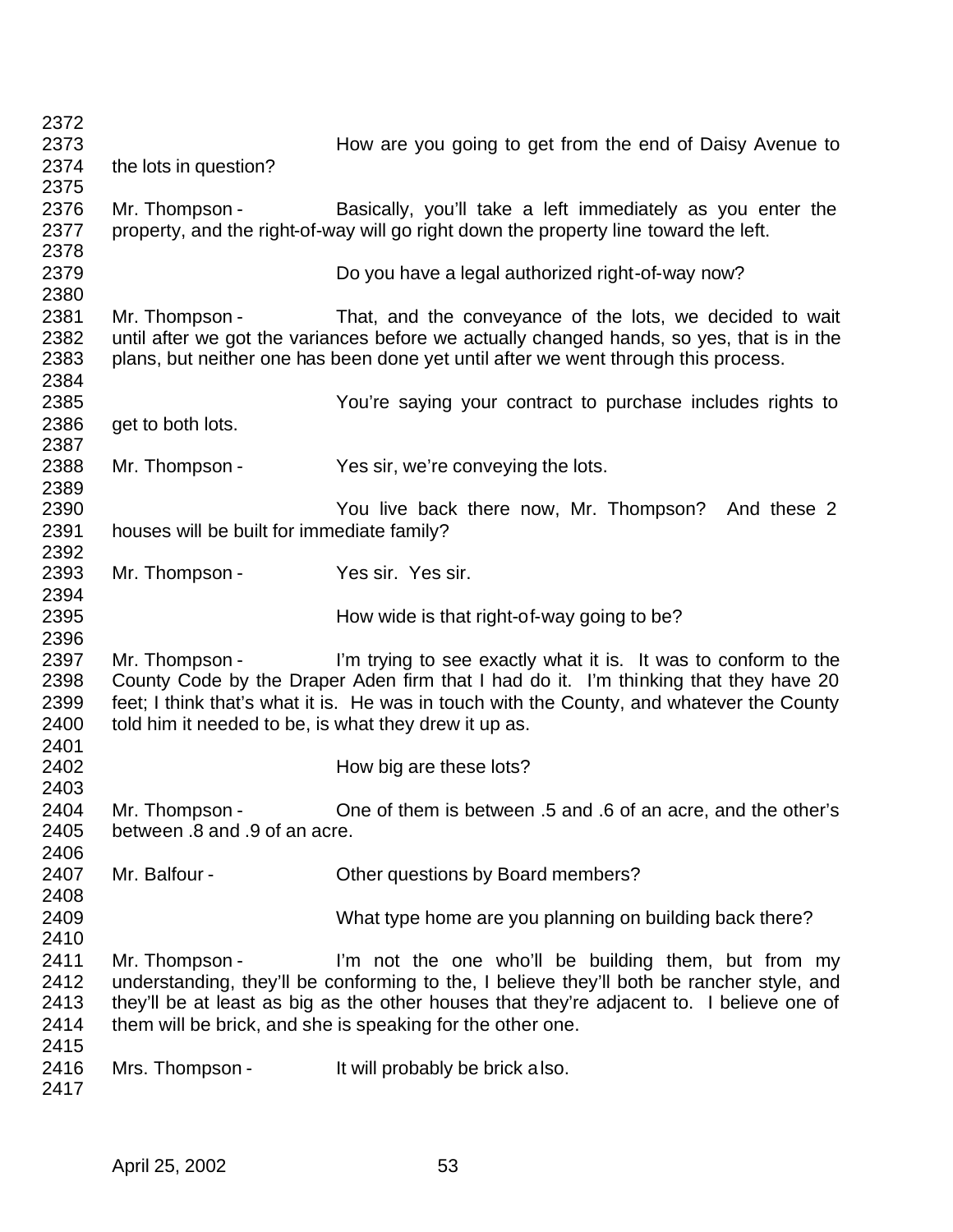| 2418<br>2419                                                 | proposed?                                  | Mr. Thompson, have you read the conditions that have been                                                                                                                                                                                                                                                                                                                                                                                                                                                                                                                                                  |
|--------------------------------------------------------------|--------------------------------------------|------------------------------------------------------------------------------------------------------------------------------------------------------------------------------------------------------------------------------------------------------------------------------------------------------------------------------------------------------------------------------------------------------------------------------------------------------------------------------------------------------------------------------------------------------------------------------------------------------------|
| 2420                                                         |                                            |                                                                                                                                                                                                                                                                                                                                                                                                                                                                                                                                                                                                            |
| 2421<br>2422                                                 | Mr. Balfour -                              | Would you like to say anything?                                                                                                                                                                                                                                                                                                                                                                                                                                                                                                                                                                            |
| 2423<br>2424<br>2425                                         | Mrs. Thompson -                            | No, just one of the lots is my husband's and mine; we are his<br>mother-in-law and father-in-law, and the other will be his son's.                                                                                                                                                                                                                                                                                                                                                                                                                                                                         |
| 2426<br>2427<br>2428                                         | Mr. Balfour -<br>like. Thank you. Yes sir. | Any other questions at this time? We'll hear from the other<br>2, and if they are opposed to it, you'll have a chance to make further comments if you                                                                                                                                                                                                                                                                                                                                                                                                                                                      |
| 2429<br>2430<br>2431<br>2432<br>2433<br>2434<br>2435<br>2436 | Mr. Albus -                                | Good morning. My name is Erich Albus, and I live on the<br>end of the street of Daisy Avenue. The only thing is, what I have to discuss is the<br>drainage. There is a whole lot of water coming if we have a heavy rainfall, and it's<br>washed already a whole lot out of his property, and I hope he won't change that. When<br>he's got only a small entrance at the end of the street, that is maybe 12 feet wide, and<br>the rest is the drainage of the street. I'm worried about this drainage. I can show you a<br>picture of what has happened years ago, before Mr. Thompson owned the land. To |
| 2437<br>2438                                                 | show you how strong the water comes down.  |                                                                                                                                                                                                                                                                                                                                                                                                                                                                                                                                                                                                            |
| 2439<br>2440                                                 |                                            | Was that before Daisy Avenue was put in there?                                                                                                                                                                                                                                                                                                                                                                                                                                                                                                                                                             |
| 2441<br>2442                                                 | Mr. Albus -                                | No, no. That just happened in 1970, and it washed part of<br>the street out. At the end of the street, he's got a way into his house.                                                                                                                                                                                                                                                                                                                                                                                                                                                                      |
| 2443<br>2444<br>2445                                         | Mr. Blankinship -                          | Is this you in 1970 sir?                                                                                                                                                                                                                                                                                                                                                                                                                                                                                                                                                                                   |
| 2446<br>2447<br>2448                                         | Mr. Albus -<br>out.                        | That is my son. It washed even the heavy part of the ditch                                                                                                                                                                                                                                                                                                                                                                                                                                                                                                                                                 |
| 2449<br>2450<br>2451                                         |                                            | Your concern is, that if he builds these houses, that he<br>makes sure he's got culverts and ditches enough to provide sufficient drainage?                                                                                                                                                                                                                                                                                                                                                                                                                                                                |
| 2452<br>2453<br>2454                                         | Mr. Albus -                                | I just want to leave it like it is. Otherwise, if he changes that,<br>and throw that concrete wall down, it will be maybe a mess and everything.                                                                                                                                                                                                                                                                                                                                                                                                                                                           |
| 2455<br>2456<br>2457                                         | that right?                                | You want him to maintain the road up to the end of Daisy, is                                                                                                                                                                                                                                                                                                                                                                                                                                                                                                                                               |
| 2458<br>2459<br>2460                                         | Mr. Albus -<br>.                           | The end of Daisy, yes. And as far as I know, he needs 50<br>feet request for a house. I don't know how he can get 50 feet. Daisy ends there, and                                                                                                                                                                                                                                                                                                                                                                                                                                                           |
| 2461<br>2462<br>2463                                         | Mr. Balfour -                              | Mr. Blankinship, what's at the end of Daisy right now?                                                                                                                                                                                                                                                                                                                                                                                                                                                                                                                                                     |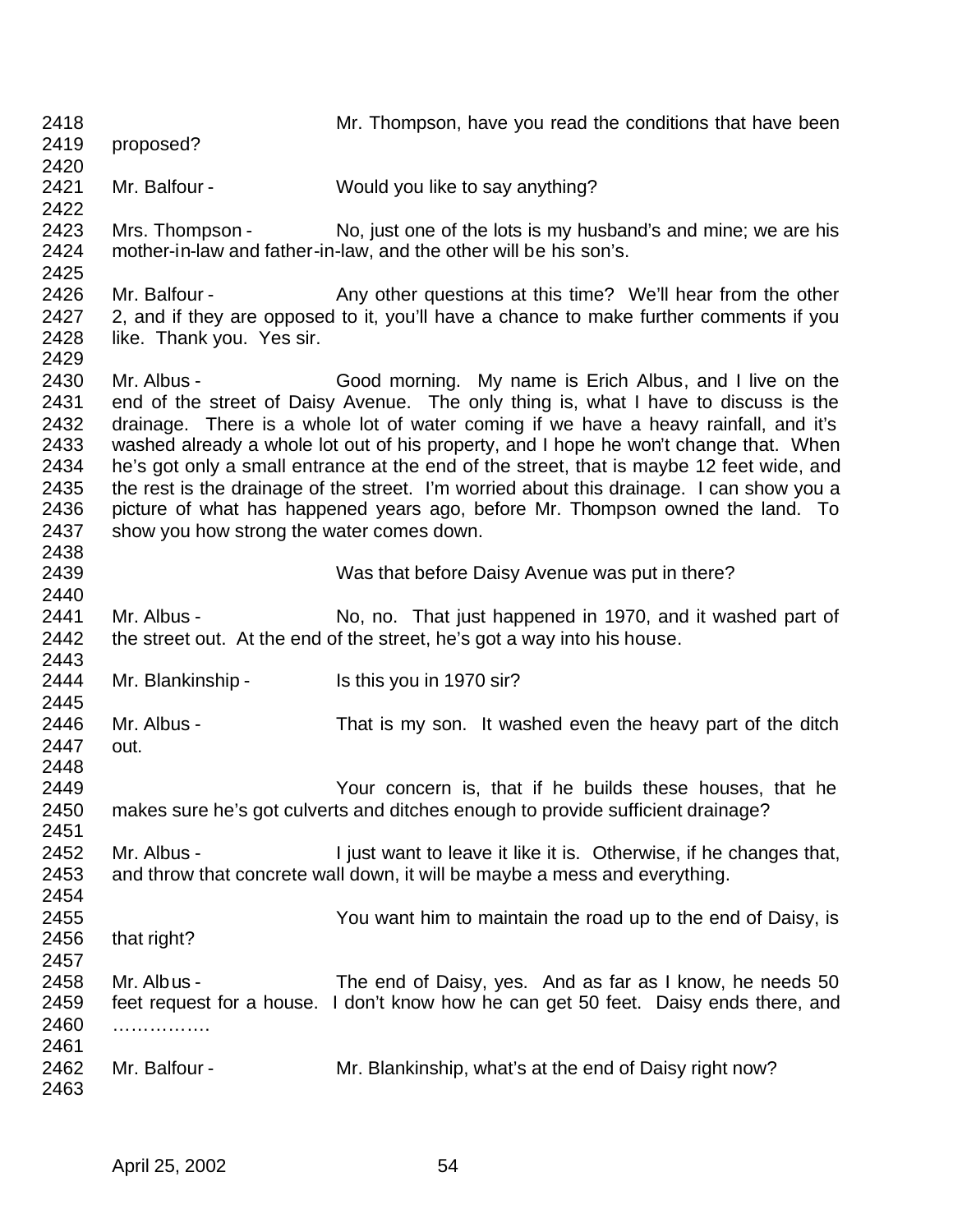| 2464<br>2465                                                                 | Mr. Blankinship -                                                   | It just ends.                                                                                                                                                                                                                                                                                                                                                                                                                                                                                                                                                                                                                                                                                                                    |
|------------------------------------------------------------------------------|---------------------------------------------------------------------|----------------------------------------------------------------------------------------------------------------------------------------------------------------------------------------------------------------------------------------------------------------------------------------------------------------------------------------------------------------------------------------------------------------------------------------------------------------------------------------------------------------------------------------------------------------------------------------------------------------------------------------------------------------------------------------------------------------------------------|
| 2466<br>2467                                                                 | Mr. Balfour -                                                       | Does it have a wall, or pipe, or what's there?                                                                                                                                                                                                                                                                                                                                                                                                                                                                                                                                                                                                                                                                                   |
| 2468<br>2469<br>2470                                                         | Mr. Albus -<br>property.                                            | There's a pipe that goes in the ground that goes to his                                                                                                                                                                                                                                                                                                                                                                                                                                                                                                                                                                                                                                                                          |
| 2471<br>2472<br>2473                                                         | street.                                                             | The picture shows just a hole that looks like it's part of the                                                                                                                                                                                                                                                                                                                                                                                                                                                                                                                                                                                                                                                                   |
| 2474<br>2475<br>2476<br>2477<br>2478<br>2479<br>2480                         | Mr. Albus -                                                         | The County filled that hole up again, that was a part of Daisy<br>that broke out, and the County filled that up with 50 truckloads. You know how heavy<br>the rain was coming down, the water's coming down when we have a heavy rainfall,<br>and the County filled it up with 50 trucks about, and needed 3 trucks of cement or<br>concrete, or whatever you call it, to fix that spot of drainage. That is about half of the<br>road, and the other half is his, Mr. Thompson's entrance to his house.                                                                                                                                                                                                                         |
| 2481<br>2482<br>2483                                                         | Mr. Kirkland -<br>problems going to the Department of Public Works? | Mr. Blankinship, won't condition # 2 address any drainage                                                                                                                                                                                                                                                                                                                                                                                                                                                                                                                                                                                                                                                                        |
| 2484<br>2485                                                                 | Mr. Blankinship -                                                   | Yes, that will all be reviewed by Public Works.                                                                                                                                                                                                                                                                                                                                                                                                                                                                                                                                                                                                                                                                                  |
| 2486<br>2487<br>2488<br>2489                                                 | Mr. Kirkland -<br>built, so that should protect you.                | The Department of Public Works of Henrico County, sir, will<br>cover any major drainage problems when the permit is issued and after the home is                                                                                                                                                                                                                                                                                                                                                                                                                                                                                                                                                                                 |
| 2490<br>2491<br>2492                                                         | Mr. Balfour -                                                       | Any other questions? Was there someone else who wished<br>to speak? Mr. Thompson, do you have anything further to say?                                                                                                                                                                                                                                                                                                                                                                                                                                                                                                                                                                                                           |
| 2493<br>2494<br>2495<br>2496<br>2497<br>2498<br>2499<br>2500<br>2501<br>2502 | the culvert he was speaking of at all.                              | Mr. Thompson - I understand what Mr. Albus is speaking of, but what he's<br>talking about is to the right side of Daisy Avenue. He lives on the last lot at the end of<br>the hard surface of Daisy on the right-hand side, and there's a large concrete culvert<br>that goes down from the end of Daisy right beside where his property ends. As far as<br>these 2 lots that we're requesting, that really doesn't have anything to do with where the<br>drainage is that he was talking about. If there is ever any house built beside his<br>property, that would become an issue on that lot, but right now the lots that we're<br>requesting are to the left of the extension of Daisy Avenue, which really doesn't involve |
| 2503<br>2504                                                                 |                                                                     | When did you build your house – in 1990?                                                                                                                                                                                                                                                                                                                                                                                                                                                                                                                                                                                                                                                                                         |
| 2505<br>2506<br>2507<br>2508<br>2509                                         | improvements in relationship to the drainage.                       | We granted a variance in 1990 to build a house on 48 acres<br>- I guess it was part of the property you owned at the time? And at that time we had the<br>same discussion, and we had a condition which is not on this case, but I would suggest<br>we put in, that required that you have the Public Works Department review any<br>Do you have any problem with a                                                                                                                                                                                                                                                                                                                                                              |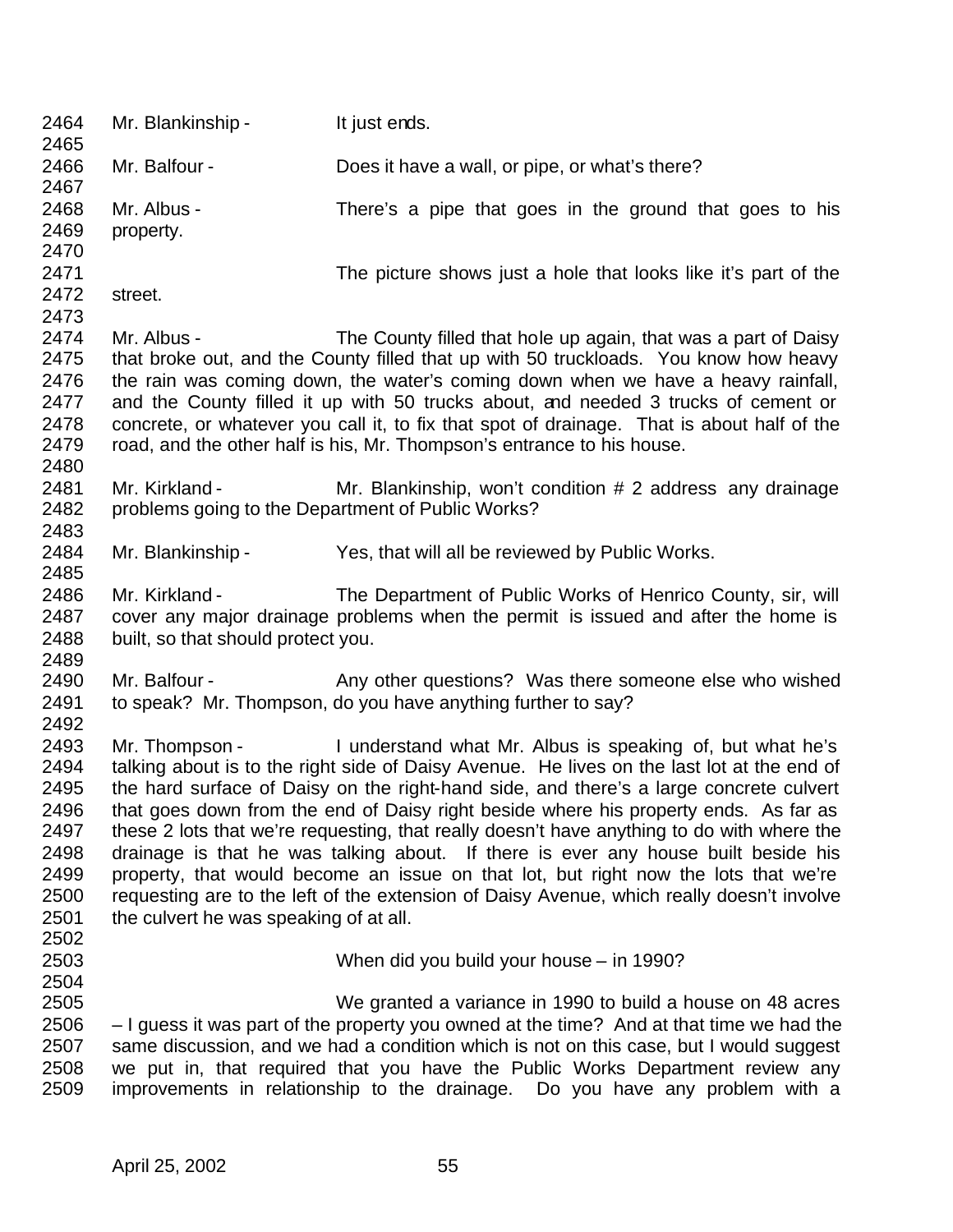condition of that nature?

 Mr. Thompson - Not at all. Before we built our house, the status of the end of Daisy, it was an open concrete culvert right at the end of the road. You could not even drive on to our property because of the width of this open culvert. After we got the variance, the County offered to provide a pipe . I believe it was if we purchased the 2516 pipe, they would put it in and cover it over, leaving an open area to the left of the pipe, to where it would not be an open culvert any more. That's what the County ended up doing. The way that that area is right now, the rainwater does not wash onto our property. It either washes down the right side where the concrete culvert Mr. Albus spoke of, is, or it's channeled into the hole on the left side, and then it runs through the pipe, again to the right-hand side of the road. The drainage is not really a problem now. 2522 I don't think that we would ever want to change that concrete culvert that he's speaking of, because if we ever did anything, we would probably put a collection basin in down at the end of that large concrete culvert and put an in-ground pipe down to the right. If we ever did anything, it would be something like that; it would never be to restrict the drainage that's already there, because that wouldn't be in anybody's best interests.

- 2527<br>2528 Mr. Balfour - All right sir, thank you. Was there anyone else to speak on this matter?
- 

 After an advertised public hearing and on a motion by Mr. Nunnally, seconded by Mr. Wright, the Board **granted** application **A-85-2002** for a variance to build a one-family dwelling at 610 Daisy Avenue (Parcel 824-729-5540 (part)). The Board granted the variance subject to the following conditions: 

 1. This variance applies only to the public street frontage requirement. All other applicable regulations of the County Code shall remain in force. 

 2. At the time of building permit application, the applicant shall submit the 2540 necessary information to the Department of Public Works to ensure compliance with the 2541 requirements of the Chesapeake Bay Preservation Act and the code requirements for requirements of the Chesapeake Bay Preservation Act and the code requirements for water quality standards.

 3. At the time of building permit application the owner shall demonstrate that the 2545 two parcels created by this division have been conveyed to members of the immediate 2546 family, and the subdivision ordinance has not been circumvented. family, and the subdivision ordinance has not been circumvented. 

 4. The applicant shall present proof with the building permit application that a legal access to the property has been obtained.

2550<br>2551 5. The owners of the property, and their heirs or assigns, shall accept responsibility for maintaining access to the property until such a time as the access is improved to County standards and accepted into the County road system for maintenance.

2554<br>2555 Affirmative: Balfour, Kirkland, McKinney, Nunnally, Wright 5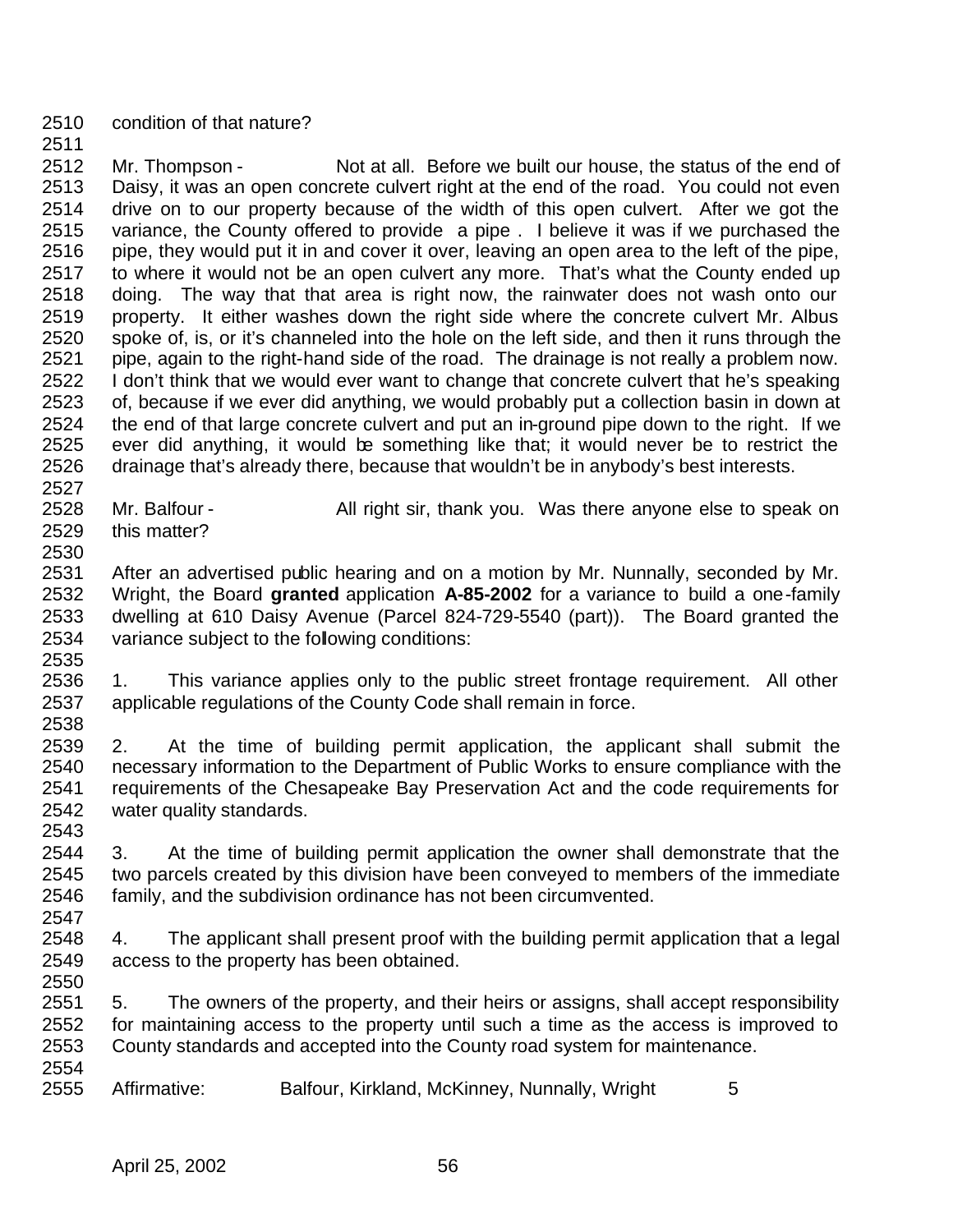|      | 2556 Negative:<br>2557 Absent: |  |
|------|--------------------------------|--|
| 2558 |                                |  |

 The Board granted this request, as it found from the evidence presented that, due to the unique circumstances of the subject property, strict application of the County Code would produce undue hardship not generally shared by other properties in the area, and authorizing this variance will neither cause a substantial detriment to adjacent property nor materially impair the purpose of the zoning regulations.

- 2565 After an advertised public hearing and on a motion by Mr. Nunnally, seconded by Mr.<br>2566 Wright, the Board **granted** application A-86-2002 for a variance to build a one-family Wright, the Board **granted** application **A-86-2002** for a variance to build a one-family dwelling at 616 Daisy Avenue (Parcel 824-729-5540 (part)). The Board granted the variance subject to the following conditions:
- 1. This variance applies only to the public street frontage requirement. All other applicable regulations of the County Code shall remain in force.

2573 2. At the time of building permit application, the applicant shall submit the 2574 necessary information to the Department of Public Works to ensure compliance with the necessary information to the Department of Public Works to ensure compliance with the 2575 requirements of the Chesapeake Bay Preservation Act and the code requirements for 2576 water quality standards. water quality standards. 

- 2578 3. At the time of building permit application the owner shall demonstrate that the 2579 two parcels created by this division have been conveved to members of the immediate two parcels created by this division have been conveyed to members of the immediate family, and the subdivision ordinance has not been circumvented.
- 4. The applicant shall present proof with the building permit application that a legal access to the property has been obtained.
- 5. The owners of the property, and their heirs or assigns, shall accept responsibility for maintaining access to the property until such a time as the access is improved to County standards and accepted into the County road system for maintenance.

| 2590 | Affirmative: | Balfour, Kirkland, McKinney, Nunnally, Wright |  |
|------|--------------|-----------------------------------------------|--|
| 2591 | Negative:    |                                               |  |
| 2592 | Absent:      |                                               |  |

- The Board granted this request, as it found from the evidence presented that, due to the unique circumstances of the subject property, strict application of the County Code would produce undue hardship not generally shared by other properties in the area, and authorizing this variance will neither cause a substantial detriment to adjacent property nor materially impair the purpose of the zoning regulations.
- Mr. Balfour - Next case.
-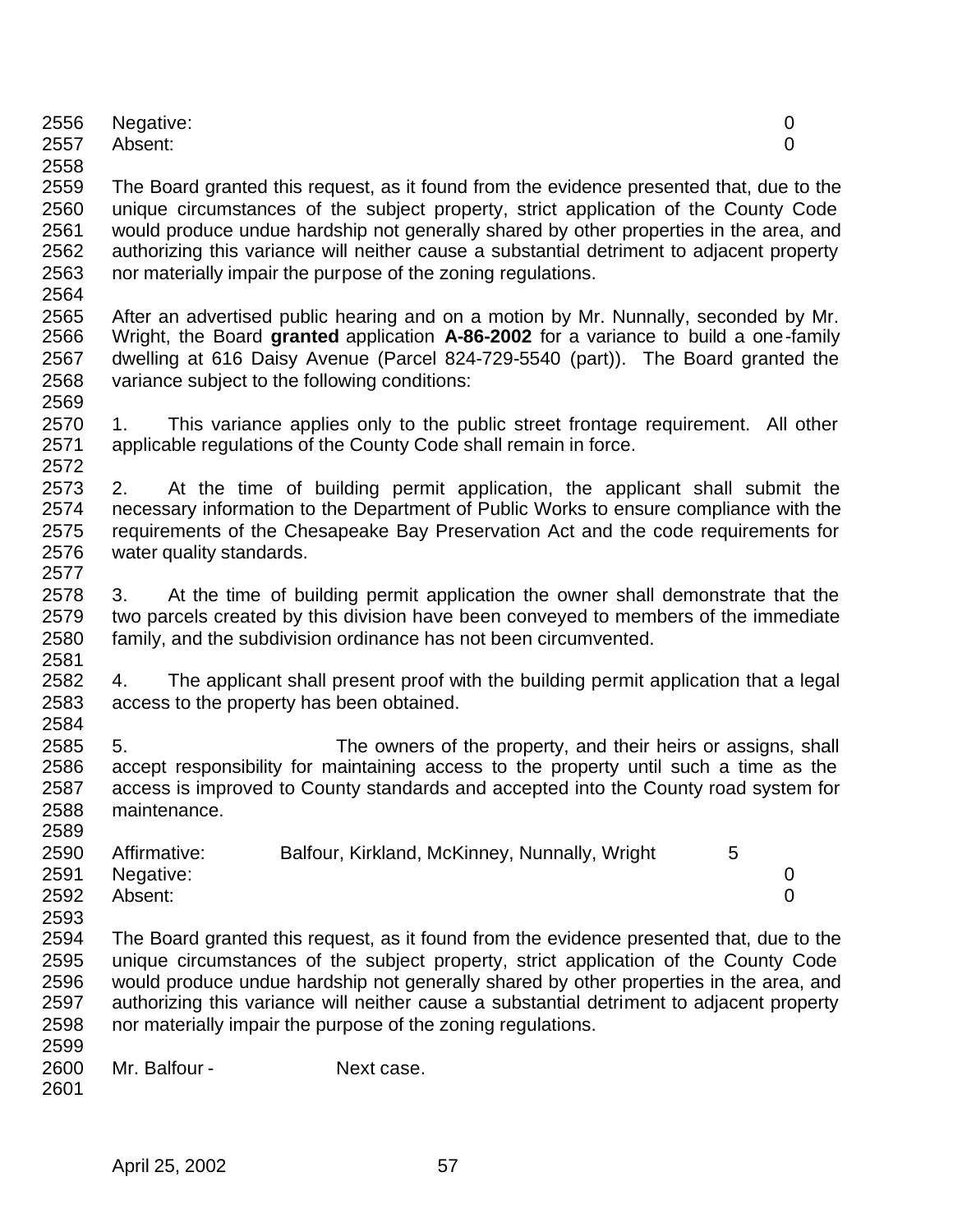**A - 87-2002 THOMAS P. AND KAREN S. HAESEKER** request a variance from Section 24-94 of Chapter 24 of the County Code to build an attached garage at 12469 Burnside Lane (Steveston) (Parcel 739- 752-6501), zoned R-4C, One-family Residence District (Conditional) (Tuckahoe). The rear yard setback and total side yard setback are not met. The applicants propose 27 feet rear yard setback and 21.6 feet total side yard setback, where the Code requires 35 feet rear yard setback and 25 feet total side yard setback. The applicants request a variance of 8 feet rear yard setback and 3.4 feet total side yard setback. 2613 Mr. Balfour - Anyone else to speak for or against this matter? Raise your right hand and be sworn in, please. Mr. Blankinship - Do you swear that the testimony you are about to give is the 2617 truth, the whole truth, and nothing but the truth, so help you God? Mr. Haeseker - I do. My name is Tom Haeseker, and the reason I'm here is to ask you to grant a variance so that we can build a detached garage, which would include a bedroom over the top, and then down on the lower floor, there would also be a mudroom and a utility room. The reason we're doing this is that in the last 5 years, we've had 2 more children. We have a total of 4 now, and we need more space. We've 2624 talked to our neighbors about it, and they have no problem with us doing this, and we'd 2625 iust like if vou'd consider granting the variance for us. just like if you'd consider granting the variance for us. **If we approve it, this becomes a woodshed for the bad child?**  Mr. Haeseker - I don't know. I have an idea it'd be too much of a palace for him. What's located, what would be adjacent on the rear of the property across from where this proposed garage would be built? Looks like another building there Mr. Haeseker - Our next-door neighbors have a detached garage there as well. That's a garage also? Mr. Haeseker - You know, we were thinking about putting a detached garage in also, but when we talked to our neighbors, they would prefer that we attach it, and we would prefer that we attach it too. And there's a little house, it looks like, that backs up to you 2646 from Stranford Place as well, that's a shed I guess, is that right?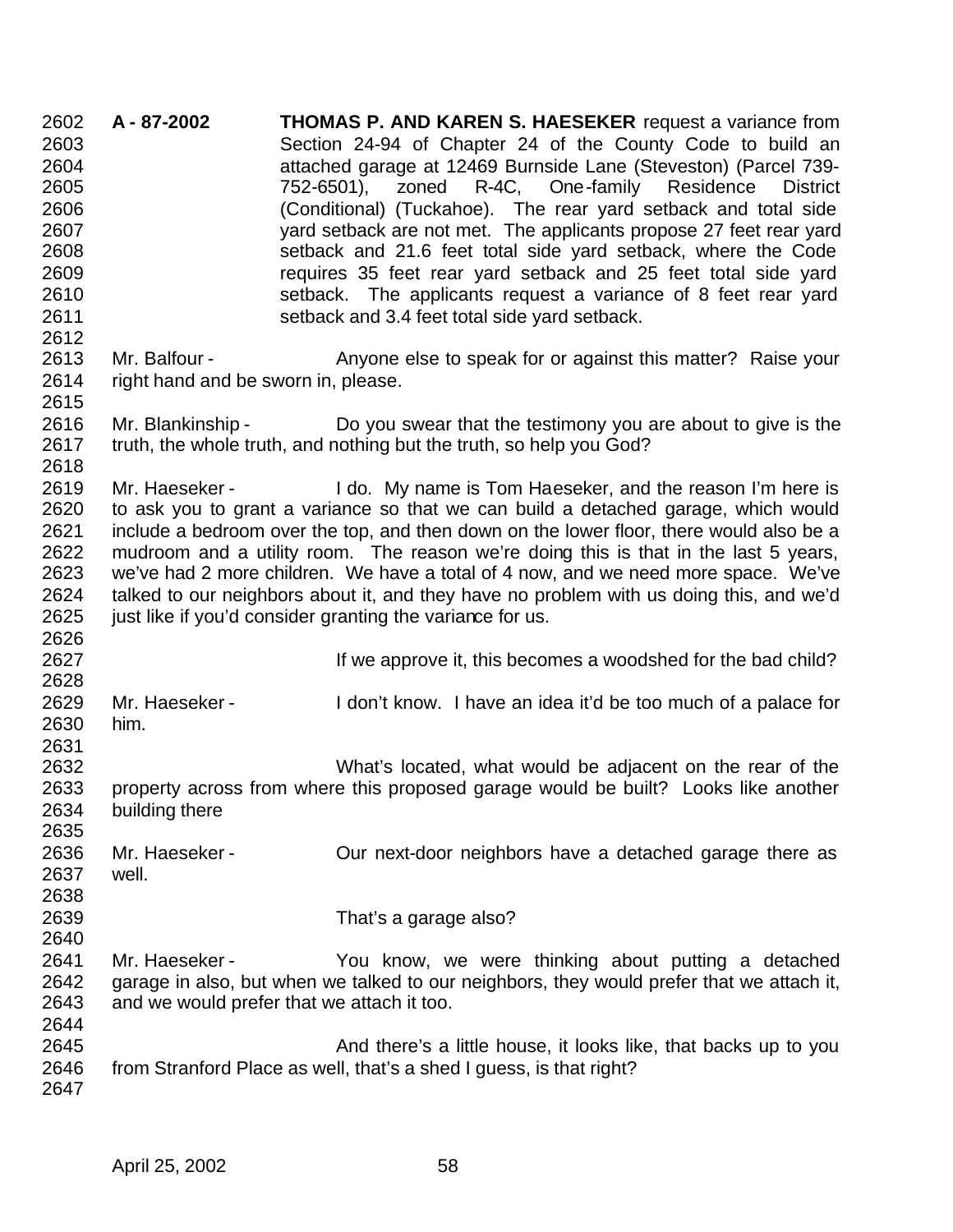| 2648<br>2649                 | Mr. Haeseker -                                             | That's the neighbors behind us.                                                                                                                           |
|------------------------------|------------------------------------------------------------|-----------------------------------------------------------------------------------------------------------------------------------------------------------|
| 2650<br>2651                 | Mr. Balfour -                                              | Any other questions of Mr. Haeseker?                                                                                                                      |
| 2652<br>2653<br>2654         | Mr. Haeseker -                                             | Oh, one other thing. In the proposed variance, it says the<br>setback would be 8 feet and 3.4 feet, and actually they would be 10 feet and 3.9 feet.      |
| 2655<br>2656                 |                                                            | Oh we've got a problem.                                                                                                                                   |
| 2657<br>2658                 | Mr. Haeseker -                                             | Well, we've got it on the application; the County changed it.                                                                                             |
| 2659<br>2660                 |                                                            | The County changed it incorrectly?                                                                                                                        |
| 2661<br>2662<br>2663<br>2664 | Mr. Haeseker -<br>of $8.$                                  | My wife went down, and the County drew this in, but it didn't<br>wind up on these specifications. Should be 3.9 feet, instead of 3.4 feet, and 10 instead |
| 2665<br>2666                 | What did the notice say that went out to people?           | So you've got 2 feet one way and a few inches the other?                                                                                                  |
| 2667<br>2668<br>2669<br>2670 | Mr. Blankinship -<br>and 3.4 feet.                         | The notice would say the same thing that's in the ad, 8 feet                                                                                              |
| 2671<br>2672<br>2673         | copy of the original application in the file?              | When was the change made in the application? You got a                                                                                                    |
| 2674<br>2675                 |                                                            | Shows 10.8 in the drawing.                                                                                                                                |
| 2676<br>2677<br>2678         | Mr. Blankinship -<br>to the rear yard.                     | Is this drawing still correct? That shows an 8-foot variance                                                                                              |
| 2679<br>2680                 | Mr. Haeseker -                                             | The drawing is correct.                                                                                                                                   |
| 2681<br>2682<br>2683<br>2684 | and you need 8 in the rear.                                | It must be that they altered it a little bit between the drawing<br>and the edge of the property line. Based on the drawing, you need 3.4 feet side yard, |
| 2685<br>2686<br>2687         |                                                            | That's probably where it came from.<br>They must have<br>checked your plans, and found out that you were asking for more than you need.                   |
| 2688<br>2689<br>2690         | Mr. Blankinship -<br>is correct.                           | If the drawing is correct, then the ad is correct and the notice                                                                                          |
| 2691<br>2692<br>2693         | Mr. Balfour -<br>questions? Apparently not. Thank you sir. | Thank you for bringing that to our attention.<br>Any other                                                                                                |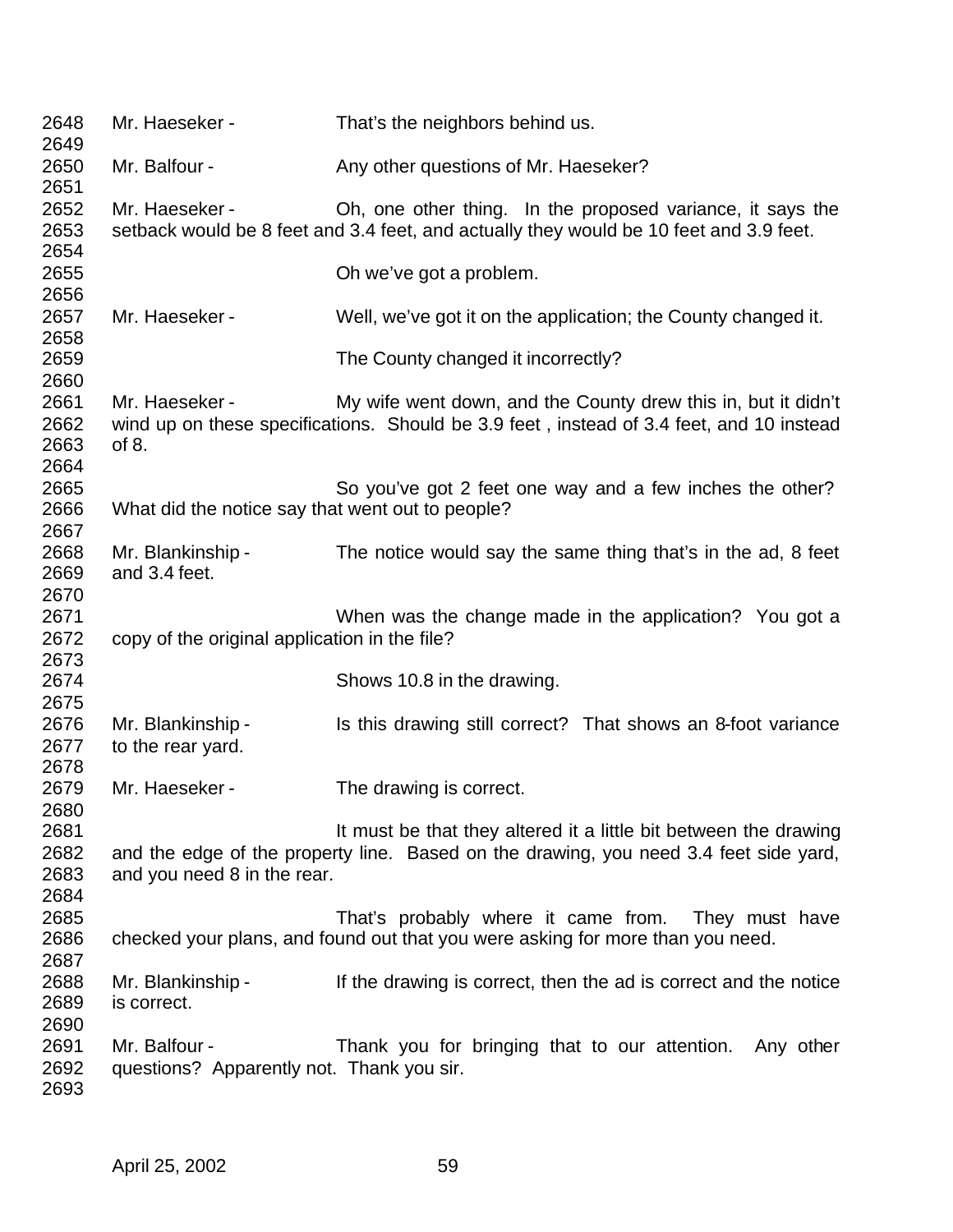2694 After an advertised public hearing and on a motion by Mr. Wright, seconded by Mr.<br>2695 McKinney, the Board **granted** application A-87-2002 for a variance to build an attached McKinney, the Board **granted** application **A-87-2002** for a variance to build an attached garage at 12469 Burnside Lane (Steveston) (Parcel 739-752-6501). The Board granted the variance subject to the following condition:

 1. Only the improvements shown on the plan filed with the application may be constructed pursuant to this approval. No substantial changes or additions to the layout may be made without the approval of the Board of Zoning Appeals. Any additional improvements shall comply with the applicable regulations of the County Code. 

| <u>_ , v , i</u> |              |                                               |   |  |
|------------------|--------------|-----------------------------------------------|---|--|
| 2705             | Affirmative: | Balfour, Kirkland, McKinney, Nunnally, Wright | 5 |  |
| 2706             | Negative:    |                                               |   |  |
| 2707             | Absent:      |                                               |   |  |
| 2708             |              |                                               |   |  |

 The Board granted this request, as it found from the evidence presented that, due to the unique circumstances of the subject property, strict application of the County Code would produce undue hardship not generally shared by other properties in the area, and authorizing this variance will neither cause a substantial detriment to adjacent property nor materially impair the purpose of the zoning regulations. 

2715 Mr. Balfour - Next case.

2716<br>2717 **A - 88-2002 ROBERT P. CHEESEMAN** requests a variance from Section 24- 95(i)(2)f. of Chapter 24 of the County Code to build an in-ground pool at 7800 Biscayne Road (Williamsburg Park) (Parcel 763-750- 6445), zoned R-3, One-family Residence District (Three Chopt). The minimum side yard setback is not met. The applicant proposes 33 feet side yard setback, where the Code requires 60 feet side yard setback. The applicant requests a variance of 27 feet total side yard setback. 

 Mr. Balfour - Anyone else to speak for or against this matter? Raise your right hand and be sworn in, please.

- Mr. Blankinship Do you swear that the testimony you are about to give is the truth, the whole truth, and nothing but the truth, so help you God?
- Mr. Cheeseman I do. My name is Robert Cheeseman. We reside at 7800 Biscayne Road, and we request that you approve our variance to put in a built-in pool in our back yard.
- Mr. Balfour You understand that if it's approved, you have to get these various permits that are listed in the conditions?
- Mr. Cheeseman Yes sir, I'm aware of the conditions, and I approve of them.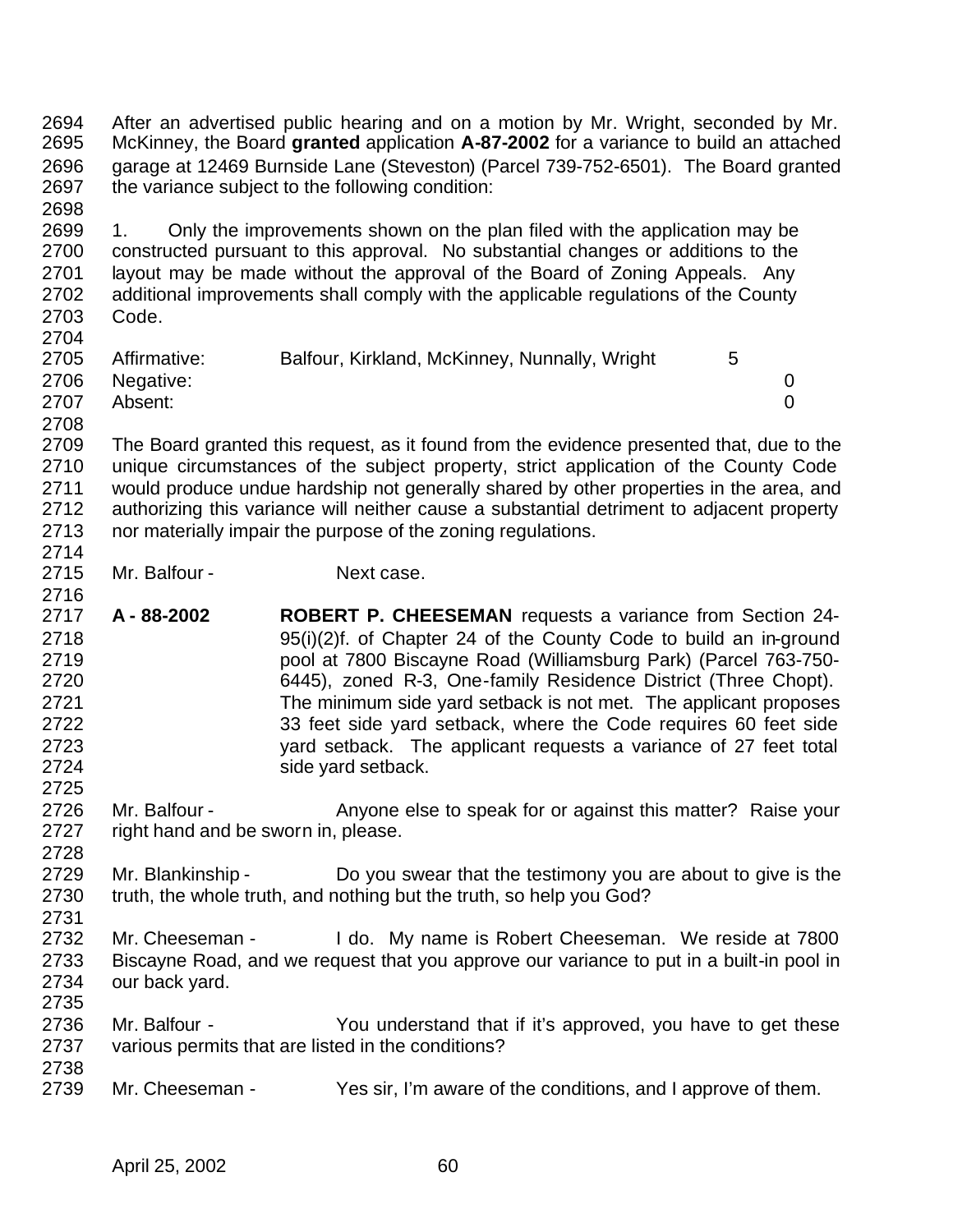You say it's in the back yard, and we say it's in the side yard, is that what we're saying here? Mr. Cheeseman - No sir, it's in our back yard, but it's the side setback because we're located on a corner curved lot. We have a 10-foot setback where that fence is that you're looking at, and on the other side of the property is Biscayne Road, and because we're on a curve, it's a 60-foot setback, so we would only be able to put in something maybe 20 foot. What's the proposed size of the pool? And what type of fence or whatever will you have around the pool? Mr. Cheeseman - 20 by 40, sir. We currently have a 6-foot stockade fence surrounding the whole back yard. You need something around the pool. 2757<br>2758 Mr. Cheeseman - Yes sir, we have that on our drawings, a 4-foot fence to surround the pool itself, but we currently have a 6-foot stockade fence surrounding the whole back yard. What type of fence will the 4-foot one be, what will it be built out of? Mr. Cheeseman - Probably vinyl. I don't know that we're required to have 2 fences, but we have 5 children. In other words, you don't want 20 children. 2770 - I think you're required to have something around the pool to<br>2771 protect the pool from somebody falling in it. protect the pool from somebody falling in it. Mr. Cheeseman - We had planned to have a floating alarm put in the pool itself, and we do have currently a 6-foot stockade fence surrounding the whole back yard. We plan on putting a 4-foot fence as per the drawing. 2777 Mr. McKinney - You don't need it if you've got a fence around your yard; I 2778 think the latch has to be 4 feet off the ground. 2780 Mr. Balfour - Any other questions? Thank you. 2782 After an advertised public hearing and on a motion by Mr. Wright, seconded by Mr.<br>2783 McKinney, the Board **granted** application **A-88-2002** for a variance to build an in- McKinney, the Board **granted** application **A-88-2002** for a variance to build an in- ground pool at 7800 Biscayne Road (Williamsburg Park) (Parcel 763-750-6445). The Board granted the variance subject to the following condition: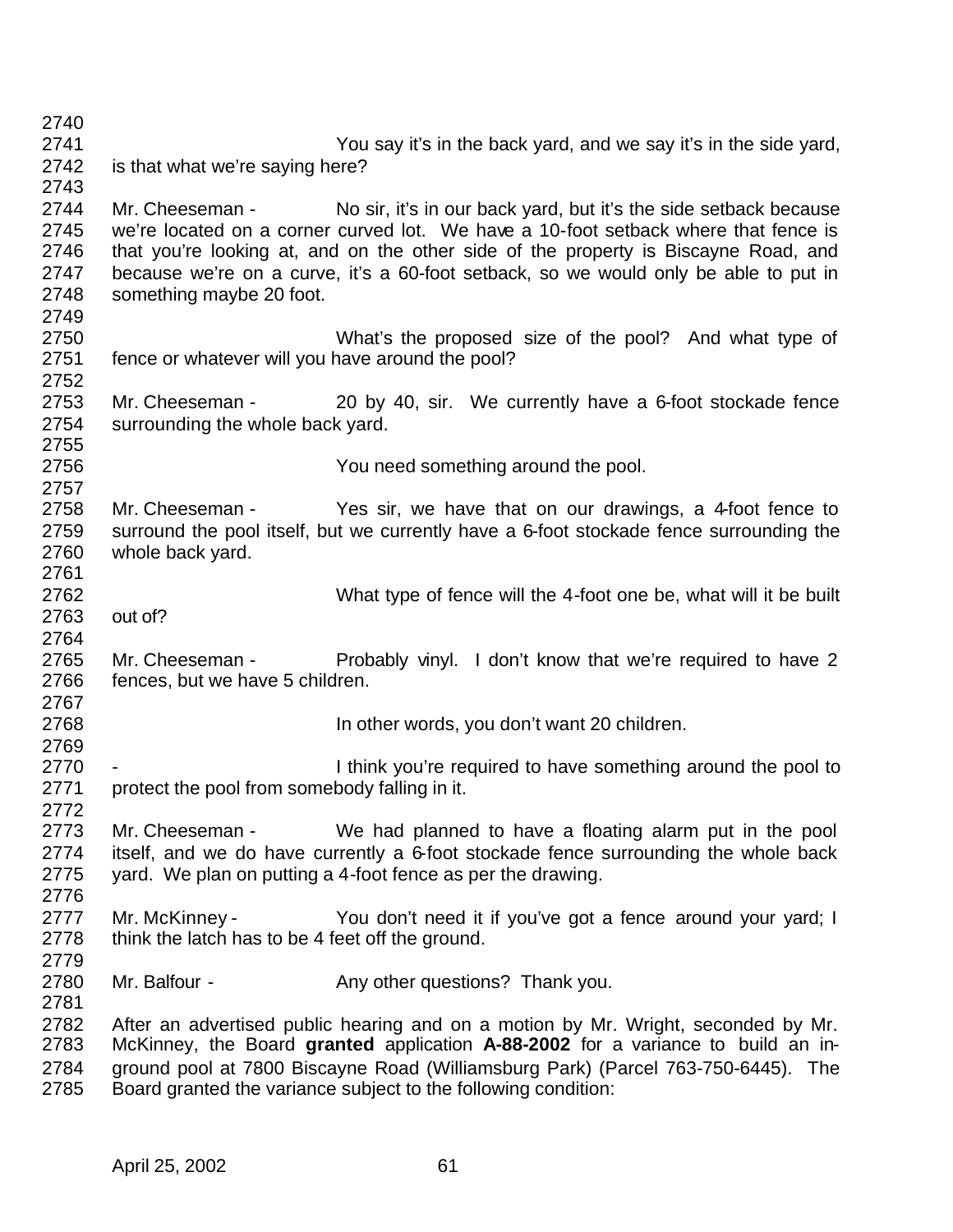2787 1. Only the improvements shown on the plan filed with the application may be constructed pursuant to this approval. No substantial changes or additions to the layout may be made without the approval of the Board of Zoning Appeals. Any additional improvements shall comply with the applicable regulations of the County Code. 2793 Affirmative: Balfour, Kirkland, McKinney, Nunnally, Wright 5 Negative: 0 Absent: 0 The Board granted this request, as it found from the evidence presented that, due to the unique circumstances of the subject property, strict application of the County Code would produce undue hardship not generally shared by other properties in the area, and authorizing this variance will neither cause a substantial detriment to adjacent property nor materially impair the purpose of the zoning regulations. 2803 Mr. Balfour - Next case. **UP- 15-2002 HENRICO DOCTORS HOSPITAL** requests a temporary conditional use permit pursuant to Section 24-116(c)(1) of Chapter 24 of the County Code to continue use of mobile angio lab at 1602 Skipwith Road (Parcel 761-745-3004), zoned O-3, Office District (Three Chopt). 2811 Mr. Balfour - Any others expect to testify for or against this matter? Raise your right hand and be sworn in, please. 2813<br>2814 Mr. Blankinship - Do you swear that the testimony you are about to give is the truth, the whole truth, and nothing but the truth, so help you God? 2816<br>2817 Mr. Booth - The I do. Mr. Chairman, members of the Board, my name is Craig Booth. I'm a project architect with Gresham, Smith and Partners. We were the architects for the original temporary use structure that was constructed 2 years ago in the summer of 2000. As you know, we originally got the temporary use permit in April of 2000 and had every intention to utilize it on a temporary basis until a more permanent location on the hospital campus was found for a mobile connector. A couple of things have happened in the meantime. We actually did look at one option, which is viable; however we have not proceeded to do floor plans or pursue it because we have also been looking from a master planning perspective of other areas on the hospital campus 2826 that might serve as a better location for the temporary connector. The other thing is, as you know, late last year HCA purchased HEALTHSOUTH, which is now Henrico Doctors Hospital on Parham Road, which forced the hospital administration to consider what types of services were going to be offered at Forest vs.

Parham. So this is one of those services that has been put into question as to the most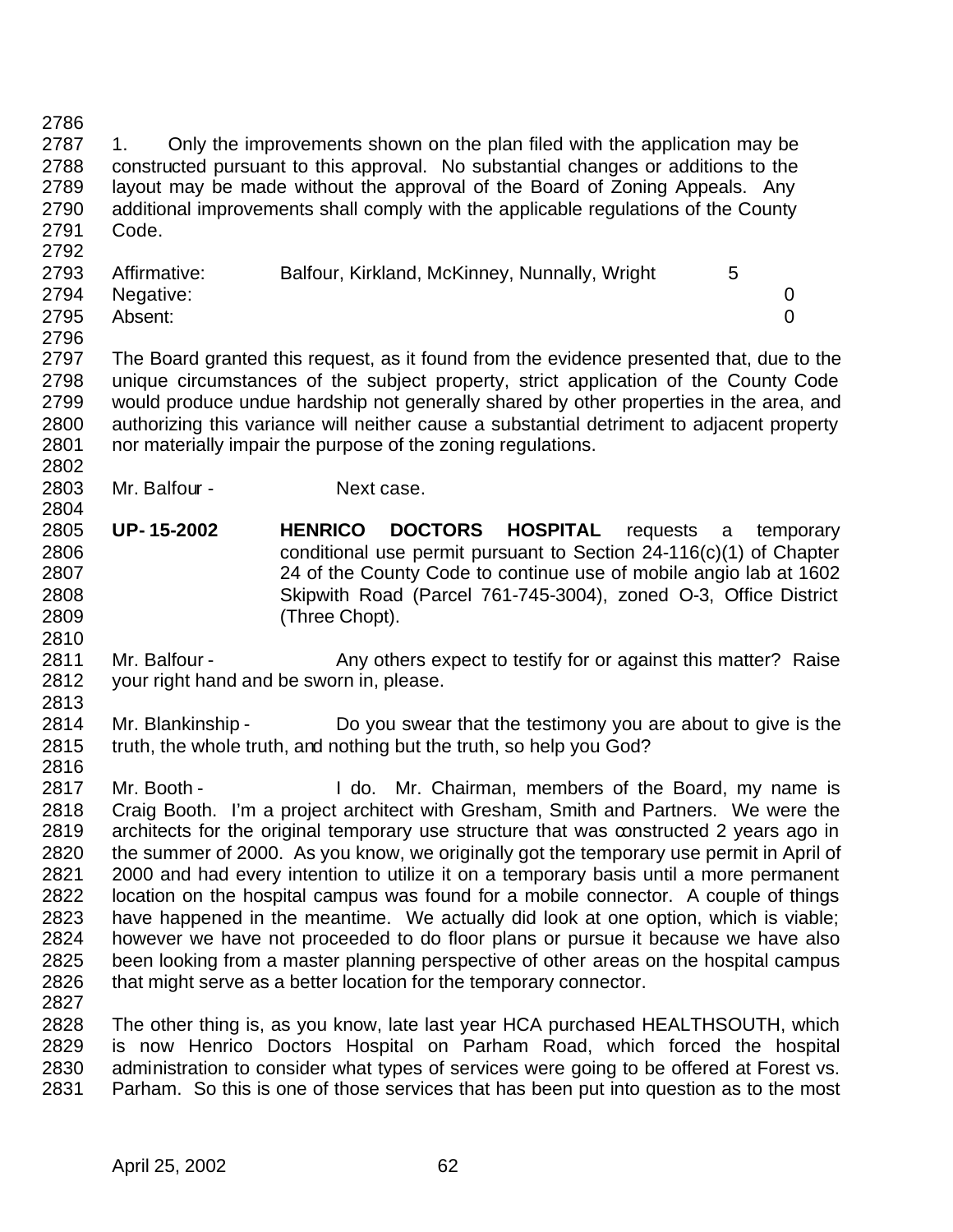efficient way and the most efficient location to offer the service. Aware that our temporary use permit was expiring this month, we wanted to come before you to request permission to continue to use the temporary structure to serve the cases that Henrico Doctors currently has. I guess I'd be open to answer any questions for you. I brought Ron Buchanan here with me; he's the Director of Engineering at Henrico Doctors Forest also. Mr. Blankinship, I noticed that you said the Board didn't have 2840 the authority to approve this request. 2842 Mr. Blankinship - The Code allows temporary permits under 116(c)(1) for a period not to exceed 24 months. **And no renewal.**  When it was granted, it was granted for a period not to exceed 24 months. Mr. McKinney - Why are they here, Mr. Blankinship? 2852 Mr. Balfour - Are you advised that you need to amend your Plan of Development rather than come before us? 2854<br>2855 Mr. Booth - Yes, Mr. Blankinship made us aware of that. We'd be more than happy to do that. The only thing with that is, originally it was constructed as a temporary use group B occupancy with the Building Permit Department, and so of course of combustible materials, because it was a temporary structure. We really have 2859 no intention of wanting to keep the building on a long-term basis. As I've shown on the 2860 board here, we do have one option which we are interested in pursuing. Maybe Ron, if board here, we do have one option which we are interested in pursuing. Maybe Ron, if you want to say a few words to that? Amending the Plan of Development for the 2862 campus isn't something that we really would want to do; however, in order to continue to 2863 use it, until we construct a permanent solution for the mobile connector, is something use it, until we construct a permanent solution for the mobile connector, is something that, of course, we will do. Our problem is, number 1, apparently we're limited by the Code, and secondly, if we continue to extend it, then you can continue to plan. I don't want to be ornery about it, but that's the way the public might look at it. Mr. Balfour - Comments by Board members? 2872 Mr. McKinney - Mr. Blankinship, if they moved this trailer on another part of their lot and came back in on a new case, could we hear it? Mr. Blankinship - That's an interesting question. Our position as staff, ever since the Duval case, has been that when applicants come in with a request like this, we tell them up front, that it's our position that the Board cannot extend the permit, but if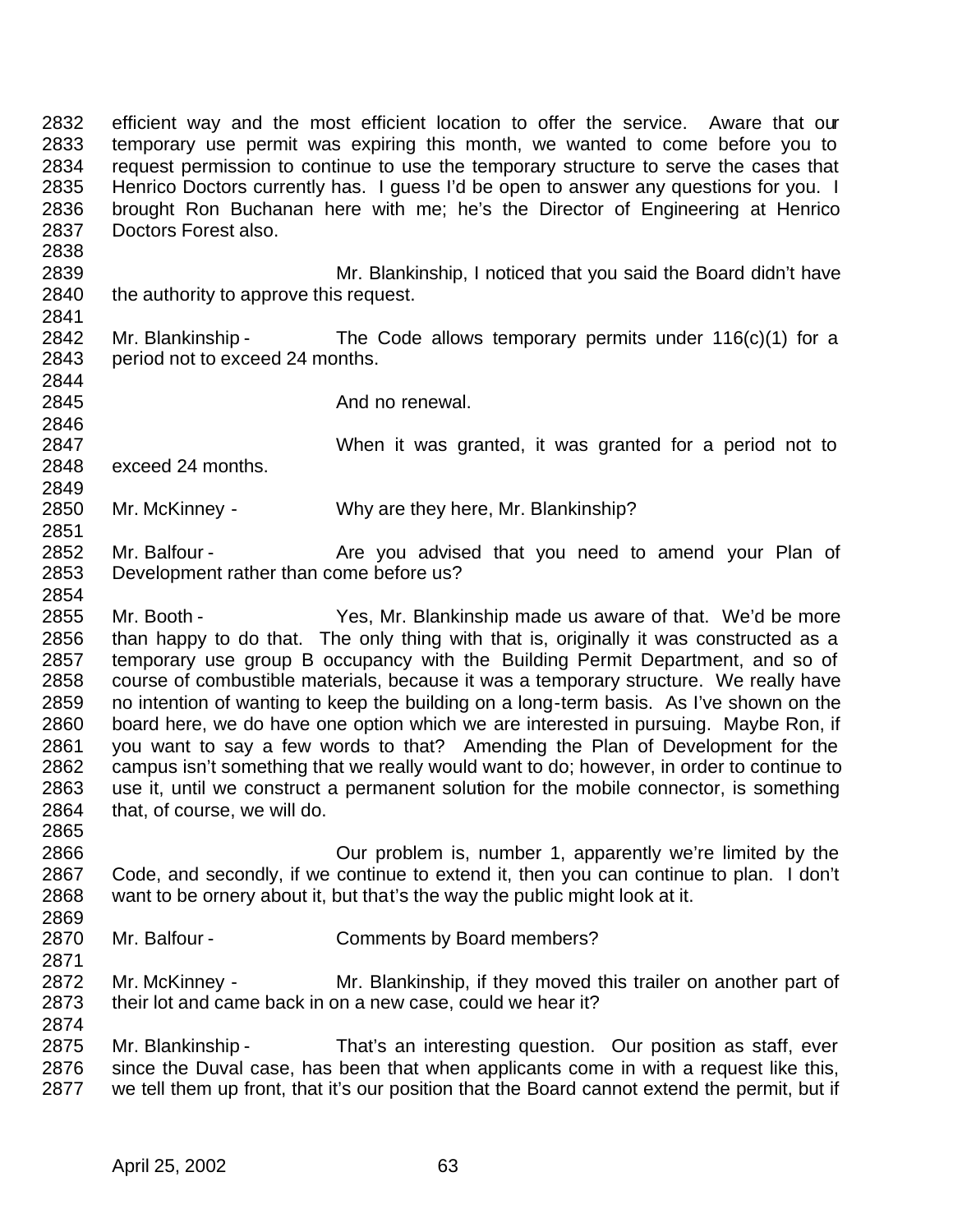they want to bring the application forward, we put it in front of you. That question really comes to you.

 Mr. McKinney - I understand. We've got a copy of the Code. It's for 24 months, pretty cut and dried, but it was approved for that site, where that trailer lab is. Now my question, if they moved it over to a different area on their land and applied for a new one, if they need it for another 24 months, could that be done?

- Mr. Blankinship I don't have a cut and dried yes or no answer for that, but if 2887 they brought me an application like that, I would put it in front of you and do the best I could to review it for you. I think that's a decision the Board has to make; I don't think it's one staff can make for you.
- Mr. McKinney You might want to run that one by the County Attorney and hear his opinion on that, because apparently we can't extend the one they've got.
- 2894 Mr. Balfour If you ask for a new location though, I think they're going to have to request a new permit. You can't just extend this one. What we're saying it, lawyers take a long time to say it, the point is, he will ask the County Attorney for an opinion, and if you'd like to keep in contact with Mr. Blankinship and find out if you can make a new application for a new location for the trailer, and the County Attorney approves it, you can try that, or you can go the Plan of Development route, but we can't do anything today.
- Mr. Booth We just wanted to come before you and make you aware of the situation. We have every intention of constructing a permanent mobile connector on the site.
- 2905<br>2906 Mr. Balfour - Thave a suggestion for you. If the County Attorney approves it, and you can make a new application for a new location on the same piece of property, that might be an out for you.
- Mr. McKinney That still doesn't mean that it will get granted.
- 2912 Mr. Kirkland If they move it just a foot, that would be a new location, 2913 right? right?
- 2915 Mr. McKinney I guess it's up to this Board. I don't think a foot would be considered a new location.
- Mr. Wright You've got to use some reason there.
- Mr. Balfour Thank you.
- Upon a motion by Mr. Wright, seconded by Mr. McKinney, the Board **denied** application **UP-15-2002** for a conditional use permit to continue use of mobile angio lab at 1602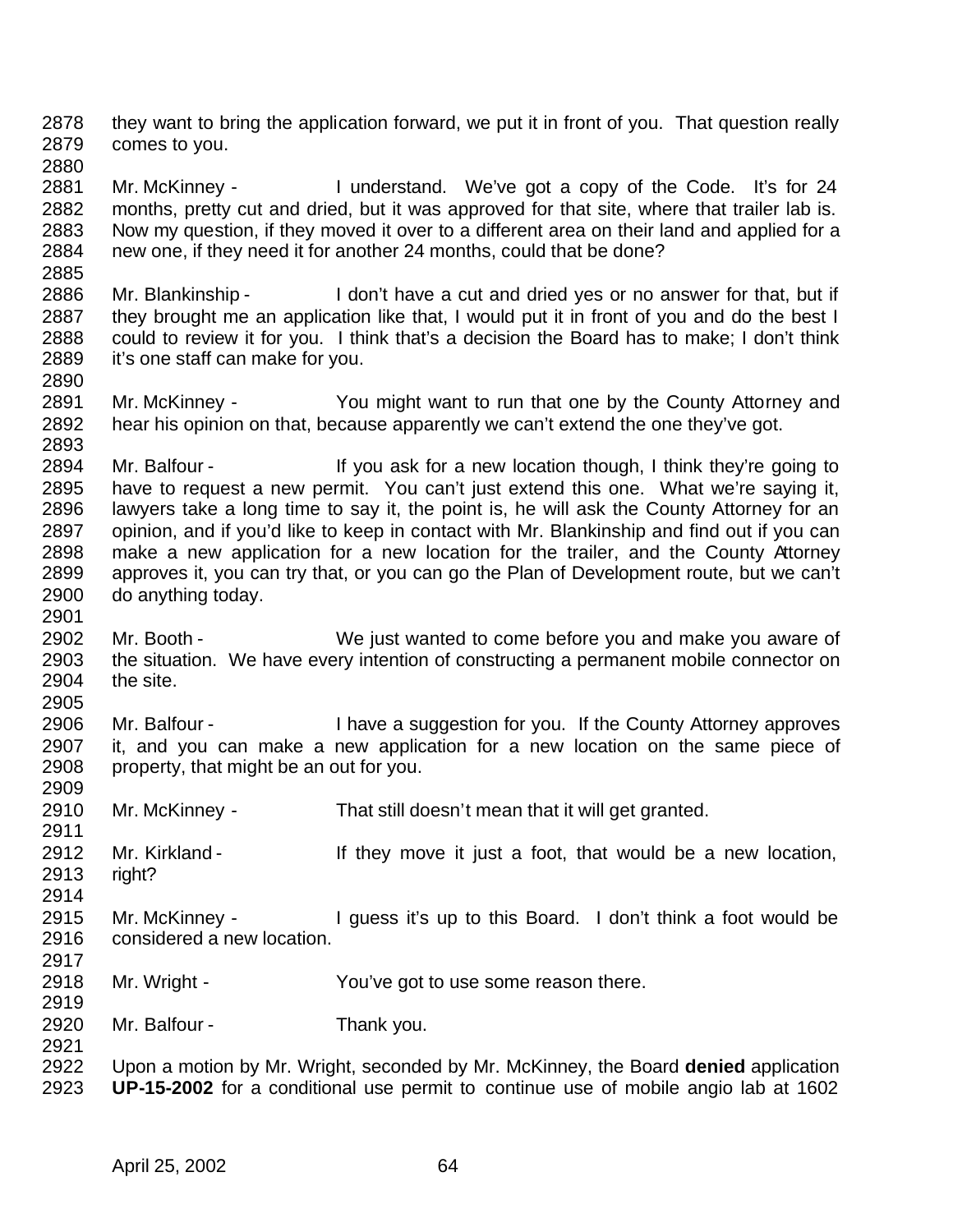Skipwith Road (Parcel 761-745-3004). The Board denied your request because the 24- month period allowed by the County Code has expired. 2927 Affirmative: Balfour, Kirkland, McKinney, Nunnally, Wright 5 Negative: 0 Absent: 0 2931 Mr. Balfour - Next case. **A - 89-2002 GENYA W. GLASS** requests a variance from Section 24-94 of Chapter 24 of the County Code to build an addition at 8909 Rearden Road (Mooreland Farms) (Parcel 745-731-1795), zoned R-1, One-family Residence District (Tuckahoe). The rear yard setback is not met. The applicant proposes 43 feet rear yard setback, where the Code requires 50 feet rear yard setback. The applicant requests a variance of 7 feet rear yard setback. 2941 Mr. Balfour - Any others expect to testify for or against this matter? Raise your right hand and be sworn in, please. Mr. Blankinship - Do you swear that the testimony you are about to give is the truth, the whole truth, and nothing but the truth, so help you God? 2946<br>2947 Ms. Glass - I do. My name is Genya Glass, and I live at this residence with my husband. We're interested in putting on an addition that would be 15 by 30 feet to the rear of the house. Because the house itself is built slightly back in the lot itself, it wouldn't be possible to add an addition to the front of it in any way, and it wouldn't look 2951 very good anyway. What we would like to do is, although there is a 50-foot setback<br>2952 requirement, putting that addition on, the 15 by 30-foot room, would mean that we would requirement, putting that addition on, the 15 by 30-foot room, would mean that we would need a variance of 7 feet. The setback would then be 43 feet. To the side, in terms of it's distance to the next house, we would have 29 feet, which is well within the setback limit, I think it's 20 feet to the side there. The purpose of this addition is a workroom for me. Our children are gone, and I would like some space with running water. We would have, as you can see in the plans, there would be a sink in the room for art work, and there would be, we're not planning to put a bathroom in, but we put the rough-in would 2959 be done for a future bathroom. There would be an entrance from the garage, as well as 2960 the outside where the driveway is, and to the back we would extend a little porch area the outside where the driveway is, and to the back we would extend a little porch area 2961 that we have, so that it would just look nice, it would connect with the addition. Nobody has said anything negative to me; it's just for my own personal us, and we have very good screening to the back. The addition would go off of the current garage, so that the height of the roof would be identical to the what the current height of the roof is. It would be extended in the direction of a very large magnolia tree, as well as permanent evergreens or cedars, but directly where the extension would be, there is a huge magnolia; therefore there wouldn't be, between that and the cedars, I don't think it could be possibly visible to any of the houses to the rear of us. Are there any questions?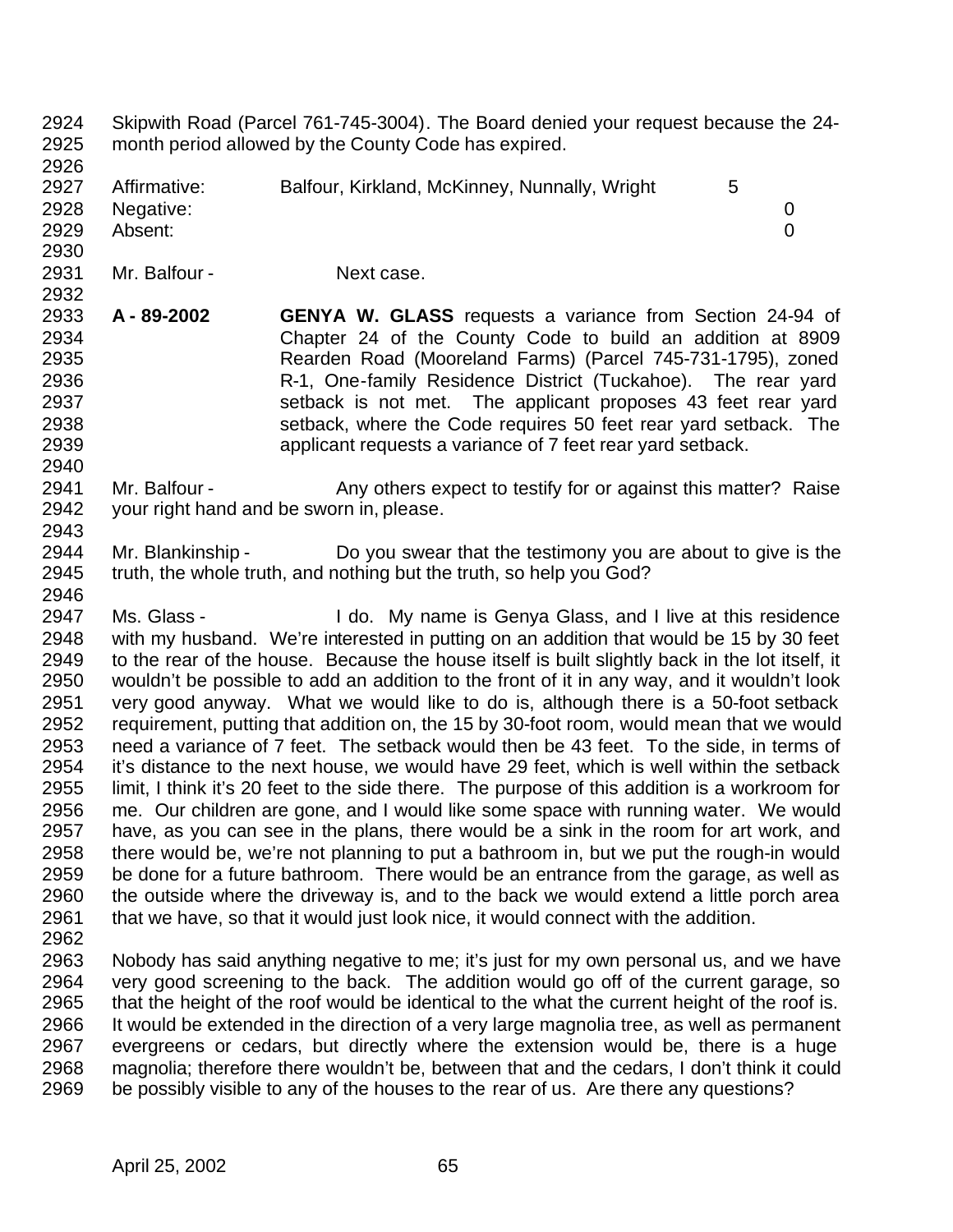| 2970 |                                                  |                                                                                           |
|------|--------------------------------------------------|-------------------------------------------------------------------------------------------|
| 2971 |                                                  | What is located to the rear of you?                                                       |
| 2972 |                                                  |                                                                                           |
| 2973 | Ms. Glass -                                      | There is a street called Butterfield, that comes to a cul-de-                             |
| 2974 |                                                  | sac, and there's a house – that house you can't see, as you can see in the photograph,    |
| 2975 | because of the cedars and the magnolia.          |                                                                                           |
| 2976 |                                                  |                                                                                           |
| 2977 |                                                  | It's well screened?                                                                       |
| 2978 |                                                  |                                                                                           |
| 2979 | Ms. Glass -                                      | Yes, it's very well screened.                                                             |
| 2980 |                                                  |                                                                                           |
| 2981 |                                                  | Is that a kitchen on the other side that extends out already?                             |
| 2982 |                                                  |                                                                                           |
| 2983 | Ms. Glass -                                      | That's a garage. Actually we would be taking a portion of                                 |
| 2984 |                                                  | the garage and enclosing that, because it's an oversized 2-car garage, and we've been     |
| 2985 |                                                  | using one area just for storage, having children who bring things back from college. It   |
| 2986 |                                                  | was a convenient place to plunk stuff between semesters. They're a little older now,      |
| 2987 | and I'd rather use that for my workroom space.   |                                                                                           |
| 2988 |                                                  |                                                                                           |
| 2989 | Mr. Balfour -                                    | Any questions of Ms. Glass?                                                               |
| 2990 |                                                  |                                                                                           |
| 2991 | Ms. Glass -                                      | Actually, there's one question $I$ had $-I$ did read at the end                           |
| 2992 |                                                  | what the conditions are. The one question that I had when looking at the plan - would it  |
| 2993 |                                                  | be considered a huge difference or change to switch where the stairs on the back          |
| 2994 |                                                  | connect with the porch? If I were to change them from one side to the other, is that      |
| 2995 |                                                  | considered a big difference? I just thought I'd ask; I didn't know what that meant. After |
| 2996 |                                                  | sort of mulling that over in my mind, I thought it might look nicer.                      |
| 2997 |                                                  |                                                                                           |
| 2998 | Mr. Blankinship -                                | No, that wouldn't be considered substantial.                                              |
| 2999 |                                                  |                                                                                           |
| 3000 |                                                  | That's not in the rear yard, is it?                                                       |
| 3001 |                                                  |                                                                                           |
| 3002 | Ms Glass-                                        | Yes, going off the deck                                                                   |
| 3003 |                                                  |                                                                                           |
| 3004 |                                                  | The change you're suggesting or you might make, wouldn't                                  |
| 3005 |                                                  | encroach further into the rear yard, that's what I'm saying. That's your concern here,    |
| 3006 | the rear yard.                                   |                                                                                           |
| 3007 |                                                  |                                                                                           |
| 3008 | Ms. Glass -                                      | I just wanted to make sure I knew what "substantial" was,                                 |
| 3009 | and you were all here, so I thought I would ask. |                                                                                           |
| 3010 |                                                  |                                                                                           |
| 3011 | Mr. Balfour -                                    | Any other questions? Thank you. Apparently not.                                           |
| 3012 |                                                  |                                                                                           |
| 3013 |                                                  | After an advertised public hearing and on a motion by Mr. Wright, seconded by Mr.         |
| 3014 |                                                  | McKinney, the Board granted application A-89-2002 for a variance to build an addition     |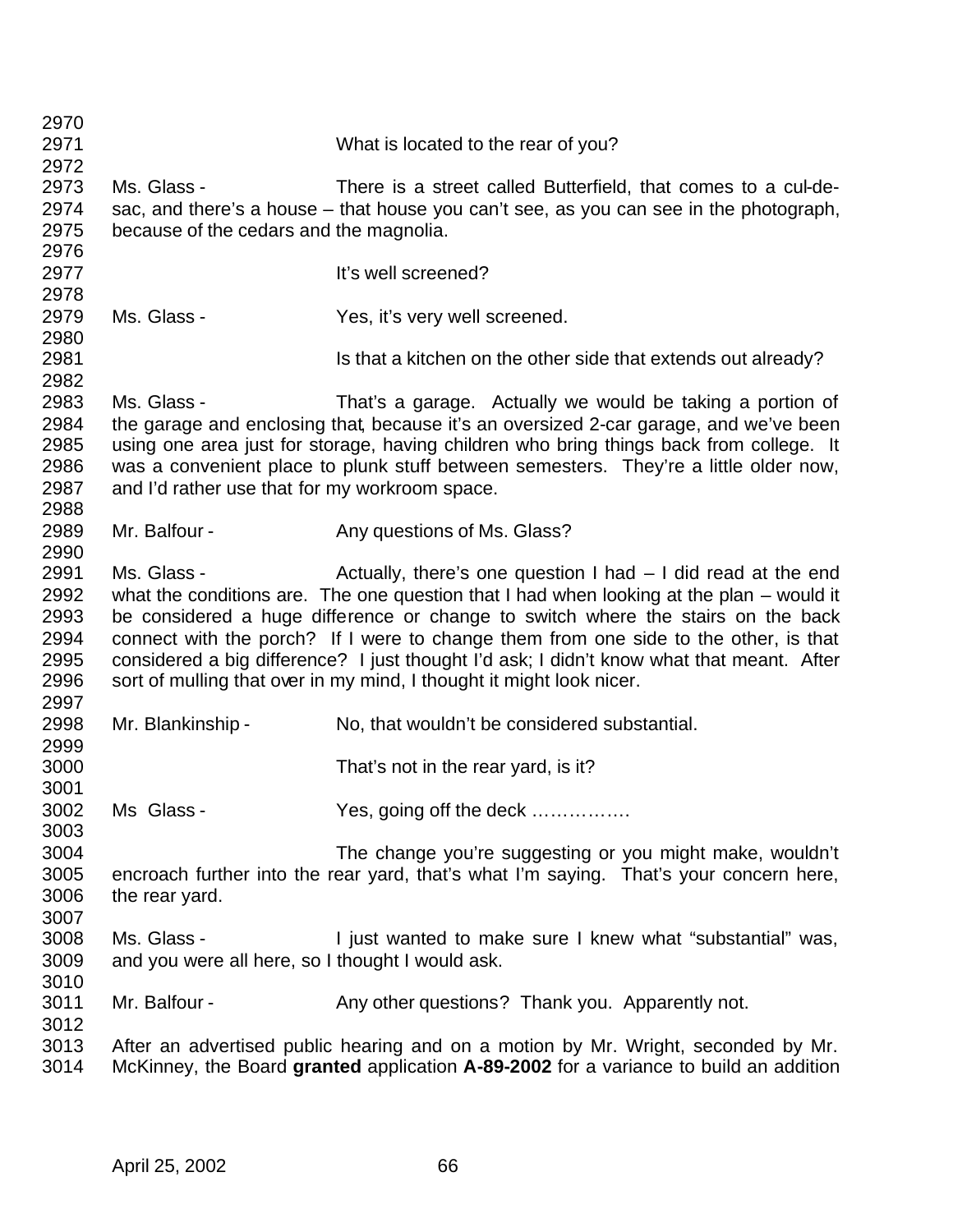at 8909 Rearden Road (Mooreland Farms) (Parcel 745-731-1795). The Board granted the variance subject to the following condition: 

 1. Only the improvements shown on the plan filed with the application may be 3019 constructed pursuant to this approval. No substantial changes or additions to the 3020 lavout may be made without the approval of the Board of Zoning Appeals. Any layout may be made without the approval of the Board of Zoning Appeals. Any additional improvements shall comply with the applicable regulations of the County Code. 

| 3024 | Affirmative:   | Balfour, Kirkland, McKinney, Nunnally, Wright |  |
|------|----------------|-----------------------------------------------|--|
|      | 3025 Negative: |                                               |  |
| 3026 | Absent:        |                                               |  |

 The Board granted this request, as it found from the evidence presented that, due to the unique circumstances of the subject property, strict application of the County Code would produce undue hardship not generally shared by other properties in the area, and authorizing this variance will neither cause a substantial detriment to adjacent property nor materially impair the purpose of the zoning regulations. 

 Mr. Balfour - Next case. 

 **UP- 16-2002 COKESBURY BOOKSTORE** requests a temporary conditional use permit pursuant to Section 24-116(c)(1) of Chapter 24 of the County Code to hold a tent sale at 3700 West End Drive (Parcel 759-757-0604), zoned B-2, Business District (Brookland).

3041 Mr. Balfour - Any others expect to testify for or against this matter? Raise your right hand and be sworn in, please. 

 Mr. Blankinship - Do you swear that the testimony you are about to give is the truth, the whole truth, and nothing but the truth, so help you God? 

 Ms. Thompson - I do. I am Ellen Thompson, the Area Sales Manager for Cokesbury Bookstore in the Virginia area. Cokesbury is owned by the United Methodist Church and has operated a bookstore in this area for 120 years. We have had tent sales since 1995. When we had the first one, I did come over to the County and ask if we needed a permit, and they said we didn't need one. Since we have been told that we are in violation, we are now working to become in total compliance. We have made our plans this year, hopefully for a smaller tent that will not require a building permit. We're working with a commercial and professional tent company that we've always worked with, and have sent them copies of the Code as well. We strive to be good corporate citizens. The area is always left as well or better than it was before. The conditions will be met. Our agreement is currently verbal, but I will get a written agreement from the owner of the parking lot and have that available for review. The 3059 tent will be removed on Saturday, May the  $18<sup>th</sup>$ , after the conclusion of the sale, and for the sake of all of our customers who call me every day, wanting to know when our tent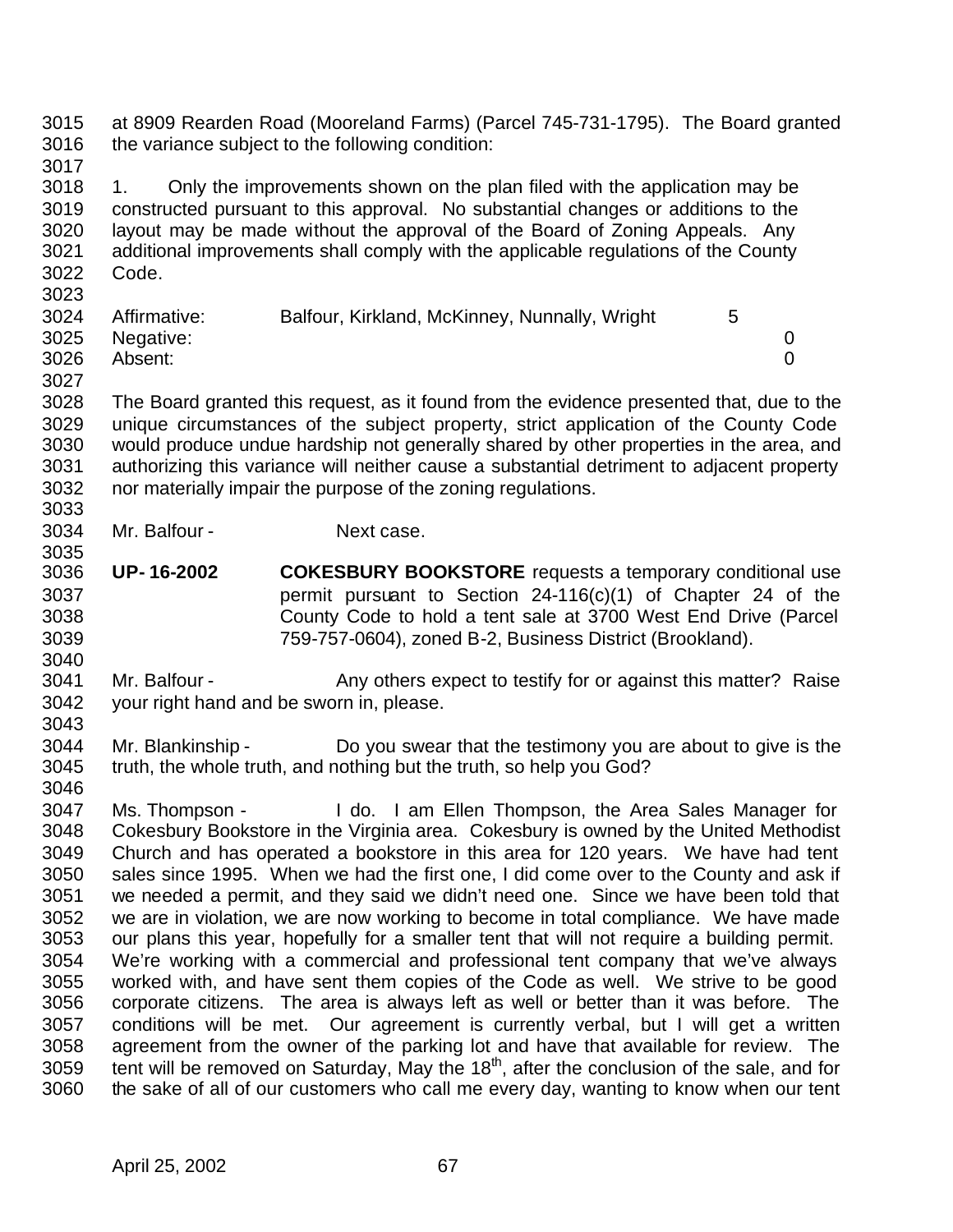sale is, I just asked if we could please have it this year. You lose 8 spaces due to the tent – will that cause you any great problem in your parking area? Ms. Thompson - What we do is, I don't know if you have pictures, but right across Hanley Drive is a large area that belongs to Tuckernuck Square Shopping Center, which is what we have always used in the past. I have photographs, customers park across the street, and that's the request for the agreement with the Tuckernuck 3070 Square ownership. We have verbal agreement now, and I will get a written agreement 3071 prior to the sale, just to make sure we are all in agreement. We maintain handicapped prior to the sale, just to make sure we are all in agreement. We maintain handicapped spaces, once the tent is up. My staff parks across in Tuckernuck Square, and other customers park across there. What will be the hours of the day of the sale, the same hours as the store hours? Ms. Thompson - The same hours as the store hours, 9 to 5 Thursday and Friday, and 10 to 5 on Saturday. So it would all be in daylight? Ms. Thompson - All in daylight. How long have you been at this location? Ms. Thompson - We've been at this location since September of 1992. and you moved from downtown, at  $5<sup>th</sup>$  and Grace. Ms. Thompson - We're the best-kept secret in Richmond Mr. Balfour - Any questions? Thank you. 3095 After an advertised public hearing and on a motion by Mr. Kirkland, seconded by Mr.<br>3096 Wright, the Board **granted** application UP-16-2002 for a temporary conditional use Wright, the Board **granted** application **UP-16-2002** for a temporary conditional use permit to to hold a tent sale at 3700 West End Drive (Parcel 759-757-0604). The Board granted the use permit subject to the following conditions: 1. The tent will be removed by Monday, May 20, 2002. 2. A copy of the agreement with the adjacent Shopping Center, Tuckernuck Square, to use their parking spaces shall be submitted with the building permit application for the tent. 3105<br>3106 Affirmative: Balfour, Kirkland, McKinney, Nunnally, Wright 5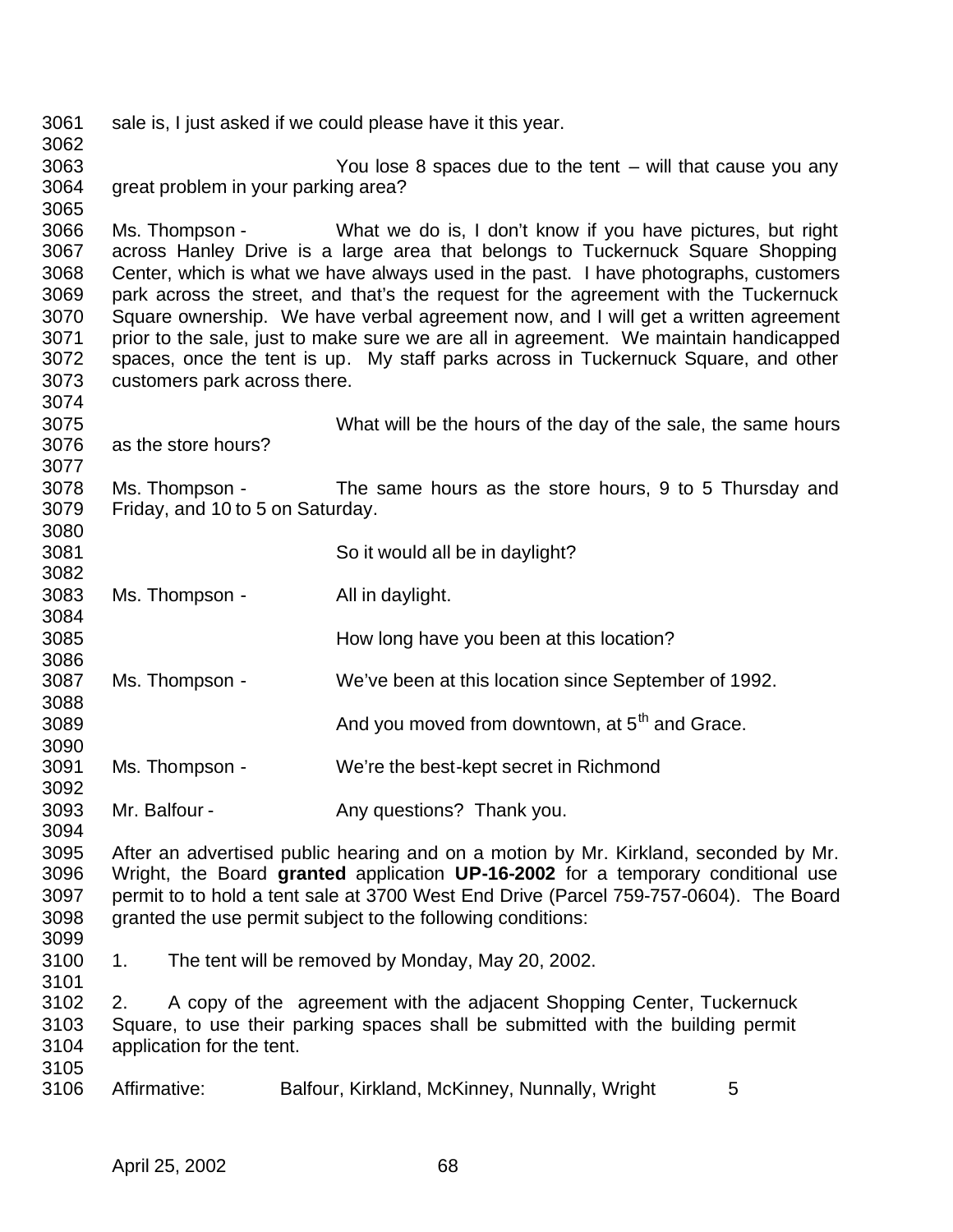| 3107<br>3108<br>3109                                                                                                 | Negative:<br>Absent:                                                                                                                                                                                                                                                                                                                                                                                                                                                                                                                                                                                                                                                                                                                                                                                                                                                                                                                                                                                                                                                                                                                             |                                                                                                                                                                                                                                                                                                                                                                                                                                                                                                                                                                                                             | 0<br>0 |
|----------------------------------------------------------------------------------------------------------------------|--------------------------------------------------------------------------------------------------------------------------------------------------------------------------------------------------------------------------------------------------------------------------------------------------------------------------------------------------------------------------------------------------------------------------------------------------------------------------------------------------------------------------------------------------------------------------------------------------------------------------------------------------------------------------------------------------------------------------------------------------------------------------------------------------------------------------------------------------------------------------------------------------------------------------------------------------------------------------------------------------------------------------------------------------------------------------------------------------------------------------------------------------|-------------------------------------------------------------------------------------------------------------------------------------------------------------------------------------------------------------------------------------------------------------------------------------------------------------------------------------------------------------------------------------------------------------------------------------------------------------------------------------------------------------------------------------------------------------------------------------------------------------|--------|
| 3110<br>3111<br>3112<br>3113                                                                                         |                                                                                                                                                                                                                                                                                                                                                                                                                                                                                                                                                                                                                                                                                                                                                                                                                                                                                                                                                                                                                                                                                                                                                  | The Board granted this request as it found from the evidence presented that authorizing<br>this use permit will not be of substantial detriment to adjacent property and will not<br>materially impair the purpose of the zoning regulations.                                                                                                                                                                                                                                                                                                                                                               |        |
| 3114<br>3115                                                                                                         | Mr. Balfour -                                                                                                                                                                                                                                                                                                                                                                                                                                                                                                                                                                                                                                                                                                                                                                                                                                                                                                                                                                                                                                                                                                                                    | Next case.                                                                                                                                                                                                                                                                                                                                                                                                                                                                                                                                                                                                  |        |
| 3116<br>3117<br>3118<br>3119<br>3120<br>3121<br>3122<br>3123<br>3124<br>3125                                         | A-90-2002                                                                                                                                                                                                                                                                                                                                                                                                                                                                                                                                                                                                                                                                                                                                                                                                                                                                                                                                                                                                                                                                                                                                        | <b>ABID KRAK</b> requests a variance from Section 24-94 of Chapter 24<br>of the County Code to build a one-family dwelling at 5401 Dickens<br>Road (Parcel 773-744-3103 (part)), zoned R-2, One-family<br>Residence District (Brookland). The rear yard setback and total lot<br>area requirement are not met. The applicant has 16,574 square<br>feet total lot area and 30 feet rear yard setback, where the Code<br>requires 18,000 square feet total lot area and 45 feet rear yard<br>setback. The applicant requests a variance of 1,426 square feet<br>total lot area and 15 feet rear yard setback. |        |
| 3126<br>3127<br>3128                                                                                                 | Mr. Balfour -                                                                                                                                                                                                                                                                                                                                                                                                                                                                                                                                                                                                                                                                                                                                                                                                                                                                                                                                                                                                                                                                                                                                    | Any others expect to testify for or against this matter? All<br>who expect to testify, raise your right hand and be sworn in, please.                                                                                                                                                                                                                                                                                                                                                                                                                                                                       |        |
| 3129<br>3130<br>3131                                                                                                 | Mr. Blankinship -                                                                                                                                                                                                                                                                                                                                                                                                                                                                                                                                                                                                                                                                                                                                                                                                                                                                                                                                                                                                                                                                                                                                | Do you swear that the testimony you are about to give is the<br>truth, the whole truth, and nothing but the truth, so help you God?                                                                                                                                                                                                                                                                                                                                                                                                                                                                         |        |
| 3132<br>3133                                                                                                         | Mr. Balfour -                                                                                                                                                                                                                                                                                                                                                                                                                                                                                                                                                                                                                                                                                                                                                                                                                                                                                                                                                                                                                                                                                                                                    | All right, sir, state your name.                                                                                                                                                                                                                                                                                                                                                                                                                                                                                                                                                                            |        |
| 3134<br>3135<br>3136<br>3137<br>3138<br>3139<br>3140<br>3141<br>3142<br>3143<br>3144<br>3145<br>3146<br>3147<br>3148 | Mr. Krak -<br>I do. My name is Abid Krak. I live at 5401 Dickens Road. I<br>got this place about a year and a half ago. My existing house was built back in about<br>1923 or something like that. The reason why I purchased this place was because there<br>was a complete lot and house and garage needed to be remodeled. I've been working<br>on it. Also, that size of lot I thought would give me a chance to build another house on<br>it. I got a set of plans and everything I've been working on it by myself, the whole thing.<br>Part of my business is renovation and building new houses. I'm originally from Bosnia,<br>and the way over there is to build your own house. That's my dream in this country. I<br>came out here about 8 years ago. On that picture, I've been working on that house<br>since I bought it back in December 2000. That old barn, that's my next step, to rebuild<br>it, and in case I get the building permit for new house, I'm going to stay there my whole<br>life. Existing house, I've got a bunch of my family here; I'm going to put my in-laws or<br>my brother in existing house over here. |                                                                                                                                                                                                                                                                                                                                                                                                                                                                                                                                                                                                             |        |
| 3149<br>3150                                                                                                         | Mr. McKinney -<br>question mark, and a 2-story garage.                                                                                                                                                                                                                                                                                                                                                                                                                                                                                                                                                                                                                                                                                                                                                                                                                                                                                                                                                                                                                                                                                           | Say that last part again, you're doing what? It looks like from<br>your plan that you've got a 2-story frame house and a 2-story frame house with a                                                                                                                                                                                                                                                                                                                                                                                                                                                         |        |
| 3151<br>3152                                                                                                         | Mr. Krak -                                                                                                                                                                                                                                                                                                                                                                                                                                                                                                                                                                                                                                                                                                                                                                                                                                                                                                                                                                                                                                                                                                                                       | Yes.                                                                                                                                                                                                                                                                                                                                                                                                                                                                                                                                                                                                        |        |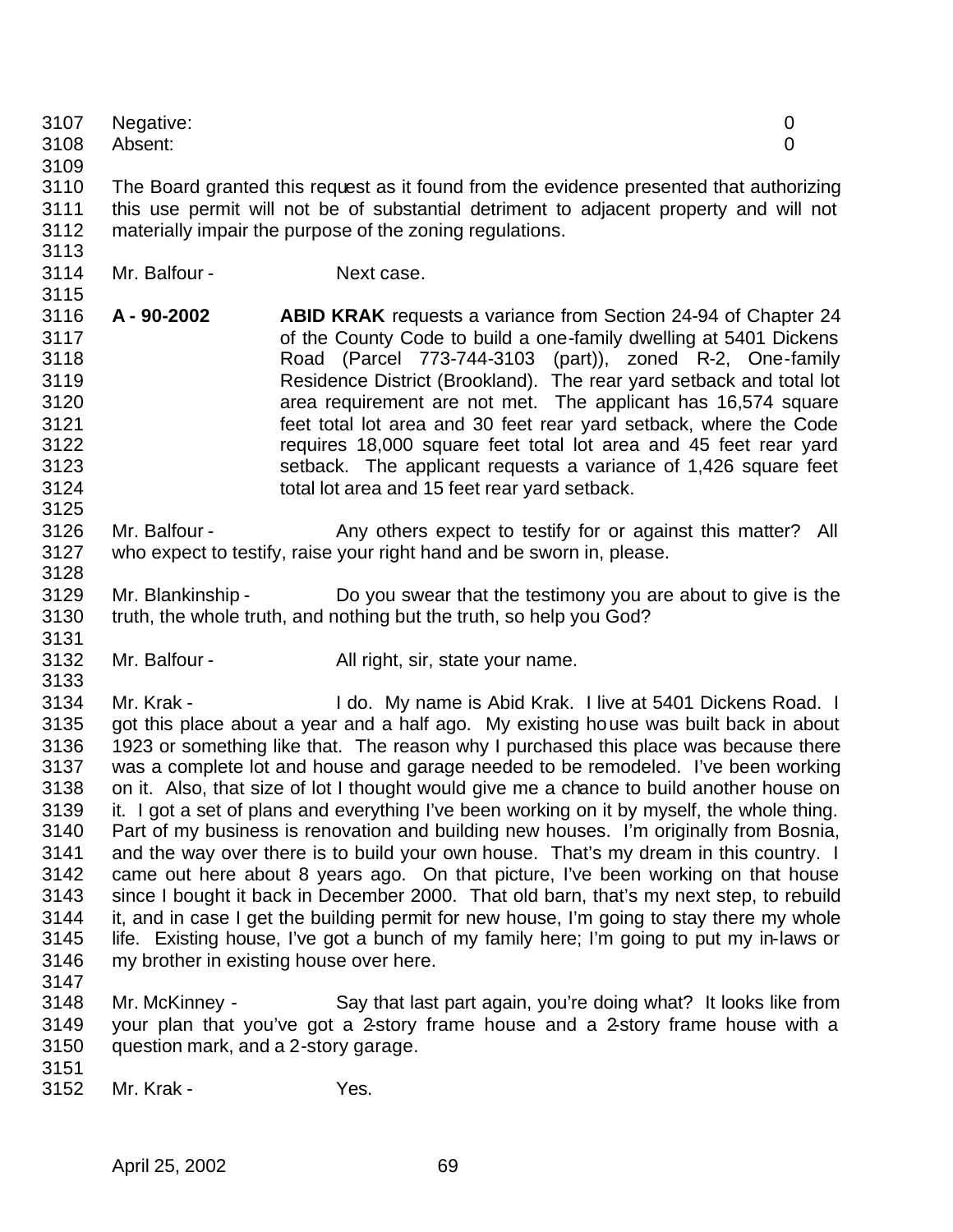| 3153                                         |                                                                    |                                                                                                                                                                                                                                                                                                                                                                                                                                |  |
|----------------------------------------------|--------------------------------------------------------------------|--------------------------------------------------------------------------------------------------------------------------------------------------------------------------------------------------------------------------------------------------------------------------------------------------------------------------------------------------------------------------------------------------------------------------------|--|
| 3154                                         |                                                                    | What are you asking us to do, exactly now, today? Just to                                                                                                                                                                                                                                                                                                                                                                      |  |
| 3155<br>3156                                 | add on to your current house?                                      |                                                                                                                                                                                                                                                                                                                                                                                                                                |  |
| 3157<br>3158                                 | Mr. Blankinship -                                                  | No, to approve the division of the property.                                                                                                                                                                                                                                                                                                                                                                                   |  |
| 3159<br>3160                                 | Mr. Kirkland -                                                     | He wants to divide the property and build another house.                                                                                                                                                                                                                                                                                                                                                                       |  |
| 3161<br>3162<br>3163                         | Mr. Krak -<br>in the plan, how it's going to look when I build it. | Do you have a picture of the property overview? Should be                                                                                                                                                                                                                                                                                                                                                                      |  |
| 3164<br>3165<br>3166                         | rear, that would give you sufficient area for your lot?            | Have you tried to acquire additional property, say, to the                                                                                                                                                                                                                                                                                                                                                                     |  |
| 3167<br>3168<br>3169<br>3170<br>3171<br>3172 | Mr. Krak -                                                         | The original plan, I got for a variance this time is a pretty big<br>sized house. I've been working on another plan. I can meet a rear setback.<br>l just<br>need, in case, the square footage of the lot. The lot requires 18,000 square feet, I've<br>got 16,574, something like that. In case this house is not going to be okay for this lot,<br>I've got a plan for a smaller house. I can meet the setback requirements. |  |
| 3173<br>3174<br>3175                         | Mr. Blankinship -<br>door neighbors?                               | Have you tried to buy additional property? From your next-                                                                                                                                                                                                                                                                                                                                                                     |  |
| 3176<br>3177<br>3178                         | Mr. Krak -                                                         | No, I'm new around here. I didn't even know I needed to talk<br>to anybody. I just apply for it. Next step maybe I'll talk to my neighbors.                                                                                                                                                                                                                                                                                    |  |
| 3179<br>3180<br>3181<br>3182                 | Mr. McKinney -                                                     | Mr. Krak, your size of the house is not going to make any<br>difference, because you're required to have 18,000 square feet, and you've got 16,574,<br>so the basic size of the house has nothing to do with the size of the lot.                                                                                                                                                                                              |  |
| 3183<br>3184<br>3185                         | Mr. Krak -<br>footage of the lot.                                  | That's the main reason I applied for a variance, for square                                                                                                                                                                                                                                                                                                                                                                    |  |
| 3186<br>3187<br>3188<br>3189                 | of the rear yard problem too.                                      | It appears to me there's right much area behind your house,<br>between your house and the next house, behind it, that you could acquire something to<br>square up that rear property line. It would probably give you enough area and take care                                                                                                                                                                                |  |
| 3190<br>3191<br>3192                         | Mr. Krak -                                                         | How can we solve that problem?                                                                                                                                                                                                                                                                                                                                                                                                 |  |
| 3193<br>3194<br>3195<br>3196                 |                                                                    | Try to buy it from the person who owns the property to the<br>rear of your house. You'll have to find out who it is and go talk to him. That's a<br>suggestion. I just wanted to see if you'd explored that.                                                                                                                                                                                                                   |  |
| 3197<br>3198                                 | Mr. Krak -<br>feet on each lot?                                    | All right. I'll try. That subdivision requires 18,000 square                                                                                                                                                                                                                                                                                                                                                                   |  |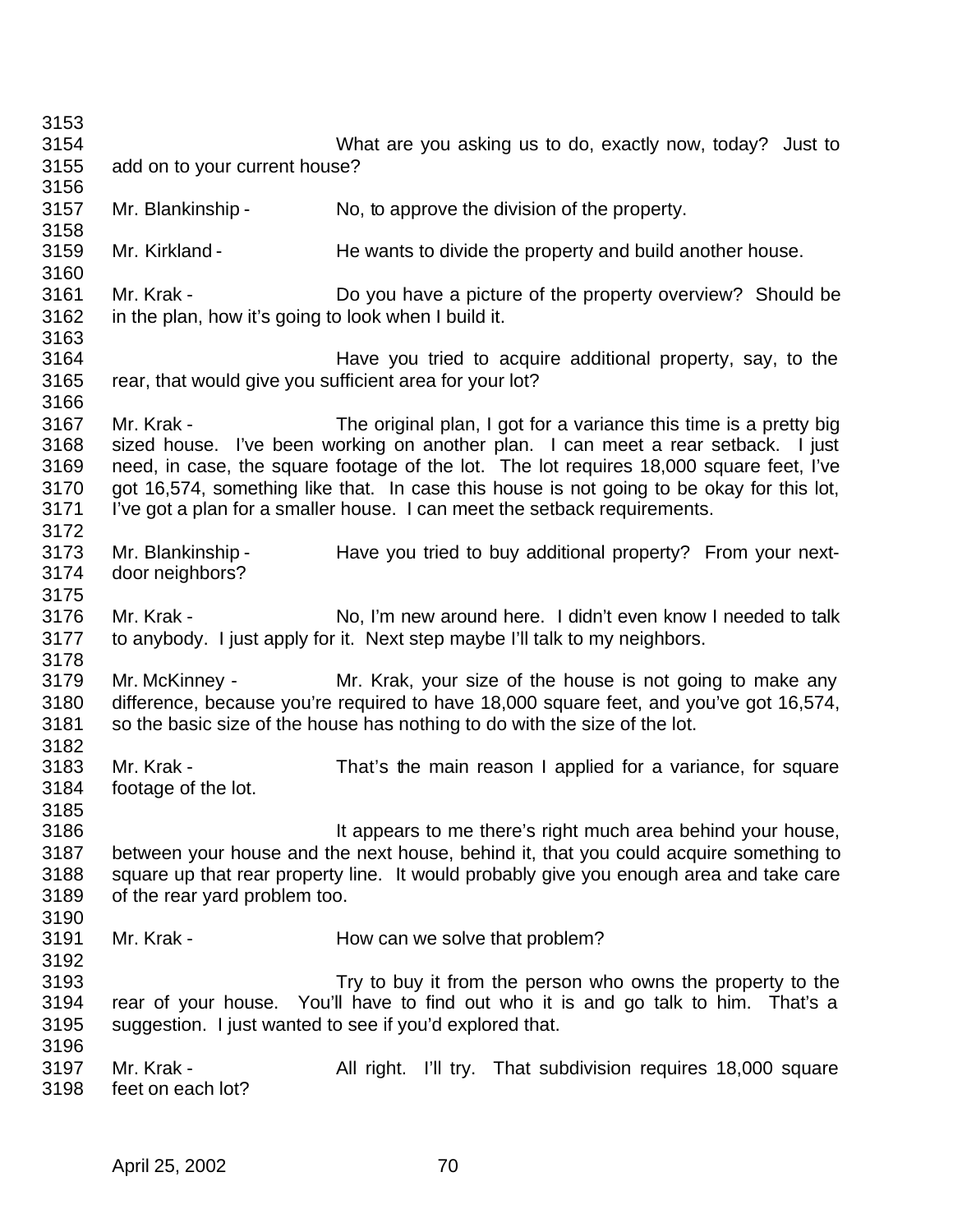| 3199 |                                     |                                                                                               |
|------|-------------------------------------|-----------------------------------------------------------------------------------------------|
| 3200 |                                     | You have 18,000 on your other lot.                                                            |
| 3201 |                                     |                                                                                               |
| 3202 | Mr. Krak -                          | Can we approve to divide just in half, and have same square                                   |
| 3203 | footage in both lots.               |                                                                                               |
| 3204 |                                     |                                                                                               |
| 3205 |                                     | That would make your other lot nonconforming.                                                 |
| 3206 |                                     |                                                                                               |
| 3207 | Mr. Krak -                          | My chance is in here. That's all I want to do, is build my own                                |
| 3208 | house. I can do it by myself.       |                                                                                               |
| 3209 |                                     |                                                                                               |
| 3210 | Mr. Balfour -                       | Any other questions at this point? Let's hear from the other                                  |
| 3211 |                                     | people, and you'll have a chance to come back up. Who would like to speak first? You          |
| 3212 | were sworn in earlier, as I recall. |                                                                                               |
| 3213 |                                     |                                                                                               |
| 3214 | Mr. Early -                         | Yes sir. How are you gentlemen? My name's Don Early. I                                        |
| 3215 |                                     | own property to the north of that picture and across the street, 2 different properties,      |
| 3216 |                                     | and I'm kind of opposed to granting a variance myself because of this erosion problem         |
| 3217 |                                     | that's occurred right inside this driveway that's happened, and then as you get over          |
|      |                                     |                                                                                               |
| 3218 |                                     | closer to my line. You can't see it, but my line's to the left of what you see in the picture |
| 3219 |                                     | there, and it was basically a wetland area there. That's had some debris put right on         |
| 3220 |                                     | the edge of the line that's not very sightly, and it doesn't drain well there, and there's    |
| 3221 |                                     | also been construction debris on the property for many months. I don't know what's            |
| 3222 |                                     | going to happen if a variance is granted for a house to be built close to my line and         |
| 3223 |                                     | across the street from the other property. Like I said, I represent 2 properties.             |
| 3224 |                                     | Secondly, while this probably has nothing to do with granting a variance, but there's         |
| 3225 |                                     | usually a car for sale out in front of the existing house, and I'm not trying to have a used  |
| 3226 | car lot next door.                  |                                                                                               |
| 3227 |                                     |                                                                                               |
| 3228 |                                     | That's another problem.                                                                       |
| 3229 |                                     |                                                                                               |
| 3230 | Mr. Early -                         | I understand, but those are some of the reasons, if it doesn't                                |
| 3231 |                                     | meet the requirements, I think that certainly should be considered.                           |
|      |                                     |                                                                                               |
| 3232 |                                     |                                                                                               |
| 3233 |                                     | What's the numbers of the properties that you own?                                            |
| 3234 |                                     |                                                                                               |
| 3235 | Mr. Early -                         | I'm at 5313, which would be to the north, towards Staples                                     |
| 3236 |                                     | Mill. It's just to the left of that picture that was up there.                                |
| 3237 |                                     |                                                                                               |
| 3238 |                                     | You're adjacent to this property then, on that side.                                          |
| 3239 |                                     |                                                                                               |
| 3240 | Mr. Early -                         | I'm adjacent on that side, and I also own the property across                                 |
| 3241 | the street.                         |                                                                                               |
| 3242 |                                     |                                                                                               |
| 3243 |                                     |                                                                                               |
|      |                                     | What's the size of your lot?                                                                  |
| 3244 |                                     |                                                                                               |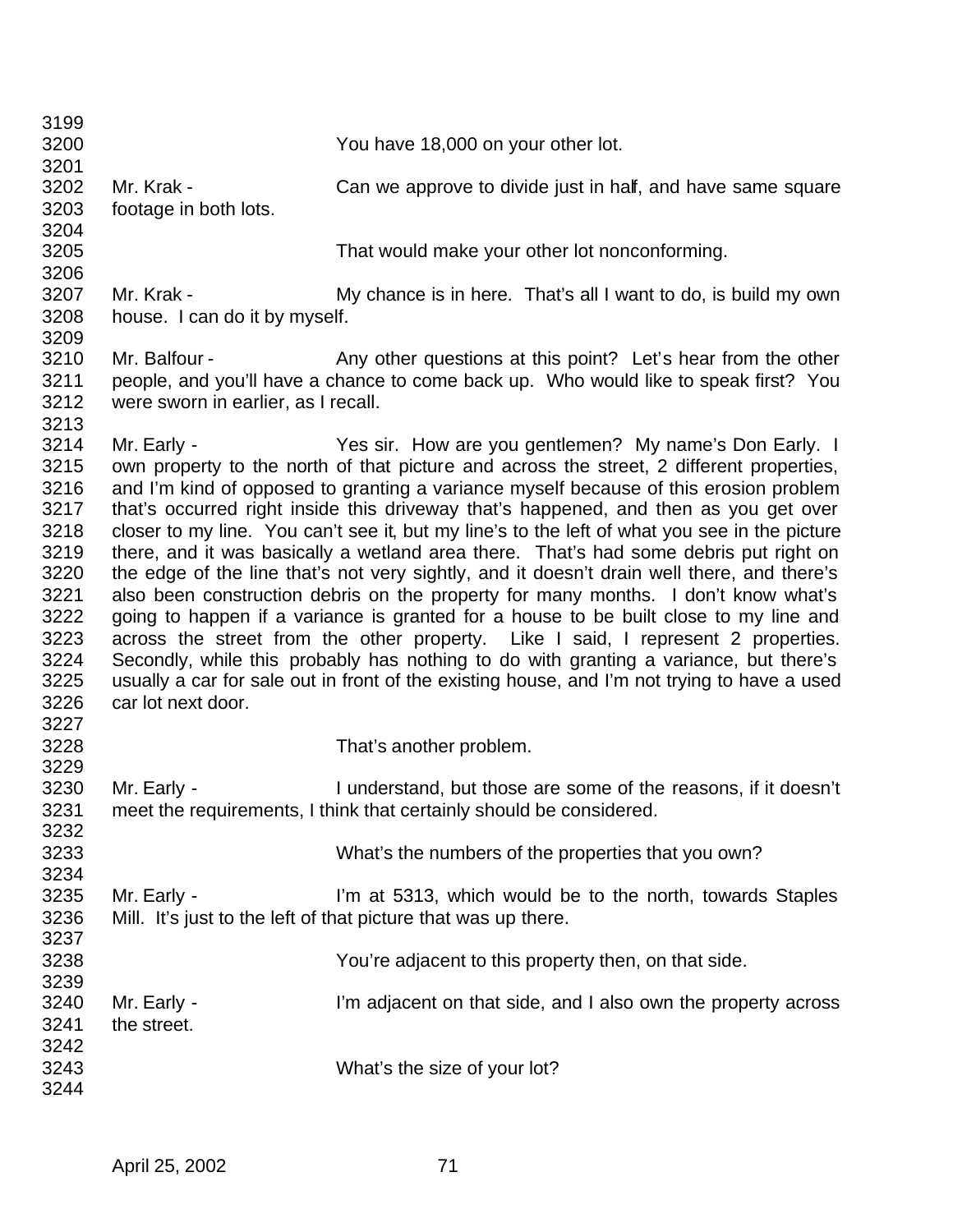| 3245<br>3246 | Mr. Early -                                                                                                                              | 5313 is, I think, 1.8 acres.                                                                  |  |
|--------------|------------------------------------------------------------------------------------------------------------------------------------------|-----------------------------------------------------------------------------------------------|--|
| 3247         |                                                                                                                                          | Okay, and how about the one across the street?                                                |  |
| 3248         |                                                                                                                                          |                                                                                               |  |
| 3249         | Mr. Early -                                                                                                                              | I think that's a half an acre.                                                                |  |
| 3250         |                                                                                                                                          |                                                                                               |  |
| 3251         |                                                                                                                                          | How could that be a half an acre and comply with the Code?                                    |  |
| 3252         |                                                                                                                                          |                                                                                               |  |
| 3253         | Mr. Early -                                                                                                                              | It's a house that was built in back in the '20's.                                             |  |
| 3254         |                                                                                                                                          |                                                                                               |  |
| 3255         |                                                                                                                                          | Are you the landowner he's have to talk to, to square off that                                |  |
| 3256         | lot.?                                                                                                                                    |                                                                                               |  |
| 3257         |                                                                                                                                          |                                                                                               |  |
| 3258         | Mr. Early -                                                                                                                              | No sir, I'm a sideline owner, but that's not the rear                                         |  |
| 3259<br>3260 | requirement that he's requesting on the side. If he bought from me, he'd meet the size<br>requirement, but he wouldn't meet his setback. |                                                                                               |  |
| 3261         |                                                                                                                                          |                                                                                               |  |
| 3262         | Mr. Balfour -                                                                                                                            | Any other questions? Thank you. Next fellow.                                                  |  |
| 3263         |                                                                                                                                          |                                                                                               |  |
| 3264         | Mr. Wenk -                                                                                                                               | Brian Wenk's my name, and I live at 3011 Krueger Drive.                                       |  |
| 3265         |                                                                                                                                          | I'm the gentleman that you're requesting talking about the back setback; I'm the one          |  |
| 3266         |                                                                                                                                          | behind him. I'm also speaking for Mrs. Blanton, who is adjoining; she's here also; she's      |  |
| 3267         |                                                                                                                                          | on the left side, or right side, depending how you're looking at the road. My wife and I      |  |
| 3268         |                                                                                                                                          | bought this piece of property and built our house back in 1974-75, and we had to meet         |  |
| 3269         |                                                                                                                                          | all the variances and requests from the County, and also, when I was building in that         |  |
| 3270         |                                                                                                                                          | neighborhood, we liked it because of the rural setting and the large lots that the people     |  |
| 3271         | had, and we loved the extra space between the houses, and everything. I guess the                                                        |                                                                                               |  |
| 3272         | laws have changed; I had to go to all of my adjoining property owners and get a letter                                                   |                                                                                               |  |
| 3273         | signed by them saying it was okay to build up in there. Mr. Krak has been working on                                                     |                                                                                               |  |
| 3274         | this house, like he stated, for 14 months; it's still not complete. I assume he has a                                                    |                                                                                               |  |
| 3275         | permit to do all this. I checked with the County Building Permits. The only permits he's                                                 |                                                                                               |  |
| 3276         | gotten were for electrical and plumbing; he's done some major structural work to the                                                     |                                                                                               |  |
| 3277         | house, with no permits for that, and mechanical work. I don't know where you stand on                                                    |                                                                                               |  |
| 3278         |                                                                                                                                          | that deal. If he takes as long as he's been doing rebuilding this house, I hate to think      |  |
| 3279         |                                                                                                                                          | how long the whole area is going to be in disarray with building another house. I'm also      |  |
| 3280         |                                                                                                                                          | concerned about, if he gets this variance, then he's going to request to convert that         |  |
| 3281         |                                                                                                                                          | garage into another house, and then we're going to have 3 houses right there in that          |  |
| 3282         |                                                                                                                                          | little area I have some pictures if you want to see a little bit more detail of the area that |  |

area. I have some pictures, if you want to see a little bit more detail of the area that I took last week, of the type of stuff that we have, construction around. The trash has been blowing around in the neighbor's yards and not cleaned up, and then we have to pick it up. Also, during the excavation that he did when he was working on his house and knocking out some trees and stuff; then he put in another driveway, and I can't believe that the County approved that. It is a dangerous road, with those turns through there, it's very dangerous. Once every 2 months someone's in that ditch; matter of fact, there was one in there last week. The excavation caused him to tear up his green field, and he had to get a sewer line run up windover, to hook onto the sewer, and also the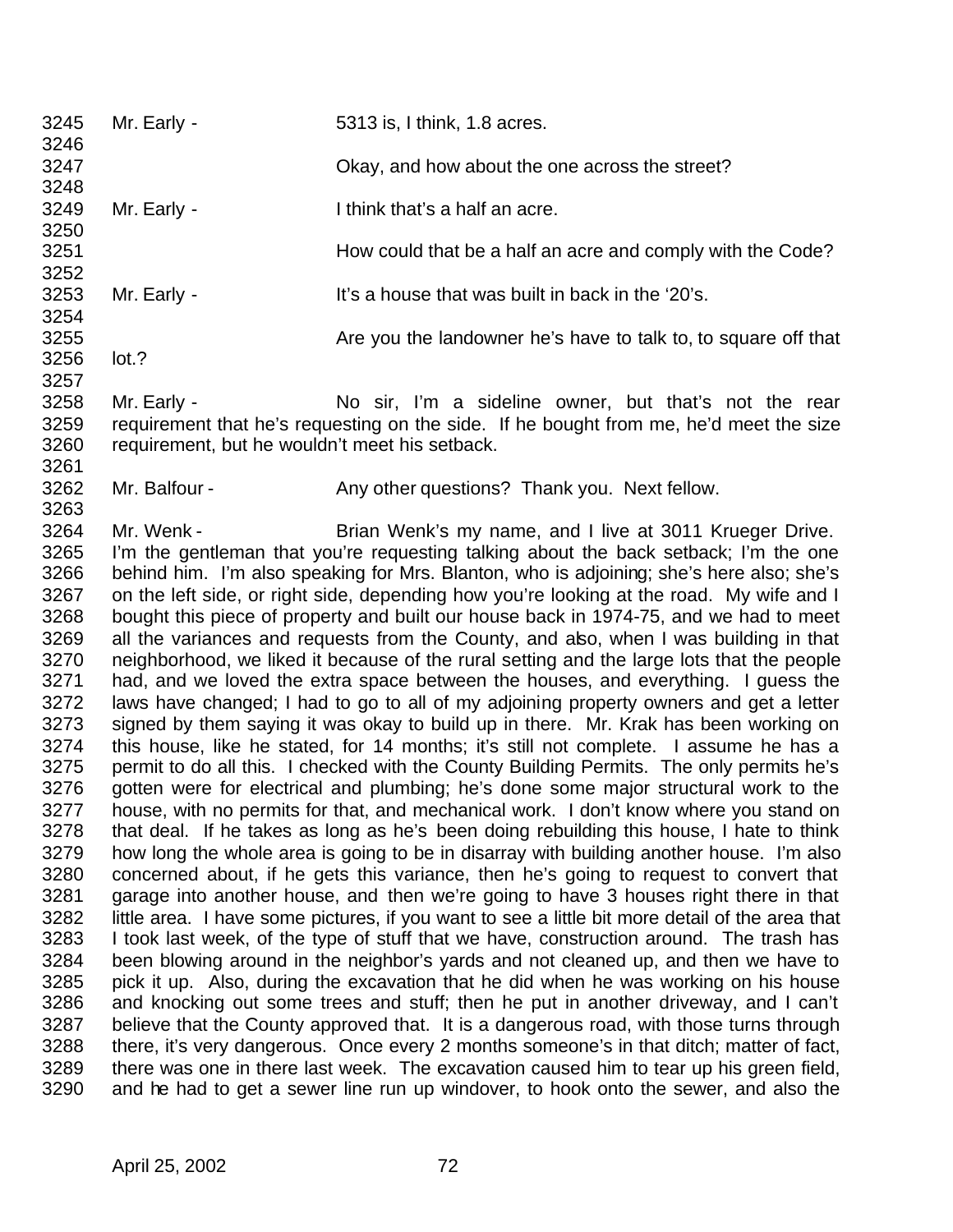area that was excavated where he wants to build his house, I've been there a little over 25 years, and there's been a natural drain-off of water coming over Krueger Drive and running on down into Dickens Road into that ditch, and he's going to build his house, the plans look like right in the middle of this drain area. I'd be concerned about whoever's going to be living there, that there's going to be a lot of wetlands formed. The wife and I are just a little tired of all the mess and stuff that's been there by driving into our house in the last year. The wife and I are against this, as well as Ms. Blanton, and I'm not interested in selling any of my property so he can meet his requirements. Mr. Blankinship - Did you say "not interested"? Mr. Wenk - "Not interested." So your property abuts his on the rear, and you would not sell him a piece of property? Mr. Wenk - Yes sir. No sir. Mr. Kirkland - Mr. Wenk, you might have said this, but how big is your lot again? 3312 Mr. Wenk - My lot is 8.8 acres. 3313<br>3314 How about Mrs. Blanton's? Ms. Blanton's - 1.4 acres. Mr. Wenk - If you need those pictures, you're welcome to them. 3320 Mr. Balfour - Any other questions by Board members? Thank you. Yes sir. Mr. West - My name is Frank West. I have the distinction of living across the street at 5400. Directly across the street, completely across the street. I'm 3325 opposed to this maneuver because of the condition of his yard, and the pictures show<br>3326 very vividly, the drainage problem there. That's what I look at every morning, and if this 3326 very vividly, the drainage problem there. That's what I look at every morning, and if this 3327 is an example of what he's going to do henceforth. I'm completely 100% against it. is an example of what he's going to do henceforth, I'm completely 100% against it. Also, I'll put on that, it's not a used car lot, which it's being used as. Obviously, I'm opposed to it. Are there any questions from anyone else? Mr. West, one of the problems, no matter what we do, that's not going to take care of looking into that lot. If we deny this, it's going to remain the same. If it were built upon and a nice house ……………. Mr. West - This has been here 90 days, right there. Thank you for your time.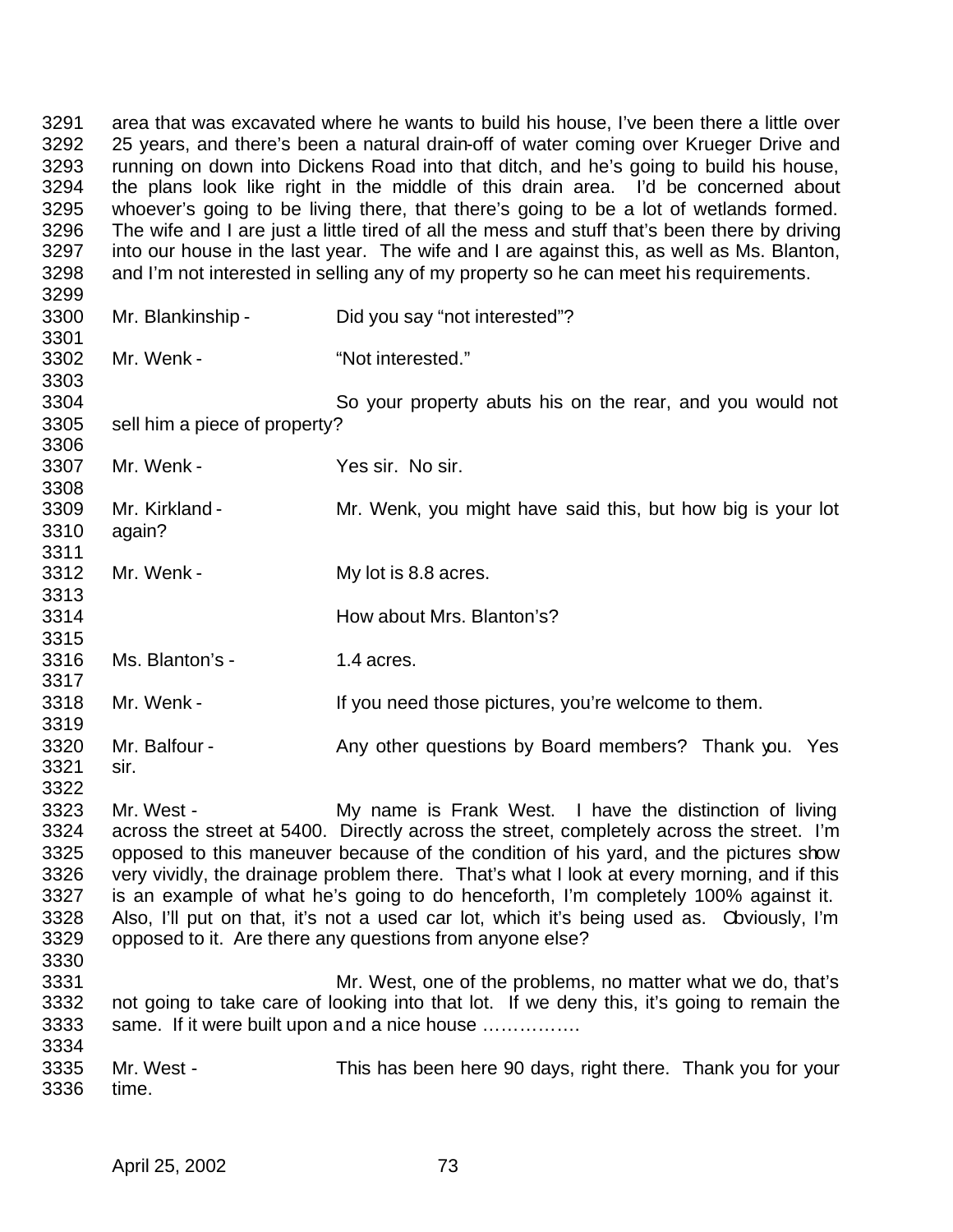Mr. Wenk - I also think I forgot to bring up, that during the excavation, when Dwight Snead came in there and they backed in a backhoe or a dozer in there to do this excavation, because I happened to be coming home and saw it happen, we 3341 have a cinder block retainer wall on each side of our driveway coming into this Krueger<br>3342 Drive, that Mr. Krueger built himself vears ago, and the tractor-trailer ran in and knocked Drive, that Mr. Krueger built himself years ago, and the tractor-trailer ran in and knocked the block wall down on his side of the road, and today the cinder blocks are still laying in 3344 the ditch and haven't been replaced by the construction people who did it or Mr. Krak.<br>3345 That's another thing I wanted to point out, that is also the looks of the area for the last 6-That's another thing I wanted to point out, that is also the looks of the area for the last 6- 8 months. Mr. Balfour - Mr. Krak. I'm going to try to answer a couple of these questions of my neighbors. First of all, can you back that picture on please, that drainage problem or something. That picture is about, I connected new sewer lines to the County sewer, that picture is about 2 or 3 months old. Mr. Blankinship - More like a month, but you get the idea. 

**Are you trying to tell me it doesn't look like that now?** 

3356<br>3357 Mr. Krak - This is what it looks like now. 

Well it doesn't make any difference how old the picture is, if

 it still looks like that. 

 Mr. Krak - I'm going to fix that; that's not going to be a big deal. 

 So whether the pictures 2 or 3 months old doesn't make any difference. If it still looks the same, it's as if it were taken yesterday, or this morning. 

3367 Mr. Krak - And also, that new drain field I put from the rear property line, all the way down to that ditch on Dickens Road. Any hard rain, you can't see any water on my property. All water will go down to the ditch. And that debris they're talking about to the north; that's the filled dirt. I tried to level the ground, put in new grass. A 3371 little more down, to the left (directing photographs). I want to ask my neighbors – that 3372 property, what did it look like before I purchased this place? You couldn't even see from property, what did it look like before I purchased this place? You couldn't even see from Dickens Road to part of the house and old barn. All bushes, and I cut 18 trees, removed everything. I hired a company from Ashland to bring me 15 loads of fill dirt. In the back, as you can see, I've tried to level up the ground a little bit. Like I said, I've been working on the place since I bought it in December 2000. We're talking about a building permit – I don't need a building permit to put the stucco on the house, do I? No. I don't need a building permit to put the new sheet rock inside my house – no. I don't need a building permit to put the drywall in the basement – no. 

Mr. McKinney - Yes you do.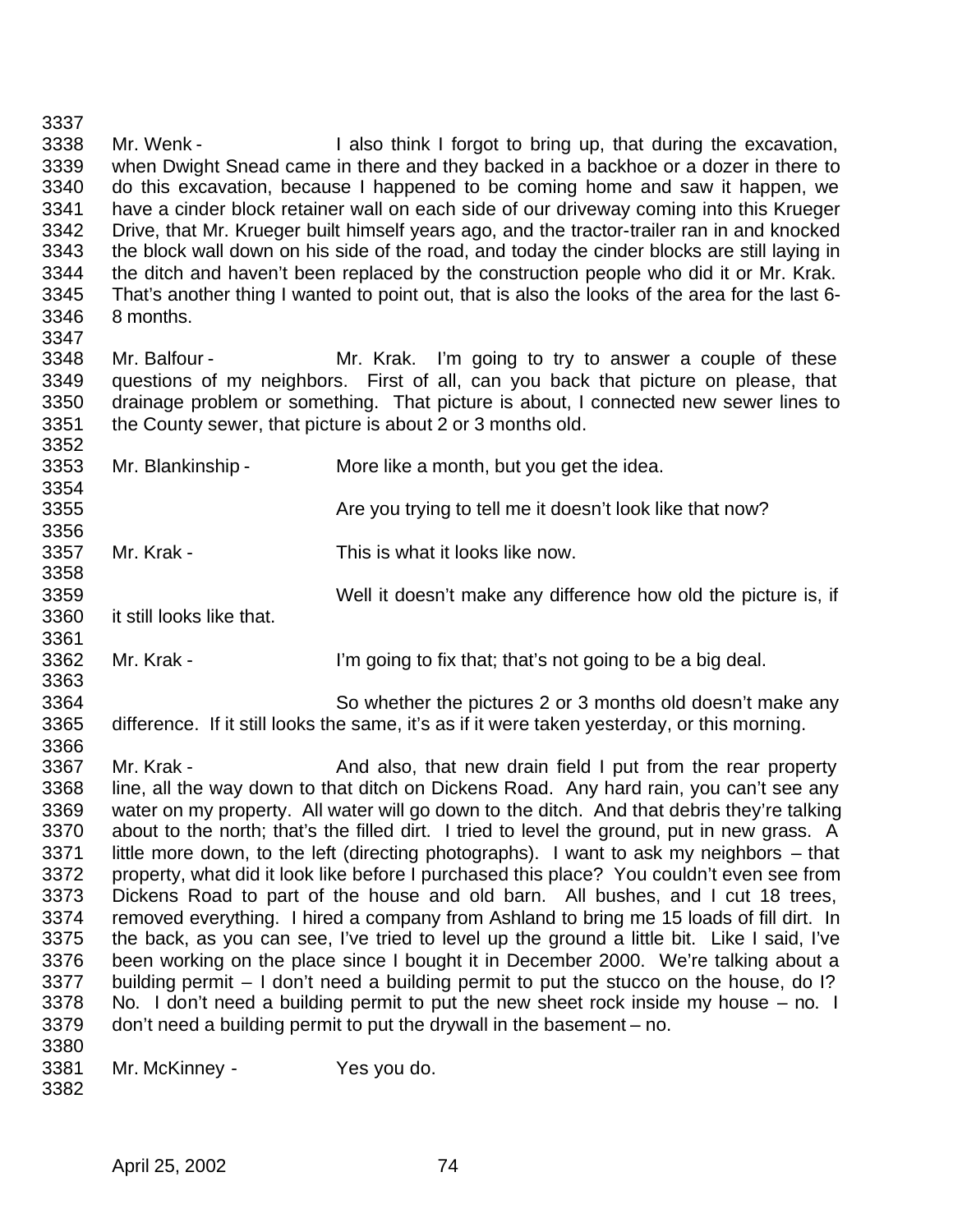Mr. Blankinship - You probably do on the last 2 – the stucco you're probably okay, but the drywall I think you probably do. Mr. McKinney - You need a building permit for renovations. Mr. Krak - Just to take the old plaster out, old plaster down and put new drywall. Mr. Kirkland - That's considered renovation, and that requires a permit in Henrico. Mr. Blankinship - You could tear up the electrical work and cause a fire by doing that, so they want to get it inspected. You can call the building officials office any time to find out whether a permit is necessary. That's not really the question before us today. Mr. Krak - That debris will go this year. My next step, like I said, to rebuild that old barn, and I want it to stay on this place, this property will be a nicer property in the neighborhood. That's why I got this place, to answer these questions. And also, I've got one question for all of you guys. Can you run a property line on my property. You've got a picture of it. Plot plan, Krueger Road. Can you show me where is my property line on Krueger Road, on this side? Mr. Blankinship - I'd have to have a survey to answer that question. Mr. Krak - My property line runs in the middle of Krueger Road – what happens if I want to put a fence in it. Where am I supposed to put a fence? 3411 Mr. Blankinship - Probably you wouldn't be allowed to put a fence in the road. Assuming that it's a deeded right-of-way, the other property owners have the right to prevent you. Mr. Krak - That's what I 'm talking about. And that garage was built in 1919. I want to put new fence all over my property. Where on this side can I put the fence in? We can't give you opinions on those things right now; we've got one question in front of us, and that's whether or not you can build a house without the square footage that you need. Mr. Krak - Okay, let's go back to the main story. Mr. Balfour - You guys tell me, do I get building permit to build a new house or not, or do I have to wait? Mr. Balfour - We're not going to tell you now, but unless you've got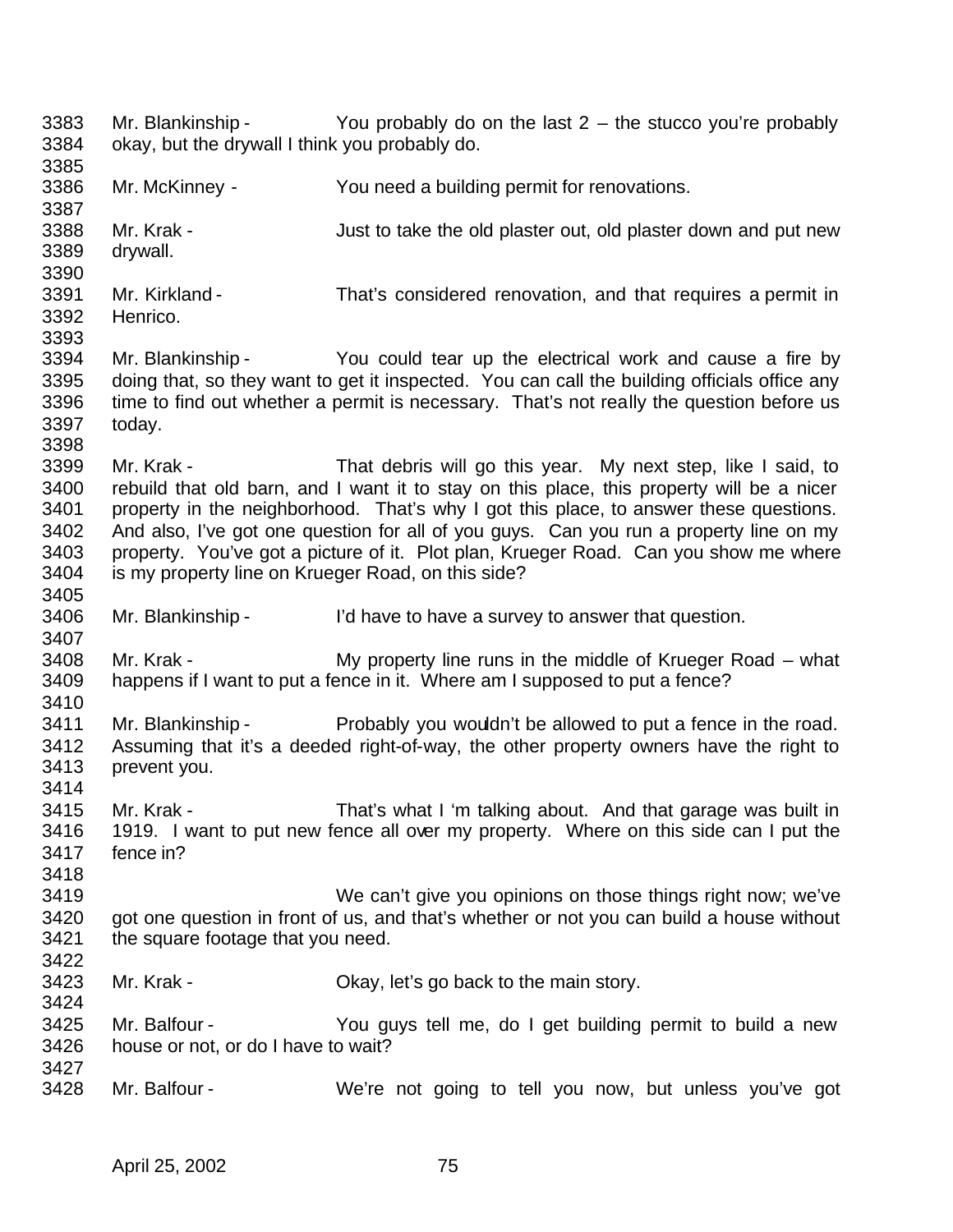anything further to say, otherwise we appreciate your coming before us today. Mr. Blankinship - They'll be voting in a few minutes if you want to wait. We make a decision at the end of the docket on these cases. Mr. Blankinship - There are only 2 cases left. Upon a motion by Mr. Kirkland, seconded by Mr. Nunnally, the Board **denied** application **A-90-2002** for a variance to build a one-family dwelling at 5401 Dickens Road (Parcel 773-744-3103 (part)). The Board denied your request as it found from the evidence presented that approving the permit would be of substantial detriment to adjacent property or would materially impair the purpose of the zoning regulations. 3443<br>3444 Affirmative: Balfour, Kirkland, McKinney, Nunnally, Wright 5 Negative: 0 Absent: 0 Mr. Balfour - Next case. **A - 91-2002 PAUL F. AND VALERIE M. KLING** request a variance from Section 24-94 of Chapter 24 of the County Code to build an addition at 7310 Normandy Drive (Sunset Hills) (Parcel 762-741- 7754), zoned R-3, One-family Residence District (Tuckahoe). The minimum side yard setback and total side yard setback are not met. The applicants propose 5 feet minimum side yard setback and 16.2 feet total side yard setback, where the Code requires 7.5 feet minimum side yard setback and 22.5 feet total side yard setback. The applicants request a variance of 2.5 feet minimum side yard setback and 6.3 feet total side yard setback. 3461 Mr. Balfour - Any others to speak on this matter, for or against? Raise your right hand and be sworn in, please. 3464 Mr. Blankinship - Do you swear that the testimony you are about to give is the 3465 truth, the whole truth, and nothing but the truth, so help you God? truth, the whole truth, and nothing but the truth, so help you God? Mrs. Kling - I do. I'm Valerie Kling, speaking on behalf of my husband and myself, and we are seeking a variance of 2.5 feet in minimum side yard setback and 6.3 feet in total side yard setback. That will allow us to renovate to expand our 3470 livable space. The placement of our current garage, which you see in the picture there, necessitates attachment to it as we add a family room onto the back of our house. This attachment, as I understand it, will alter the rules for the setback from the property line 3473 for that garage that's existing there. On our street, we're one of the last houses on our 3474 block to make an addition: however, we're one of the few houses with a garage that block to make an addition; however, we're one of the few houses with a garage that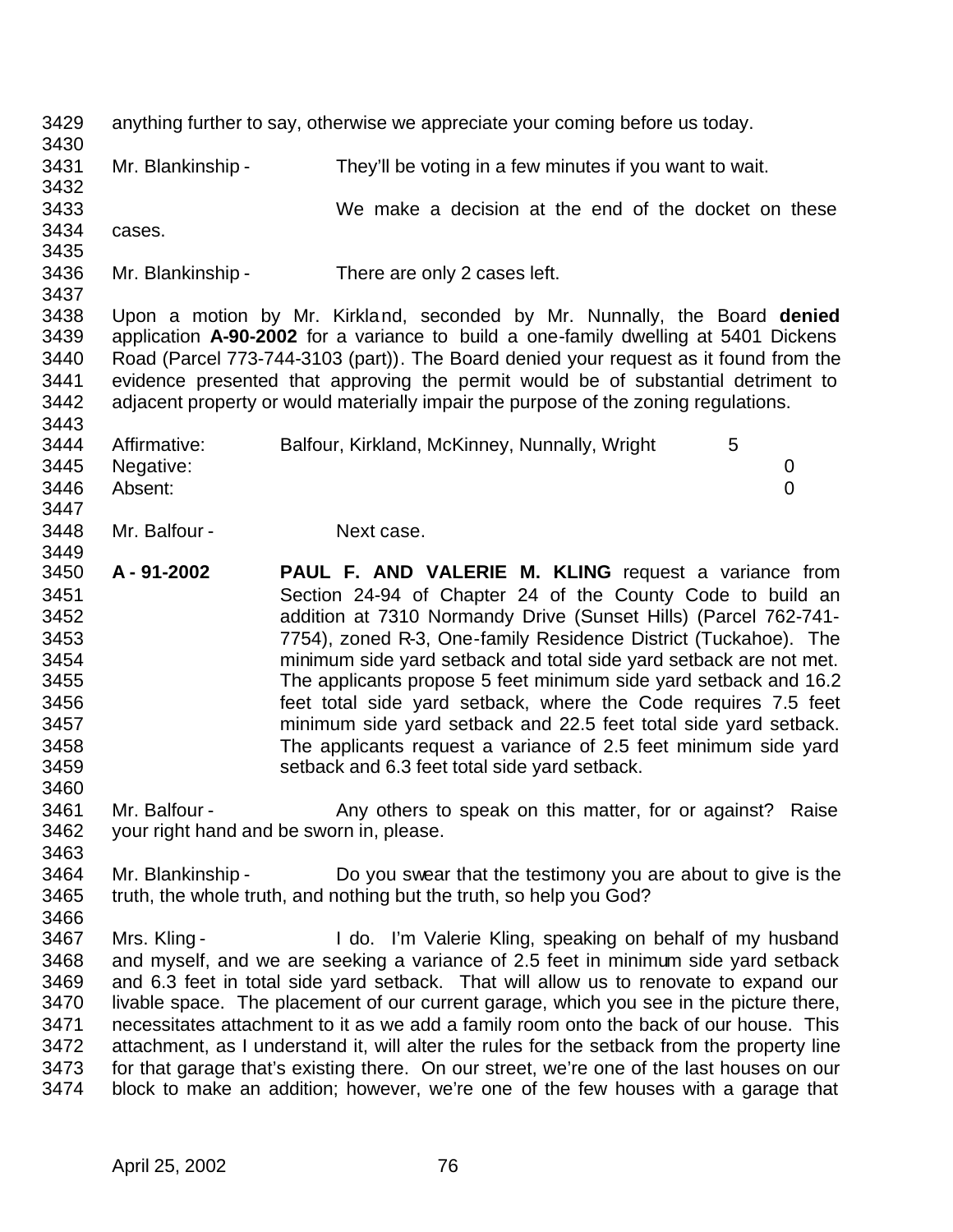creates this impediment. So the addition we hope to build will not come any closer to the property line than the garage that's already there, and we believe that the appearance of both the garage and the whole property will be improved by the planned addition. The neighbors around us are in agreement. They support this request for a variance, and the neighbors on the side that's closest to this garage have sent a letter. 3481 Mr. Balfour - Any questions of Mrs. Kling? I'm trying to get, I'm looking at, not that, but the diagram that we were given, so your proposal is to convert your garage that's there now to a bedroom. Mrs. Kling - Yes, but we are also doing a family room behind our house, and so as we add the family room, that attaches that garage. So what you're saying is, the addition that you're proposing will not encroach any more into the side yard than what it is already. It's already there. Mrs. Kling - Right. It's already there, but I think the rules are different if the garage is attached, and so we need the variance because we hope to do an attachment. **And what will be in the other addition?** You're going to convert the garage to a bedroom; what's going to be the other addition? Mrs. Kling - A family room and a little breakfast room area. The other addition does not cause any variance request or violate any of the ordinance requirements, is that correct? Mr. Blankinship - That's correct. 3507 Mr. Balfour - Any other questions of Mrs. Kling? Thank you. 3509 After an advertised public hearing and on a motion by Mr. Wright, seconded by Mr.<br>3510 McKinney, the Board **granted** application A-91-2002 for a variance to build an addition McKinney, the Board **granted** application **A-91-2002** for a variance to build an addition at 7310 Normandy Drive (Sunset Hills) (Parcel 762-741-7754). The Board granted the variance subject to the following conditions: 1. Only the improvements shown on the plan filed with the application may be 3515 constructed pursuant to this approval. No substantial changes or additions to the layout 3516 may be made without the approval of the Board of Zoning Appeals. Any additional may be made without the approval of the Board of Zoning Appeals. Any additional improvements shall comply with the applicable regulations of the County Code. 2. The new construction shall match the existing dwelling as nearly as practical.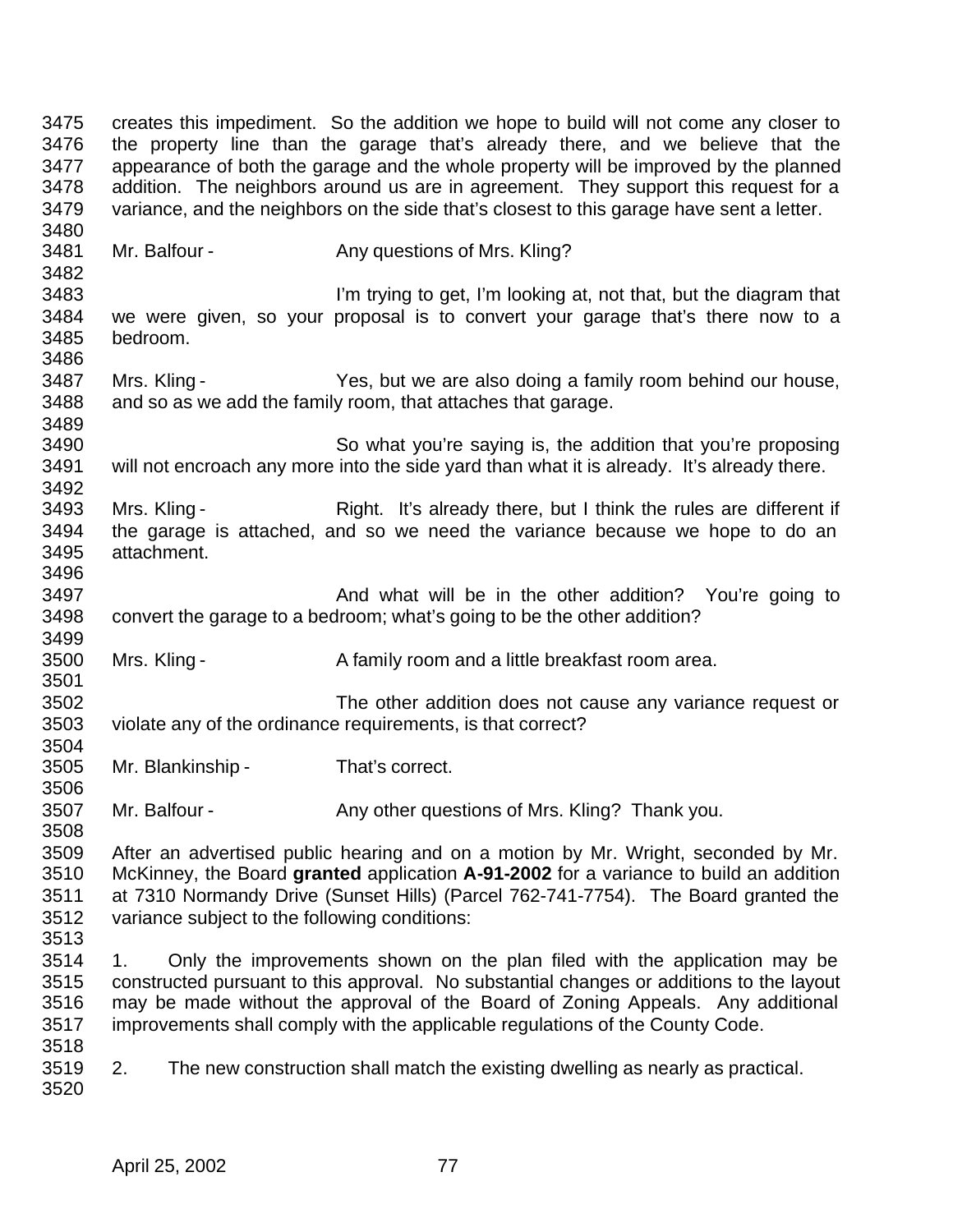Affirmative: Balfour, Kirkland, McKinney, Nunnally, Wright 5 Negative: 0 Absent: 0

3525 The Board granted this request, as it found from the evidence presented that, due to the 3526 unique circumstances of the subject property, strict application of the County Code unique circumstances of the subject property, strict application of the County Code would produce undue hardship not generally shared by other properties in the area, and 3528 authorizing this variance will neither cause a substantial detriment to adjacent property<br>3529 nor materially impair the purpose of the zoning regulations. nor materially impair the purpose of the zoning regulations.

3530<br>3531

Mr. Balfour - Last case.

 **A - 92-2002 STEVEN L. AND DOROTHY LANDIS** request a variance from Section 24-95(i)(2) of Chapter 24 of the County Code to build a detached garage at 1805 Cloister Court (Wynmoor) (Parcel 737- 749-4819), zoned R-2, One-family Residence District (Tuckahoe). The accessory structure location requirement is not met. The applicants propose an accessory structure in the side yard, where the Code allows accessory structures in the rear yard.

3541 Mr. Balfour - Any others expect to testify for or against this matter? Raise your right hand and be sworn in, please.

3543<br>3544 Mr. Blankinship - Do you swear that the testimony you are about to give is the truth, the whole truth, and nothing but the truth, so help you God? 

 Mr. Landis - Yes sir. I'd like to make a note that my name is Steven L. Landis on there, and the subdivision is Wynmoor. We're requesting a variance to build a detached garage at the end of the driveway, off to the side. It is my understanding that it does not meet the normal requirement for being in the rear of the yard. The reason we're locating it there is that the storm drain from the cul-de-sac, when we bought the property, was originally in the easement to the very far right of that picture, and the drain, we got a building permit to have an attached garage added to the right side of the house, and when they went to dig for the footing, they found that the drain was there instead of over where the easement is. 

| ບບບບ |                               |                                                             |
|------|-------------------------------|-------------------------------------------------------------|
| 3557 | Mr. Blankinship -             | A 60 by 38 inch pipe? In your yard?                         |
| 3558 |                               |                                                             |
| 3559 | Mr. Landis -                  | It's right under my driveway.                               |
| 3560 |                               |                                                             |
| 3561 | Mr. Blankinship -             | Everybody makes mistakes.                                   |
| 3562 |                               |                                                             |
| 3563 | Mr. Landis -                  | So at this point that's about the only spot we can build,   |
| 3564 | where we're wanting to build. |                                                             |
| 3565 |                               |                                                             |
| 3566 |                               | I don't understand the statement that says you've asked the |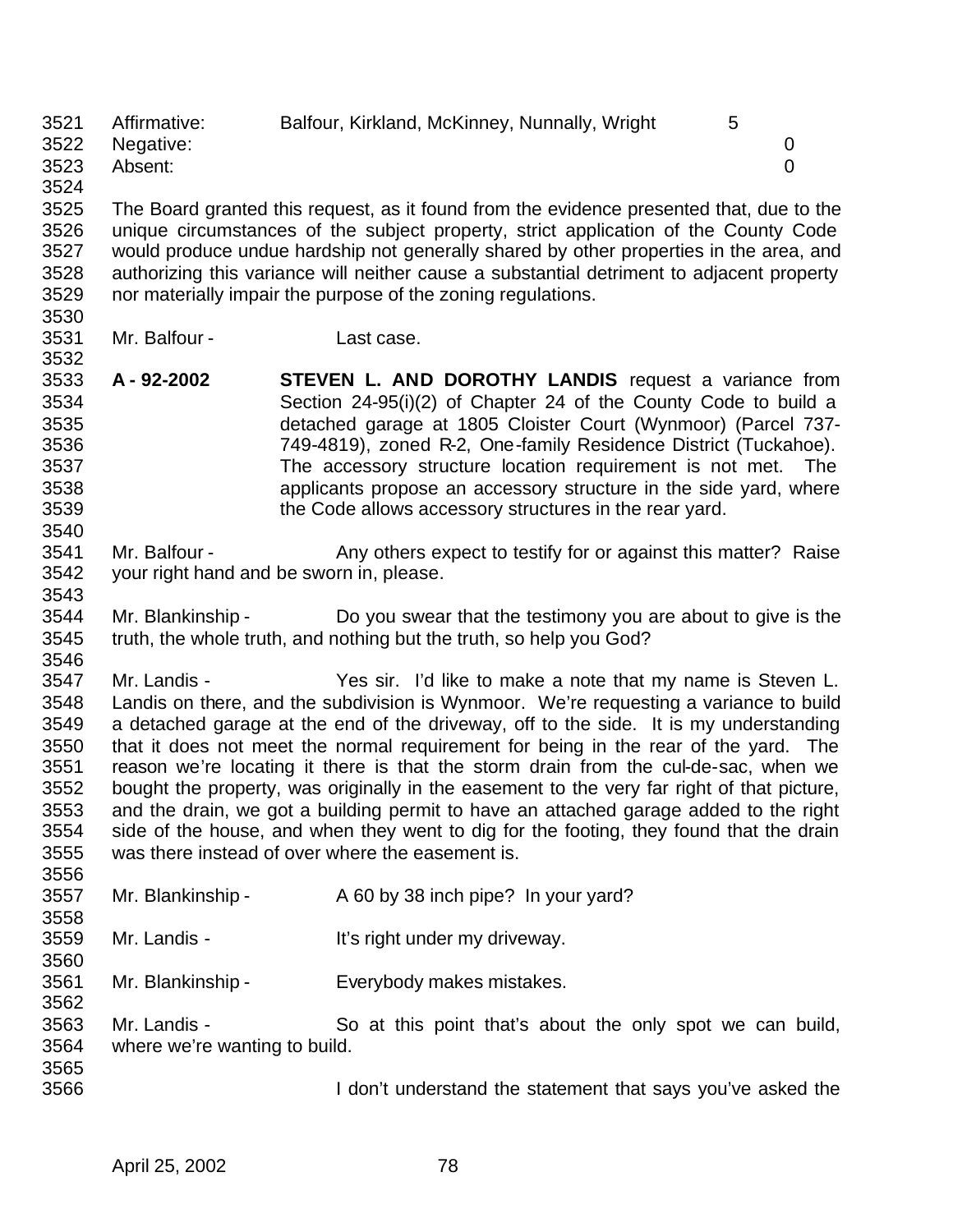| 3567<br>3568<br>3569                         | pending. What happens when that's corrected.                                                                                                                                                                                                                                                                                                                                                                                           | Planning Office to approve a detached garage while the relocation of the easement is                                                                                                                                                                                                                                                      |                                    |
|----------------------------------------------|----------------------------------------------------------------------------------------------------------------------------------------------------------------------------------------------------------------------------------------------------------------------------------------------------------------------------------------------------------------------------------------------------------------------------------------|-------------------------------------------------------------------------------------------------------------------------------------------------------------------------------------------------------------------------------------------------------------------------------------------------------------------------------------------|------------------------------------|
| 3570<br>3571<br>3572<br>3573                 | Mr. Blankinship -<br>contractor.                                                                                                                                                                                                                                                                                                                                                                                                       | Then it will no longer be in the easement. The easement will<br>run between the house and the garage, where the pipe was actually put by the                                                                                                                                                                                              |                                    |
| 3574<br>3575                                 |                                                                                                                                                                                                                                                                                                                                                                                                                                        | It still will have a detached garage.                                                                                                                                                                                                                                                                                                     |                                    |
| 3576<br>3577                                 | Mr. Blankinship -                                                                                                                                                                                                                                                                                                                                                                                                                      | Yes, that's correct.                                                                                                                                                                                                                                                                                                                      |                                    |
| 3578<br>3579                                 | what they're trying to do, does it?                                                                                                                                                                                                                                                                                                                                                                                                    | Whether the easement's pending or not, has no bearing on                                                                                                                                                                                                                                                                                  |                                    |
| 3580<br>3581<br>3582<br>3583                 | Mr. Blankinship -                                                                                                                                                                                                                                                                                                                                                                                                                      | Right, we just wanted to clarify for you that the easement<br>itself is not an issue. The easement itself if not a cause for concern.                                                                                                                                                                                                     |                                    |
| 3584<br>3585                                 | Mr. Balfour -<br>Thank you.                                                                                                                                                                                                                                                                                                                                                                                                            | Any questions of Mr. Landis? Apparently there are none.                                                                                                                                                                                                                                                                                   |                                    |
| 3586<br>3587<br>3588<br>3589<br>3590<br>3591 | the variance subject to the following conditions:                                                                                                                                                                                                                                                                                                                                                                                      | After an advertised public hearing and on a motion by Mr. Nunnally, seconded by Mr.<br>Kirkland, the Board granted application A-92-2002 for a variance to build a detached<br>garage at 1805 Cloister Court (Wynwood) (Parcel 737-749-4819. The Board granted                                                                            |                                    |
| 3592<br>3593<br>3594<br>3595<br>3596         | 1.                                                                                                                                                                                                                                                                                                                                                                                                                                     | Only the improvements shown on the plan filed with the application may be<br>constructed pursuant to this approval. No substantial changes or additions to the layout<br>may be made without the approval of the Board of Zoning Appeals. Any additional<br>improvements shall comply with the applicable regulations of the County Code. |                                    |
| 3597<br>3598<br>3599                         | 2.<br>practical.                                                                                                                                                                                                                                                                                                                                                                                                                       | The new construction shall match the existing dwelling as nearly as                                                                                                                                                                                                                                                                       |                                    |
| 3600<br>3601<br>3602<br>3603                 | Affirmative:<br>Negative:<br>Absent:                                                                                                                                                                                                                                                                                                                                                                                                   | Balfour, Kirkland, McKinney, Nunnally, Wright<br>5                                                                                                                                                                                                                                                                                        | $\boldsymbol{0}$<br>$\overline{0}$ |
| 3604<br>3605<br>3606<br>3607<br>3608<br>3609 | The Board granted this request, as it found from the evidence presented that, due to the<br>unique circumstances of the subject property, strict application of the County Code<br>would produce undue hardship not generally shared by other properties in the area, and<br>authorizing this variance will neither cause a substantial detriment to adjacent property<br>nor materially impair the purpose of the zoning regulations. |                                                                                                                                                                                                                                                                                                                                           |                                    |
| 3610<br>3611<br>3612                         | consideration.                                                                                                                                                                                                                                                                                                                                                                                                                         | Minutes of the January 24, 2002, Board of Zoning Appeals meeting were distributed for                                                                                                                                                                                                                                                     |                                    |